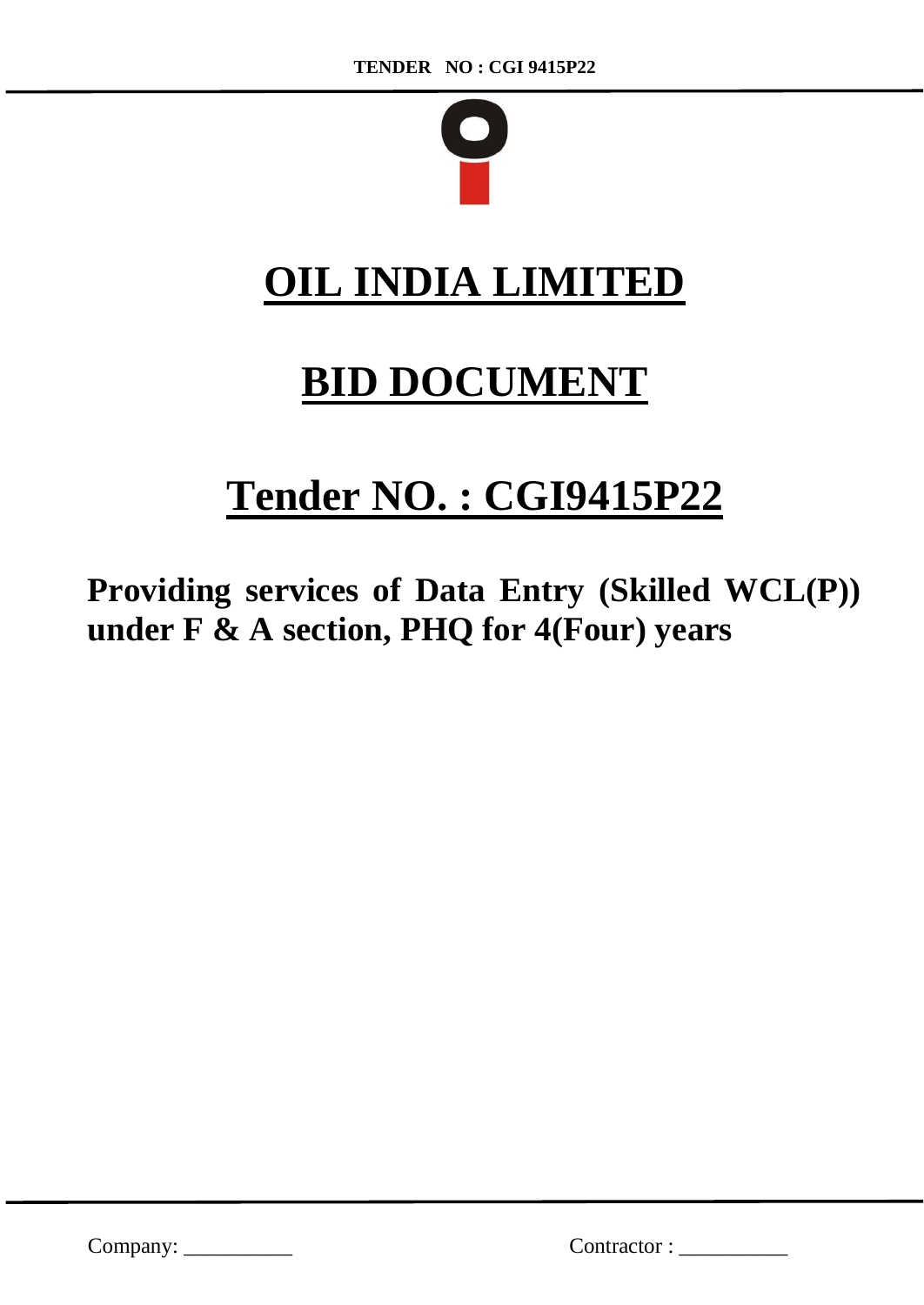# **:INDEX:**

|  | <b>Instruction to bidders</b> : Bidders are required to submit their bid through online |
|--|-----------------------------------------------------------------------------------------|
|  | with their quoted rates as per Section -II in <b>Price-Bid</b>                          |
|  | <b>Format-A</b> along with all relevant documents as required.                          |

# **Covering Letter with Salient features**

| Part -I                      |                         |                | <b>Instruction to Bidders</b>                          |
|------------------------------|-------------------------|----------------|--------------------------------------------------------|
| Part-II                      |                         | $\ddot{\cdot}$ | Bid Rejection/Evaluation Criteria                      |
| <b>Section - I</b>           |                         | $\ddot{\cdot}$ | General terms and Condition of the Contract            |
| <b>Section - II</b>          |                         |                | Schedule of Quantities, Service/work and Rates         |
| Section - III                |                         | $\ddot{\cdot}$ | Special terms and conditions                           |
| <b>Section - IV</b>          |                         |                | <b>Safety Measures</b>                                 |
| $Section - V$<br>$Part - VI$ |                         |                | <b>Integrity Pact</b>                                  |
| Proforma                     | $-$ A                   |                | Price Bid Format                                       |
| Proforma                     | $-$ B                   |                | <b>Bid Form</b>                                        |
| <b>Proforma</b>              | $-$ C                   |                | Bank Guarantee format for Bid Security Deposit         |
| Proforma                     | $-$ D                   |                | Bank Guarantee format for Performance Security Deposit |
| Proforma                     | $-$ E                   |                | Draft Agreement Copy                                   |
| Proforma                     | - F                     |                | <b>Statement of Compliance/Non-Compliance</b>          |
| Proforma                     | - G                     |                | Letter of Authority                                    |
| Proforma                     | - H                     |                | Certificate of annual turnover & net worth             |
| Proforma                     | $\overline{\mathbf{I}}$ | $\ddot{\cdot}$ | E-Payments vide RTGS/NEFT                              |
| <b>Proforma-EE</b>           |                         |                | :Bid Security Declaration Form,                        |
| Proforma EE1                 |                         |                | : General HSE Points                                   |

| Contractor: |
|-------------|
|             |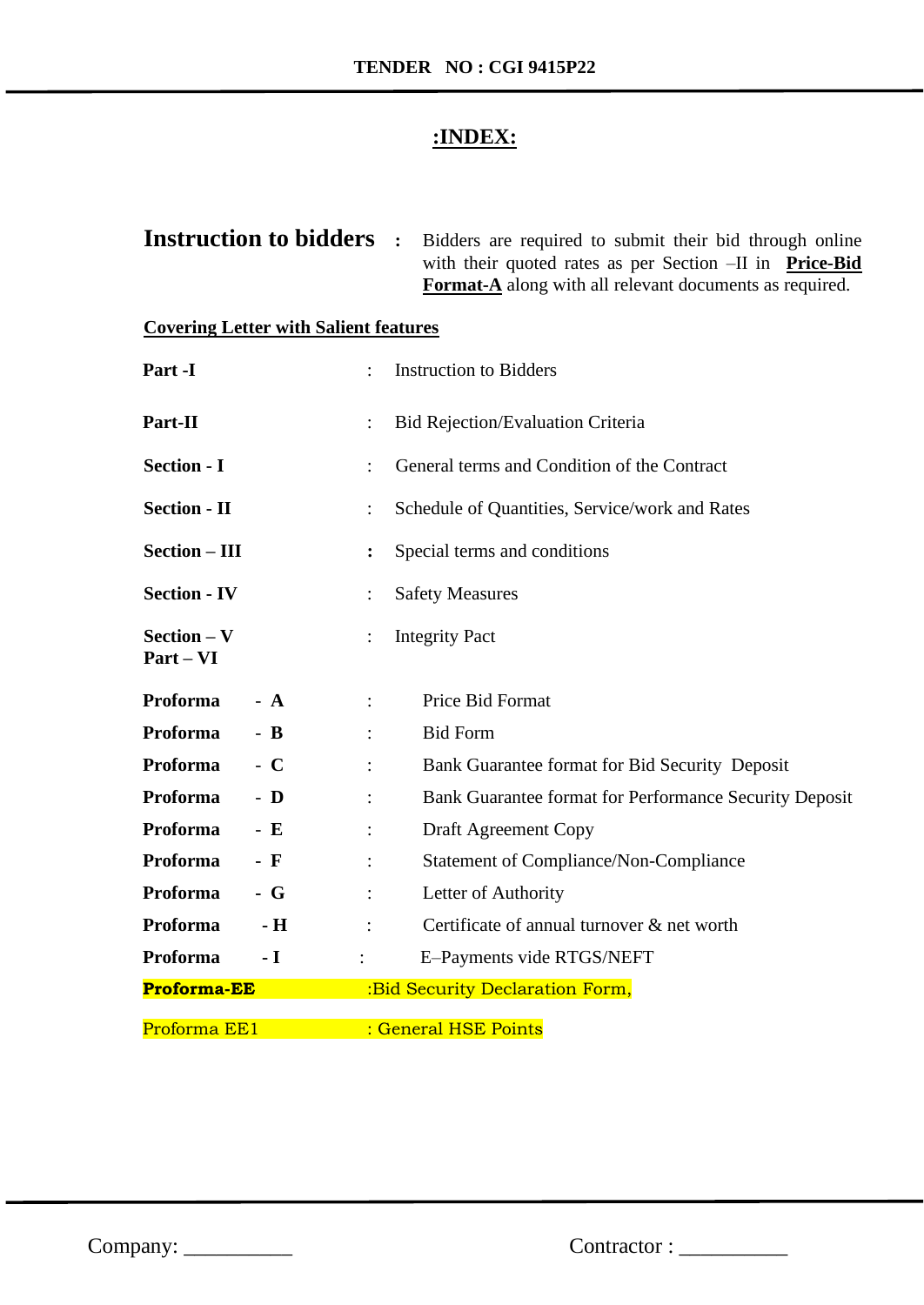

Sir,

- 1.0 OIL INDIA LIMITED (OIL), a "Navaratna" Category, Government of India Enterprise, is a premier oil Company engaged in exploration, production and transportation of crude oil & natural gas with its Headquarters at Duliajan, Assam. Duliajan is well connected by Air with nearest Airport being at Dibrugarh, 45 km away. Pipeline Department of OIL, having its Head Quarter at Noonmati, Guwahati, operates and maintains the cross country crude oil and product pipeline spanning across the state of Assam, West Bengal and Bihar.
- 2.0 In connection with its operations, OIL invites **Domestic Competitive Bids** under *Single Stage Single Bid System* from competent and experienced Contractors for **"Providing services of Data Entry (Skilled WCL(P)) under F & A section, PHQ for 4(Four) years"** through OIL's e-procurement portal [https://etender.srm.oilindia.in/irj/portal.](https://etender.srm.oilindia.in/irj/portal)You are invited to submit your most competitive bid on or before the scheduled bid closing date and time through OIL's eprocurement portal. For your ready reference, few salient points of the IFB (covered in detail in the Bid Document) are highlighted below:

| (i)     | Invitation For Bid (IFB) No.               | <b>CGI9415P22</b>                                                                                                      |
|---------|--------------------------------------------|------------------------------------------------------------------------------------------------------------------------|
| (ii)    | Type of IFB                                | <b>Single Stage Single Bid System</b>                                                                                  |
| (iii)   | Pre-Bid Conference Date                    | : Not Applicable                                                                                                       |
| (iv)    | Venue of Pre-Bid Conference                | : Not Applicable                                                                                                       |
| (v)     | Last Date of Receipt of Pre-Bid<br>Queries | Not Applicable                                                                                                         |
| (vi)    | Bid Closing Date & Time                    | : As per online data                                                                                                   |
| (vii)   | Technical Bid Opening Date & Time          | : As per online data                                                                                                   |
|         | (viii) Priced Bid Opening Date & Time      | Same as technical bid opening date $\&$ time                                                                           |
| (ix)    | <b>Bid Submission Mode</b>                 | : Bid should be uploaded in OIL's E-<br>Procurement portal                                                             |
| (x)     | <b>Bid Opening Place</b>                   | Office of the General Manager (Contracts)<br>Oil India Limited, Pipeline Head Quarter<br>Guwahati-781171, Assam, India |
| $(x_i)$ | <b>Bid Validity</b>                        | 120 days from date of Closing of bid                                                                                   |
|         |                                            |                                                                                                                        |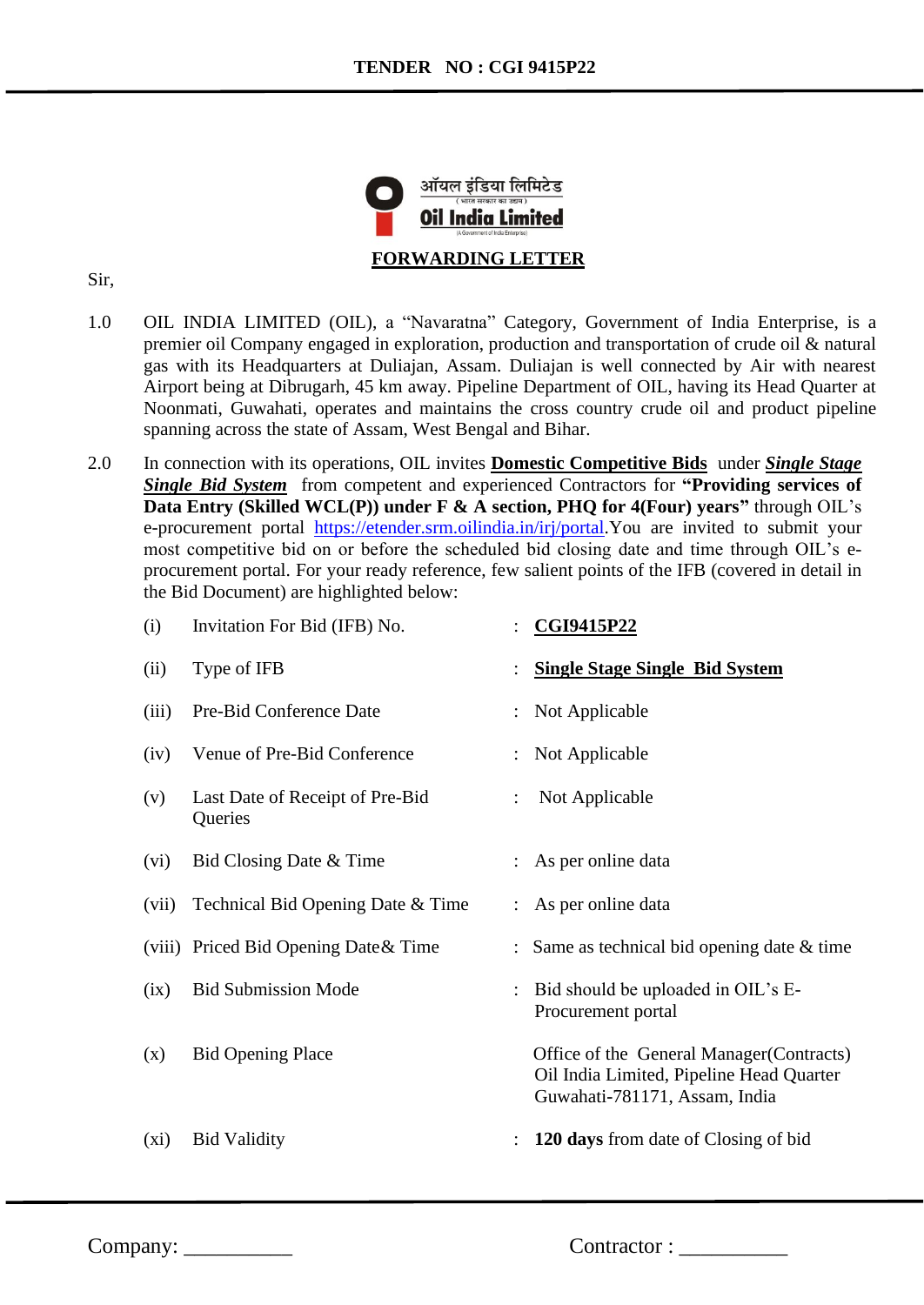| <b>Mobilization Time</b><br>(xii)                            | <b>Nil</b> from the date of issue of workorder                                                                          |
|--------------------------------------------------------------|-------------------------------------------------------------------------------------------------------------------------|
| (xiii) Bid Security Amount                                   | : nil. However, Bid Security Declaration                                                                                |
| as per format                                                |                                                                                                                         |
| (xiv) Bid Security Validity                                  | $\div$ 120 days from date of closing of bid                                                                             |
| <b>Amount of Performance Guarantee</b><br>$\left( xy\right)$ | $\therefore$ 3 % of the annualized contract value                                                                       |
| (xvi) Retention Money                                        | Not applicable                                                                                                          |
| (xvi) Validity of Performance Security                       | : Up to $3$ months from date of completion of<br>contract                                                               |
| (xvii) Duration of the Contract                              | $\therefore$ 4 (Four) years                                                                                             |
| $(xviii)$ Bids to be addressed to::                          | <b>GENERAL MANAGER(CONTRACTS)</b><br><b>OIL INDIA LIMITED</b><br>PIPELINE HEAD QUARTER<br>GUWAHATI-781171, ASSAM, INDIA |

### 3.0 **INTEGRITY PACT : (NOT APPLICABLE FOR THIS TENDER)**

*OIL shall be entering into an Integrity Pact with the bidders as per format enclosed vide "Section – V" of the tender document. This Integrity Pact Proforma has been duly signed digitally by OIL's competent signatory (Digitally Signed). The proforma has to be returned by the bidder (alongwith the technical bid) duly signed (digitally) by the same signatory who signed the bid, i.e., who is duly authorized to sign the bid. Uploading the Integrity Pact with digital signature will be construed that all pages of the Integrity Pact has been signed by the bidder's authorized signatory who sign the Bid.*

# 4.0 **GUIDELINES FOR PARTICIPATING IN OIL'S E-PROCUREMENT:**

All the Bids must be Digitally Signed using "Class 3" digital certificate [Organization] (ecommerce application) only as per Indian IT Act obtained from the licensed Certifying Authorities operating under the Root Certifying Authority of India (RCAI), Controller of Certifying Authorities (CCA) of India. The bid signed using other than "Class 3" digital certificate, will be liable for rejection. **Please note Encryption certificate is also required along with Digital Certificate Class III [Organization in order to submit bid in system** . Please refer "Guideline to Bidder for participating in OIL"

- 5.0 Bids received after closing hours as stipulated above will not be accepted. OIL will not be responsible for any delay in submission of bid because of connectivity problem and/or any other reasons whatsoever.
- 6.0 E-mail/Fax/Telegraphic/Telephone bids will not be accepted.
- 7.0 Technical Bid opening, only Technical Rfx will be opened. Therefore, the bidder should ensure that "TECHNO-COMMERCIAL UNPRICED BID should contain details as mentioned in the technical specifications as well as BEC/ BRC and upload the same in the " " area. No price should be given in above , otherwise the offer will be rejected.Please go through the help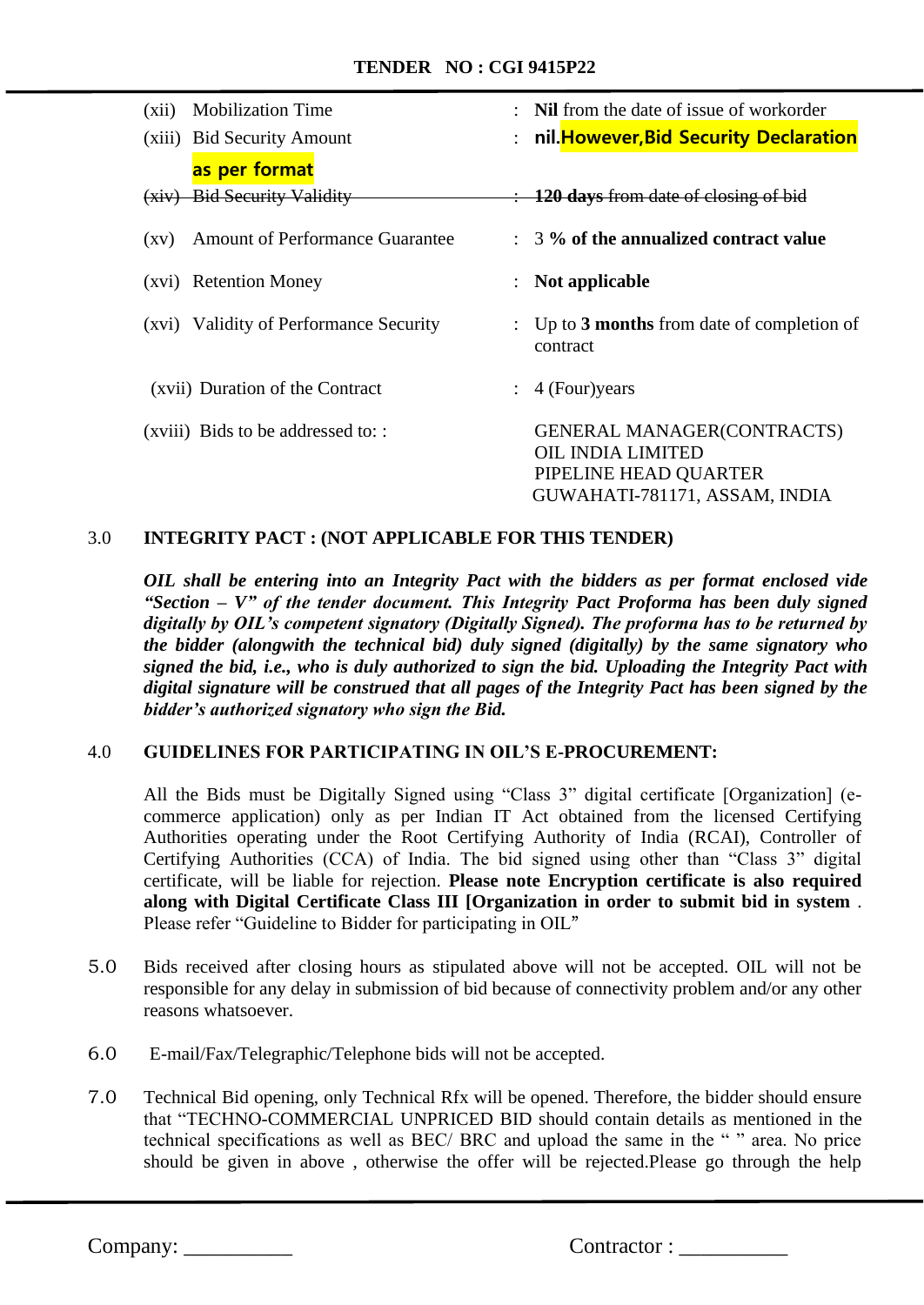document in details before uploading the document and ensure uploading of technical bid in the only. The "PRICE BID" must contain the price schedule and the bidder's commercial terms and conditions. Details of prices as per Bid format / Commercial bid can be uploaded as Attachment under the attachment option under "Notes & Attachments"

| Notes and Attachments         | → Only Price Details Should Be Uploaded          |
|-------------------------------|--------------------------------------------------|
| $\vert$ Technical attachments | All technical bid documents except price details |

Please do refer "NEW INSTRUCTION TO BIDDER FOR SUBMISSION" for the above two points and also please refer "New Vendor Manual (effective 12.0.2017) " available in the login Page of the **OIL's E-tender Portal.** 

Regarding new bid submission procedure (effective from 12.04.2017 onwards), please refer new vendor manual available in OIL's E-tender Site:



|                                                                                | Oil India Limited e-Procurement |
|--------------------------------------------------------------------------------|---------------------------------|
|                                                                                |                                 |
|                                                                                |                                 |
|                                                                                |                                 |
| User ID <sup>x</sup>                                                           |                                 |
| Paggword <sup>*</sup>                                                          |                                 |
|                                                                                |                                 |
| <b>Guest User</b>                                                              | Log on                          |
|                                                                                |                                 |
|                                                                                |                                 |
| Loggn Problems? Get Support                                                    |                                 |
|                                                                                |                                 |
|                                                                                |                                 |
|                                                                                |                                 |
|                                                                                |                                 |
|                                                                                | Click here for                  |
| Suppler Enlistment for E-Tender<br><b>Important Note for New Portal Users:</b> | the New                         |
| Click here to View Compatability Settings                                      | Manual &                        |
|                                                                                |                                 |
| General Guidelines to bidders<br>Click for User Manuals                        | Instruction                     |
|                                                                                |                                 |

**Notes :**

- \* The "Techno-Commercial Unpriced Bid" shall contain all techno-commercial details **except the prices**.
- \*\* The "Price bid" must contain the price schedule and the bidder's commercial terms and conditions. For uploading Price Bid, first click on Sign Attachment, a browser window will open, select the file from the PC and click on Sign to sign the Sign. On Signing a new file with extension .SIG will be created. Close that window. Next click on Add Atachment, a browser

| Contractor: |  |
|-------------|--|
|             |  |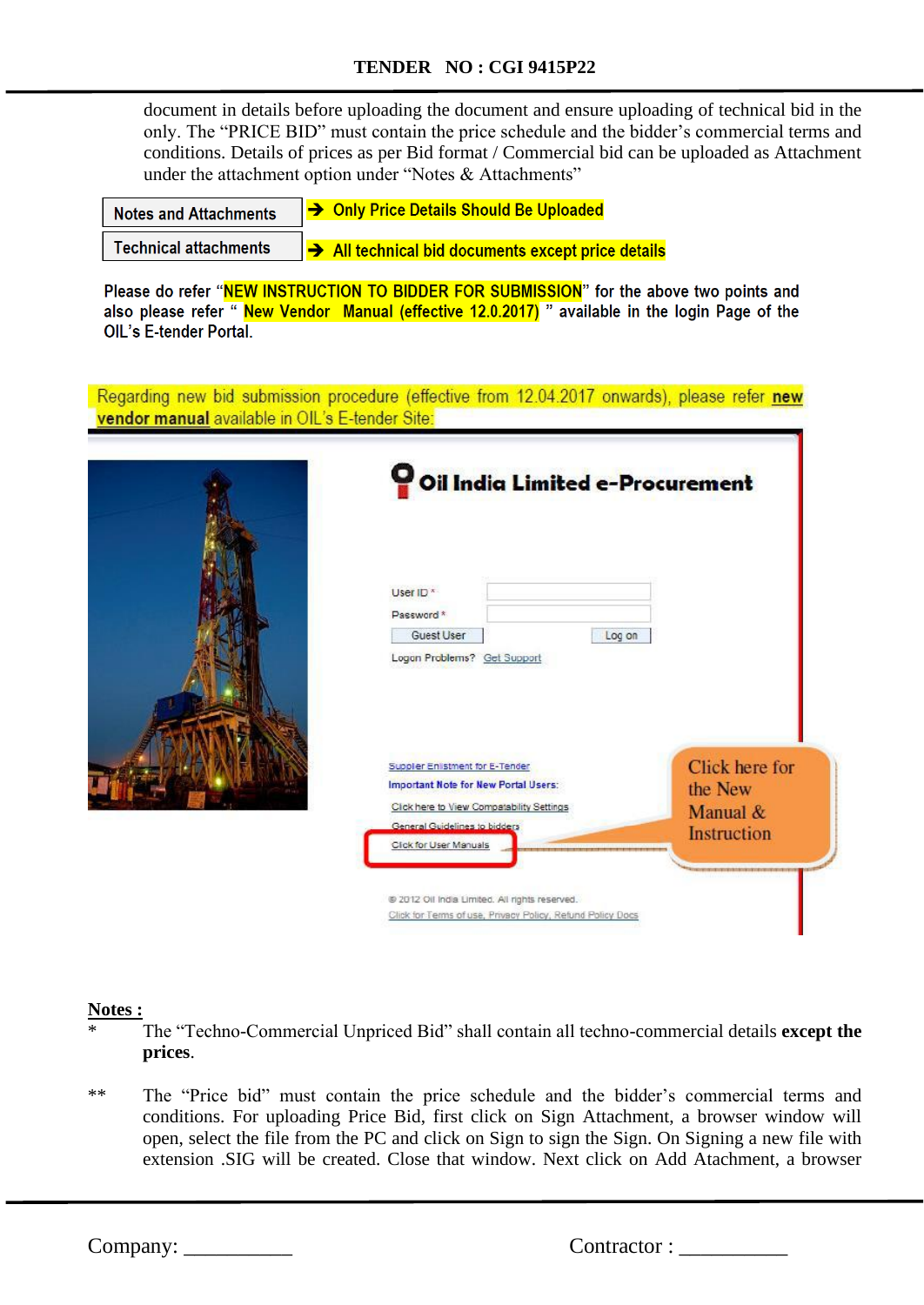window will open, select the .SIG signed file from the PC and name the file under Description, Assigned to General Data and clock on OK to save the File.

- 8.0 Bidder is responsible for ensuring the validity of digital signature and it's proper usage by their employee.
- 9.0 The bid including all uploaded documents shall be digitally signed by duly authorized representative of the bidding company.
- 10.0 OIL reserves the right to increase/decrease the quantum of job at the time of award of contract and it will be obligatory on the part of the successful bidder to accept the same at the offered rates.
- 11.0 The Company reserves the right to reject any or all the tenders or accept any tender without assigning any reason.
- 12.0 Offer must conform in all respect to the terms and conditions of the enquiry. Deviations, if any, must be clearly and specifically stated. Conditional bids are liable to be rejected at the discretion of the Company.

Thanking you,

Yours faithfully, OIL INDIA LIMITED

General Manager (Contracts) for EXECUTIVE DIRECTOR ( PLS)

# **PART-I**

# **INSTRUCTIONS TO BIDDERS**

**1.0** Bidder shall bear all costs associated with the preparation and submission of bid. Oil India Limited, hereinafter referred to as Company, will in no case be responsible or liable for those costs, regardless of the conduct or outcome of the bidding process.

#### **2.0 BIDDING DOCUMENTS**

#### 2.1 TENDER FEE:

- 2.1.1 Bidders interested to provide the services and interested to participate in the above tender are requested to submit the tender fee of nil only by online transaction . NO OTHER MODE OF PAYMENT WILL BE ACCEPTED BY THE COMPANY.
- 2.1.2 Tender fee shall be paid one week prior to Bid Closing date. Bidder whose Tender fee reach after the last date of received of tender fee as mentioned in online data shall not be allowed to participate in the bidding process.

#### 2.2 **EXEMPTION OF TENDER FEE & EMD:**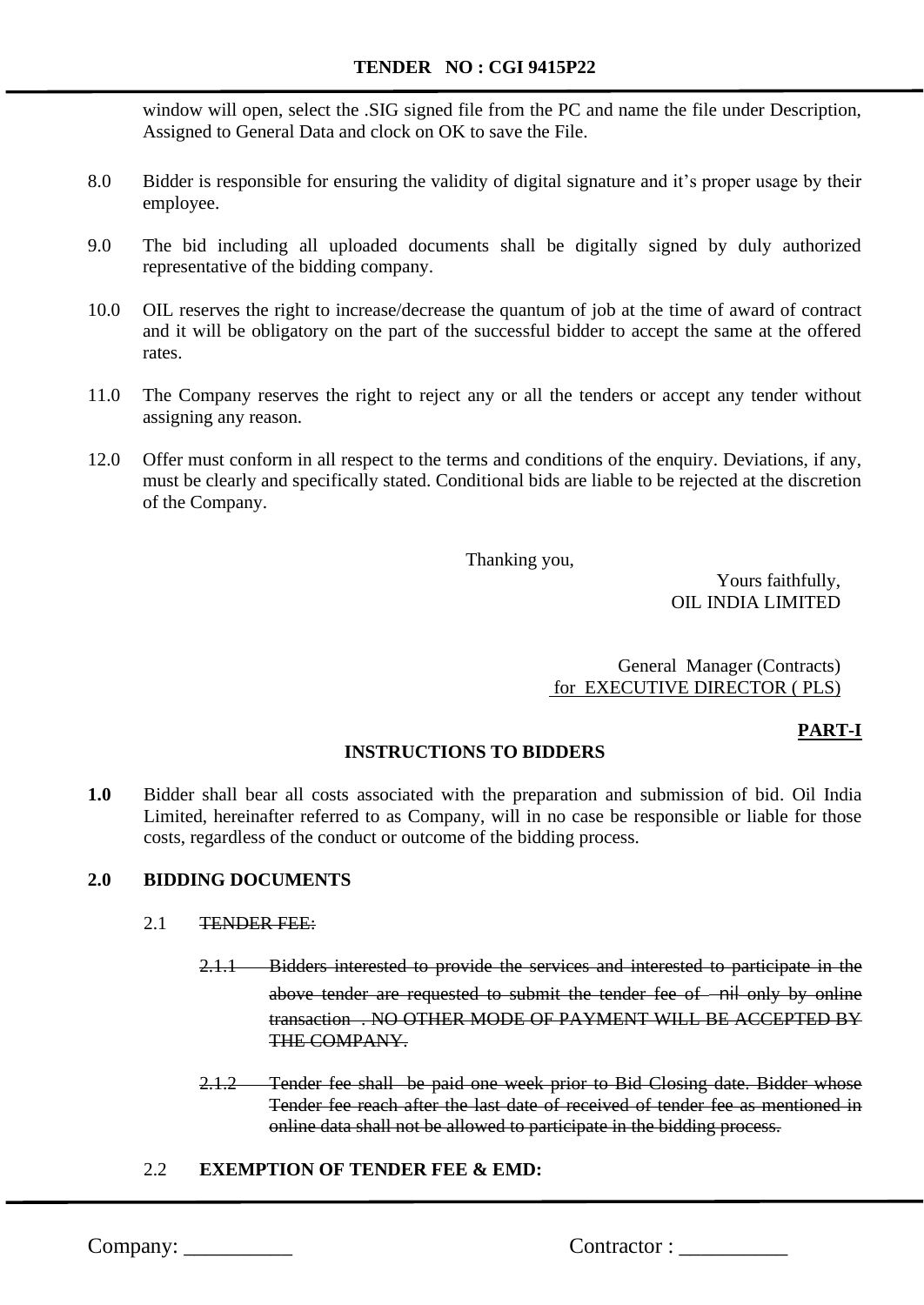# **PROFORMA – C1**

#### **DECLARATION FOR BID SECURITY**

| 10.<br>M/s. Oil India Limited |  |
|-------------------------------|--|
|                               |  |
|                               |  |
|                               |  |
| Dear Madam/Sir,<br>.          |  |

After examining / reviewing provisions of above referred tender documents (including all corrigendum/ Addenda), we M/s. ……………… (Name of Bidder) have submitted our offer / bid no…………

We, M/s. ………………….(Name of Bidder) hereby understand that, according to your conditions, we are submitting this Declaration for Bid Security.

We understand that we will be put on watch list/holiday/banning list (as per policies of OIL INDIA in this regard), if we are in breach of our obligation(s) as per following: have withdrawn/modified/amended, impairs or derogates from the tender, my/our Bid during the period of bid validity specified in the form of Bid; or

having been notified of the acceptance of our Bid by the OIL INDIA LIMITED during the period of bid validity:

fail or refuse to execute the Contract, if required, or

fail or refuse to furnish the Contract Performance Security, in accordance provisions of tender document.

Fail or refuse to accept 'arithmetical corrections' as per provision of tender document.

having indulged in corrupt/fraudulent/collusive/coercive practice as per procedure.

 $T_{\rm{c}}$ 

Place: [Signature of Authorized Signatory of Bidder] Date: Name: Designation: Seal: \*\*\*\*\*\*\*\*\*\*\*\*\*\*\*\*

(i) **Micro & small Enterprises (MSME)** ,Small Scale Industries (SSI) registered with NSIC under Single Point Registration Scheme are exempted from payment of tender fees for the items they are registered with NSIC. Valid registration certificate with NSIC must be enclosed along with the application for issuing tender documents.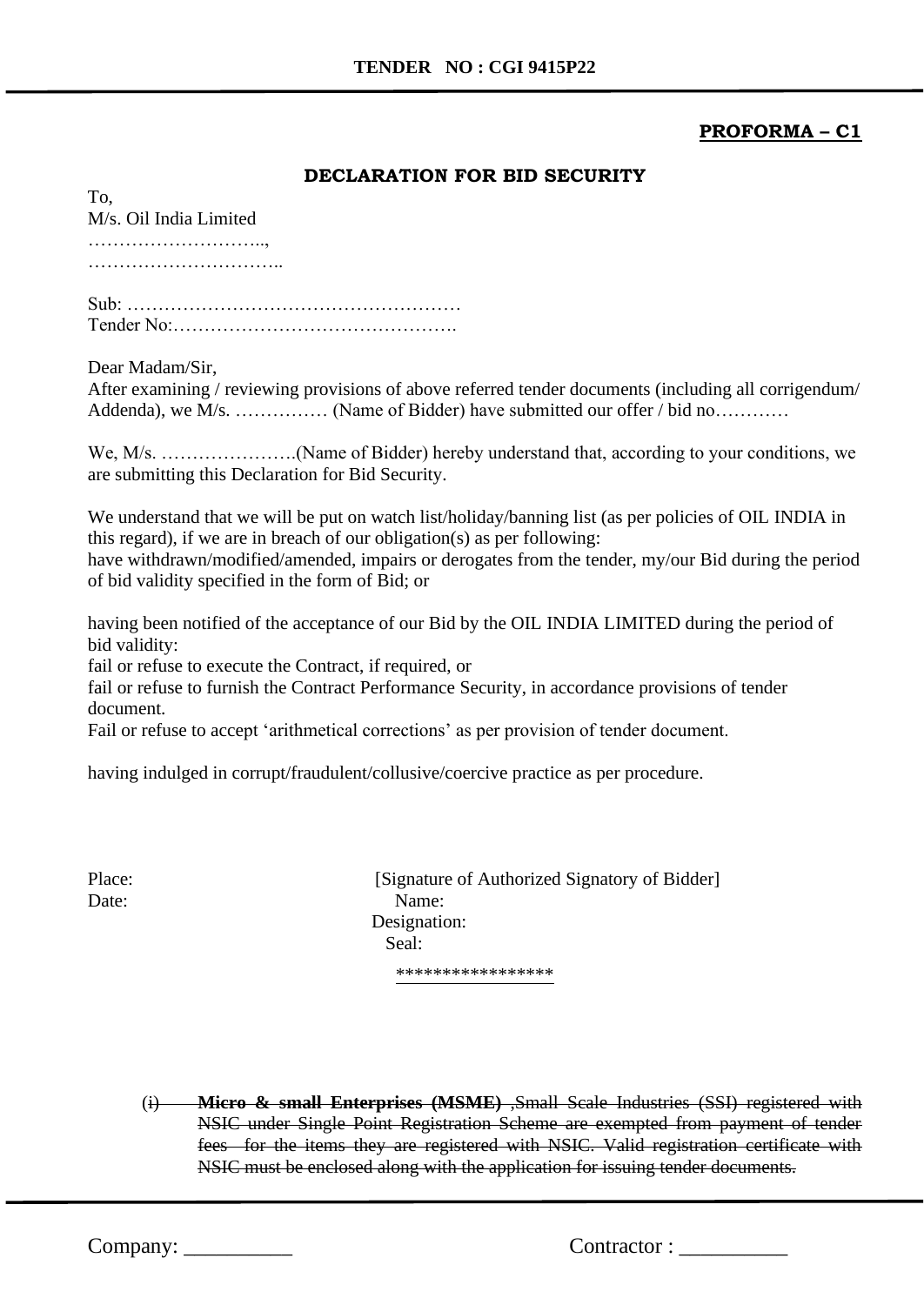- (ii) Public Sector Undertakings (PSU) ,**Central Govt. Departments** are also exempted from payment of tender fee.
- (iii) Firms registered with NSIC, PSU's & Government Departments claiming exemption from payment of tender fee should submit their request with all credentials to the tender administrator at least 7 days in advance from the date of closer of sale of bid documents, to get access for participation in the tender.
- (iv) Tender documents provided to SSI Units registered with NSIC on free of charge basis shall submit their offer for the service for which they are registered. Their offer for other than the registered service shall not be acceptable. Their offer as service provider also will not be acceptable and shall be rejected straightway.
- (v) **Public Sector Undertakings (PSU) , Central Govt. Departments , Micro & small Enterprises (MSME)** ,Small Scale Industries (SSI) registered with NSIC under Single Point Registration Scheme are exempted from payment of **Earnest money deposit (EMD)** for the items they are registered with NSIC. Valid registration certificate with NSIC must be enclosed along with the application for issuing tender documents

# 2.3 **TRANSFERABILITY OF BID DOCUMENTS**:

- 2.3.1 *Bid Documents are non-transferable. Bid can be submitted only in the name of the bidder in whose name the Bid Document has been issued.*
- 2.3.2 Unsolicited bids will not be considered and will be rejected straightway.

#### 2.4 **DOCUMENT:**

The services required, bidding procedures and contract terms are prescribed in the Bidding Documents. This bidding document includes the following:

- a) A forwarding letter highlighting the following points. :
	- i) Company's Tender No.
	- ii) Bid closing date and time.
	- iii) Bid opening date, time and place.
	- iv) Bid submission place.
	- v) Bid opening place.
- **Part -I** : Instruction to Bidders
- Part-II : Bid Rejection/Evaluation Criteria
- **Section I** : General terms and Condition of the Contract
- **Section II** : Schedule of Quantities, Service/work and Rates
- **Section III** : Safety Measures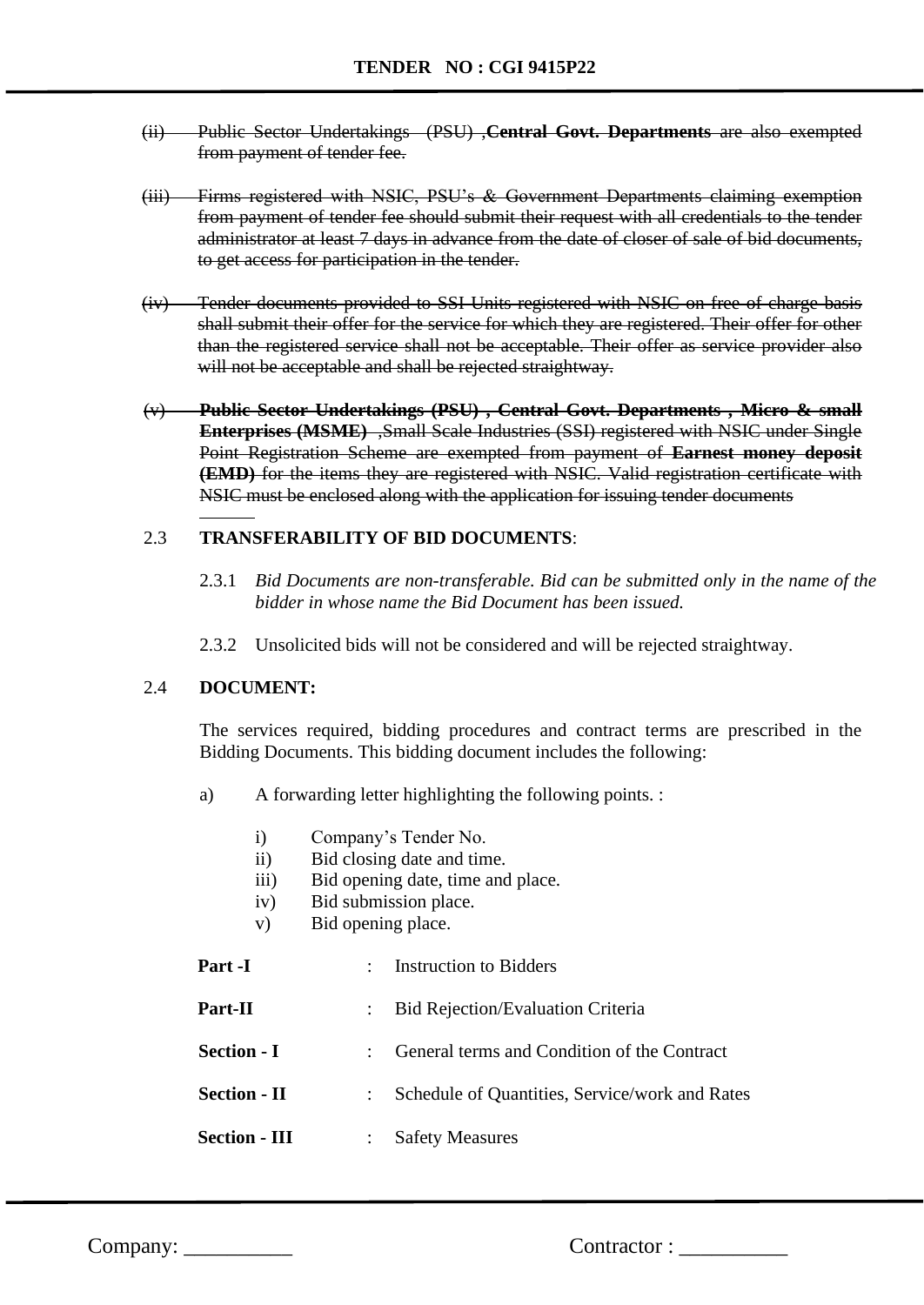#### **TENDER NO : CGI 9415P22**

| Section – IV    |               | $\mathbb{Z}^{\mathbb{Z}}$ . | <b>Integrity Pact</b>                                  |
|-----------------|---------------|-----------------------------|--------------------------------------------------------|
| <b>Proforma</b> | $-A$ :        |                             | Price Bid Format                                       |
| <b>Proforma</b> | $-B$ :        |                             | <b>Bid Form</b>                                        |
| <b>Proforma</b> | $-C$          | $\sim$ 1                    | Bank Guarantee format for Bid Security Deposit         |
| <b>Proforma</b> | $-D$ :        |                             | Bank Guarantee format for Performance Security Deposit |
| Proforma        | $- E$ :       |                             | Draft Agreement Copy                                   |
| Proforma        | $-F$ :        |                             | <b>Statement of Compliance/Non-Compliance</b>          |
| <b>Proforma</b> | $-G$ :        |                             | Letter of Authority                                    |
| <b>Proforma</b> | $- H$ :       |                             | Certificate of annual turnover & net worth             |
| Proforma        | $\mathbf{-I}$ | $\ddot{\cdot}$              | E-Payments vide RTGS/NEFT                              |

2.5 The bidder is expected to examine all instructions, forms, terms and specifications in the Bidding Documents. Failure to furnish all information required in the Bidding Documents or submission of a bid not substantially responsive to the Bidding Documents in every respect will be at the Bidder's risk & responsibility and may result in the rejection of its bid.

### **3.0 AMENDMENT OF BIDDING DOCUMENTS:**

- 3.1 At any time prior to the deadline for submission of bids, the company may, for any reason, whether at its own initiative or in response to a clarification requested by a prospective Bidder, modify the Bidding Documents by the issuance of an Addendum.
- 3.2 *All corrigenda, amendments, time extension, clarifications etc. if any will be uploaded*  in the OIL's e-portal in the C-folder under the tab "Amendments to Tender *Documents". Bidders shall also check OIL's E-Tender portal [C-folder under the tab "Amendments to Tender Documents"] for any amendments to the bid documents before submission of their bids.*

#### **4.0 PREPARATION OF BIDS**

#### 4.1 **LANGUAGE OF BIDS**:

The bid as well as all correspondence and documents relating to the bid exchanged between the Bidder and the company shall be in English language, except that any printed literature may be in another language provided it is accompanied by an English translated version, which shall govern for the purpose of bid interpretation.

# 4.2 **BIDDER'S NAME & ADDRESS**:

Bidders should indicate in their bids their detailed postal address including the Fax/Telephone / Cell Phone Nos. and E-mail address.

# **5.0 DOCUMENTS COMPRISING THE BID**: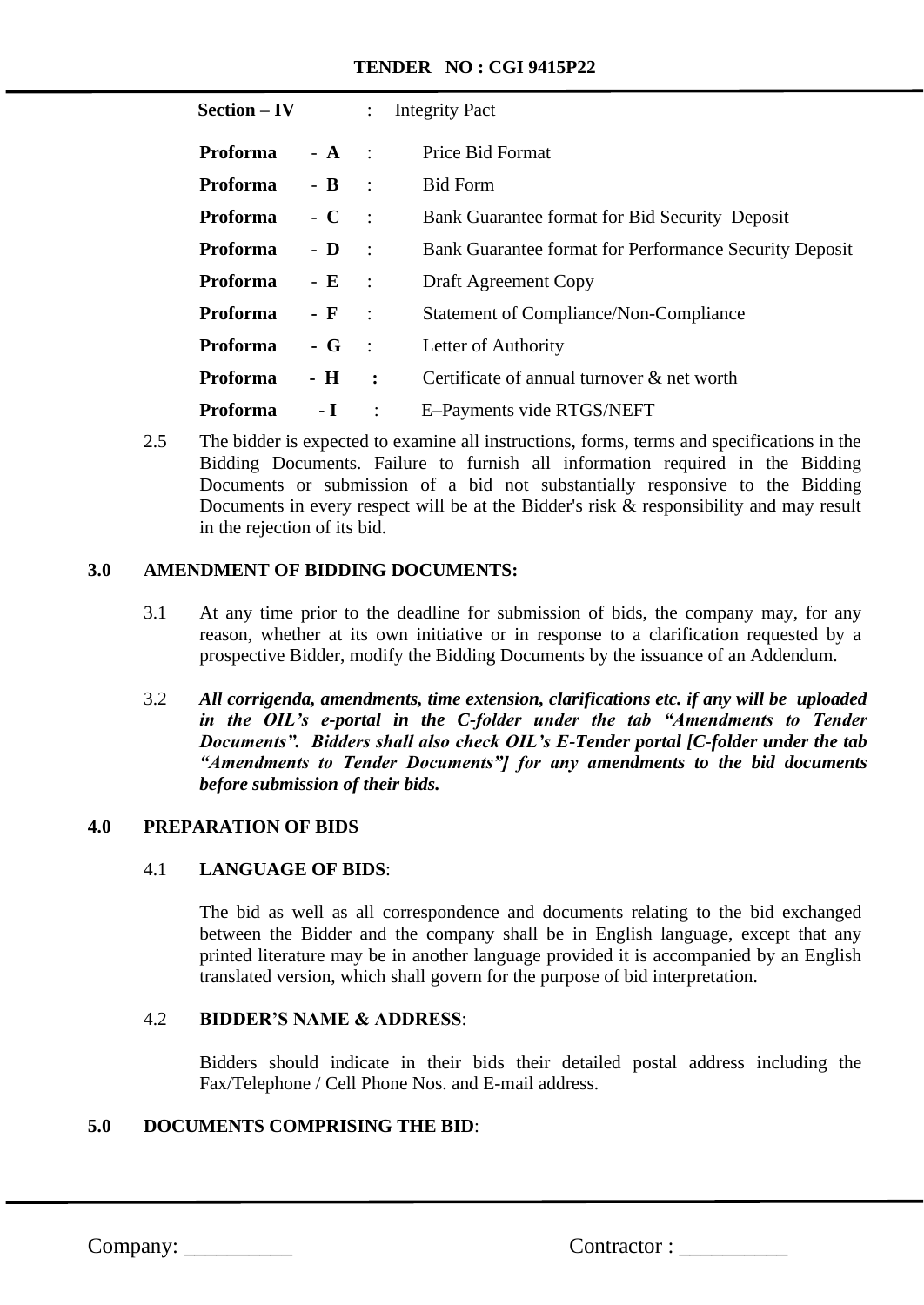5.1 Bids are invited under **Single Stage Single Bid System**. The bid along with all Annexure and copies of documents should be submitted in e-form only through OIL's ebidding engine. The price bids submitted in physical form against procurement tenders shall not be given any cognizance. However the following documents should necessarily be submitted in physical form in sealed envelope superscribed as "Tender Number and due for opening on which we are "The outer cover of the sealed envelope should duly " The outer cover of the sealed envelope should duly bear the tender number and date of closing/opening prominently underlined, along with the address as under

> General Manager (Contracts), Oil India Limited Pipeline Head Quarter, Narangi P.O.: Udayan Vihar, Guwahati, Assam – 781171

### 5.2 **Envelope**:

- i) Containing Valid and proper Bid Security in Original as per **Clause 10.0** and should reach the office of Deputy General Manager (Contracts) before Bid closing date and time, otherwise Bid will be rejected. *A scanned copy of this document should also be uploaded along with the Un-priced (Technical) bid documents.*
- ii) Any other document required to be submitted in original as per tender requirement.

Documents sent through E-mail/Fax/Telex/Telegraphic/Telephonic will not be considered.

### 5.3 **E- FORM FOR ONLINE SUBMISSION:**

- 5.3.1 **TECHNICAL BID (Un-Priced)** comprise of the following:
	- i) Containing Certificate of Compliance in respect of BRC of the Bid Document as per **Part-II**.
	- ii) Complete technical details of the services and equipment specifications with catalogue, etc
	- iii) Documentary evidence established in accordance with clause 9.0 of this section.
	- iv) Copy of Bid Security furnished in accordance with clause 10.0 of this section.
	- vi) *Copy of signed Bid document without indicating prices.*

#### 5.3.2 **COMMERCIAL/PRICE BID** comprising of following:

Bidder shall quote their prices in the following Proforma and shall upload the same in the OIL's E-Portal:

- (i) Price-Bid Format as per **Proforma-A**
- (ii) Bid Form as per **Proforma -B**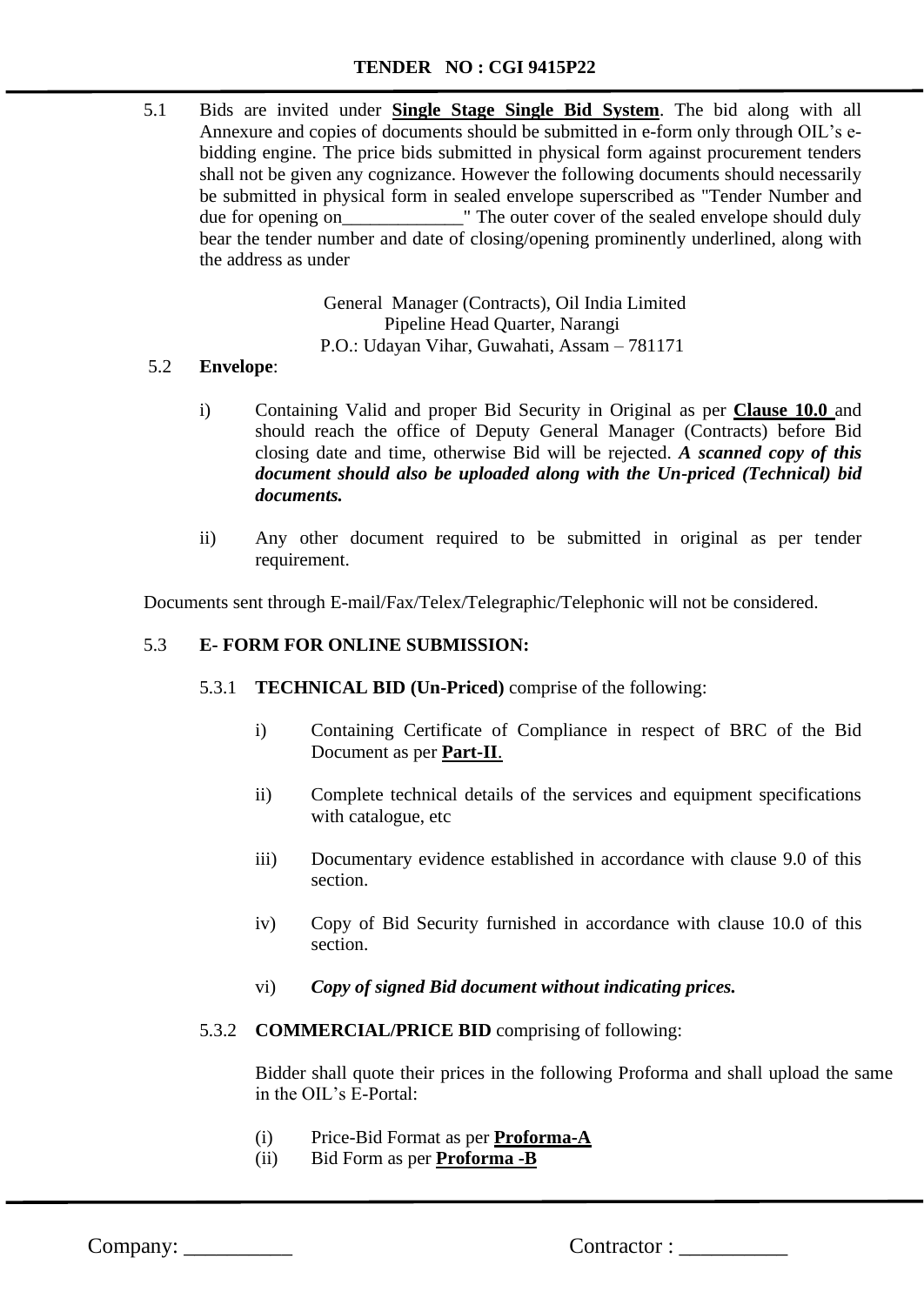The Priced Bid shall contain the prices along with the currency quoted and any other commercial information pertaining to the service offered.

#### **NOTE**:

Only **Envelope** mentioned in **clause 5.2 above** shall be submitted to Office of Deputy General Manager (Contracts), Oil India Ltd, Guwahati within Bid Closing Date and **TECHNICAL BID** & **COMMERCIAL / PRICE BID** shall be submitted through etendering process.

### **6.0 BID FORM:**

*The bidder shall complete the Bid Form and the appropriate Price Schedule furnished in their Bid.*

### **7.0 BID PRICE:**

7.1 *Unit prices must be quoted by the bidders both in words and in figures.* 

### 7.2 **Price quoted by the successful bidder must remain firm during its performance of the Contract and is not subject to variation on any account.**

7.3 All duties and taxes including, Contract Tax, Corporate income Taxes and other levies except **GST** payable by the successful bidder under the Contract for which this Bidding Document is being issued, shall be included in the rates, prices and total Bid Price submitted by the bidder, and the evaluation and comparison of bids shall be made accordingly. For example, personal taxes and/or any corporate taxes arising out of the profits on the contract as per rules of the country shall be borne by the bidder.

# **8.0 CURRENCIES OF BID AND PAYMENT:**

8.1 Bid currency and payment shall be INR.

# **9.0 DOCUMENTS ESTABLISHING BIDDER'S ELIGIBILITY AND QUALIFICATIONS:**

These are listed in **Part-II** of the document.

#### **10.0 SIGNING OF BID:**

10.1 Bids are to be submitted online through OIL's E-procurement portal with digital signature. The bid and all attached documents should be digitally signed by the bidder using "Class 3" digital certificates with Organizations Name [e-commerce application (Certificate with personal verification and Organisation Name)] as per Indian IT Act 2000 obtained from the licensed Certifying Authorities operating under the Root Certifying Authority of India(RCAI), Controller of Certifying Authorities(CCA) of India before bid is uploaded.

If any modifications are made to a document after attaching digital signature, the digital signature shall again be attached to such documents before uploading the same. The Power of Attorney in original shall be submitted by bidder as mentioned in **Para 5.2(ii) above.** 

 $Comparly:$ 

| Contractor: |  |  |
|-------------|--|--|
|-------------|--|--|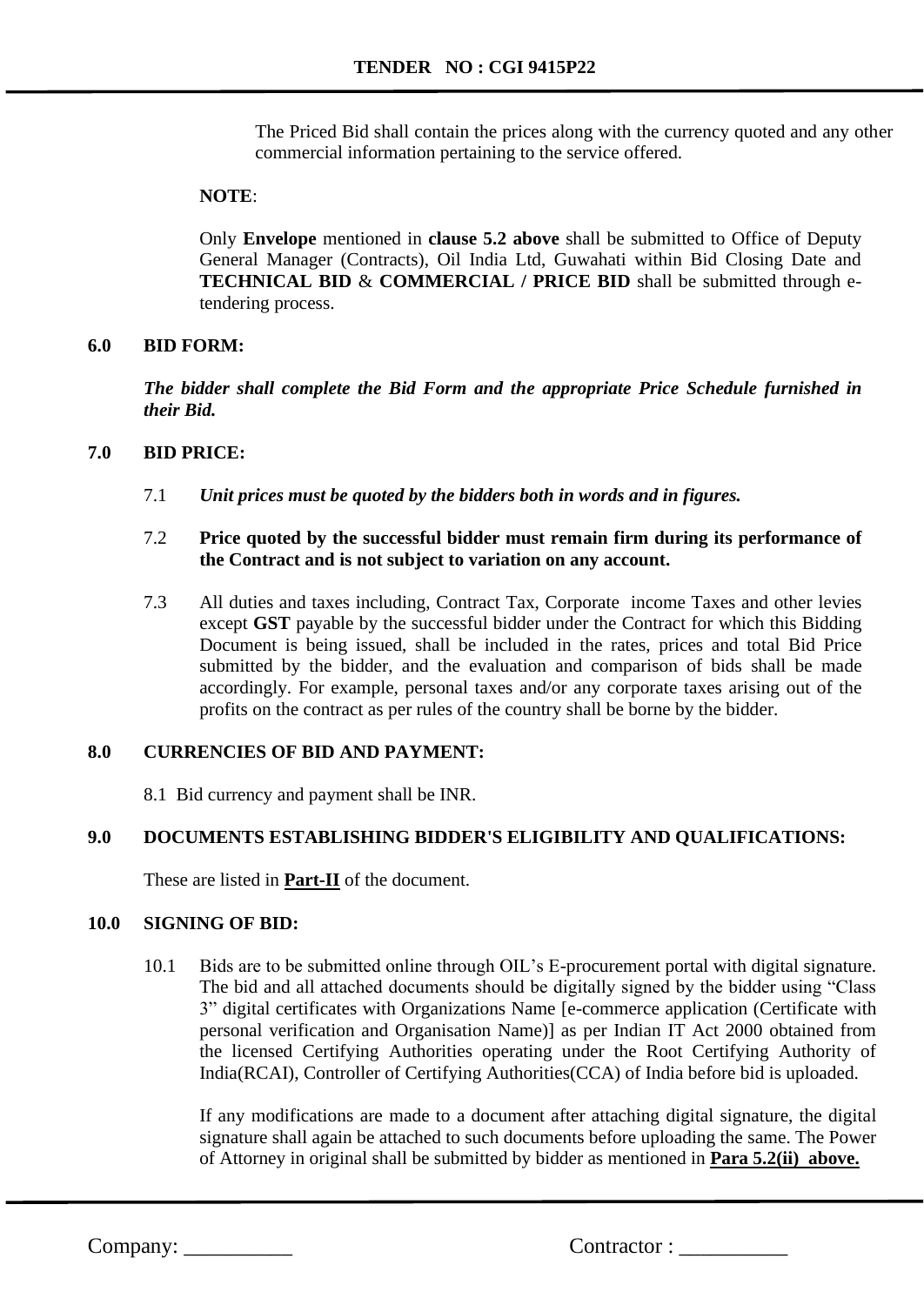**The authenticity of above digital signature shall be verified through authorized CA after bid opening and in case the digital signature is not of "Class-3" with organization name, the bid will be rejected.**

Bidder is responsible for ensuring the validity of digital signature and its proper usage by their employees.

- 10.2 *The original and all copies of the bid shall be typed or written in indelible inks and shall be signed by the Bidder or a person or persons duly authorised to bind the Bidder to the contract. The letter of authorisation (as per Proforma-H) shall be accompanying the Bid. All pages of the Bid, drawings and other accompanying documents except for unamended printed literature, shall be initialed by the person or persons signing the Bid Document.*
- 10.3 Any person signing the Bid or any other document in respect of this Bid Document or other relevant documents on behalf of the Bidder without disclosing his authority to do so shall be deemed to have the authority to bind the Bidder. If it is discovered at any time that the person so signing has no authority to do so, the Company (OIL) may, without prejudice to any other right or remedy, cancel his Bid or Contract and hold the Bidder liable to the Company(OIL) for all costs and damages arising from the cancellation of the Bid or Contract including any loss which the Company(OIL) may sustain on account thereof.
- 10.4 *Any physical documents submitted by bidders shall contain no interlineations, white fluid erasures or overwriting except as necessary to correct errors made by the Bidder, in which case such correction shall be initialed by the person or persons who has/have digitally signed the Bid.*
- 10.5 Any Bid, which is incomplete, ambiguous, or not in compliance with the Bidding process will be rejected.

# **11.0 BID SECURITY: NOT APPLICABLE FOR THIS TENDER**

- 11.1 Pursuant to clause 5.0 the Bidder shall furnish as part of its Technical bid, Bid Security for an amount
- 11.2 The Bid Security is required to protect the Company against the risk of Bidder's conduct, which would warrant the security's forfeiture, pursuant to sub-clause **11.7**.
- 11.3 The Bid Security shall be denominated in the currency of the bid or another freely convertible currency, and shall be in one of the following form:
	- (a) A Bank Guarantee in the prescribed format vides **Proforma-C** or in another form acceptable to the Company issued by any Scheduled Bank in India.

The Bank Guarantee shall be valid for 30 days beyond the validity of the bids asked for in the Bid Document.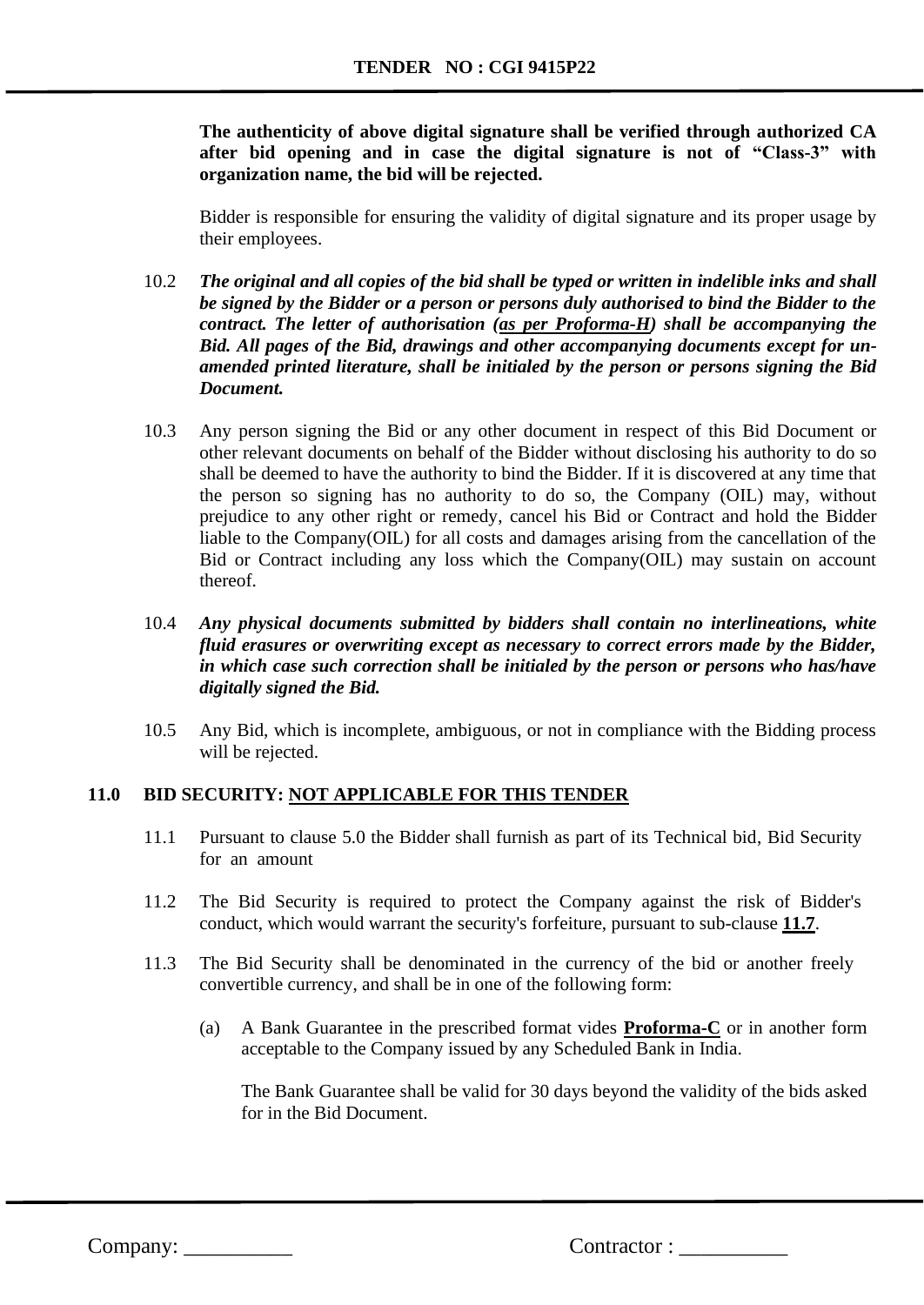*Bank Guarantees issued by Banks in India should be on non-judicial stamp paper of requisite value, as per Indian Stamp Act, purchased in the name of the Banker.*

- (b) **By online transaction**
- 11.4 **Any bid not secured in accordance with sub-clause 11.1 and /or 11.3 shall be rejected by the Company as non-responsive.**
- 11.5 Unsuccessful Bidder's Bid Security will be discharged and/or returned within 30 days of expiry of the period of bid validity.
- 11.6 Successful Bidder's Bid Security will be discharged upon the Bidder's signing of the contract and furnishing the performance security.
- 11.7 The Bid Security may be forfeited:
	- a) If any Bidder withdraws or modifies their bid during the period of bid validity (including any subsequent extension)

**or**

- b) If a successful Bidder fails:
	- i) **to sign the contract within stipulated reasonable time & within the period of bid validity, and/or**
	- ii) to furnish the Performance Security.
- 11.8 *In case any bidder withdraws their bid during the period of bid validity, Bid Security will be forfeited and the party shall be debarred for a period of 2(two) year to participate any future tender.*
- 11.9 *Central Govt. offices , Micro & small Enterprises (MSME), Small Scale Industries (SSI) registered with NSIC under Single Point Registration Scheme and Central Public Sector undertakings are exempted from submitting Bid Security.*

#### **12.0 PERIOD OF VALIDITY OF BIDS:**

- 12.1 Bids shall remain valid for 12**0 days** after the date of bid opening (technical) prescribed by the Company.
- 12.2 In exceptional circumstances, the Company may solicit the Bidder's consent to an extension of the period of validity. The request and the response thereto shall be made in writing/email (or by Fax). The bid Security provided under **Clause 11.0** shall also be suitably extended. A Bidder may refuse the request without forfeiting its Bid Security. A Bidder granting the request will neither be required nor permitted to modify their bid.
- 12.3 Bid Security shall not accrue any interest during its period of validity or extended validity.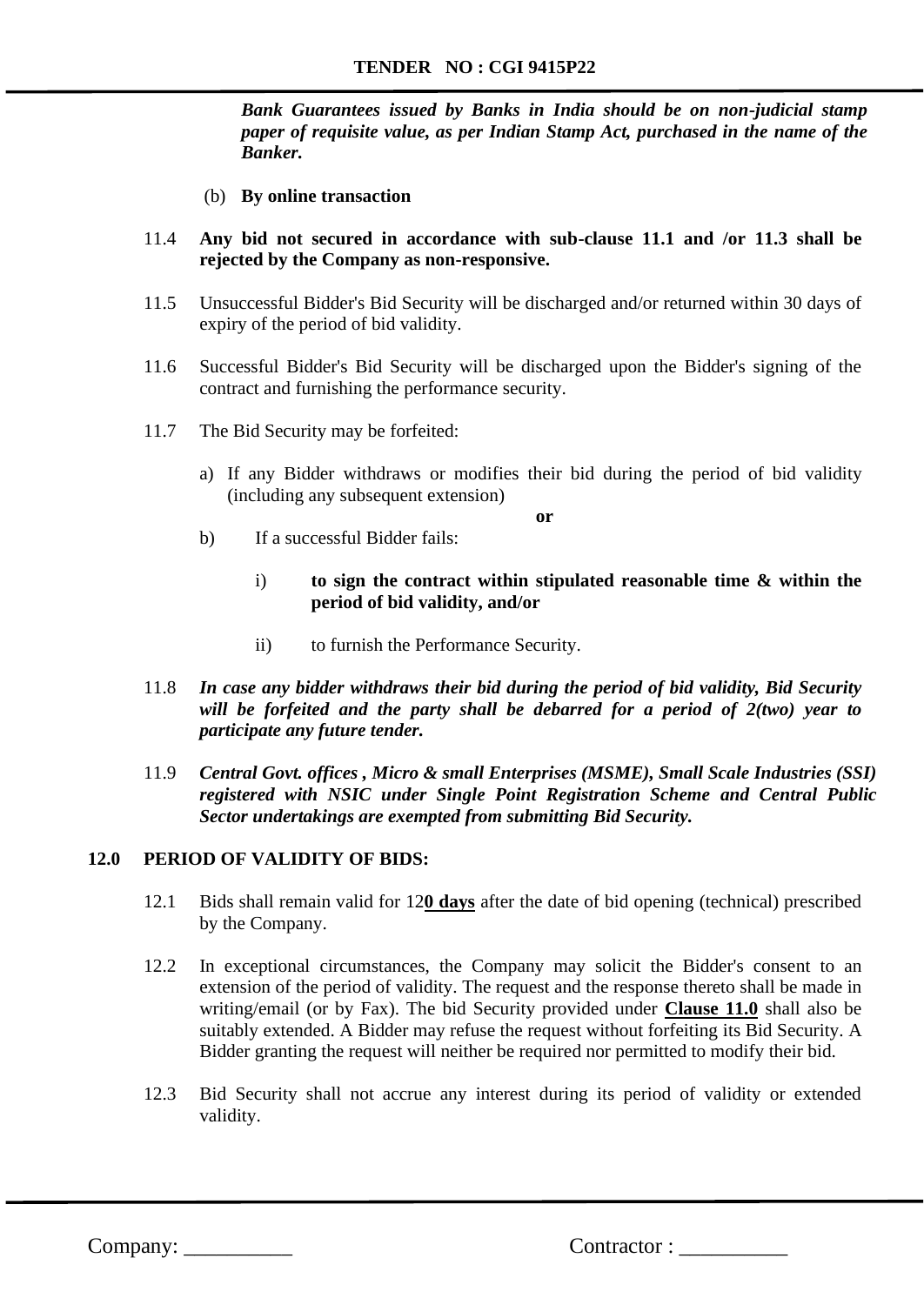- **13.0** All the conditions of the contract to be made with the successful bidder are given in various Sections of this document. Bidders are requested to state their compliance/ non-compliance to each clause as per **Proforma-F**.
- **14.0** Timely delivery of the bids is the responsibility of the Bidder. Company shall not be responsible for any delay.

# **15.0 DEADLINE FOR SUBMISSION OF BIDS:**

Bids must be received by the company within Bid Closing Date as specified in the "Forwarding Letter".

#### **16.0 LATE BIDS:**

Any Bid received by the Company after the deadline for submission of bids prescribed by the Company shall be rejected.

### **17.0 MODIFICATION AND WITHDRAWAL OF BIDS**:

- 17.1 The Bidder after submission of bid may withdraw its bid by written notice prior to bid closing.
- 17.2 The Bidder's withdrawal notice shall be prepared sealed, marked and dispatched in accordance with the provisions of **Clause 5.1**. A withdrawal notice may also be sent by fax but followed by a signed confirmation copy, postmarked not later than the deadline for submission of bids.
- 17.3 No bid can be modified subsequent to the uploading in the e-tendering system.
- 17.4 No bid may be withdrawn in the interval between the deadline for submission of bids and the expiry of the period of bid validity specified by the Bidder on the Bid Form. Withdrawal of a bid during this interval shall result in the Bidder's forfeiture of its Bid Security.

#### **18.0 PRE-BID CONFERENCE/ MEETING:**

*No Pre bid Meeting is envisaged for this Tender.* 

# **19.0 FURNISHING FRAUDULENT INFORMATION/DOCUMENTS:**

If it is found that a bidder/contractor has furnished fraudulent information / documents, the Bid Security/Performance Security shall be forfeited and the party shall be debarred for a period of 3(three) years from the date of detection of such fraudulent act besides the legal action.

#### **20.0 OPENING AND EVALUATION OF BID:**

20.1 Company will open the Bids in the presence of Bidder's representatives who choose to attend at the date, time and place mentioned in the Forwarding Letter. However, an authorization letter from the bidder must be produced by the Bidder's representative at the time of bid opening. Unless this Letter is presented, the representative will not be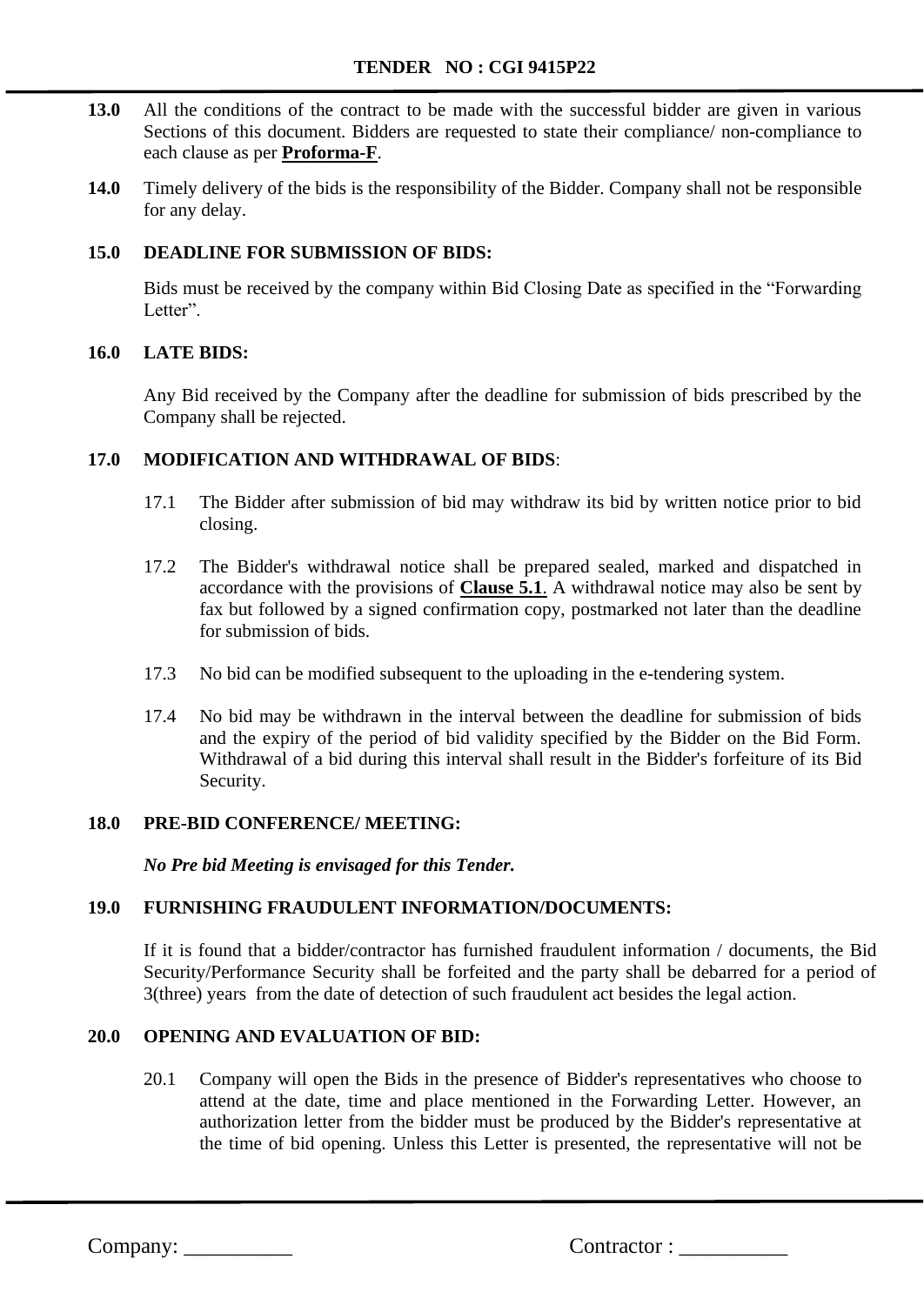allowed to attend the bid opening. Only one representative against each bid will be allowed to attend.

- 20.2 Bid for which an acceptable notice of withdrawal has been received shall not be opened. Company will examine bids to determine whether they are complete, whether requisite Bid Securities have been furnished, whether documents have been properly signed and whether the bids are generally in order.
- 20.3 At bid opening, Company will announce the Bidder's names, written notifications of bid modifications or withdrawal, if any, the presence of requisite Bid Security and such other details as the Company may consider appropriate.
- 20.4 Company shall prepare, for its own records, document containing the information disclosed to those present in accordance.
- 20.5 **To assist in the examination, evaluation and comparison of bids, normally no clarifications shall be sought from the Bidders. However, for assisting in the evaluation of the bids especially on the issues where the Bidder confirms compliance in the evaluation and contradiction exists on the same issues due to lack of required supporting documents in the Bid (i.e. document is deficient or missing), or due to some statement at other place of the Bid (i.e. reconfirmation of confirmation) or vice versa, clarifications may be sought by OIL at its discretion. The request for clarification and the response shall be in writing and no change in the price or substance of the bid shall be sought, offered or permitted.**
- 20.6 Prior to the detailed evaluation, Company will determine the substantial responsiveness of each bid to the requirement of the Bidding Documents. For purpose of these paragraphs, a substantially responsive bid is one, which conforms to all the terms and conditions of the Bidding Document without deviations or reservation. A deviation or reservation is one which affects in any way substantial way the scope, quality, or performance of work, or which limits in any substantial way, in-consistent way with the bidding documents, the Company's right or the bidder's obligations under the contract, and the rectification of which deviation or reservation would affect unfairly the competitive position of other bidders presenting substantial responsive bids. The Company's determination of bid's responsiveness is to be based on the contents of the Bid itself without recourse to extrinsic evidence.
- 20.7 A Bid determined as not substantially responsive will be rejected by the Company and may not subsequently be made responsive by the Bidder by correction of the nonconformity.
- 20.8 The Company may waive minor informality or nonconformity or irregularity in a bid, which does not constitute a material deviation, provided such waiver, does not prejudice or affect the relative ranking of any Bidder.

# **21.0 OPENING OF COMMERCIAL/ PRICE BIDS:**

21.1 *Company will open the Commercial/Price Bids of all the Technically Bidders on a specific date in presence of interested bidders.* 

| Contractor: |  |  |  |
|-------------|--|--|--|
|-------------|--|--|--|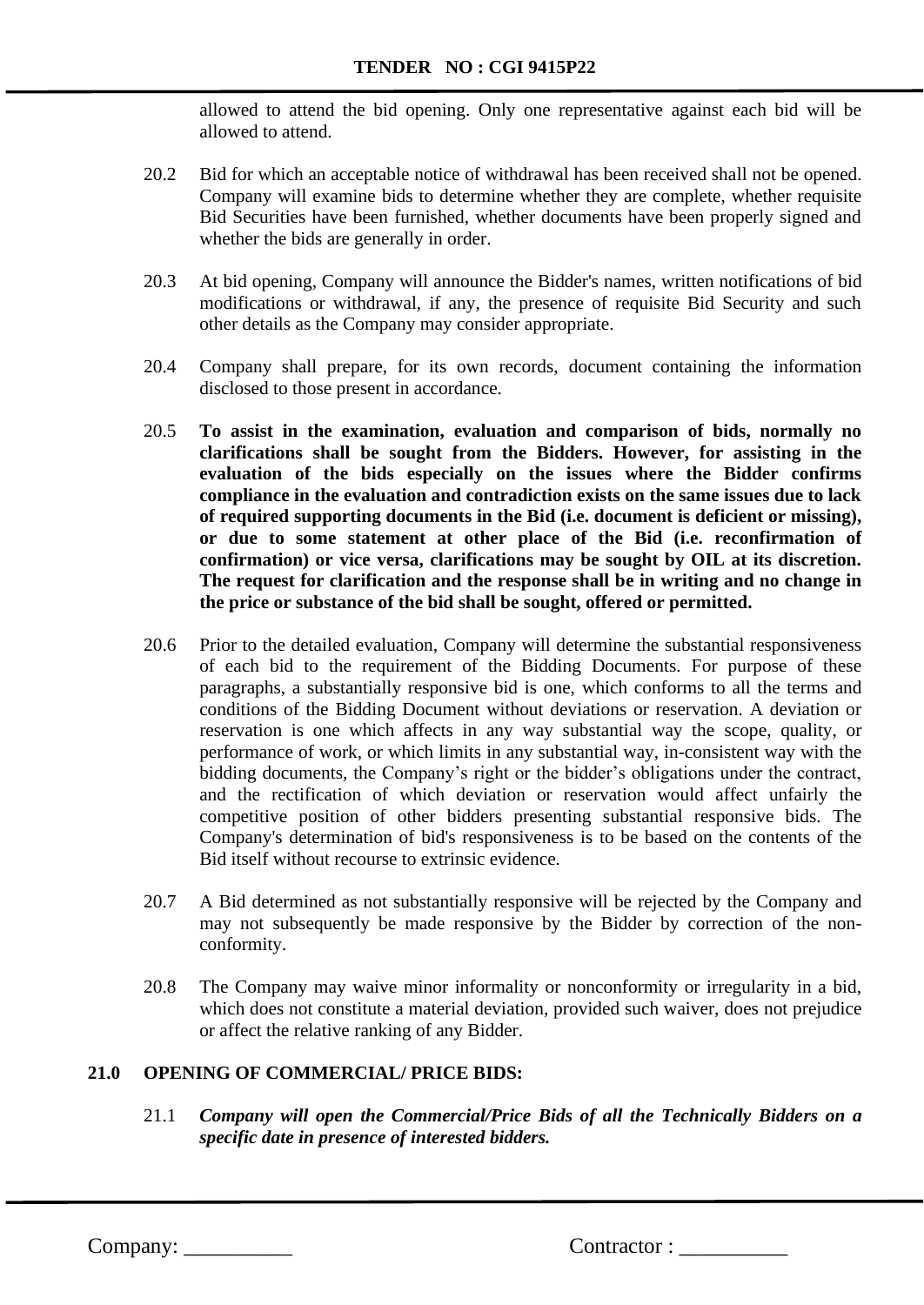- 21.2 The Company will examine the Price quoted by Bidders to determine whether they are complete, any computational errors have been made, the documents have been properly signed, and the bids are generally in order.
- 21.3 *Arithmetical errors will be rectified on the following basis. If there is a discrepancy between the unit price and the total price (that is obtained by multiplying the unit price and quantity) the unit price shall prevail and the total price shall be corrected accordingly. If any Bidder does not accept the correction of the errors, their bid will be rejected. Similarly, if there is any discrepancy between words and figure, the amounts in words shall prevail and will adopted for evaluation.*

### **22.0 EVALUATION AND COMPARISON OF BIDS:**

- 22.1 The Company will evaluate and compare the bids as per **Section-II** of the bidding documents.
- 22.2 DISCOUNTS / REBATES: Unconditional discounts/rebates, if any, given in the bid or along with the bid will be considered for evaluation.
- 22.3 Post bid or conditional discounts/rebates offered by any bidder shall not be considered for evaluation of bids. However, if the lowest bidder happens to be the final acceptable bidder for award of contract, and if they have offered any discounts/rebates, the contract shall be awarded after taking into account such discounts/rebates.

# **23.0 CONTACTING THE COMPANY:**

- 23.1 Except as otherwise provided, no Bidder shall contact Company on any matter relating to its bid, from the time of the bid opening to the time the Contract is awarded except as required by Company.
- 23.2 An effort by a Bidder to influence the Company in the Company's bid evaluation, bid comparison or Contract award decisions may result in the rejection of their bid.

# **24.0 AWARD OF CONTRACT**

# **AWARD CRITERIA:**

The Company will award the Contract to the successful Bidder whose bid has been determined to be substantially responsive and has been determined as the **lowest evaluated bid**, provided further that the Bidder is determined to be qualified to perform the Contract satisfactorily.

# **25.0 COMPANY'S RIGHT TO ACCEPT OR REJECT ANY BID:**

Company reserves the right to accept or reject any or all bids and to annul the bidding process and reject all bids, at any time prior to award of contract, without thereby incurring any liability to the affected bidder, or bidders or any obligation to inform the affected bidder of the grounds for Company's action.

# **26.0 NOTIFICATION OF AWARD**:

Company:

| Contractor: |  |  |
|-------------|--|--|
|-------------|--|--|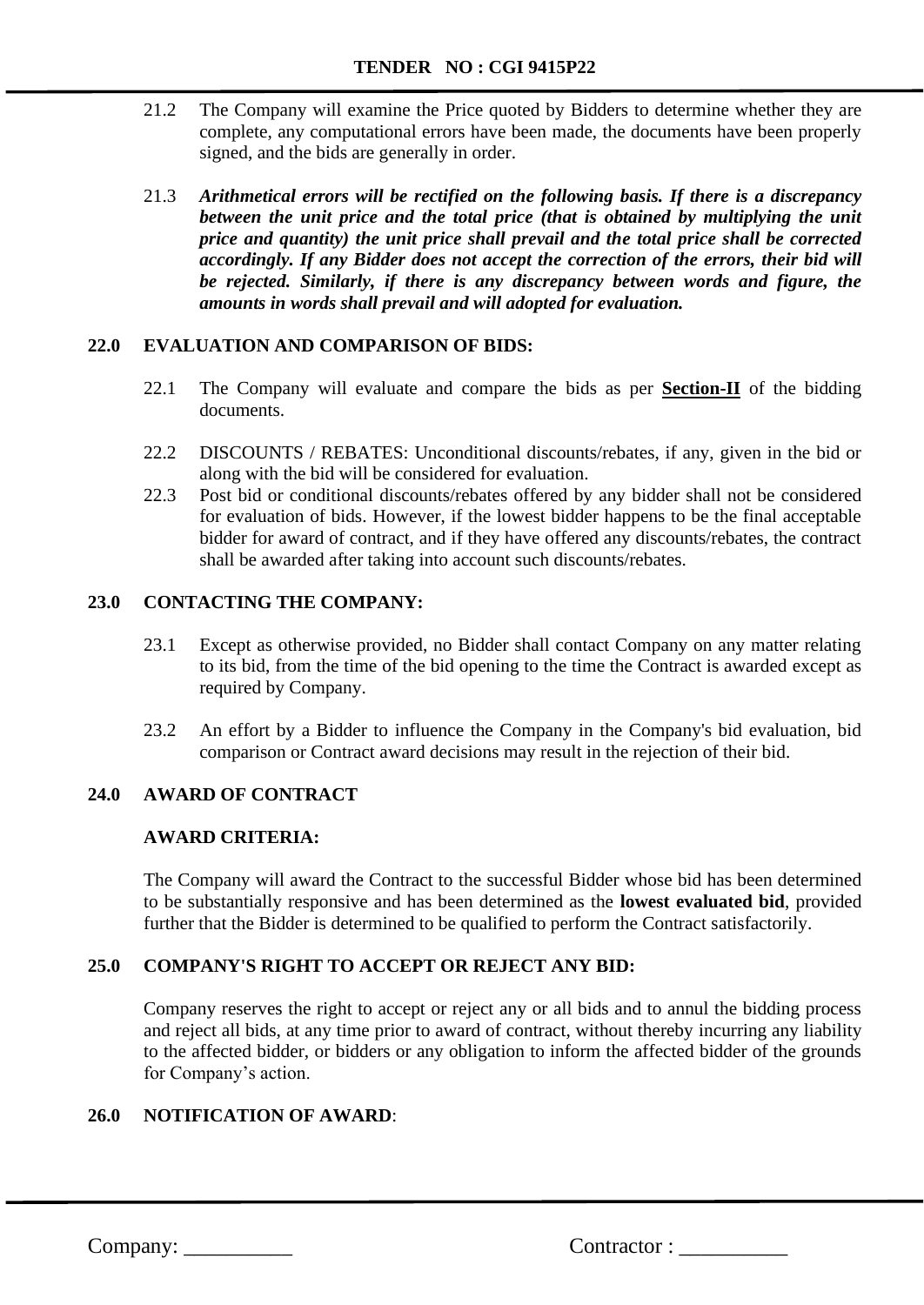26.1 Prior to the expiry of the period of bid validity or extended validity, the company will notify the successful Bidder in writing by registered letter or email or fax (to be confirmed in writing by registered / couriered letter) that its bid has been accepted.

#### 26.2 *The notification of award will constitute the formation of the Contract.*

26.3 Upon the successful Bidder's furnishing of Performance Security, the company will promptly notify each un-successful Bidder and will discharge their Bid Security.

# **27.0 SIGNING OF CONTRACT**:

- 27.1 At the same time as the Company notifies the successful Bidder that its Bid has been accepted, the Company will either call the successful bidder for signing of the agreement or send the **Contract document** with General & Special Conditions of Contract, Technical Specifications, Schedule of rates incorporating all agreements between the parties.
- 27.2 Within 30 days of receipt of the final contract document, the successful Bidder shall sign and date the contract and return it to the company.

### **28.0 PERFORMANCE SECURITY**

- 28.1 Successful bidder shall be required to furnish an amount equivalent to 3**%** of the estimated total contract value for 1 (One) year as Performance Security Deposit within 15 days of notification of award of contract and before signing of the formal contract. In case of default the award of contract may be cancelled and Security deposit forfeited. The Performance Security Deposit may be in the form of a Bank Guarantee issued by a Nationalized Bank, and shall remain valid for **three** more months beyond validity of the contract. A copy of the Bank Guarantee format is enclosed as **Annexure –D.**
- 28.2 The performance security and retention money shall be payable to Company as compensation for any loss resulting from Contractor's failure to fulfill its obligations under the Contract.
- 28.3 The performance security as specified above must be valid for **3 months** (plus 3 months to lodge claim, if any) after the date of expiry of the tenure of the contract to cover the warranty obligations. The same will be discharged by company not later than 30 days following its expiry.
- 28.4 Failure of the successful Bidder to comply with the requirements of clause **25.1 and /or 25.4** shall constitute sufficient grounds for annulment of the award and forfeiture of the Bid Security. In such an event the Company may award the contract to the next evaluated Bidder or call for new bid or negotiate with the next lowest bidder as then case may be.

# **29.0 INTEGRITY PACT (NOT APPLICABLE FOR THIS TENDER)**

| Contractor: |  |
|-------------|--|
|             |  |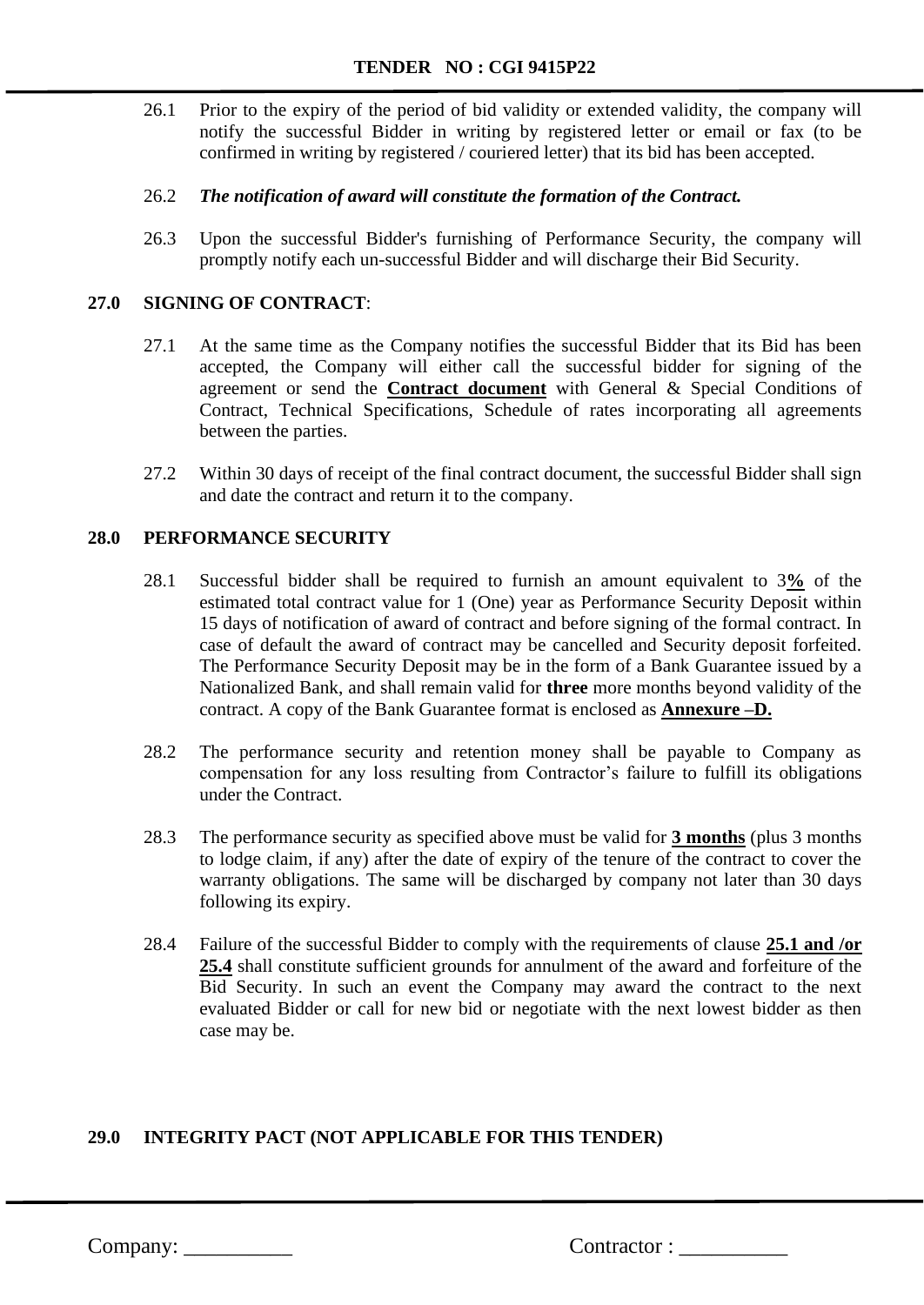29.1 OIL shall be entering into an Integrity Pact with the bidders as per format enclosed vide "**SECTION –V- Integrity Pact** "of the tender document. This Integrity Pact Proforma has been duly signed digitally by OIL's competent signatory (Digitally Signed). The proforma has to be returned by the bidder (along with the technical bid) duly signed (digitally) by the same signatory who signed the bid, i.e., who is duly authorized to sign the bid. Uploading the Integrity Pact with digital signature will be construed that all pages of the Integrity Pact has been signed by the bidder's authorized signatory who sign the Bid.

29.2 OIL has appointed SHRI SUTANU BEHURIA, IAS (Retd b. SHRI OM PRAKASH, I PS(Retd) and SHRI RUDHRA GANGADHARAN, IAS (Retd.), CVC as Independent Monitors (IEM) for a period of 3 (three) years to oversee implementation of Integrity Pact in OIL .Bidders may contact the Independent External Monitors for any matter relating to the IFB at the following addresses:

a.SHRI SUTANU BEHURIA, IAS(Retd.), E-mail[:sutanu2911@gmaiI.com](mailto:sutanu2911@gmaiI.com)

b. SHRI OM PRAKASH ,IPS(Retd) E-Mail id:Ops2020@rediffmail.com

c. . SHRI RUDHRA GANGADHARAN, IAS (RETD.), Ex-Secretary, Ministry of Agriculture e-mail id : [rudhra.gangadharan@gmail.com](mailto:rudhra.gangadharan@gmail.com)

# **30.0 COST OF BIDDING:**

- 30.1 The bidder shall bear all cost associated with the preparation and submission of its bid and OIL will in no case be responsible or liable for those costs, regardless of the conduct or outcome of the bidding process.
- 30.2 The Bidder is expected to examine all instructions, forms, terms and specifications in the bidding documents. Failure to furnish all information required by the bidding documents or submission of bid not substantially responsive to the bidding documents in every respect will be at the Bidder's risk and may result in the rejection of its bid without seeking any clarifications.

# **31.0 GENERAL:**

- 31.1 The bids can only be submitted in the name of the Bidder who has been permitted to participate in the bid. The bid papers, duly filled in and complete in all respects shall be submitted together with requisite information and Annexures. It shall be complete and free from ambiguity, change or interlineations.
- 31.2 The bidder should indicate at the time of quoting against this tender their full postal and Fax/Email addresses.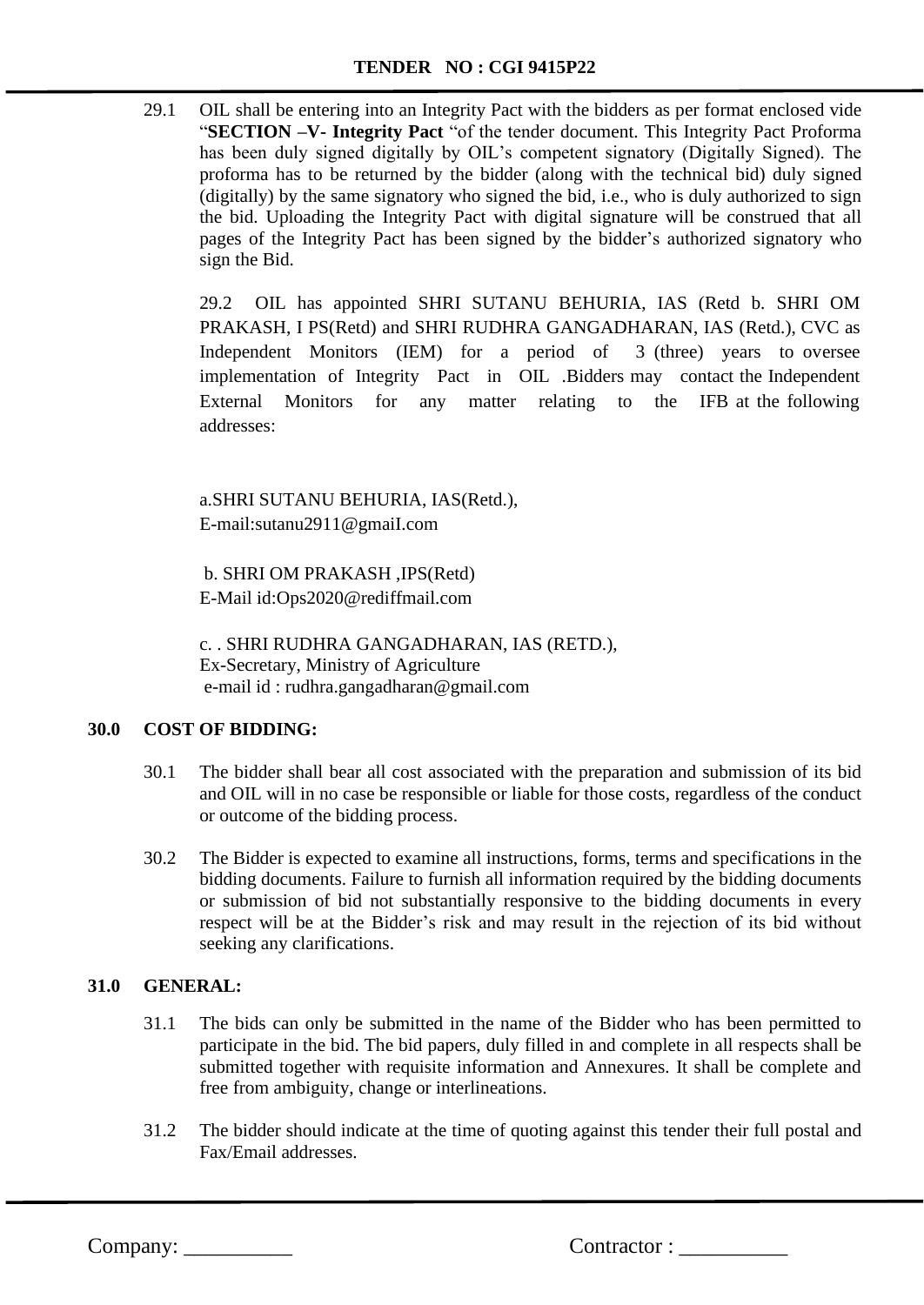31.3 The bid including all attached documents shall be digitally signed by duly authorized representative of the bidding company.

### **32.0 SPECIFICATIONS:**

Before submission of Bids, Bidders are requested to make themselves fully conversant with all Conditions of the Bid Document and other relevant information related to the works/services to be executed under the contract.

- **33.0** The bidders are required to furnish the composition and status of ownership of the firm in whose name tender documents have been purchased /issued along with one or more of the following documentary evidences(which are applicable to the bidder) in support of the same.
	- 33.1. **In case of Sole Proprietorship Firm**-Copies of Telephone/Electricity/Mobile Bill, PAN, latest Income Tax Return indicating therein the name, business and residential address, E-mail and telephone numbers of the owner and copy of **GST** Registration Certificate.
	- 33.2 **In case of HUF**-Copies of Telephone/Electricity/Mobile Bill, PAN, latest Income Tax Return, Family Arrangement indicating therein the name, residential address, E-mail and telephone numbers of the owners in general and Karta in particular and copy of **GST** Registration Certificate.
	- 33.3 **In case of Partnership Firm**-Copies of Telephone/Electricity/Mobile Bill, PAN, latest Income Tax Return indicating therein the name, residential address, E-mail and telephone numbers of all the partners(including the Managing Partner), registered partnership agreement/deed and copy of **GST** Registration Certificate.
	- 33.4 **In case of Co-Operative Societies**-Copies of Telephone/Electricity/Mobile Bill, PAN, latest Income Tax Return indicating therein the name, residential address, E-mail and telephone numbers of all the Directors or persons who are at the helm of affairs, registration certificate from Registrar of Co-Operative Societies and copy of **GST** Registration Certificate.
	- 33.5 **In case of Societies registered under the Societies Registration Act** -Copies of Telephone/Electricity/Mobile Bill, PAN, latest Income Tax Return indicating therein the name, residential address, E-mail and telephone numbers of all the Directors or persons who are at the helm of affairs, registration certificate from the Registrar of the state and copy of **GST** Registration Certificate.
	- 33.6 **In case of Joint Stock Companies registered under the Indian Companies Act** Copies of Telephone/Electricity/Mobile Bill, PAN, latest Income Tax Return indicating therein the name, residential address,E-mail and telephone numbers of all the Directors or persons who are at the helm of affairs, Certificate of Incorporation from the Registrar of Companies, Memorandum and Articles and copy of **GST** Registration Certificate.
	- 33.7 **In case of Trusts registered under the Indian Trust Act** Copies of Telephone/Electricity/Mobile Bill, PAN, latest Income Tax Return indicating therein the name, residential address, E-mail and telephone numbers of all the Trustee or persons who are at the helm of affairs, registration certificate from the Registrar of the state, Trust Deed and copy of **GST** Registration Certificate.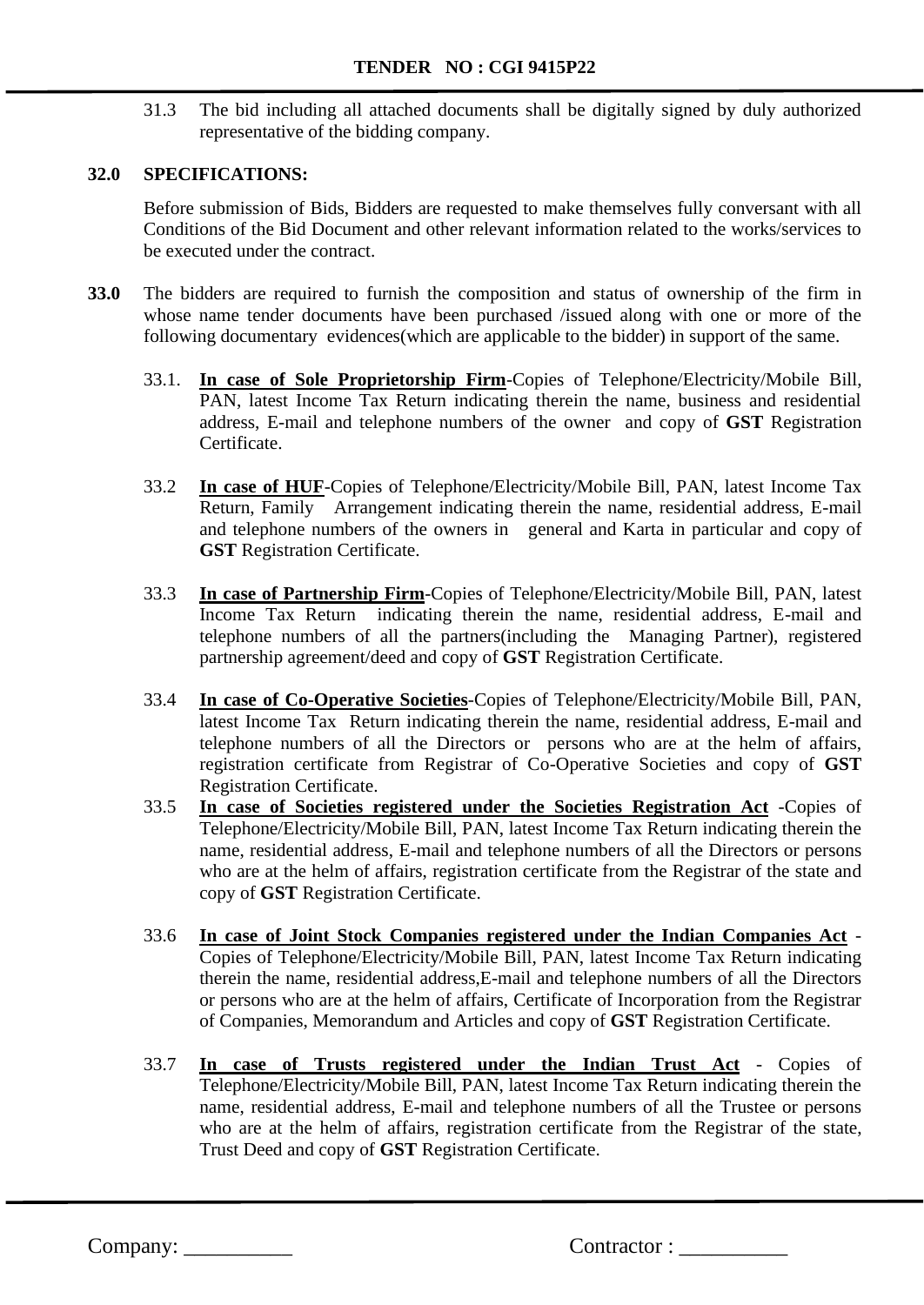----------------- \*\*\*\*\*\*\*\*\*\*\*\*\*\*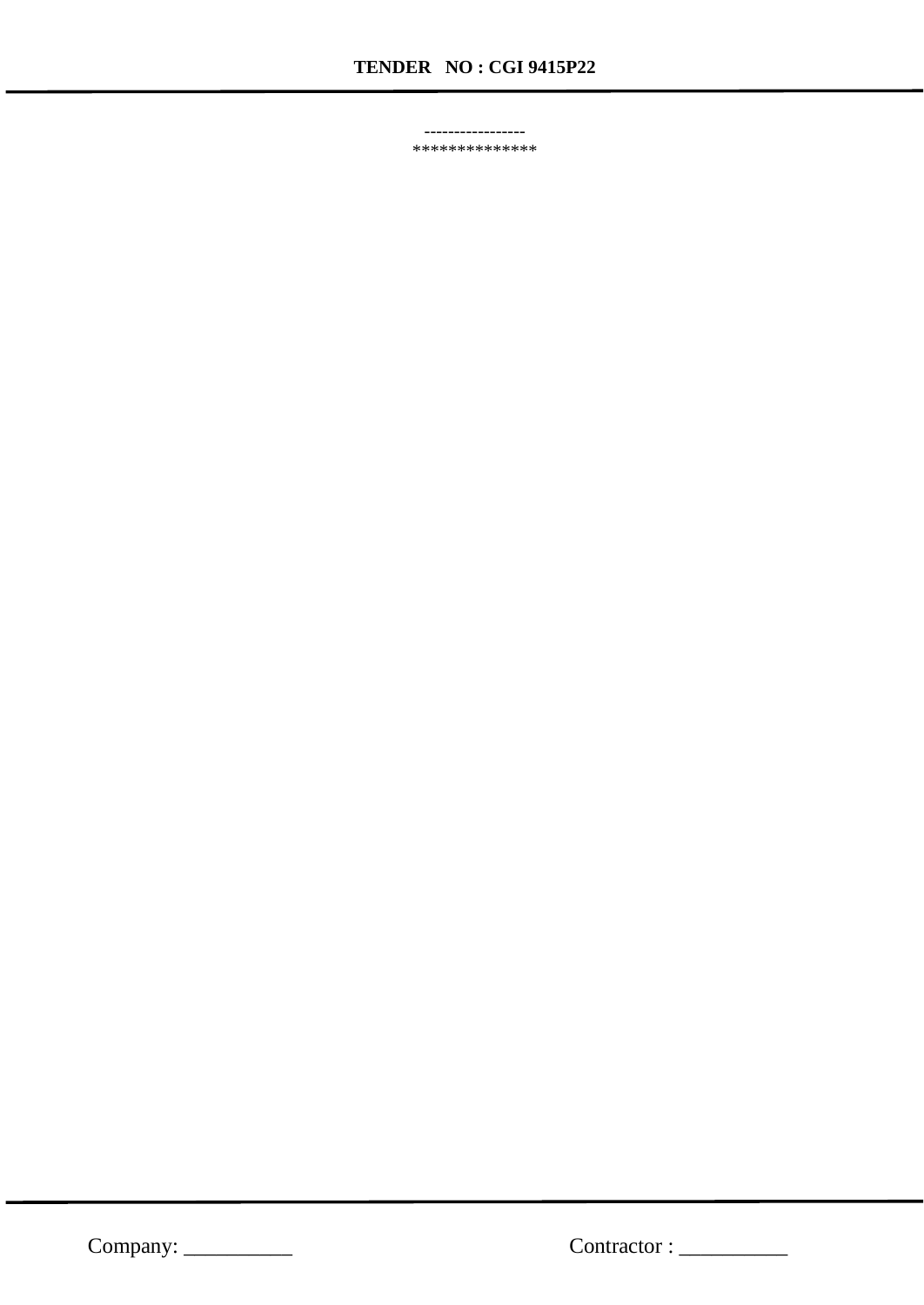# **BID REJECTION CRITERIA(BRC) / BID EVALUATION CRITERIA (BEC)**

### **BEC / BRC :**

# 1. BID REJECTION CRITERIA (BRC):

The bid shall conform to the specifications and terms and conditions given in the Bidding Documents. Bids will be rejected in case material and services offered do not conform to the required parameters stipulated in the technical specifications. Notwithstanding the general conformity of the bid to the stipulated specifications, the following requirements will have to be particularly met by the Bidders without which the same will be considered as non-responsive and rejected. All the documents related to BRC shall be submitted along with the Techno-Commercial Bid.

1.1. FINANCIAL REQUIREMENTS FOR BIDDERS:

#### 1.1.1. **Annual Financial Turnover of the bidder during any of preceding three financial/ accounting years from the original bid closing date should be at least Rs.3,70,612.90**

For consortium: At least one member of the consortium to meet the above criteria of 50% turnover. The other members of consortium should meet minimum 25% turnover requirement.

1.1.2. Net worth of bidder must be positive for preceding financial/ accounting year.

1.1.3. Considering the time required for preparation of Financial Statements, if the last date of preceding financial/ accounting year falls within the preceding six months reckoned from the original bid closing date and the Financial Statements of the preceding financial/accounting year are not available with the bidder, then the financial turnover of the previous three financial / accounting years excluding the preceding financial/ accounting year will be considered. In such cases, the Net worth of the previous financial/ accounting year excluding the preceding financial/ accounting year will be considered. However, the bidder has to submit an affidavit/ undertaking certifying that the balance sheet/ Financial Statements for the financial year ....... (as the case may be) has actually not been audited so far.

1.1.4. Documentary evidence: For proof of Annual Turnover & Net worth any one of the following documents must be submitted along with the bid:

1.1.4.1. A certificate issued by a practicing Chartered/Cost Accountant (with Membership Number and Firm Registration Number), certifying the Annual turnover & Net worth as per format prescribed in

**ANNEXURE.** OR 1.1.4.2. Audited Balance Sheet along with Profit & Loss account.

1.1.5. In case the bidder is a Central Govt. Organization/PSU/State Govt. Organization/Semi-State Govt. Organization or any other Central/State Govt. Undertaking, where the auditor is appointed only after the approval of Comptroller and Auditor General of India and the Central Government, their certificates may be accepted even though FRN is not available. However, bidder needs to provide documentary evidence for the same.

# 1.2. TECHNICAL REQUIREMENTS FOR BIDDERS

 $Comparly:$ 

| Contractor: |  |
|-------------|--|
|-------------|--|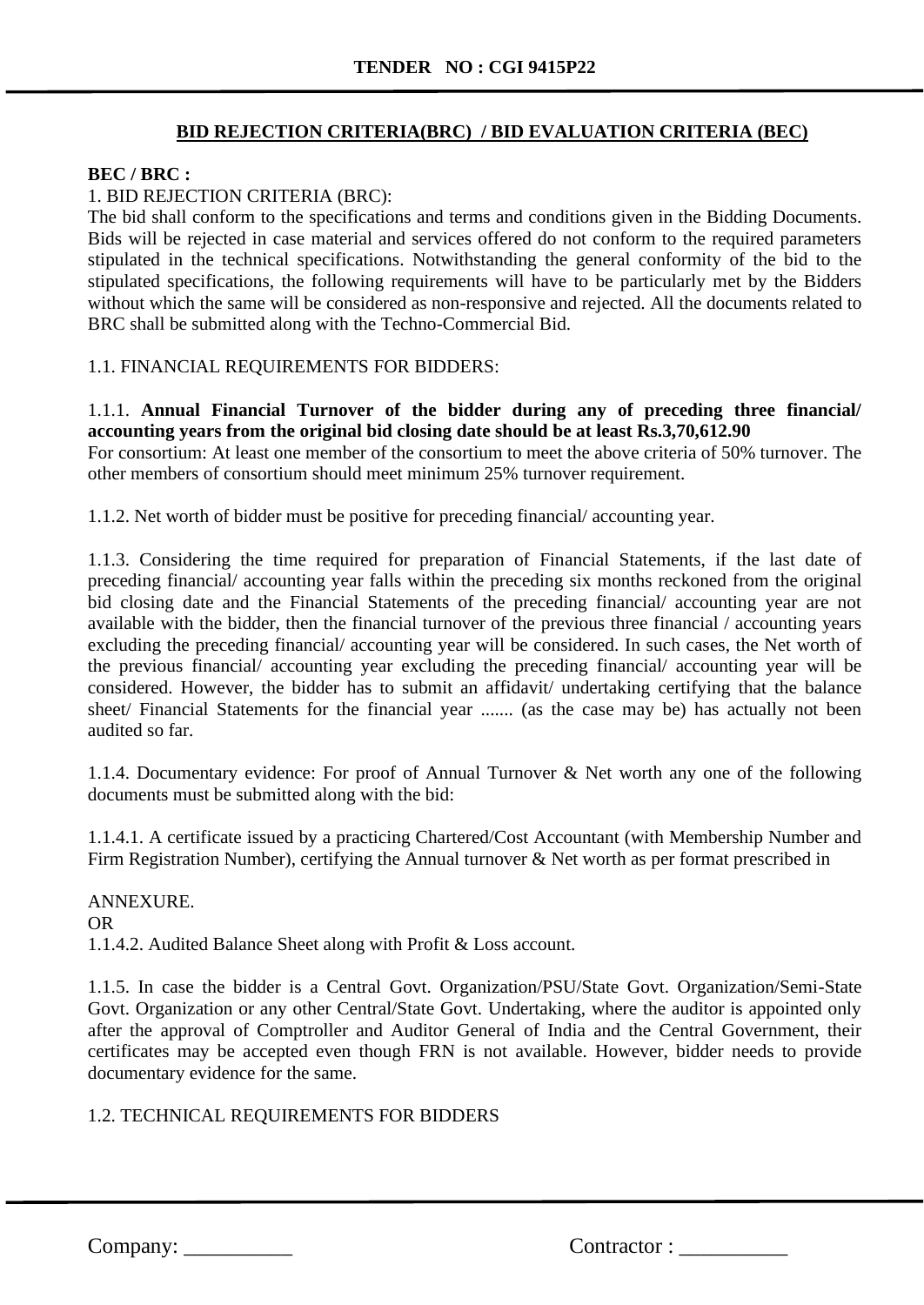1.2.1. Experience: Bidder must have relevant experience in carrying out similar nature of jobs with contract works in previous 7 (seven) years to be reckoned from the original bid closing date, complying with the following:

1.2.1.1. **One similar successfully completed work costing not less than Rs.6,17,688.17** 1.2.1.2. "**Similar nature of job" means the bidder shall have the experience of the bidder shall have the experience of "Providing services of supply of Labour in Central Govt. Organization/ PSU/ State Govt. Organization/ Semi-State Govt. Organization or any other Central/ State Govt. Undertaking in India" during last 7 (seven) years ending bid closing date.**

1.2.1.3. A job executed by a bidder for its own organization / subsidiary cannot be considered as experience for the purpose of meeting BEC/ BRC.

1.2.1.4. For proof of requisite experience and relevant technical requirements, any one of the following documents/photocopies must be submitted along with the bid:

1.2.1.4.1**. In case of OIL contractors, copy of 'Certificate of Completion(COC)'/ 'Certificate of Payments (COP)'/ 'Service Entry Sheet' of jobs successfully completed, during last 7(seven) years ending bid closing date, showing gross value of job done. It may be clearly noted that simply mentioning of OIL CCO Number will not be accepted.**

1.2.1.4.2. Relevant certificate issued by any other Public Sector Undertaking/Govt. Department in last seven (07) years ending bid closing date showing:

- a) Gross value of job done; and
- b) Nature of job done; and
- c) Time period covering the financial year(s) as per NIT; and
- d) Clearly mentioning job completion date.

1.2.1.4.3. In case of tenders for Annual rate contracts / Maintenance and Service contracts, if the prospective bidder is executing rate / maintenance /service contract which is still running and the contract value/ quantity executed prior to due date of bid submission is equal to or more than the minimum prescribed value in the BEC such experience will also be taken in to consideration provided that the bidder has submitted satisfactory work / supply / service execution certificate issued by end user.

1.2.2. Other Technical criteria for bidder to qualify:

1.2.2.1. **The Bidder must have a business office establishment within 50 Km radius of Pump Station – 5,PHQ. Documentary evidence must be provided in the form of Municipality Valid trade license or other such documents which satisfies as a proof of having the office establishment.**

(a) Trade License issued by the local authority in the name of the Firm or

(b) Landline phone number in the name of the Firm or

(c) Electricity bill for last one year in the name of the Firm

1.3. All the supporting documents in compliance to BRC requirements above shall be scanned and uploaded along with the technical bid. Non-submission of the documents will result in rejection of bids.

#### 1.4. **Relaxation for OIL's existing contractors:**

**In case of contractors who are providing similar services of listed/unlisted contract labours to OIL (Pipeline Department at PHQ or Pump Stations) for at least six months in the last three**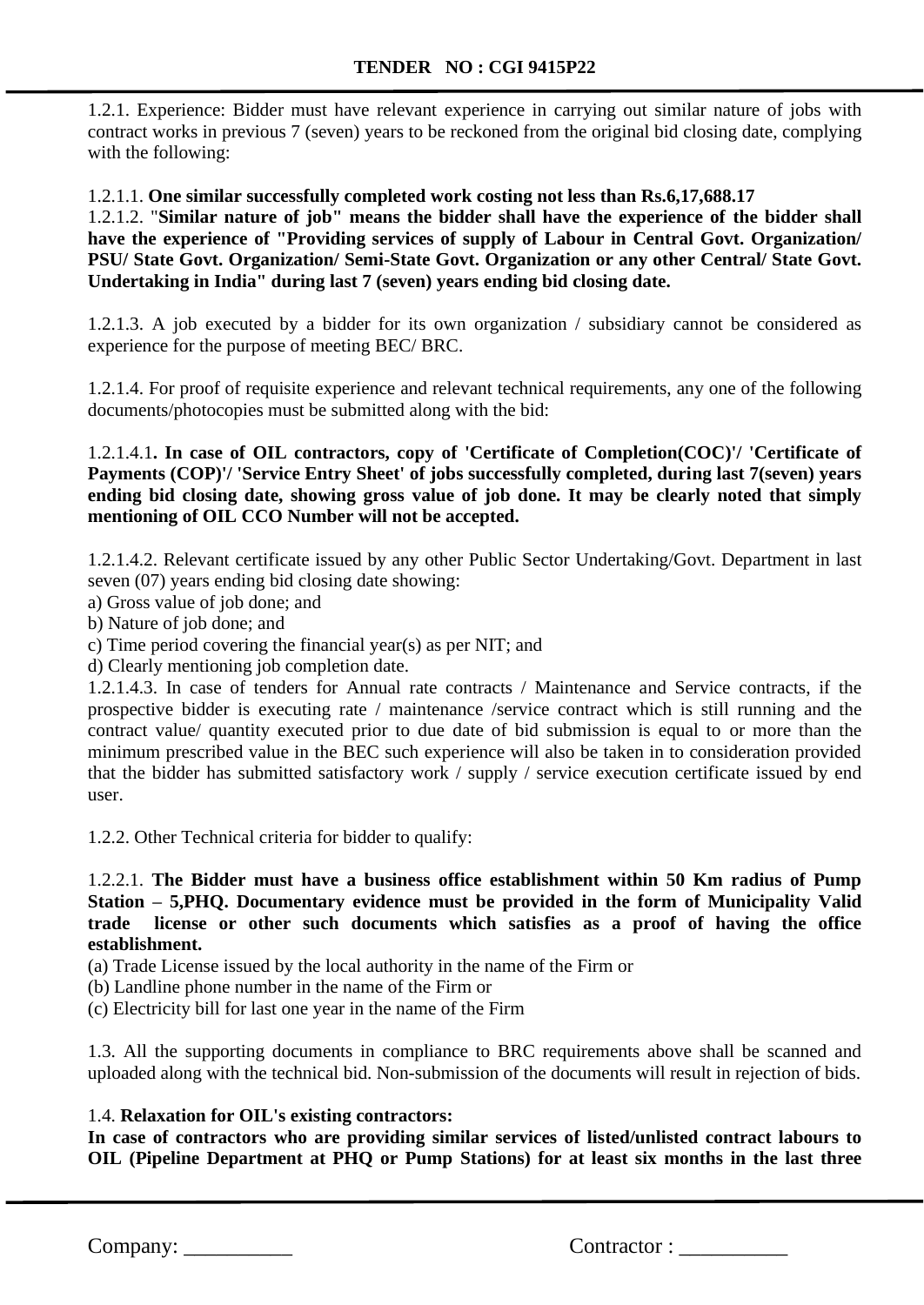**years as on Bid Closing date (BCD) will be exempted from submission of documents under clauses of Financial and Experience criteria of BRC conditions. However, they will have to provide the following documentary evidence:**

**i) Copy of OIL's Work Order or**

**ii) Copy of OIL's Contract copy.**

**Simply mentioning of OIL Contract Number or Work Order Number without the copy will not be acceptable.**

1.5. Any bid not complying BRC requirements shall be summarily rejected.

1.6. Bidders must have PF Account in their name issued by Regional Provident Fund Commissioner and ESI registration. Documentary evidence of the same is to be submitted.

1.7. Deviation to the following provision of the tender document liable for rejection of Bid:

i. Firm price

ii. EMD / Bid Bond

iii. Scope of work

iv. Specifications

- v. Price Schedule
- vi. Delivery / Completion Schedule

vii. Period of Validity of Bid

viii. Liquidated Damages

ix. Performance Bank Guarantee / Security deposit

x. Guarantee of material / work

xi. Arbitration / Resolution of Dispute

xii. Force Majeure

xiii. Applicable Laws

xiv. Integrity Pact, if applicable

xv. Any other condition specifically mentioned in the tender documents elsewhere that non-compliance of the clause lead to rejection of the bid.

1.8. The bidder must furnish the following:

- 1. Tax Exemption Certificate, if any, if applicable
- 2. Sales Tax registration No., if applicable
- 3. PAN no. (Photocopy of the PAN card required)
- 4. Service Tax/ GST registration No., if applicable:
- 5. VAT registration no., if applicable
- 6. Bank account no. with name of bank, type of account, Bank address & IFSC code.
- 7. P.F. Code, if applicable

# 1.9. COMMERCIAL:

1.9.1. Bidder shall submit the offer under "**Single Stage Single Bid System**".

1.9.2. Bidder shall furnish Bid Security along with Bid. Any bid not accompanied by a proper bid security will be rejected. Bidder shall submit original document to the address as specified with BCD before Bid opening date and time, otherwise Bid will be rejected. A scanned copy of this document should also be uploaded along with the bid.

1.9.3. Bid security/EMD is not required against the tender. However, **Bid Security Declaration** is required and same must be submitted along with technical bid. The Bid Security Declaration format is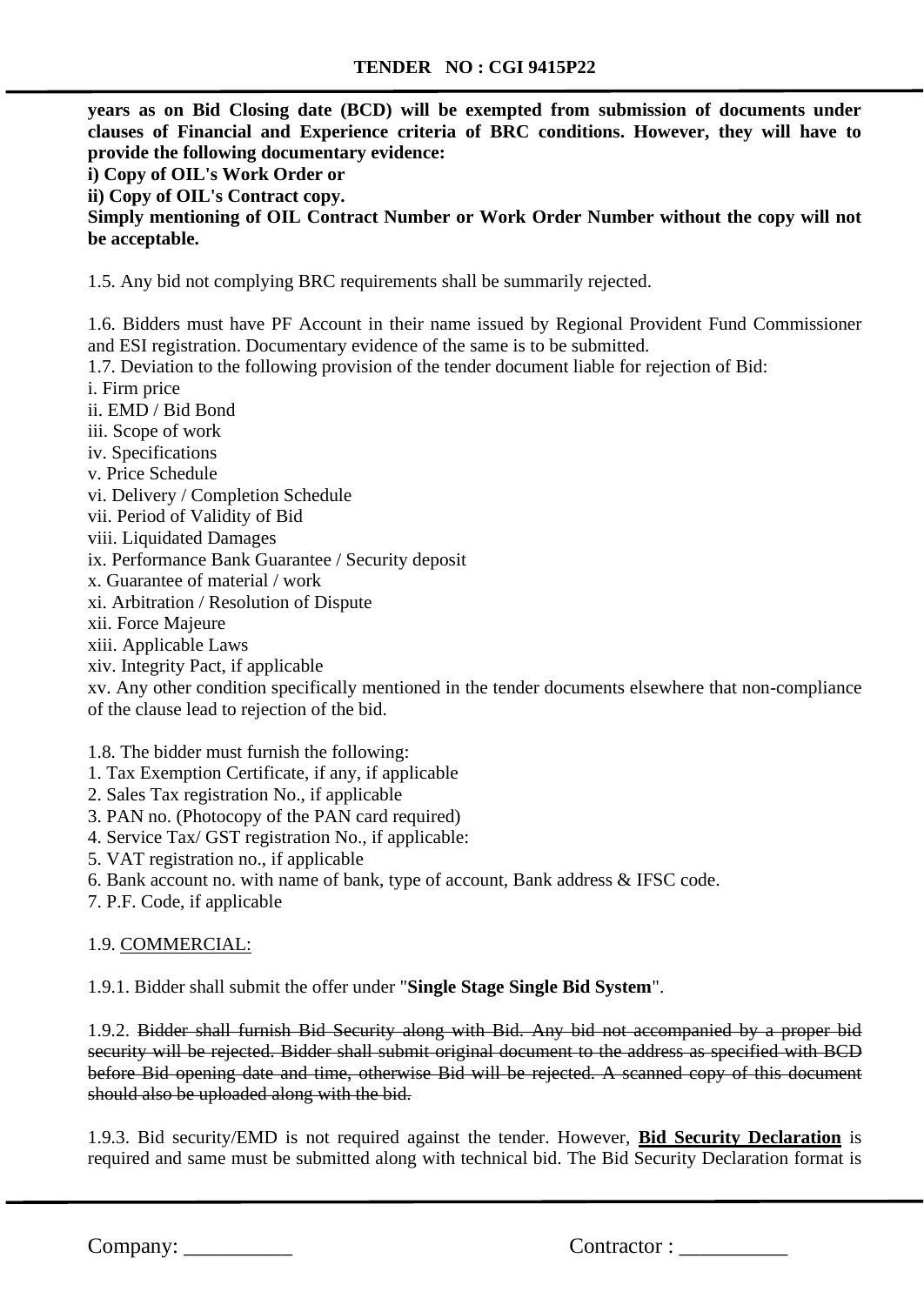attached vide Proforma E. Any bid not accompanied with Bid Security Declaration (As per Format) will be rejected without any further consideration.

1.9.4. Bidder shall furnish Bid Security as referred in Relevant Section of the Bid document so as to reach the Company (i.e. OIL) before due date of closing. Any bid for which bid security is not received before due Date of Bid Closing will be rejected.

1.9.5. Validity of the bid shall be minimum 120 days. Bids with lesser validity will be rejected.

1.9.6. Any bid received in the form of Telex/Cable/Fax/E-mail/ Telephone call will not be accepted.

1.9.7. Bidders must quote clearly and strictly in accordance with the price schedule outlined in relevant section of Bidding Documents; otherwise the bid will be rejected.

1.9.8. Any bid containing false statement will be rejected.

1.9.9. The Bid Documents are not transferable. Bids made by parties who have not purchased the Bid Documents from the Company will be rejected.

1.9.10. Any Bid received by the Company after the deadline for submission of bids prescribed by the Company will be rejected.

1.9.11. Price quoted by the successful Bidder must be firm during the performance of the Contract and not subject to variation on any account. A bid submitted with an adjustable price will be treated as nonresponsive and rejected.

1.9.12. The following Clauses with all its sub-clauses should be agreed in toto, failing which the bid will be rejected. To this effect Bidder shall submit an undertaking along with the Technical Bid.

a) Performance Security Clause

- b) Force Majeure Clause
- c) Termination Clause
- d) Settlement of disputes Clause
- e) Liquidated Damages Clause.
- f) Acceptance of Jurisdiction and applicable law.
- g) Tax liabilities clause.
- h) Insurance clause.
- i) With holding clause.
- j) Liability clause.
- k) Set off clause
- 1.10. GENERAL:

1.10.1. In case Bidder takes exception to any clause of Tender Document not covered under BEC/BRC, then the Company has the discretion to load or reject the offer on account of such exception if the Bidder does not withdraw/ modify the deviation when/as advised by the Company. The loading so done by the Company will be final and binding on the Bidders. No deviation will however, be accepted in the clauses covered under BEC/BRC.

1.10.2. To ascertain the substantial responsiveness of the bid the Company reserves the right to ask the Bidder for clarification in respect of clauses covered under BEC/BRC also and such clarification fulfilling the BEC/BRC clauses must be received on or before the deadline given by the Company, failing which the offer will summarily be rejected.

| Contractor: |  |  |
|-------------|--|--|
|-------------|--|--|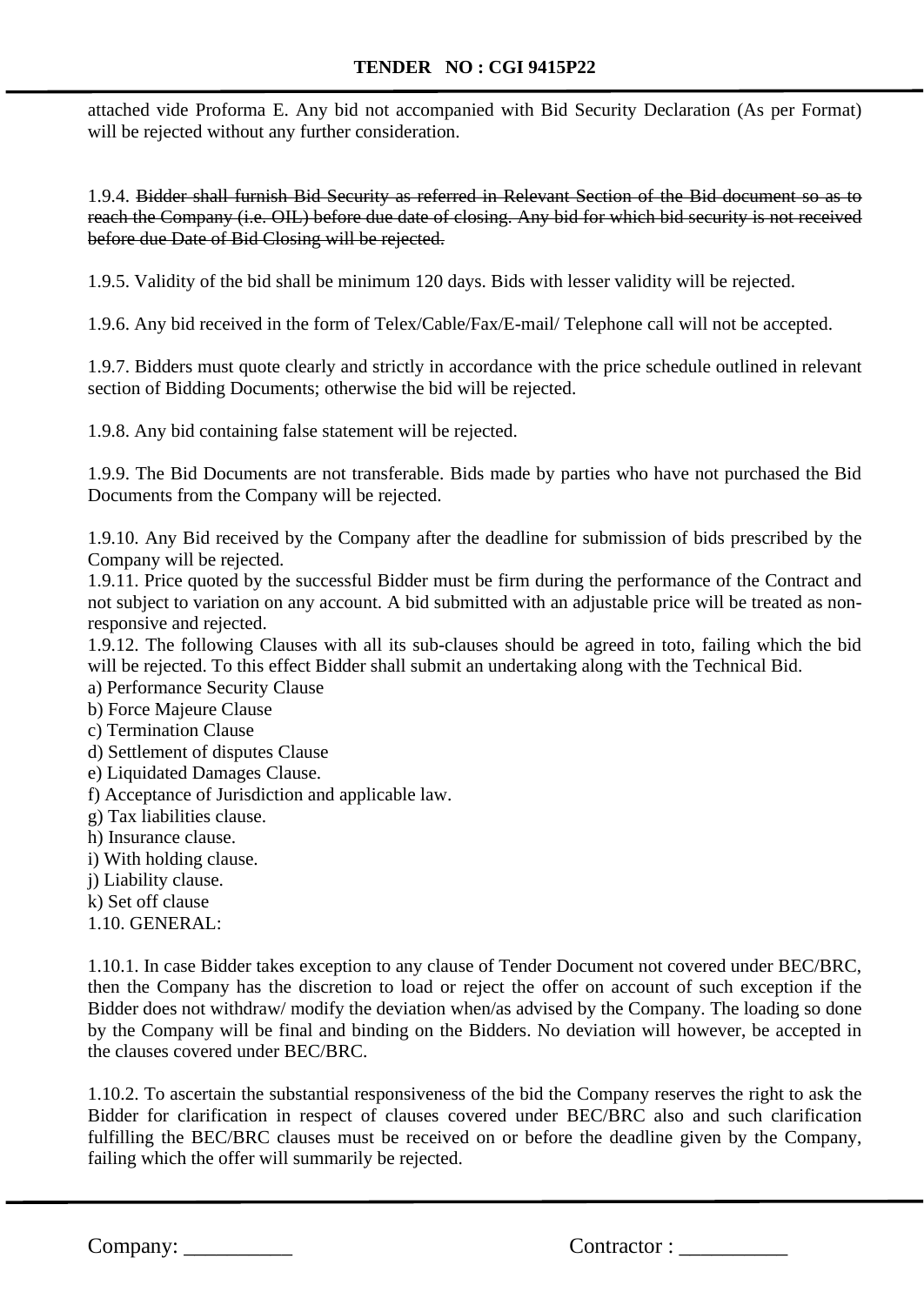1.10.3. In case, any of the clauses in the BRC contradict with other clauses of Bid Document elsewhere, then the clauses in the BRC shall prevail.

1.10.4. Bidder shall fulfill all the relevant clauses applicable for this e-Tender. 1.10.5. The original copy of documents [submitted by bidders(s)] shall have to be produced by bidder(s) to OIL as and when asked for.

### 2. BID EVALUATION CRITERIA (BEC):

2.1. The bids conforming to the technical specifications, terms and conditions stipulated in the bid documents and considered to be responsive after subjecting to the Bid Rejection Criteria will be considered for further evaluation as per the Bid Evaluation Criteria.

2.2. To ascertain the inter-se-ranking, the comparison of the responsive bids will be made on the basis of commission rates (%, percentage) quoted by the bidders.

2.3. In case more than one bidder emerges as lowest bidder due to equal rate quoted by the bidder, then the lowest bidder will be decided by draw of lots. Company's decision in this regard is final and binding to all bidders.

2.4. Any discount/rebates offered shall not be considered for evaluation of bids. However, if the lowest bidder happens to be the final acceptable bidder for award of contract and if they have offered any discount/rebate the contract shall be awarded after taking into consideration such discount/rebate after negotiation or otherwise.

 *\*\*\*\*\*\*\*\*\*\*\*\*\*\*\*\*\*\*\*\*\*\*\*\*\*\*\*\*\*\*\*\*\*\*\*\*\*\*\*\*\*\*\*\*\*\*\**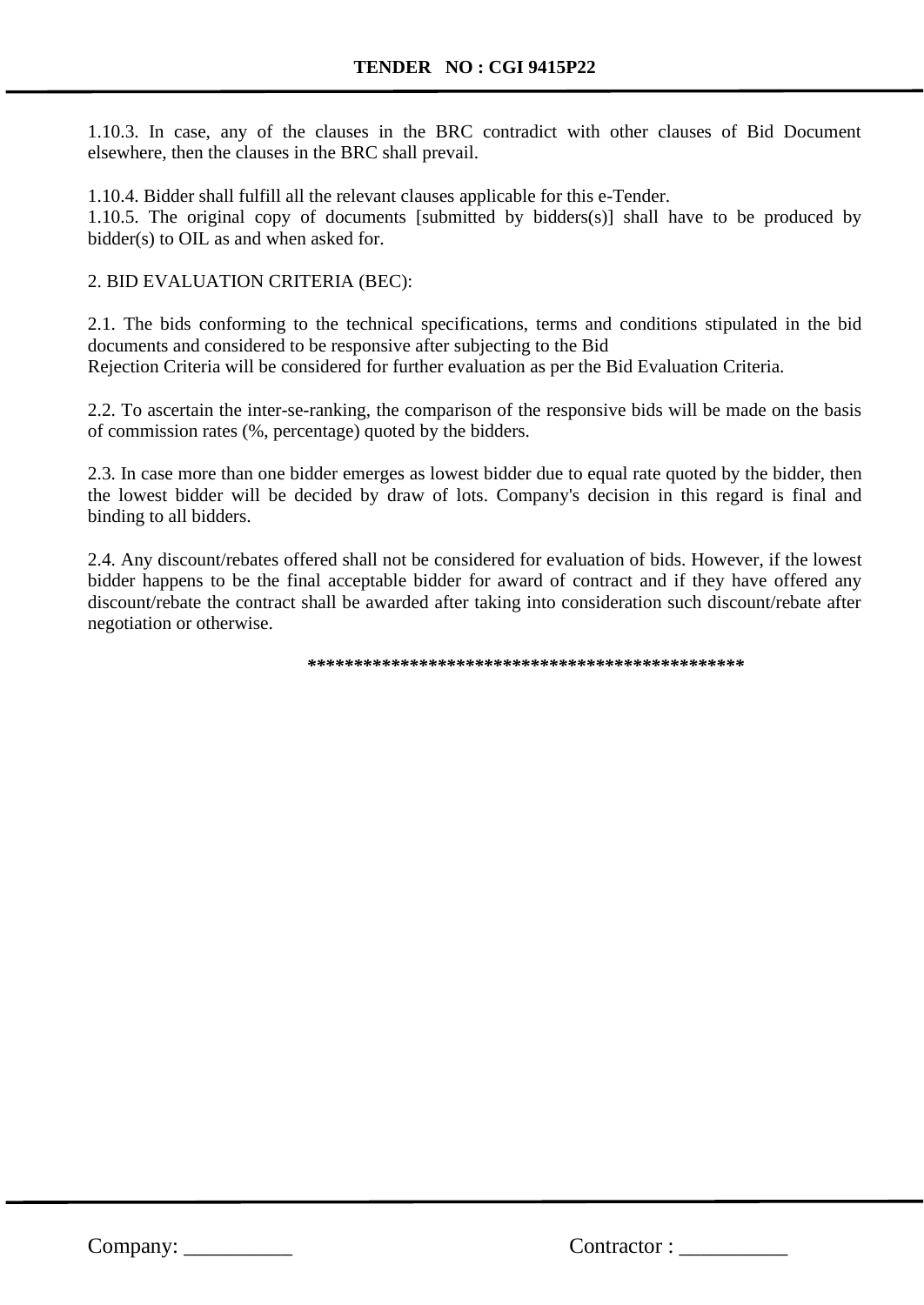#### **Section - I**

#### **GENERAL CONDITIONS OF CONTRACT**

#### 1.0 **APPLICABILITY, DEFINITION & INTERPRETATION**

#### 1.1 **Applicability**

All clauses in the General Conditions of Contract [GCC] shall apply to all transactions except as otherwise stated in the Special Conditions of Contract [SCC] and/or BEC/BRC. Furthermore, in the event if there is any conflict between the Principal text of the Agreement and the Appendixes, the Principal text will prevail.

#### 1.2 **Definition & Interpretation**

In the contract (as hereinafter defined) the following words and expressions shall have the meaning hereby assigned to them except where the context otherwise requires:

#### 1.2.1 **COMPANY/OIL/Operator:**

Shall mean Oil India Limited [OIL] a public sector undertaking, incorporated under COMPANY's Act 1956 having its registered office at Duliajan-786602, Assam, India and includes its successor and permitted assigns.

#### 1.2.2 **CONTRACTOR:**

Shall mean the person or persons, firm or COMPANY or corporation incorporated in India or abroad, who has been awarded with the contract and includes contractor's legal representatives, his successors and permitted assigns.

#### 1.2.3 **Contract:**

Shall mean a written agreement between the COMPANY and the CONTRACTOR for execution of the services/works including all contract documents and subsequent amendments, if any.

#### 1.2.4 **Site:**

Shall mean the place in which the operations/services are to be carried out or places approved by OIL for the purposes of the CONTRACT together with any other places designated in the CONTRACT as forming part of the site.

#### 1.2.5 **COMPANY's Site Representative/Engineer:**

Shall mean the person or the persons appointed by the COMPANY from time to time to act on its behalf at the site for overall co-ordination, supervision and project management at site.

#### 1.2.6 **Sub-Contract:**

Shall mean order/contract placed by the CONTRACTOR for any portion of the CONTRACT or work sublet with necessary written consent of COMPANY on third party. Such sub-letting shall not relieve the CONTRACTOR from any obligation, duty or responsibility under the CONTRACT.

# 1.2.7 **Sub-Contractor:**

Shall mean any person or firm or COMPANY (other than CONTRACTOR) to whom any part of the work has been entrusted by CONTRACTOR, with written consent of OIL or the persons appointed by OIL, successors and permitted assigns of such persons, firm or COMPANY).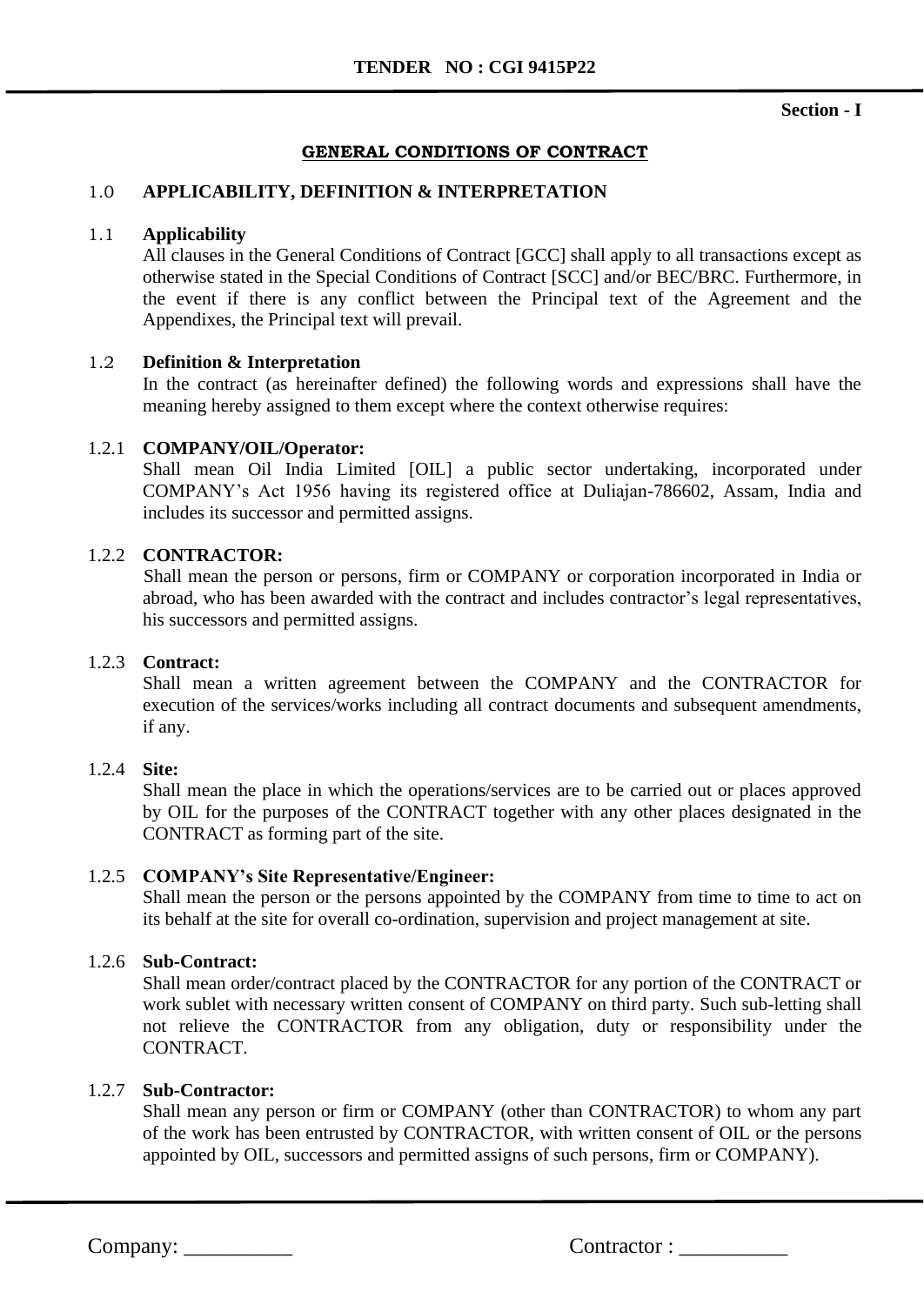# 1.2.8 **Contractor's Representative:**

Shall mean such person/or persons duly appointed representative at the site and base as the CONTRACTOR may designate in writing to the COMPANY as having authority to act for the CONTRACTOR in matters affecting the work and to provide the requisite services.

#### 1.2.9 **Contract Price/Value:**

Shall mean the sum accepted or the sum calculated in accordance with the rates accepted in tender and/or the contract rates as payable to the CONTRACTOR for the entire execution and completion of the services/works, including amendments/modification/change order issued by the COMPANY.

### 1.2.10 **Firm price:**

The prices will remain unchanged, except for statutory changes, during currency of the CONTRACT unless specifically agreed to in writing by COMPANY.

#### 1.2.11 **Service/Works/Operations:**

Shall mean and include all items and things to be supplied/done and all work/Service to be performed by the CONTRACTOR as specified in the Scope of Work under this CONTRACT and shall also include all extra, additional, altered or substituted works/services as required for the purpose of successful execution of the Contract.

### 1.2.12 **Equipment/Materials/Goods:**

Shall mean and include any equipment, machinery, instruments, stores, goods which CONTRACTOR is required to provide to the COMPANY for/under the CONTRACT and amendments thereto.

#### 1.2.13 **Drawings:**

Shall mean and include all Engineering sketches, general arrangements/ layout drawings, sectional plans, all elevations, photographs, etc. related to the CONTRACT together with modification and revision thereto.

#### 1.2.14 **Specifications:**

Means and includes all technical specifications, provision attached and referred to in the tender/contract document regarding method and manner of performing the services and qualities of the service/materials to be provided under the contract and also as modified by the COMPANY/its site representative during the execution of contract in the best interest of service.

#### 1.2.15 **Engineer In-charge (EIC):**

Shall mean the person designated from time to time by the COMPANY and shall include those who are expressly authorized by the COMPANY to act for and on its behalf for operation of the contract.

#### 1.2.16 **Inspectors:**

Shall mean any person or outside Agency nominated by COMPANY to inspect equipment, materials and services, if any, in the CONTRACT (stage wise as well as final) as per the terms of the CONTRACT.

# 1.2.17 **Tests:**

Shall mean such process or processes to be carried out by the CONTRACTOR as are prescribed in the CONTRACT, considered necessary by the COMPANY or their representative to ascertain

| Contractor: |  |  |
|-------------|--|--|
|-------------|--|--|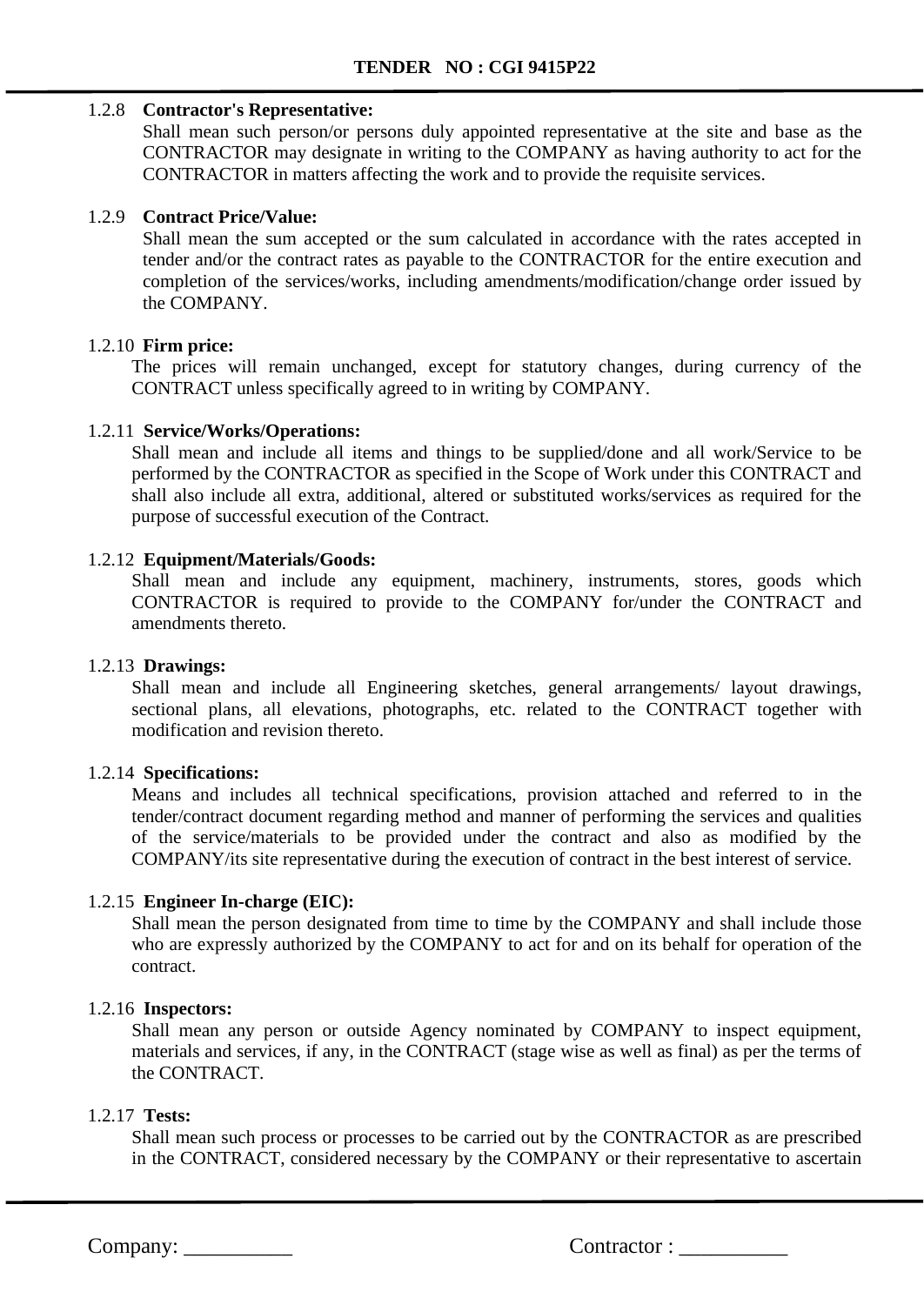quality, workmanship, performance and efficiency of equipment or services thereof.

### 1.2.18 **Approval:**

Shall mean and include the written consent duly signed by COMPANY or their authorized official in respect of all documents, drawings or other particulars in relation to the CONTRACT.

# 1.2.19 **Day:**

Shall mean a calendar day of twenty –four (24) consecutive hours beginning at 00:00 hours with reference to local time at the site.

# 1.2.20 **Month:**

Shall mean a calendar month as per Gregorian calendar.

### 1.2.21 **Year:**

Shall mean calendar year as per Gregorian calendar.

### 1.2.22 **Working day:**

Means any day which is not declared to be holiday by the COMPANY.

### 1.2.23 **Bid/offer:**

Shall mean the proposal/Offer along with supporting documents submitted by the bidder in response to the tender or enquiry in accordance with the terms of Tender or Enquiry, for consideration by COMPANY, prior to award of contract.

### 1.2.24 **Guarantee:**

Shall mean the period and other conditions governing the warranty/guarantee of the services as provided in the CONTRACT.

#### 1.2.25 **Mobilization:**

Shall mean rendering the equipment fully manned and equipped as per CONTRACT and ready to begin work at site designated by the COMPANY and accepted by the COMPANY after inspection.

#### 1.2.26 **De-mobilization:**

Shall mean the removal of all items forming part of the mobilization from the site of the COMPANY and inspection and acceptance thereafter by the COMPANY including compliance of requirement in relation to re-export of imported equipment/materials under concessional duty scheme in accordance with relevant notification from Customs Authorities.

#### 1.2.27 **Willful Misconduct:**

Shall mean intentional disregard of good and prudent standards of performance or proper conduct under the Contract with knowledge that it is likely to result in any injury to any person or persons or loss or damage of property of the Company or Third Party.

#### 1.2.28 **Gross Negligence:**

Shall mean any act or failure to act (whether sole, joint or concurrent) by a person or entity which was intended to cause, or which was in reckless disregard of or unjustifiable indifference to, avoidable and harmful consequences such person or entity knew, or should have known, would result from such act or failure to act. Notwithstanding the foregoing, Gross negligence shall not include any action taken in good faith for the safeguard of life or property.

Company:

| Contractor: |  |  |
|-------------|--|--|
|-------------|--|--|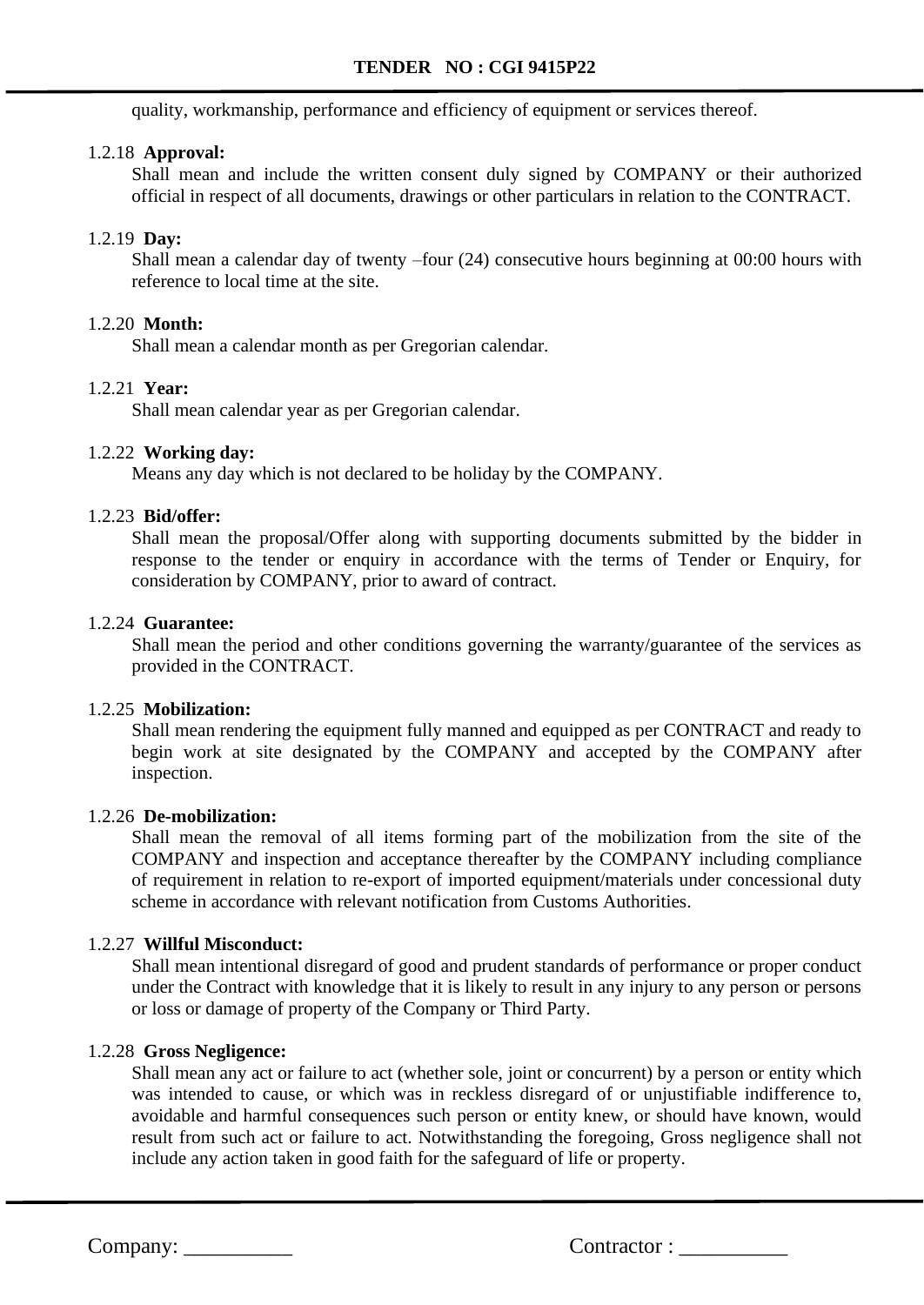#### 1.2.29 **Criminal Negligence:**

Shall mean that the crime happened negligently, there was duty of care upon the Person but inadvertently due to his negligence, the duty was breached, which causes harm to the people in the form of death or serious injury.

### 1.2.30 **GST Legislations:**

'GST legislations' means 'any or all of the following legislations as may be applicable to the CONTRACTOR and OIL:

- (A) The Central Goods & Services Tax Act, 2017;
- (B) The Integrated Goods & Services Act, 2017;
- (C) The Union Territory Goods & Services Tax Act, 2017;
- (D) The respective State Goods & Service Tax Acts'
- (E) The Goods and Services (Compensation to States) Act, 2017
- (F) The Customs Act and the Customs Tariff Act.
- (G) Any other applicable Act related to GST

#### 2.0 **CONTRACT DOCUMENT:**

- 2.1 **Governing language:** The governing language for the CONTRACT shall be English. All CONTRACT documents and all correspondence and communication to be given and all other documentation to be prepared and supplied under the CONTRACT shall be written in English and the CONTRACT shall be construed and interpreted in accordance with English language.
- 2.2 **Entire Agreement:** The CONTRACT constitutes the entire agreement between OIL and the CONTRACTOR with respect to the subject matter of the CONTRACT and supersedes all communication, negotiations and agreement (whether written or oral) of the parties with respect thereto made prior to the date of this agreement, unless such communication(s) expressly forms part of the contract or included by reference.
- 2.3 **Amendment in CONTRACT:** No Amendment of the Contract shall be valid unless it is in writing, is dated, expressly refers to the Contract, and is signed by a duly authorized representative of each party thereto. OIL shall not be bound by any printed conditions, provisions in the CONTRACTOR's BID, forms of acknowledgement of CONTRACT, invoice and other documents which purport to impose any condition at variance with or supplement to CONTRACT.

#### 3.0 **WAIVERS AND AMENDMENTS:**

- 3.1 **Waivers:** It is fully understood and agreed that none of the terms and conditions of this contract shall be deemed waived by either party unless such waiver is executed in writing only by the duly authorized representatives of both the parties. The failure of either party to execute any right shall not act as a waiver of such right by such party.
- 3.2 **Change Program:** It is agreed that CONTRACTOR shall carry out work in accordance with the completion program to be furnished by the COMPANY, which may be changed from time to time by reasonable modifications in the program as COMPANY sees fit. COMPANY's instruction in this regard shall be final and binding.

# 4.0 **CONTRACT TIMELINE:**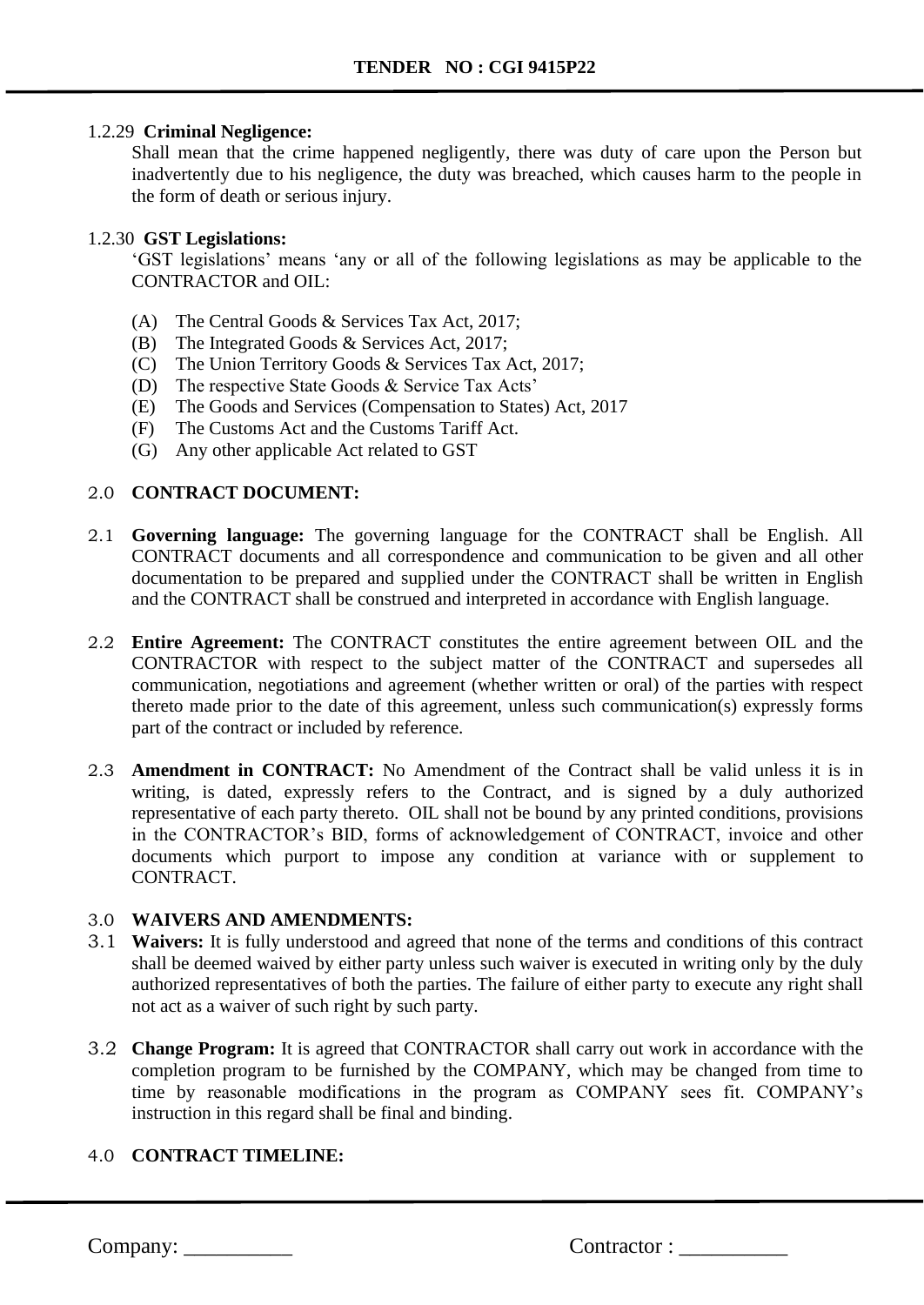### 4.1 **Effective Date of Contract:**

The contract shall become effective as of the date COMPANY notifies the CONTRACTOR in writing that it has been awarded the contract. This date of issuance of Letter of Award (LOA) by the COMPANY will be the effective date of contract. All terms and conditions of the contract shall come into force with the date of issuance of LOA.

### 4.2 **Date of Commencement of Operation:**

The date on which the mobilization is completed in all respects and CONTRACTOR is ready to commence operation as per the contract provision [Certified by the COMPANY's representative] will be treated as the date of Commencement of Operation.

#### 4.3 **Duration of the contract:**

The contract shall be valid for a period as defined in the LOA and Special Conditions of Contract [SCC].

### 5.0 **SCOPE OF WORK/CONTRACT:**

Scope of the CONTRACT shall be as defined in the CONTRACT, specifications, drawings and Appendices.

# 6.0 **GENERAL OBLIGATION OF CONTRACTOR:**

CONTRACTOR shall, in accordance with and subject to the terms and conditions of this Contract:

- 6.1 Perform the work described in the Terms of Reference/Scope of Work. The CONTRACTOR shall execute the work with professional competence and in an efficient and workman like manner.
- 6.2 Except as otherwise provided in the Terms of Reference and the special Conditions of the contract, employ all labours/personnel as required to perform the work.
- 6.3 Perform all other obligations, work and services which are required by the terms of this contract or which reasonably can be implied from such terms as being necessary for the successful and timely completion of the work.
- 6.4 Comply with all applicable statutory obligations specified in the contract.
- 6.5 CONTRACTOR shall be deemed to have satisfied himself before submitting their bid as to the correctness and sufficiency of its bid for the services required and of the rates and prices quoted, which rates and prices shall, except insofar as otherwise provided, cover all its obligations under the contract.
- 6.6 CONTRACTOR shall be deemed, prior to submitting their bids, to have satisfied themselves about the weather conditions, working culture in the area, socio-political environment, safety & security aspects, law & order situation and law of the land, and obtain for themselves all necessary information as to the risks, contingencies and all other circumstances, which may influence or affect the various obligations under the Contract.
- 6.7 CONTRACTOR shall give or provide all necessary supervision during the performance of the services and as long thereafter within the warranty period as COMPANY may consider necessary for the proper fulfilling of CONTRACTOR's obligations under the contract.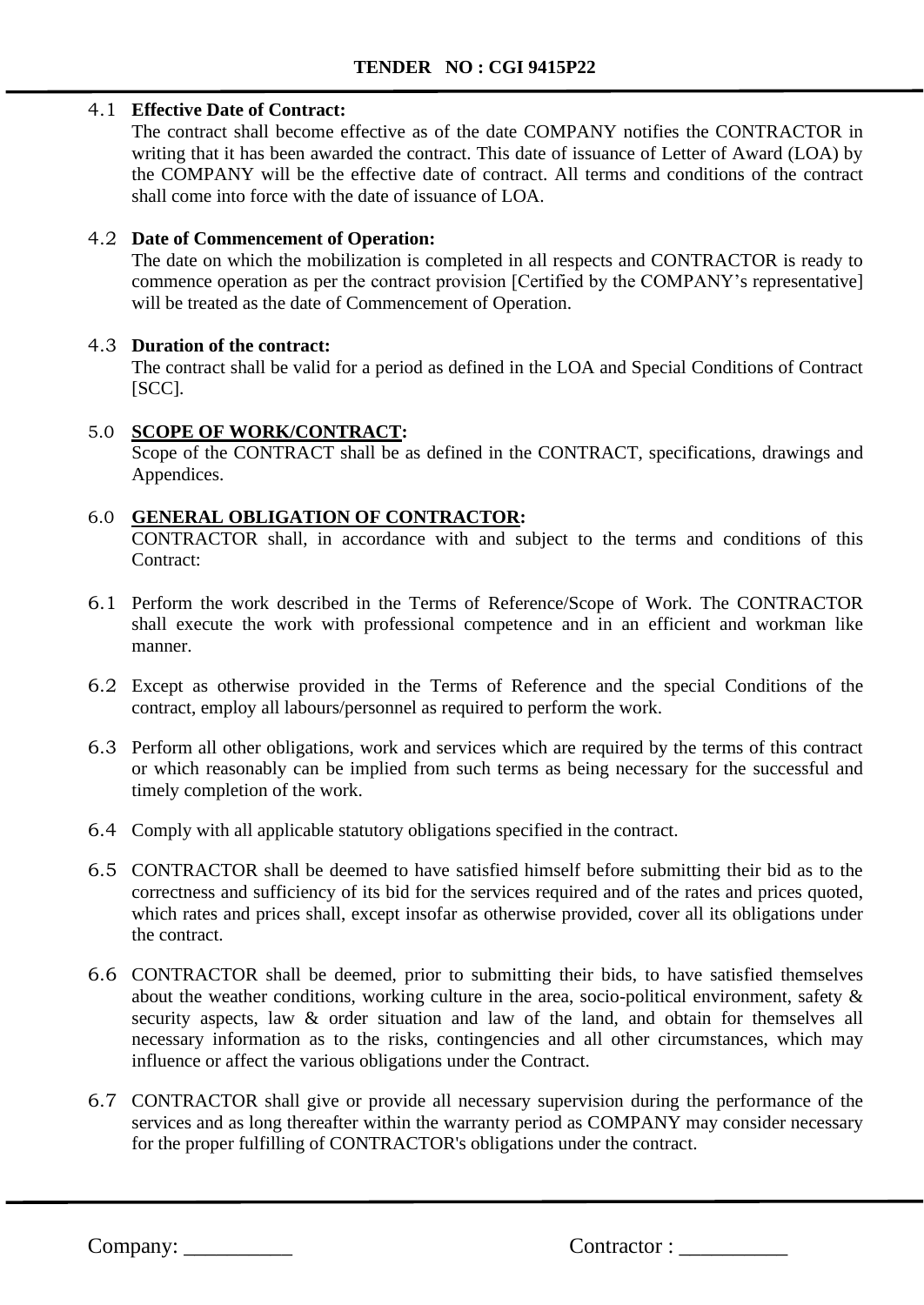# 7.0 **GENERAL OBLIGATION OF COMPANY:**

COMPANY shall, in accordance with and subject to the terms and conditions of this contract:

- 7.1 Pay CONTRACTOR in accordance with terms and conditions of the contract.
- 7.2 Allow CONTRACTOR access, subject to normal security and safety procedures, to all areas as required for orderly performance of the work as specified in the Scope of Works of the contract or work connected therewith.
- 7.3 Perform all other obligations required of COMPANY by the terms of this contract.

# 8.0 **DUTIES AND POWER/AUTHORITY:**

### 8.1 **OIL's site representative/engineer:**

The duties and authorities of OIL's site representative/engineer are to act on behalf of OIL for:

- (a) Overall supervision, co-ordination and Project Management at site.
- (b) Proper and optimum utilization of equipment and services.
- (c) Monitoring of performance and progress
- (d) Commenting/countersigning on reports made by the CONTRACTOR's representative at site in respect of works, receipts, consumption etc. after satisfying himself with the facts of the respective cases.
- (e) He shall have the authority, but not obligation at all times and any time to inspect/test/examine/verify any equipment machinery, instruments, tools, materials, personnel, procedures and reports etc. directly or indirectly pertaining to the execution of the work. However, this shall not construe to imply an acceptance by the inspector. Hence, the overall responsibility of quality of work shall rest solely with the CONTRACTOR.
- (f) Each and every document emerging from site in support of any claim by the CONTRACTOR has to have the countersignature/comments of the OIL's representative/engineer without which no claim shall be entertained by the OIL.

# 8.2 **CONTRACTOR's representative:**

- (a) The CONTRACTOR's representative shall have all the powers requisite for the performance of the Service/Works, subject to holding due authorization from the CONTRACTOR.
- (b) Representative(s) shall liaise with OIL's representative/engineer for the proper co-ordination and timely completion of the works and on any matter pertaining to the works.
- (c) Representative(s) shall extend full co-operation to OIL's representative/inspector/engineer in the manner required by them for supervision/inspection/observation of equipment, material, procedures, performance, reports and records pertaining to works.
- (d) To have complete charge of CONTRACTOR's personnel engaged in the performance of the work and to ensure compliance of rules and regulations and safety practice.

# 9.0 **Personnel to be deployed by contractor:**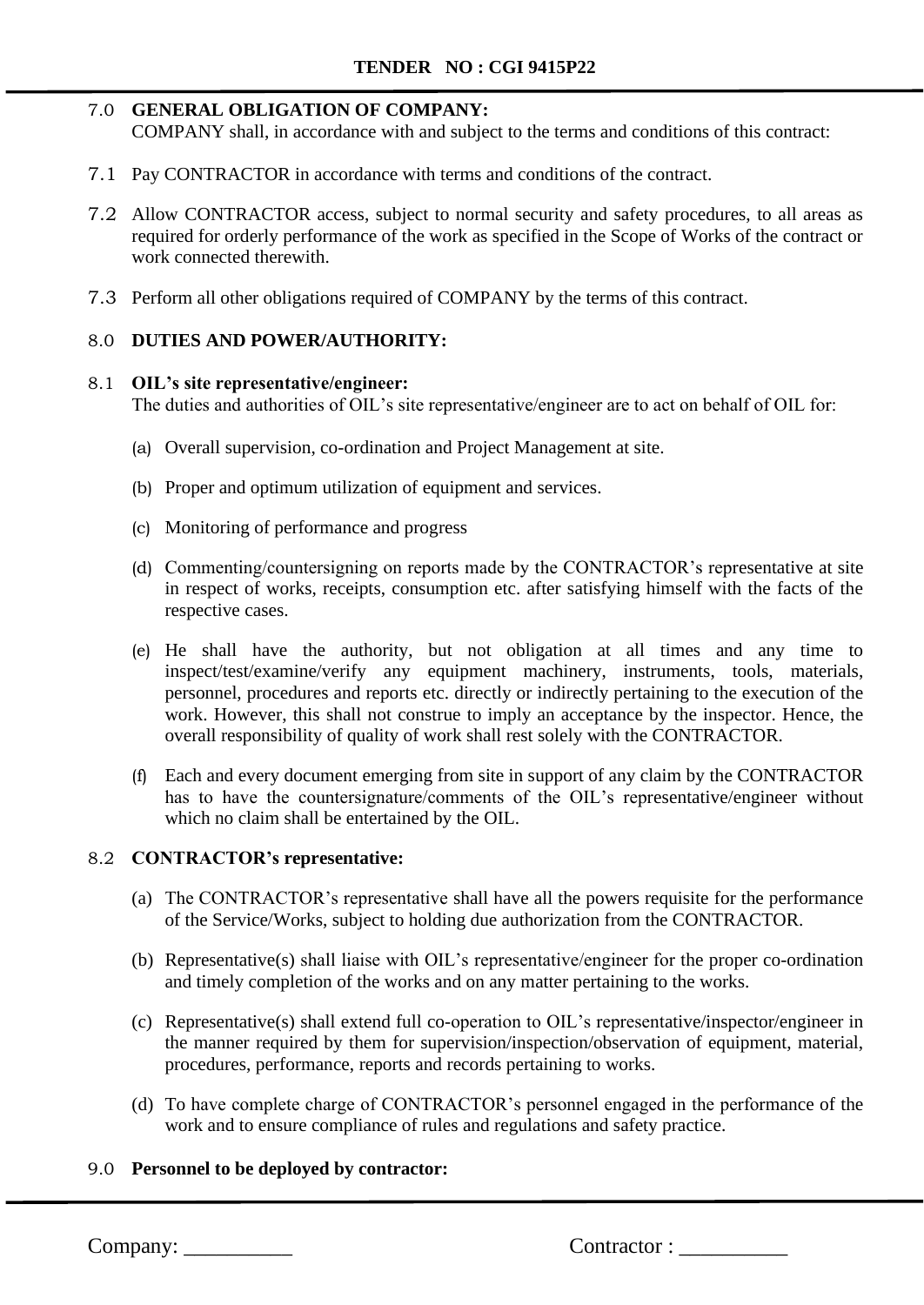CONTRACTOR warrants that it shall provide competent, qualified and sufficiently experienced personnel to perform the work correctly and efficiently.

- 9.1 The CONTRACTOR should ensure that their personnel observe all statutory safety requirement including those prescribed by the COMPANY. Upon COMPANY's written request, CONTRACTOR, entirely at its own expense, shall remove immediately any personnel of the CONTRACTOR determined by the COMPANY to be unsuitable and shall promptly replace such personnel with personnel acceptable to the COMPANY. Replacement personnel should be mobilized within 15 days from the date of issuance of notice without affecting the operation of the COMPANY.
- 9.2 The CONTRACTOR shall be solely responsible throughout the period of the contract for providing all requirements of their personnel including but not limited to, their transportation to & fro from field site, enroute/ local boarding, lodging, personal protective gear & medical attention etc. COMPANY shall have no responsibility or liability in this regard.
- 9.3 However, COMPANY shall provide available medical assistance/facilities to CONTRACTOR's Personnel in case of emergency at its own establishment on chargeable basis.
- 9.4 CONTRACTOR's key personnel shall be fluent in English language (both writing and speaking).

# <span id="page-31-0"></span>10.0 **PERFORMANCE SECURITY:**

- 10.1 On receipt of notification of award from the COMPANY, the CONTRACTOR shall furnish the Performance Security to COMPANY within 15 (fifteen) days from the date of issue of LOA for an amount specified in the Forwarding Letter and Letter of Award (LOA) as per Proforma-F and must be in the form of a Bank Draft/Cashier's cheque/Banker's cheque\*/ NEFT/RTGS/Electronic fund transfer to designated account of OIL<sup>#</sup> or Fixed Deposit Receipt (account OIL INDIA LIMITED) or irrevocable Bank Guarantee from Any schedule Indian Bank or Any Branch of an International bank situated in India and registered with Reserve Bank of India as scheduled foreign bank in case of domestic CONTRACTOR/service provider.
- 10.2 Bank Guarantee issued by a Bank, amongst others, must contain the following particulars of such bank:

Full address. Branch Code. Code Nos. of the authorized signatory with full name and designation. Phone Nos., Fax Nos., E-mail address.

- 10.3 The domestic CONTRACTOR/service provider(s) will have to submit the Bank Guarantee from any of the scheduled banks and on non-judicial stamp paper of requisite value as per the Indian Stamp Act, purchased in the name of the issuing banker.
- 10.4 The Performance Security shall be denominated in the currency of the contract.
- 10.5 The Performance Security specified above must be valid for the entire duration of the Contract and claim period should be valid for a minimum of 03 (three) months beyond the contract period. The Performance Security will be discharged by COMPANY not later than 30 days following its expiry of claim period. In the event of any extension of the Contract period, Bank Guarantee should be extended by CONTRACTOR by the period equivalent to the extended period.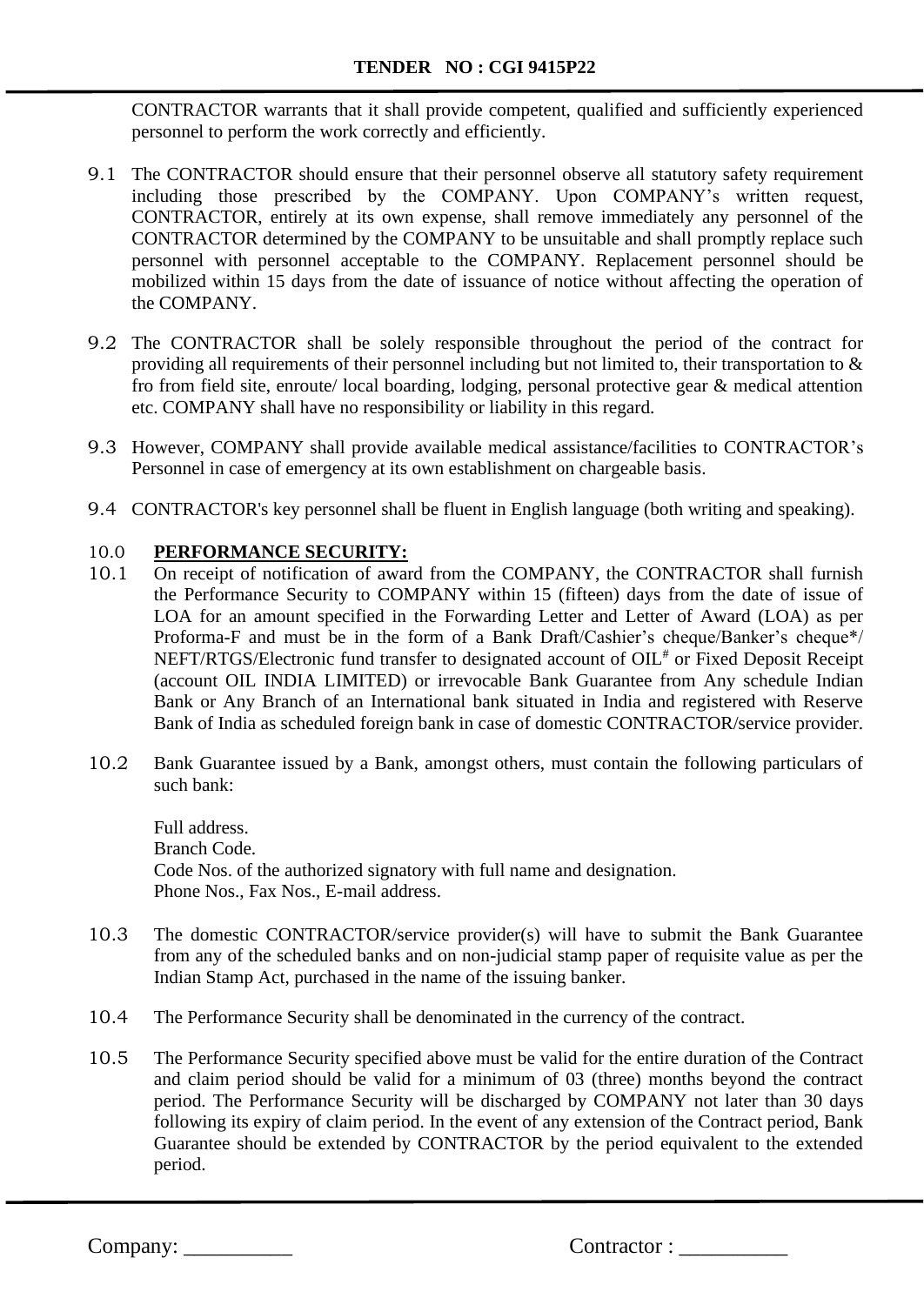- 10.6 The Performance Security shall be encashed by COMPANY on account of CONTRACTOR's failure to fulfil its obligations under the Contract and/or non-performance/un-satisfactory of the Contractor. Company shall not be required to proof any loss or damage on account of Contractor's non-performance/un-satisfactory performance.
- 10.7 The Performance Security will not accrue any interest during its period of validity or extended validity.
- 10.8 Failure of the successful Bidder to comply with the requirements of clause [10.0](#page-31-0) shall constitute sufficient grounds for annulment of the award and forfeiture of the Bid Security. In such an eventuality, action will be initiated as per the Banning Policy of OIL in vogue.

*#Subject to credit in OIL's account within prescribed time* 

*\*The validity of Bank Draft/Cashier's/Banker's cheque (as applicable) should not be less than 3 months.*

In the event CONTRACTOR fails to honour any of the commitments entered into under this agreement, and/or in the event of termination of the contract under provisions of Integrity Pact and/or in respect of any amount due from the CONTRACTOR to OIL, OIL shall have unconditional option under the guarantee to invoke the above bank guarantee and claim the amount from the bank. The bank shall be obliged to pay the amount to OIL on demand.

# 11.0 **SIGNING OF CONTRACT:**

The successful bidder is required to sign a formal detailed contract with OIL within a maximum period of 60 days of date of LOA. Until the contract is signed, the LOA as well as GCC & SCC as prescribed in the Tender, shall remain binding amongst the two parties. In the event of failure on the part of the successful Bidder to sign the contract, OIL reserves the right to terminate the LOA issued to the successful Bidder and invoke the Performance Security if submitted by the successful Bidder. Such CONTRACTOR shall be put on holiday as per the Banning Policy of OIL [available at [www.oil-india.in\]](http://www.oil-india.in/).

# 12.0 **CLAIMS, TAXES & DUTIES:**

# 12.1 **Claims:**

CONTRACTOR agrees to pay all claims, taxes and fees for equipment, labour, materials, services and supplies to be furnished by it hereunder and agrees to allow no lien or charge resulting from such claims to be fixed upon any property of COMPANY. COMPANY may, at its option, pay and discharge any liens or overdue charges for CONTRACTOR's equipment, labour, materials, services and supplies under this CONTRACT and may thereupon deduct the amount or amounts so paid from any sum due, or thereafter become due, to CONTRACTOR hereunder.

# 12.2 **Notice of claims:**

CONTRACTOR or COMPANY, as the case may be, shall promptly give the other, notice in writing of any claim made or proceeding commenced for which that party is entitled to indemnification under the CONTRACT. Each party shall confer with the other concerning the defense of any such claims or proceeding, shall permit the other to be represented by counsel in defense thereof, and shall not affect settlement of or compromise any such claim or proceeding without the other's written consent.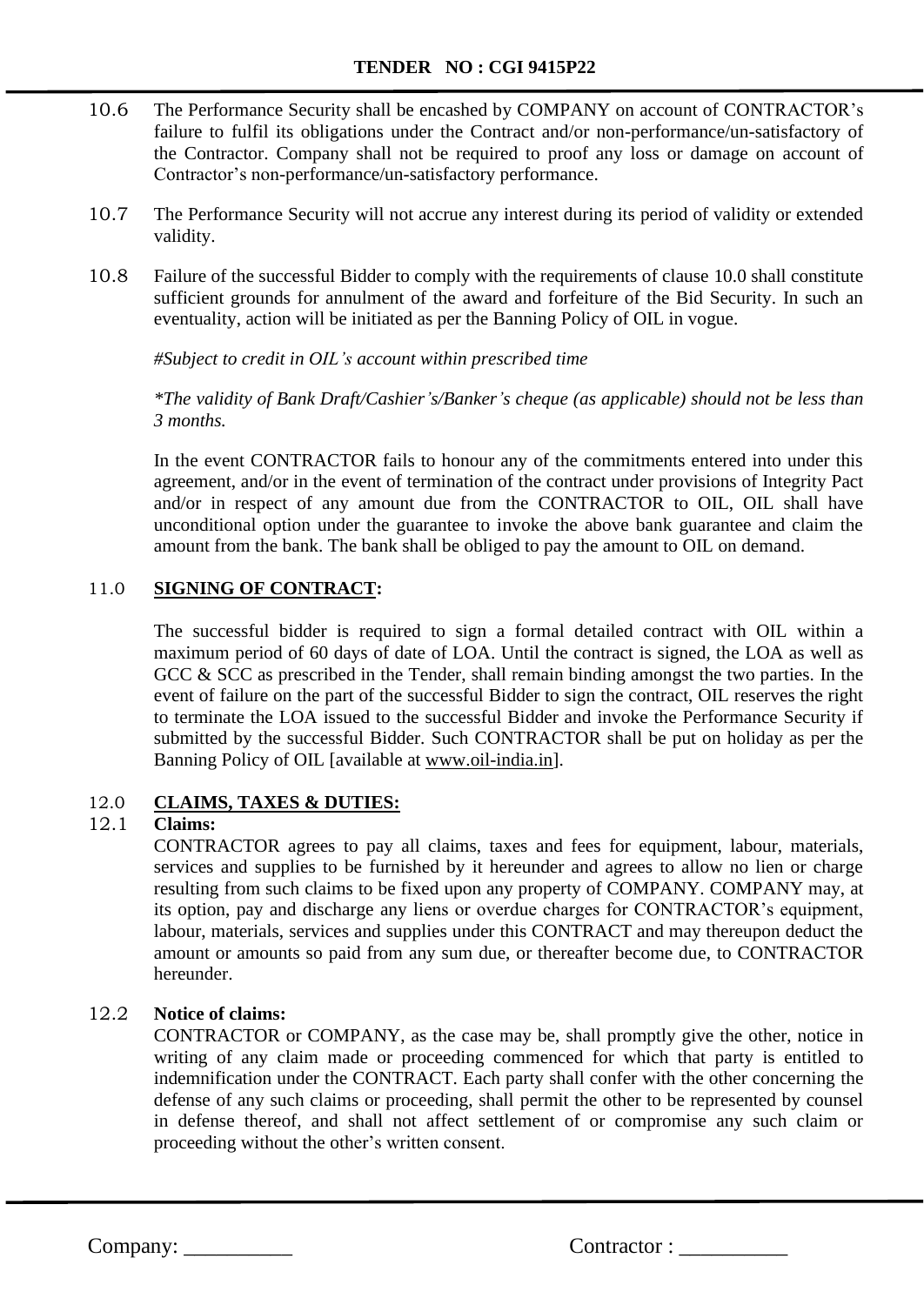# 12.3 **Taxes:**

- 12.3.1 CONTRACTOR, unless specified otherwise in the CONTRACT, shall bear all tax liabilities, duties, Govt. levies etc. including GST and customs duty, Corporate and personnel taxes levied or imposed on the CONTRACTOR on account of payments received by it from the COMPNAY for the work done under this CONTRACT. It shall be the responsibility of CONTRACTOR to submit to the concerned Indian authorities, the returns and all other concerned documents required for this purpose and to comply in all respects with the requirements of the laws in this regard, in time.
- 12.3.2 Tax levied on CONTRACTOR as per the provisions of Indian Income Tax Act and any other enactment/rules on income derived/payments received under the contract will be on CONTRACTOR's account.
- 12.3.3 CONTRACTOR shall be responsible for payment of personal taxes, if any, for all the personnel deployed in India by CONTRACTOR.
- 12.3.4 The CONTRACTOR shall furnish to the COMPANY, if and when called upon to do so, relevant statement of accounts or any other information pertaining to work done under the contract for submitting the same to the Tax authorities, on specific request from them in accordance with provisions under the law. CONTRACTOR shall be responsible for preparing and filing the return of income etc. within the prescribed time limit to the appropriate authority.
- 12.3.5 Prior to start of operations under the contract, the CONTRACTOR shall furnish the COMPANY with the necessary documents, as asked for by the COMPANY and/or any other information pertaining to the contract, which may be required to be submitted to the Income Tax authorities at the time of obtaining "No Objection Certificate" for releasing payments to the CONTRACTOR.
- 12.3.6 Corporate income tax will be deducted at source from the invoice at the specified rate of income tax as per the provisions of Indian Income Tax Act as may be in force from time to time and COMPANY will issue TDS Certificate to the CONTRACTOR as per the provisions of Income Tax Act.
- 12.3.7 Corporate and personnel taxes on CONTRACTOR shall be the liability of the CONTRACTOR and the COMPANY shall not assume any responsibility on this account.
- 12.3.8 All local taxes, levies and duties, sales tax, octroi, etc. on purchases and sales made by CONTRACTOR shall be borne by the CONTRACTOR.
- 12.3.9 CONTRACTOR shall provide all the necessary compliances/invoice/ documents for enabling OIL to avail Input tax credit benefits in respect of the payments of GST which are payable against the CONTRACT. The CONTRACTOR should provide tax invoice issued under GST legislations for the goods and Services (indicating GST). Payment towards the components of GST shall be released by OIL only against appropriate documents i.e.: Tax Invoice/Bill of entry for availing input tax credit (as applicable).
- 12.3.10 The tax invoices as per above provisions should contain all the particulars as required under the invoicing rules under the GST legislations, including, but not limited to the following:
	- (i) Name, Address and the GST Registration Number (under the relevant Tax Rules) of the Service Provider (CONTRACTOR).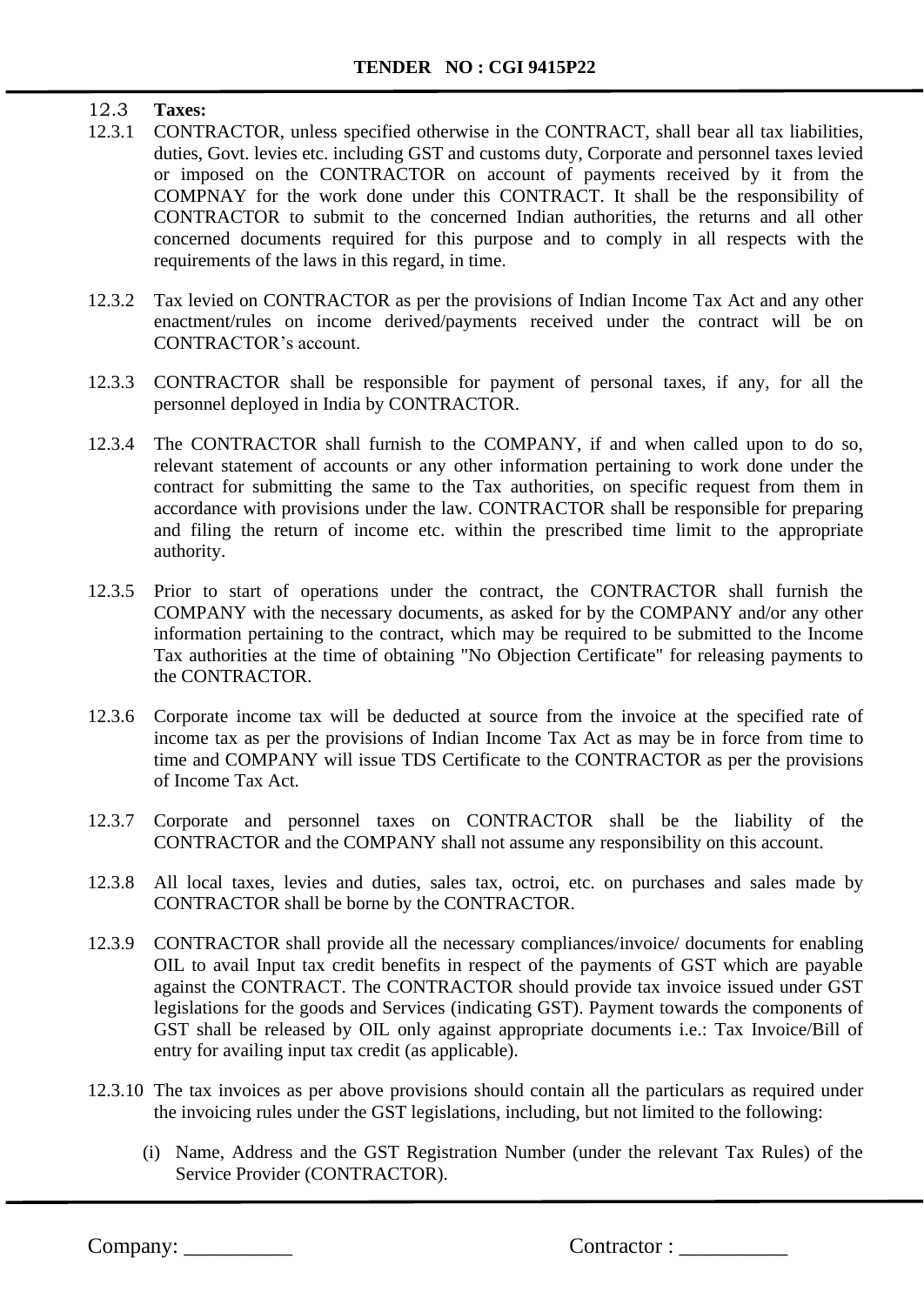- (ii) Name and Address and GST Registration Number of the Service Receiver (Address of OIL).
- (iii) Description, Classification and Value of taxable service/goods and the amount of applicable tax (CGST, SGST, IGST, UTGST and cess).
- 12.3.11 In case of imported goods, CONTRACTOR/supplier is required to provide original Bill of Entry or copy of Bill of Entry duly attested by Custom authority.
- 12.3.12 The CONTRACTOR should mention the Place of supply in the invoice raised under GST Law.
- 12.3.13 OIL would not accept any invoice without its GSTIN mentioned on the invoice

*Note: CONTRACTOR who is under composition levy of the GST legislation would raise Bill of supply instead of Tax invoice, which will have GSTIN of supplier as well as OIL.*

#### 12.4 **Goods and Services Tax:**

- 12.4.1 "GST" shall mean Goods and Services Tax charged on the supply of material(s) and services. The term "GST" shall be construed to include the Integrated Goods and Services Tax (hereinafter referred to as "IGST") or Central Goods and Services Tax (hereinafter referred to as "CGST") or State Goods and Services Tax (hereinafter referred to as "SGST") or Union Territory Goods and Services Tax (hereinafter referred to as "UTGST") depending upon the import/ interstate or intrastate supplies, as the case may be. It shall also mean GST compensation Cess, if applicable.
- 12.4.2 Where the OIL is entitled to avail the input tax credit of GST:

OIL will reimburse the GST to the Supplier of Goods/Services (Service Provider) at actual against submission of Invoices as per format specified in rules/regulation of GST to enable OIL to claim input tax credit of GST paid. In case of any variation in the executed quantities, the amount on which the GST is applicable shall be modified in same proportion. Returns and details required to be filled under GST laws &rules should be timely filed by supplier with requisite details.

12.4.3 Where the OIL is not entitled to avail/take the full input tax credit of GST:

OIL will reimburse GST to the Supplier of Goods/Services (Service Provider) at actual against submission of Invoices as per format specified in rules/ regulation of GST subject to the ceiling amount of GST as quoted by the bidder. In case of any variation in the executed quantities (If directed and/or certified by the In-Charge) the ceiling amount on which GST is applicable will be modified on pro-rata basis.

- 12.4.4 The CONTRACTOR will be under obligation for charging correct rate of tax as prescribed under the respective tax laws. Further the CONTRACTOR shall avail and pass on benefits of all exemptions/concessions available under tax laws. Any error of interpretation of applicability of taxes/duties by the CONTRACTOR shall be to CONTRACTOR's account.
- 12.4.5 In case of statutory variation in GST, other than due to change in turnover, payable on the contract value during contract period, the Supplier of Goods/Services (Service Provider) shall submit a copy of the 'Government Notification' to evidence the rate as applicable on the Bid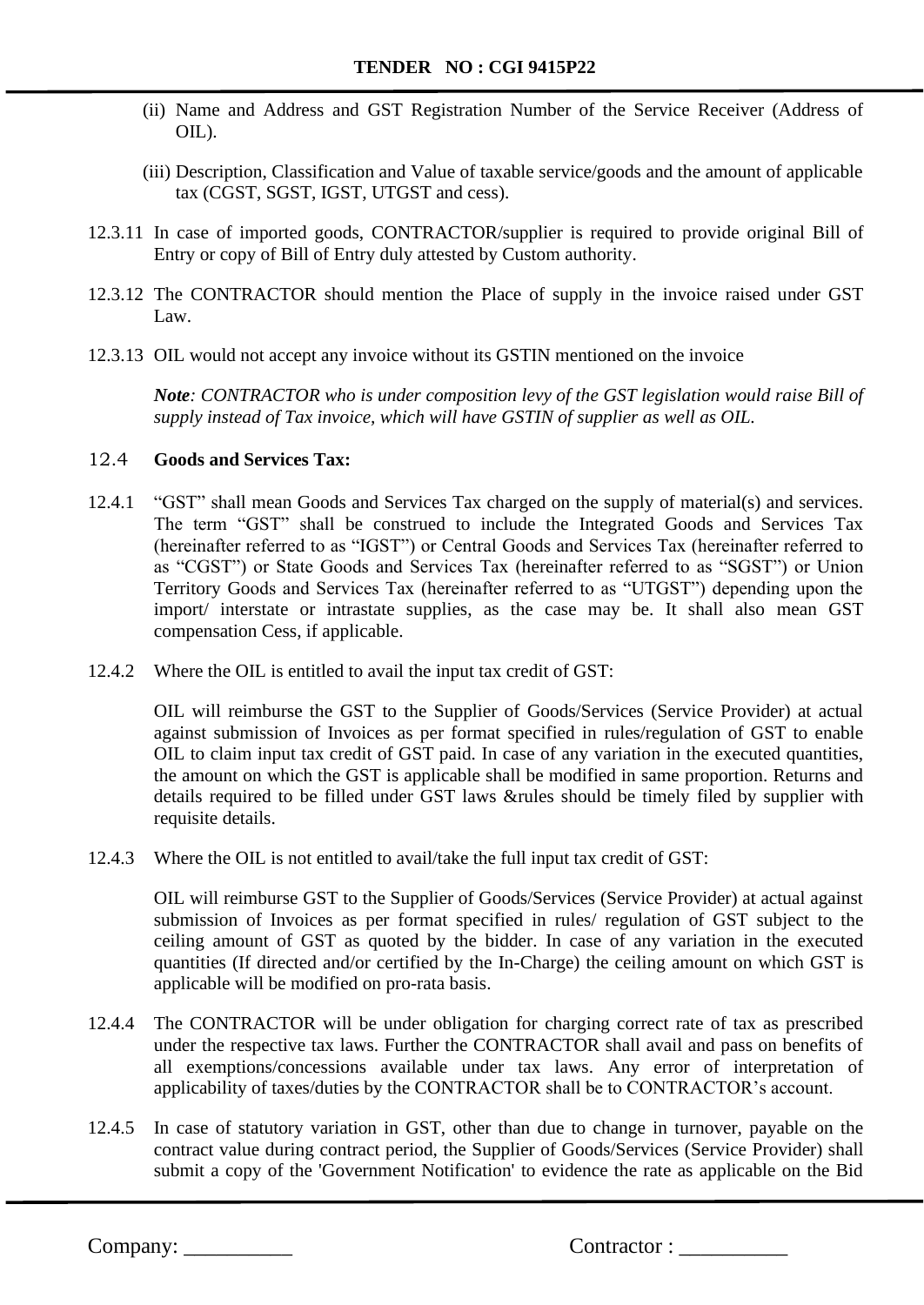due date and on the date of revision.

- 12.4.6 Beyond the contract period, in case OIL is not entitled for input tax credit of GST, then any increase in the rate of GST beyond the contractual delivery period shall be to Service provider's account whereas any decrease in the rate GST shall be passed on to the OIL.
- 12.4.7 Beyond the contract period, in case OIL is entitled for input tax credit of GST, then statutory variation in applicable GST on supply and on incidental services, shall be to OIL's account.
- 12.4.8 Claim for payment of GST/Statutory variation, should be raised within two [02] months from the date of issue of 'Government Notification' for payment of differential (in %) GST, otherwise claim in respect of above shall not be entertained for payment of arrears.
- 12.4.9 The base date for the purpose of applying statutory variation shall be the Bid Opening Date.
- 12.4.10 The CONTRACTOR will be liable to ensure to have registered with the respective tax authorities, wherever applicable and to submit self-attested copy of such registration certificate(s) and the CONTRACTOR will be responsible for procurement of material in its own registration (GSTIN) and also to issue its own Road Permit/E-way Bill, if applicable etc.

#### 12.5 **Anti-profiteering clause**

- 12.5.1 As per Clause 171 of GST Act it is mandatory to pass on the benefit due to reduction in rate of tax or from input tax credit to the consumer by way of commensurate reduction in prices.
- 12.5.2 In case rating of Contractor is negative/black listed after award of work for supply of goods/services, then OIL shall not be obligated or liable to pay or reimburse GST to such vendor/Contractor and shall also be entitled to deduct/recover such GST along with all penalties/interest, if any, incurred by OIL.

#### 13.0 **CUSTOMS DUTY, IF APPLICABLE**: NOT APPLICABLE

#### 14.0 **INSURANCE**:

14.1 CONTRACTOR shall at his own expense arrange secure and maintain insurance with reputed insurance companies to the satisfaction of the Company as follows:

Contractor at his cost shall arrange, secure and maintain insurance as may be necessary and to its full value for all such amounts to protect the works in progress from time to time and the interest of Company against all risks as detailed herein. The form and the limit of such insurance, as defined here in together with the under works thereof in each case should be as acceptable to the Company. However, irrespective of work acceptance the responsibility to maintain adequate insurance coverage at all times during the period of Contract shall be that of Contractor alone. Contractor's failure in this regard shall not relieve him of any of his responsibilities & obligations under Contract. All costs on account of insurance liabilities covered under Contract will be to Contractor's account and will be included in Value of Contract. However, the Company may from time to time, during the currency of the Contract, ask the Contractor in writing to limit the insurance coverage risk and in such a case, the parties to the Contract will agree for a mutual settlement, for reduction in value of Contract to the extent of reduced premium amounts. Contractor shall cover insurance with Indian Insurance Companies.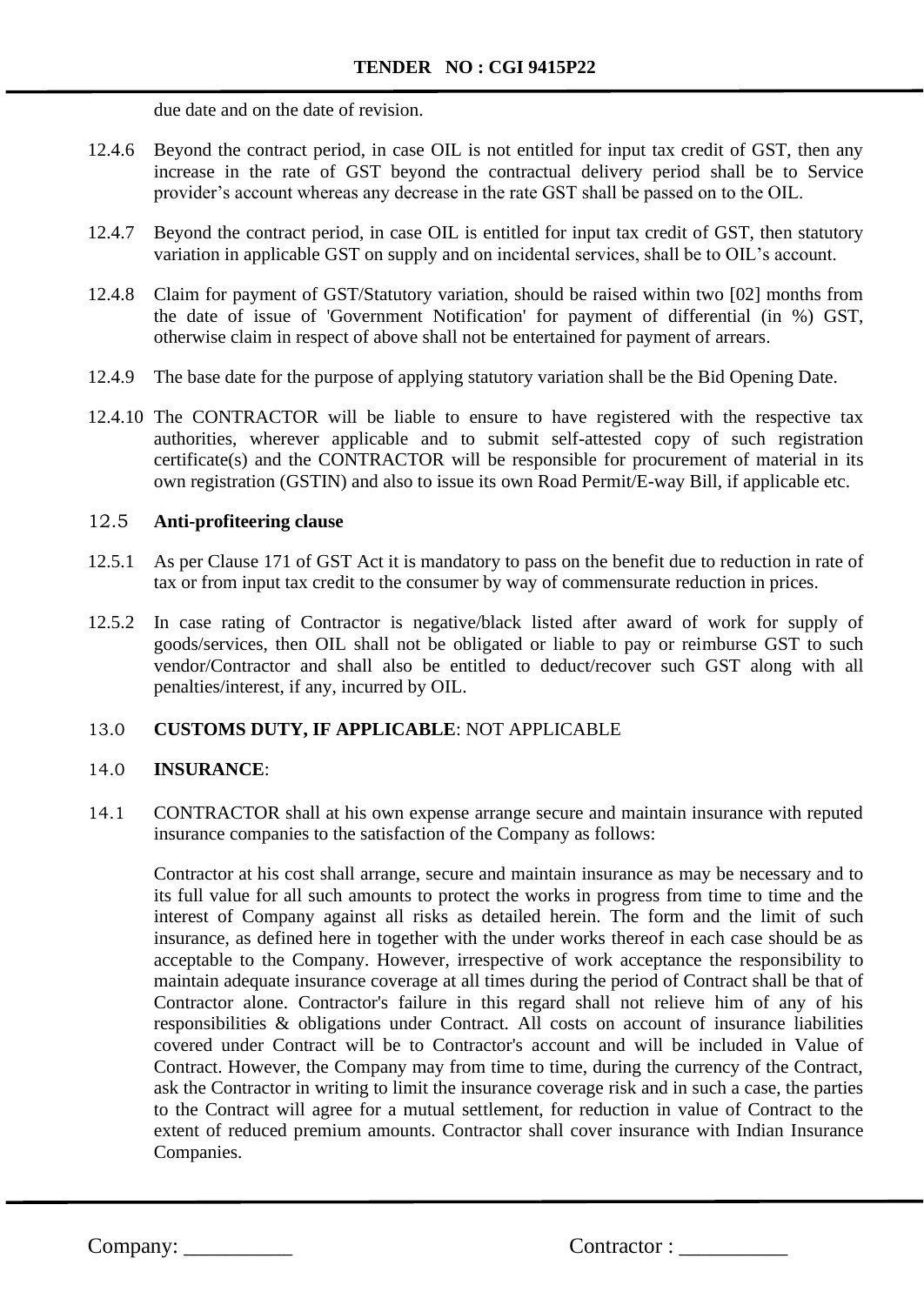- 14.2 Any deductible set forth in any of the above insurance shall be borne by Contractor.
- 14.3 CONTRACTOR shall require all of his sub-Contractor to provide such of the foregoing insurance coverage as Contractor is obliged to provide under this Contract and inform the Company about the coverage prior to the commencement of agreements with its sub-Contractors.
- 14.4 All insurance taken out by Contractor or their sub-contractor shall be endorsed to provide that the underwriters waive their rights of recourse on the Company and to the extent of the liabilities assumed by Contractor under this Contract.

#### 14.5 **Certificate of Insurance:**

Before commencing performance of the CONTRACT, CONTRACTOR shall furnish OIL with certificates of insurance indicating:

- a) Kinds and amounts of insurance as required herein
- b) Details of coverage
- c) Insurance corporation or companies carrying the aforesaid coverage
- d) Effective and expiry dates of policies
- e) That OIL shall be given thirty (30) days written advance notice of any material change in the policy
- f) Waiver of subrogation endorsement has been attached to all policies and
- g) The territorial limits of all policies.
- 14.6 Contractor shall also inform the Company at least 60 days in advance regarding the expiry cancellation and/or changes in any of such documents & ensure revalidation/renewal, etc., as may be necessary well in time.
- 14.7 If any of the above policy expire or/are cancelled during the term of this CONTRACT and CONTRACTOR fails for any reason to renew such policies, OIL in no case shall be liable for any loss/damage occurred during the term when the policy is not effective. Furthermore, a penal interest @1% of the Total contract value shall be charged towards not fulfilling of the contractual obligations. Notwithstanding above, should there be a lapse in any insurance required to be taken by the Contractor for any reason whatsoever, loss/damage claims resulting therefrom shall be to the sole account of Contractor.
- 14.8 Contractor on demand from Company shall furnish the Insurance Policy having detail terms and conditions, with respect to any Certificate of Insurance submitted to the Company.

CONTRACTOR shall, at his own expense, arrange appropriate comprehensive insurance to cover all risks assumed by the CONTRACTOR under this CONTRACT in respect of CONTRACTOR's equipment, tools and any other belongings of the CONTRACTOR and its personnel as well deputed under this CONTRACT during the entire period of their engagement in connection with this CONTRACT including extensions if any. The CONTRACTOR shall also carry adequate insurance cover against damage/loss to third party person/property. OIL will have no liability on this account.

#### 14.9 **Principal Assured**

The following are to be included as Principal Assured(s) in the Insurance Policies (except in case of Workmen's Compensation/Employer's Liability insurance):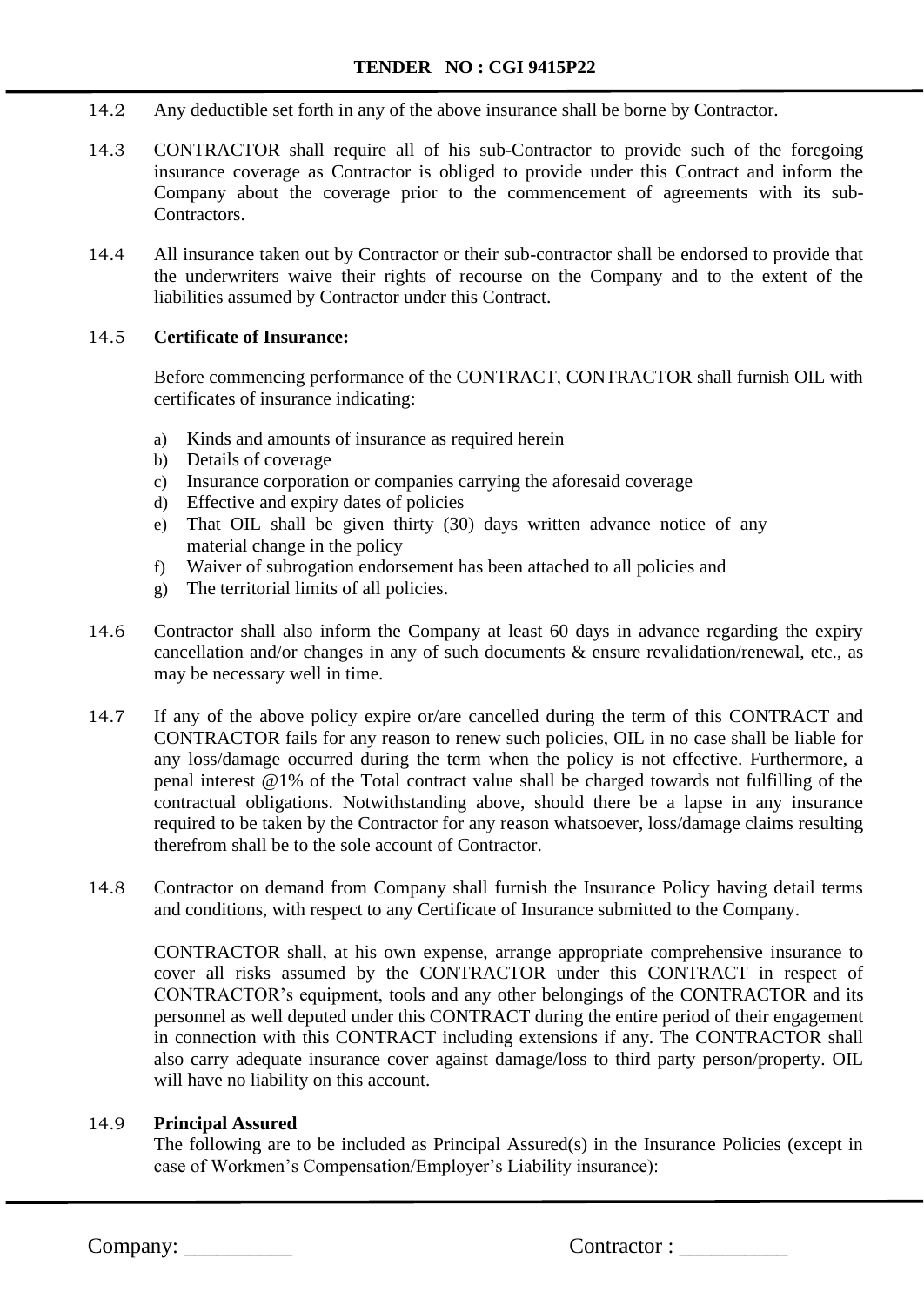"Oil India Limited, and CONTRACTOR's name (as appearing in the Contract /LOA)".

#### 14.10 **Waiver of subrogation:**

All insurance policies of the CONTRACTOR with respect to the operations conducted hereunder as set forth in clauses hereof, shall be endorsed by the underwriter in accordance with the following policy wording:

"The insurers hereby waive their rights of subrogation against Oil India Limited or any of their employees or their affiliates and assignees".

#### 14.11 **Deductible:**

The CONTRACTOR shall take policy with minimum deductible as per IRDA prescribed for the policy(ies). That portion of any loss not covered by insurance provided for in this article solely by reason of deductible provision in such insurance policies shall be to the account of the CONTRACTOR.

#### 14.12 **Compliance with Sec 25(1), of "The General Insurance Business (Nationalization) Act 1972"**

Section 25(1) of "The General Insurance Business (Nationalization) Act 1972" is reproduced below:

"No person shall take out or renew any policy of insurance in respect of any property in India or any ship or other vessel or aircraft registered in India with an insurer whose principal place of business is outside India save with the prior permission of the Central Government".

The above requirement of aforesaid Act needs to be complied with by the CONTRACTOR wherever the aforesaid provisions of Act apply, and compliance confirmations submitted.

#### 14.13 **Loss Payee Clause:**

The Insurance Policies should mention the following in Loss Payee Clause: "In respect of Insurance claims in which OIL's interest is involved, written consent of OIL will be required".

#### 14.14 **On account payment to OIL in case of claim**

In case any loss or damage happen and where OIL's interest is involved, OIL reserves the right to recover the loss amount from the CONTRACTOR prior to final settlement of the claim.

- 14.15 CONTRACTOR shall require all of its SUB-CONTRACTORs to provide such of the foregoing insurance cover as the CONTRACTOR is obligated to provide under this CONTRACT.
- 14.16 CONTRACTOR shall at all time during the currency of the contract provide, pay for and maintain the following insurance amongst others:
	- i) **Workman Compensation and/Employers' Liability Insurance**: Workmen's compensation and employer's liability insurance as required by the laws of the country of origin of the employee.
	- ii) **Commercial General Liability Insurance**: Commercial General Public Liability Insurance covering liabilities including contractual liability for bodily injury, including death of persons,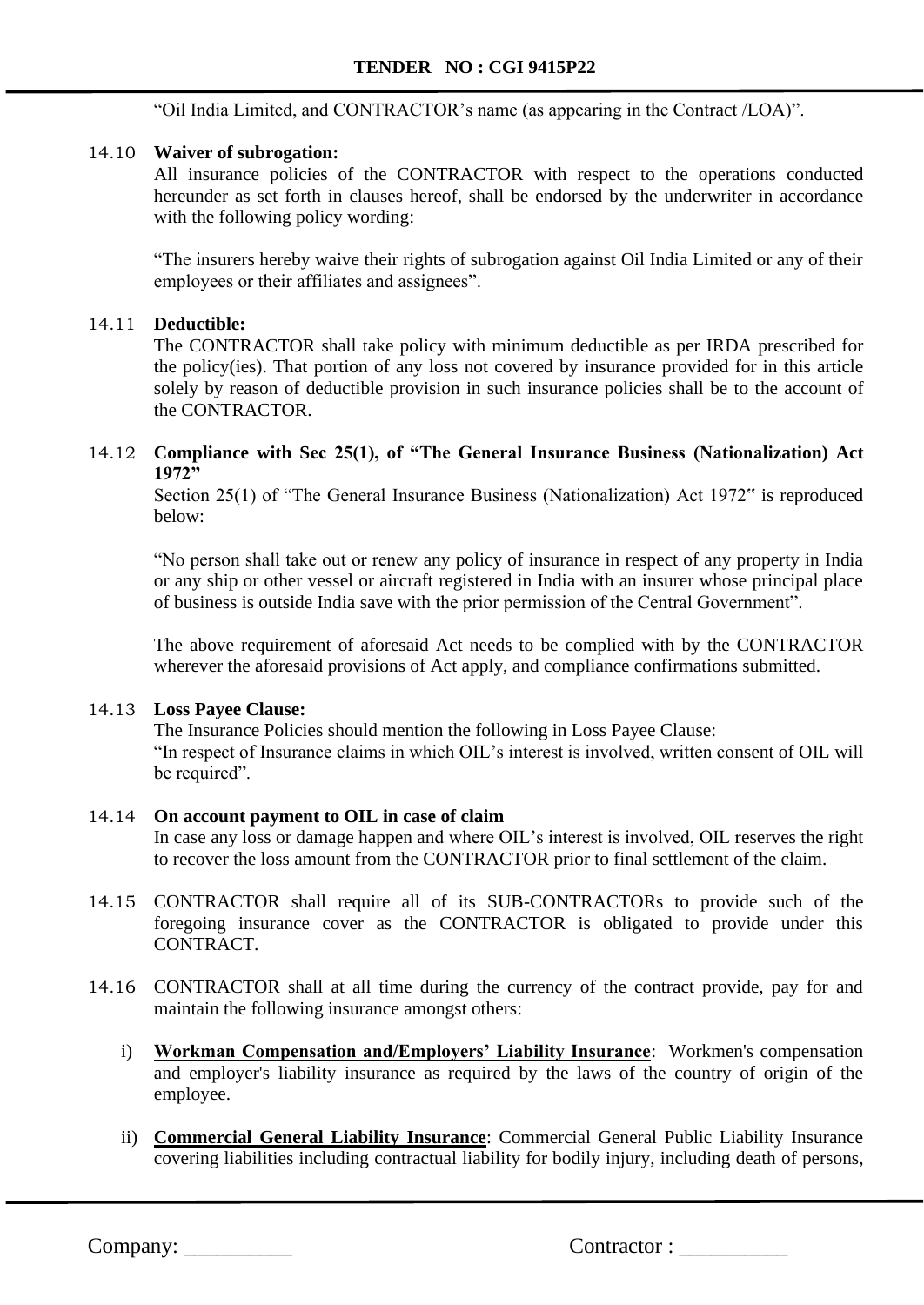and liabilities for damage of property. This insurance must cover all operations of CONTRACTOR required to fulfil the provisions under this Contract.

- iii) **Comprehensive General Automotive Liability**: Automobile Public Liability Insurance covering owned, non-owned and hired automobiles used in the performance of the work hereunder, with bodily injury limits and property damage limits shall be governed by Indian Insurance Regulations.
- iv) **Carrier's Legal Liability Insurance:** Carrier's Legal Liability Insurance in respect of all CONTRACTOR's items to be transported by the CONTRACTOR to the site of work, for physical loss or destruction of or damage to goods or merchandise, while in transit.
- v) **Public Liability Act Policy:** Public Liability Act Policy covering the statutory liability arising out of accidents occurring during the currency of the contract due to handling hazardous substances as provided in the Public Liability Insurance Act 1991 and the Rules framed there under.
- vi) **Pradhan Mantri Suraksha Bima Yojana (PMSBY) and Pradhan Mantri Jeevan Jyoti Bima Yojana (PMJJBY):** CONTRACTOR shall, ensure that all his/its personnel deployed under this contract have obtained additional insurance coverage under the Pradhan Mantri Suraksha Bima Yojana (PMSBY) and Pradhan Mantri Jeevan Jyoti Bima Yojana (PMJJBY) through the participating banks and submit the proof of such insurance coverage to the satisfaction of OIL.
- vii) CONTRACTOR's equipment used for execution of the work hereunder shall have an insurance cover with a suitable limit (as per international standards).
- viii)**Any other insurance policy set forth in the SCC**

**Note: An undertaking by the service provider has to be mandatorily provided during the Mobilization time that they have taken all the Insurance provisions as per the contract and as the Law and Insurance Regulation.**

#### 15.0 **LIABILITY:**

- 15.1 Except as otherwise expressly provided herein, neither COMPANY nor its servants, agents, nominees, CONTRACTORs, or sub-CONTRACTORs shall have any liability or responsibility whatsoever to whomsoever for loss of or damage to the equipment and/or loss of or damage to the property of the CONTRACTOR and/or their CONTRACTORs or sub-CONTRACTORs, irrespective of how such loss or damage is caused and even if caused by the negligence of COMPANY and/or its servants, agent, nominees, assignees, CONTRACTORs and sub-CONTRACTORs.
- 15.2 The CONTRACTOR shall protect, defend, indemnify and hold harmless COMPANY from and against such loss or damage and any suit, claim or expense resulting there from. Neither COMPANY nor its servants, agents, nominees, assignees, CONTRACTORs, sub-CONTRACTORs shall have any liability or responsibility whatsoever for injury to, illness, or death of any employee of the CONTRACTOR and/or of its CONTRACTORs or sub-CONTRACTOR irrespective of how such injury, illness or death is caused and even if caused by the negligence of COMPANY and/or its servants, agents nominees, assignees,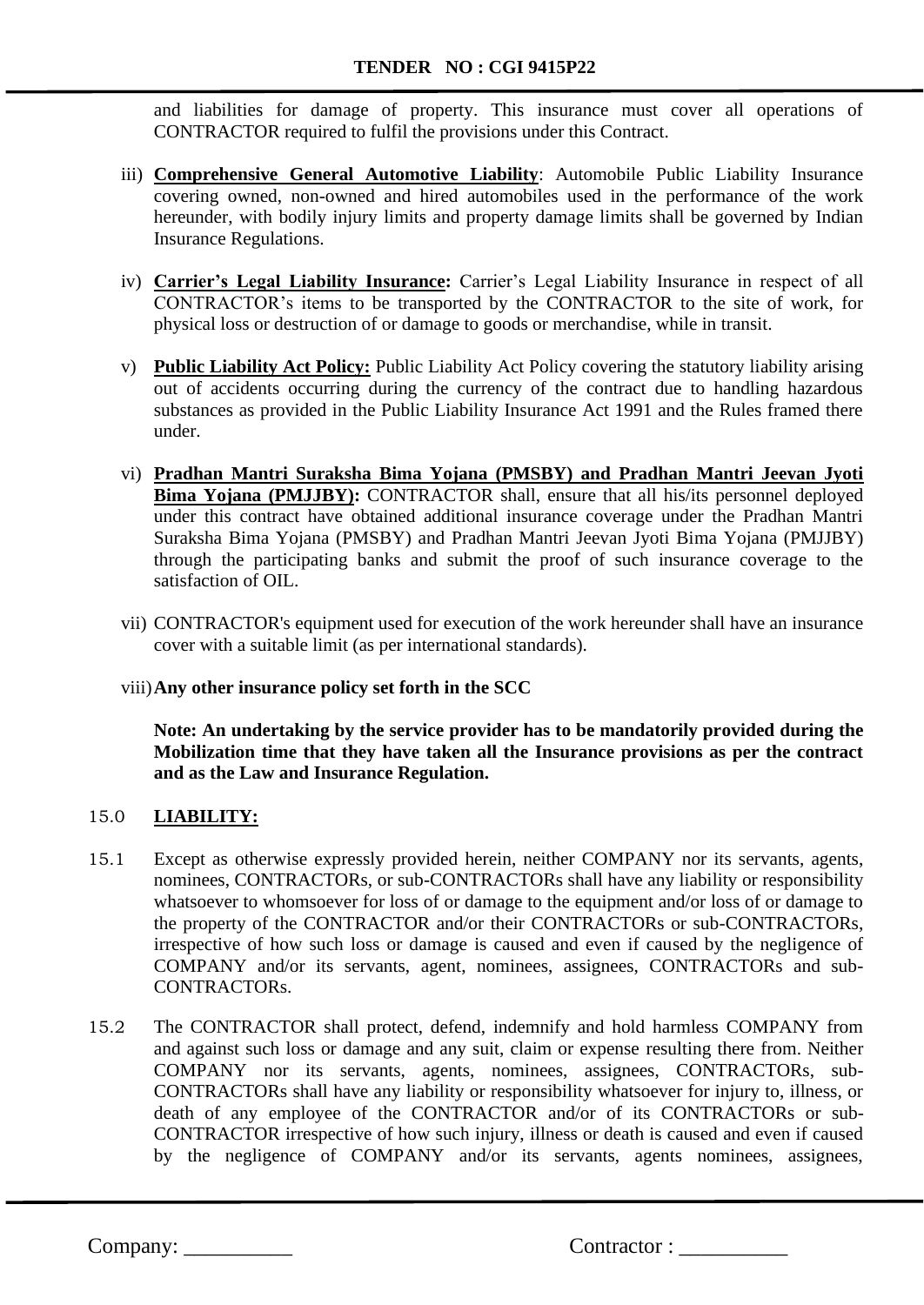CONTRACTORs and sub-CONTRACTORs. CONTRACTOR shall protect, defend, indemnify and hold harmless COMPANY from and against such liabilities and any suit, claim or expense resulting there from.

- 15.3 The CONTRACTOR hereby agrees to waive its right of recourse and further agrees to cause its underwriters to waive their right of subrogation against COMPANY and/or its underwriters, servants, agents, nominees, assignees, CONTRACTORs and sub-CONTRACTORs for loss or damage to the equipment of the CONTRACTOR and/or its sub-CONTRACTORs and/or their employees when such loss or damage or liabilities arises out of or in connection with the performance of the contract limited to the CONTRACTOR's liabilities agreed to under this Contract.
- 15.4 The CONTRACTOR hereby further agrees to waive its right of recourse and agrees to cause its underwriters to waive their right of subrogation against COMPANY and/or its underwriters, servants, agents, nominees, assignees, CONTRACTORs and sub-CONTRACTORs for injury to, illness or death of any employee of the CONTRACTOR and of its CONTRACTORs, sub-CONTRACTORs and/or their employees when such injury, illness or death arises out of or in connection with the performance of the contract limited to the CONTRACTOR's liabilities agreed to under this Contract.
- 15.5 Except as otherwise expressly provided herein, neither CONTRACTOR nor its servants, agents, nominees, CONTRACTORs or sub-CONTRACTORs shall have any liability or responsibility whatsoever to whomsoever for loss of or damage to the equipment and/or loss or damage to the property of the COMPANY and/or their CONTRACTORs or sub-CONTRACTORs, irrespective of how such loss or damage is caused and even if caused by the negligence of CONTRACTOR and/or its servants, agents, nominees, assignees, CONTRACTORs and sub-CONTRACTORs. The COMPANY shall protect, defend, indemnify and hold harmless CONTRACTOR from and against such loss or damage and any suit, claim or expense resulting there from.
- 15.6 Except as otherwise expressly provided herein, neither CONTRACTOR nor its servants, agents, nominees, assignees, CONTRACTORs, sub-CONTRACTORs shall have any liability or responsibility whatsoever to whomsoever for injury or illness, or death of any employee of the COMPANY and/or of its CONTRACTORs or sub-CONTRACTORs irrespective of how such injury, illness or death is caused and even if caused by the negligence of CONTRACTOR and/or its servants, agents, nominees, assignees, CONTRACTORs and sub-CONTRACTORs. COMPANY shall protect, defend indemnify and hold harmless CONTRACTOR from and against such liabilities and any suit, claim or expense resulting there from.
- 15.7 The COMPANY agrees to waive its right of recourse and further agrees to cause its underwriters to waive their right of subrogation against CONTRACTOR and/or its underwriters, servants, agents, nominees, assignees, CONTRACTORs and sub-CONTRACTORs for loss or damage to the equipment of COMPANY and/or its CONTRACTORs or sub-CONTRACTORs when such loss or damage or liabilities arises out of or in connection with the performance of the contract.
- 15.8 The COMPANY hereby further agrees to waive its right of recourse and agrees to cause it underwriters to waive their right of subrogation against CONTRACTOR and/or its underwriters, servants, agents, nominees, assignees, CONTRACTORs and sub-CONTRACTORs for injury to, illness or death of any employee of the COMPANY and of its CONTRACTORs, sub-CONTRACTORs and/or their employees when such injury, illness or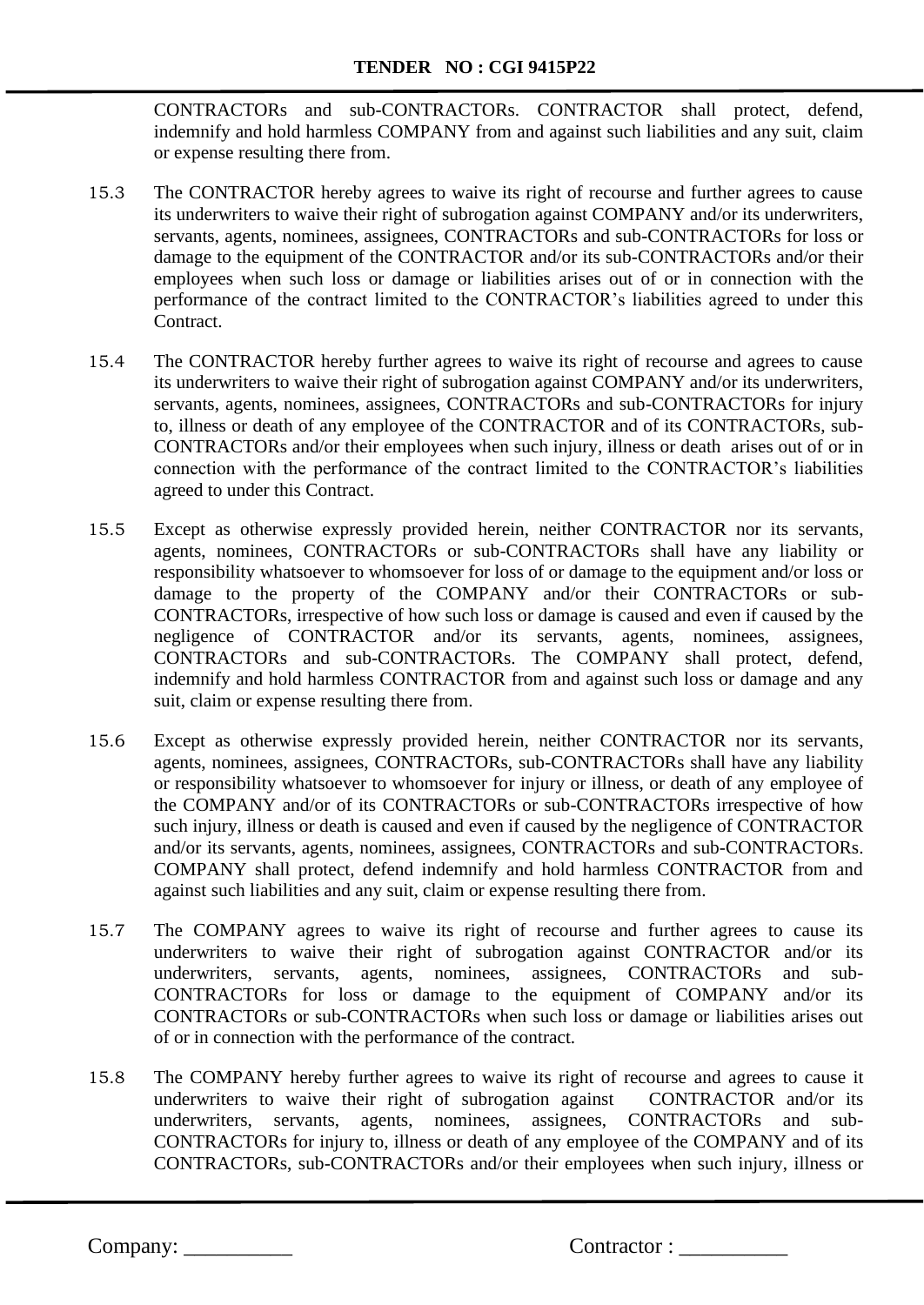death arises out of or in connection with the performance of the Contract.

# 16.0 **LIMITATION OF LIABILITY**:

- a) Notwithstanding any other provisions herein to the contrary, except only in cases of willful misconduct and/or criminal acts and/or criminal negligence, neither the CONTRACTOR nor the COMPANY (OIL) shall be liable to the other, whether in Contract, tort, or otherwise, for any consequential loss or damage, loss of use, loss of production, or loss of profits or interest costs, provided however that this exclusion shall not apply to any obligation of the CONTRACTOR to pay Liquidated Damages to the COMPANY and/or COMPANY's right to forfeit the Performance Bank Guarantee(s) in terms of the contract.
- b) Notwithstanding any other provisions incorporated elsewhere in the contract, the aggregate liability of the CONTRACTOR in respect of this contract, whether under Contract, in tort or otherwise, shall not exceed 100% of the Contract Price (if not specified otherwise in SCC), provided however that this limitation shall not apply to the cost of repairing or replacing defective equipment by the CONTRACTOR, or to any obligation of the CONTRACTOR to indemnify the COMPANY with respect to Intellectual Property Rights.
- c) COMPANY shall indemnify and keep indemnified CONTRACTOR harmless from and against any and all claims, costs, losses and liabilities in excess of the aggregate liability amount in terms of clause (b) above.

# 17.0 **LIABILITY OF UNION GOVERNMENT OF INDIA:**

It is expressly understood and agreed upon by and between CONTRACTOR and OIL INDIA LIMITED, and that OIL INDIA LIMITED is entering into this agreement solely on its own behalf and not on behalf of any other person or entity. In particular, it is expressly understood and agreed that Union of India is not a party to this agreement and has no liabilities, obligations or rights, whatsoever hereunder. It is expressly understood and agreed that OIL INDIA LIMITED is an independent legal entity with power and authority to enter into contracts solely on its own behalf under the applicable laws of India and general principles of the Contract law. The bidder/CONTRACTOR expressly agrees, acknowledges and understands that OIL INDIA LIMITED is not an agent, representative or delegate of the Union of India. It is further understood and agreed that Union of India is not and shall not be liable for any acts, omissions, commissions, breaches or other wrongs arising out of the contract. Accordingly, bidder/ CONTRACTOR hereby expressly waives, releases and foregoes any and all actions or claims, including cross claims, impleader claims or counter claims against the Union of India arising out of this contract and covenants not to sue the Union of India as to any manner, claim, cause of action or thing whatsoever arising of or under this agreement.

# 18.0 **CONSEQUENTIAL DAMAGE:**

Except as otherwise expressly provided, neither party shall be liable to the other for special, indirect or consequential damages resulting from or arising out of the contract, including but without limitation, to loss or profit or business interruptions, howsoever caused and regardless of whether such loss or damage was caused by the negligence (either sole or concurrent) of either party, its employees, agents or sub-CONTRACTORs.

# 19.0 **RISK PURCHASE:**

 $Comparly:$ 

| Contractor: |  |  |
|-------------|--|--|
|-------------|--|--|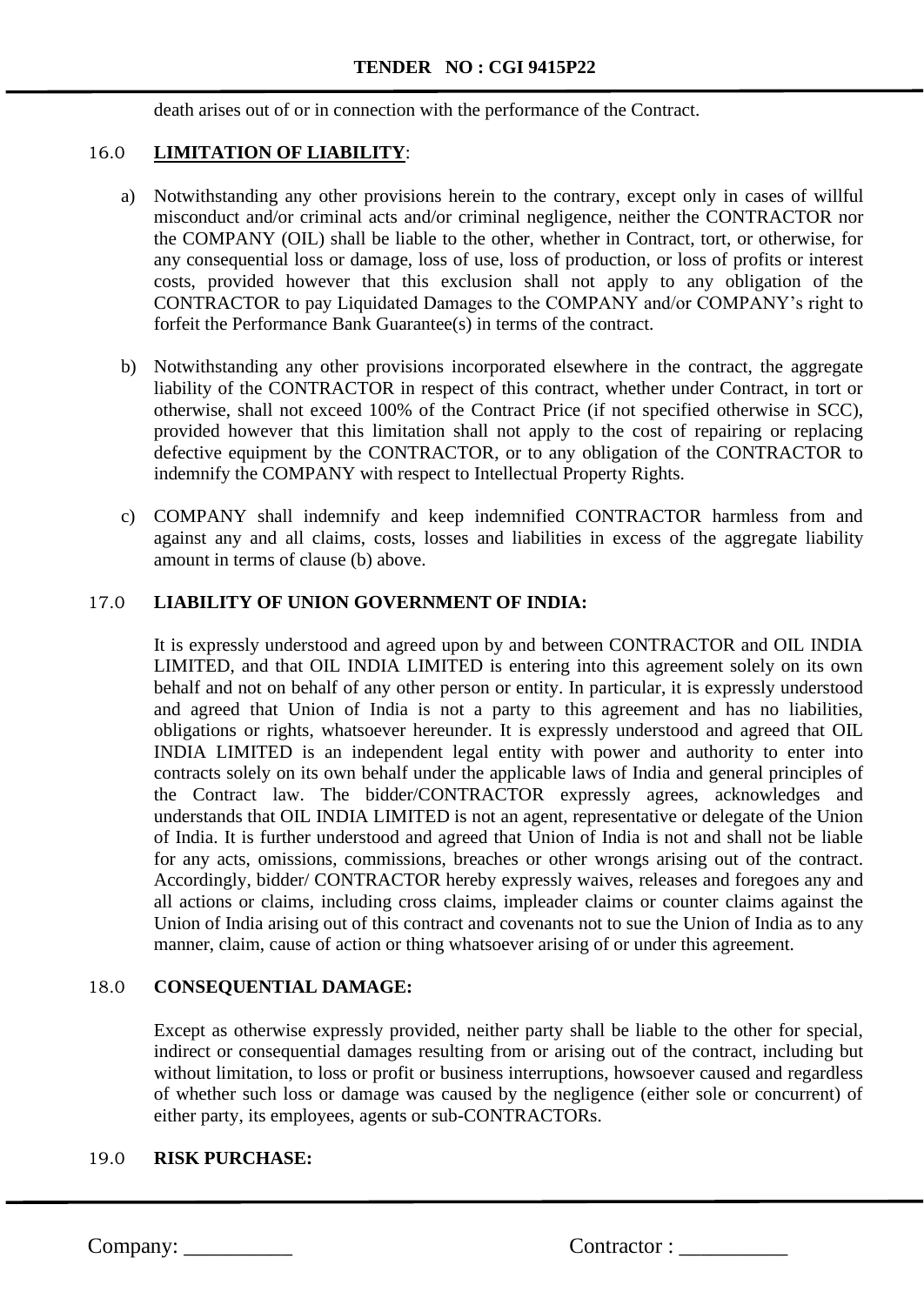In the event, CONTRACTOR's failure to provide the services as per the Contractual scope, terms and conditions, COMPANY (OIL) reserves the right to hire the services from any other source at the CONTRACTOR's risk & cost and the difference in cost shall be borne by the CONTRACTOR. Further, OIL shall retain the right of forfeiture of Performance Bank Guarantee and any other action as deemed fit. In certain operational situations OIL reserves the right to take over the site including the service equipment at the risk and cost of the CONTRACTOR.

#### 20.0 **INDEMNITY AGREEMENT:**

- 20.1 Except as provided hereof CONTRACTOR agrees to protect, defend, indemnify and hold COMPANY harmless from and against all claims, suits, demands and causes of action, liabilities, expenses, cost, liens and judgments of every kind and character, without limit, which may arise in favour of CONTRACTOR's employees, agents, CONTRACTORs and sub-CONTRACTORs or their employees or in favour of any third party(is) on account of bodily injury or death, or damage to personnel/property as a result of the operations contemplated hereby, regardless of whether or not said claims, demands or causes of action arise out of the negligence or otherwise, in whole or in part or other faults.
- 20.2 Except as provided hereof COMPANY agrees to protect, defend, indemnify and hold CONTRACTOR harmless from and against all claims, suits, demands and causes of action, liabilities, expenses, cost, liens and judgments of every kind and character, without limit, which may arise in favour of COMPANY's employees, agents, CONTRACTORs and sub-CONTRACTORs or their employees or in favour of any third party(is) on account of bodily injury or death, or damage to personnel/property as a result of the operations contemplated hereby, regardless of whether or not said claims, demands or causes of action arise out of the negligence or otherwise, in whole or in part or other faults.

# 21.0 **INDEMNITY APPLICATION:**

The indemnities given herein above, whether given by COMPANY or CONTRACTOR shall be without regard to fault or to the negligence of either party even though said loss, damage, liability, claim, demand, expense, cost or cause of action may be caused, occasioned by or contributed to by the negligence, either sole or concurrent of either party.

# 22.0 **ROYALTY PATENTS:**

Each party shall hold harmless and indemnify the other from and against all claim and proceedings for or on account of any patent rights, design, trade mark or other protected rights arising from any use of materials, equipment, processes, inventions and methods, which have not been imposed on the attending party by the terms of the contract or the specifications forming part thereof.

# 23.0 **WARRANTY AND REMEDY OF DEFECTS:**

23.1 CONTRACTOR warrants that they shall perform the work in a first class, workmanlike, and professional manner and in accordance with their highest degree of quality, efficiency and current state of the art technology/industry practices and in conformity with all specifications, standards and drawings set forth or referred to in the Terms of Reference and with instructions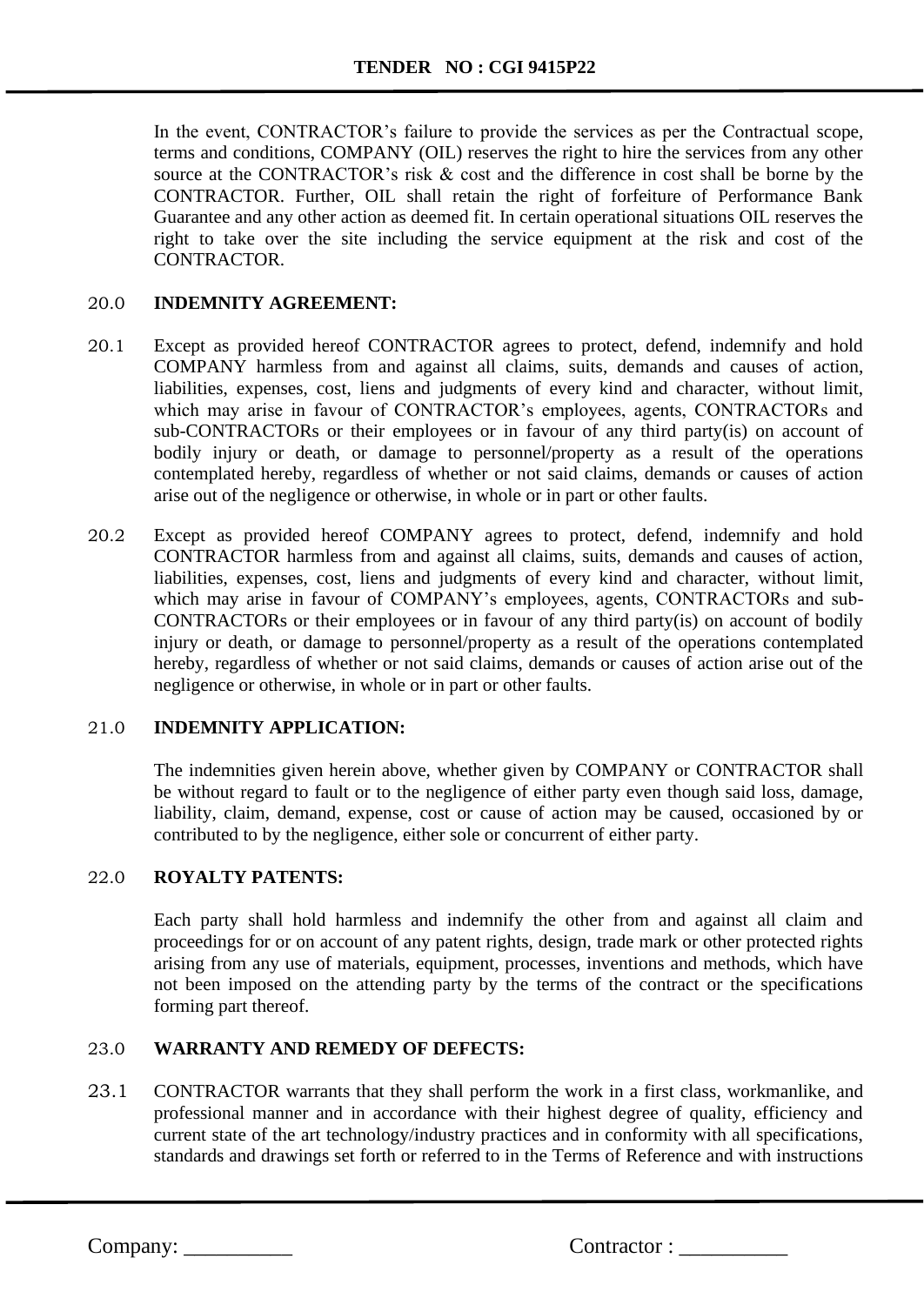and guidance, which COMPANY may, from time to time, furnish to the CONTRACTOR.

23.2 Should COMPANY discover at any time during the tenure of the Contract or till the Unit/equipment/tools are demobilized from site or base camp (if applicable) that the work does not conform to the foregoing warranty, CONTRACTOR shall after receipt of notice from COMPANY, promptly perform any and all corrective work required to make the services conform to the Warranty. Such corrective Work shall be performed entirely at CONTRACTOR's own expenses. If such corrective Work is not performed within a reasonable time, the COMPANY, at its option may have such remedial Work performed by others and charge the cost thereof to CONTRACTOR subject to a maximum of the contract value payable for the defective work which needs corrective action which the CONTRACTOR must pay promptly. In case CONTRACTOR fails to perform remedial work, or pay promptly in respect thereof, the performance security shall be forfeited.

# 24.0 **SUBCONTRACTING/ASSIGNMENT:**

- 24.1 CONTRACTOR shall not subcontract, transfer or assign the contract, or any part under this contract, to any third party(ies). Except for the main services under this contract, CONTRACTOR may sub-contract the petty support services subject to COMPANY's prior written approval. However, CONTRACTOR shall be fully responsible for complete execution and performance of the services under the Contract.
- 24.2 Consequent upon of placement of contract, if successful bidder(s)(other than Micro/Small Enterprise) is procuring materials/services from their sub-vendor, who is a Micro or Small Enterprise registered with District Industry Centers or Khadi and Village Industries Commission or Khadi and Village Industries Board or Coir Board or National Small Industries Corporation or Directorate of Handicrafts and Handloom or any other body specified by Ministry of MSME with prior consent in writing of the purchasing authority/Engineer in Charge the details like Name, Registration No., Address, Contact No., details of material and value of procurement made, etc. of such enterprises shall be furnished by the CONTRACTOR at the time of submission of invoice/bill.

# 25.0 **RECORDS, REPORTS AND INSPECTION:**

The CONTRACTOR shall, at all times during the currency of the contract, permit the COMPANY and its authorized employees and representatives to inspect all the Work performed and to witness and check all the measurements and tests made in connection with the said work. The CONTRACTOR shall keep an authentic, accurate history and logs including safety records of each service item with major items consumed, which shall be open at all reasonable times for inspection by the COMPANY's designated representatives and its authorized employees. The CONTRACTOR shall provide the COMPANY's designated representatives with a daily written report, on form prescribed by the COMPANY showing details of operations during the preceding 24 hours and any other information related to the said services requested by the COMPANY whenever so requested. The CONTRACTOR shall not, without COMPANY's written consent allow any third person(s) access to the said information or give out to any third person information in connection therewith.

# 26.0 **CONFIDENTIALITY, USE OF CONTRACT DOCUMENTS AND INFORMATION:**

26.1 CONTRACTOR shall not, without COMPANY's prior written consent, disclose the contract, or any provision thereof, or any specification, plan, drawing pattern, sample or information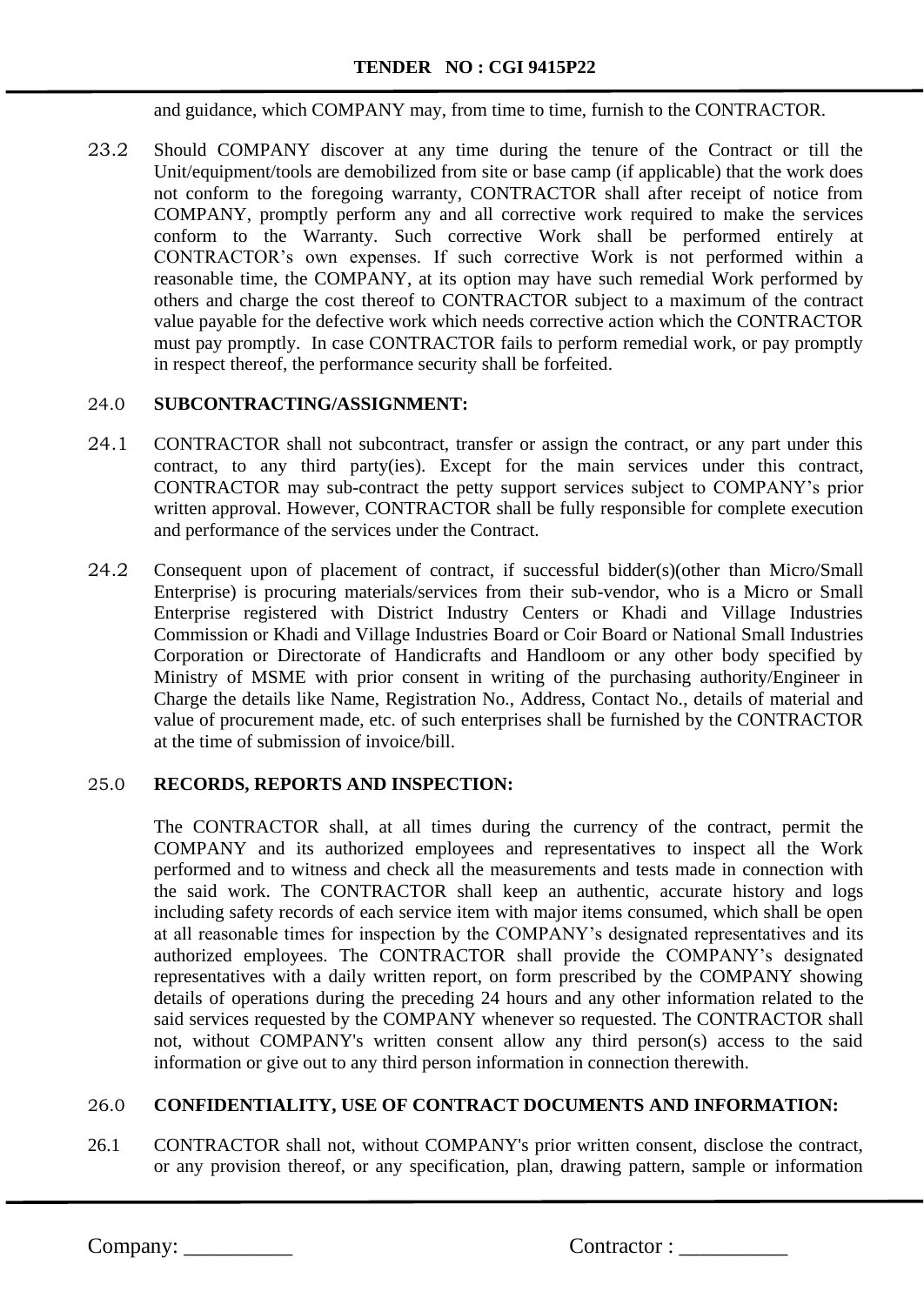furnished by or on behalf of COMPANY in connection therewith, to any person other than a person employed by CONTRACTOR in the performance of the contract. Disclosure to any such employed person shall be made in confidence and shall extend only, as may be necessary for purposes of such performance with prior permission from COMPANY. However, nothing hereinabove contained shall deprive the CONTRACTOR of the right to use or disclose any information which is:

- a) possessed by the CONTRACTOR, as evidenced by the CONTRACTOR's written records, before receipt thereof from the COMPANY which however the CONTRACTOR shall immediately inform to COMPANY; or
- b) required to be disclosed by the CONTRACTOR pursuant to an order of a court of competent jurisdiction or other governmental agency having the power to order such disclosure, provided the CONTRACTOR uses its best efforts to provide timely notice to COMPANY of such order to permit COMPANY an opportunity to contest such order subject to prior permission from COMPANY.
- 26.2 CONTRACTOR shall not, without COMPANY's prior written consent, make use of any document or information except for purposes of performing the contract.
- 26.3 Any document supplied to the CONTRACTOR in relation to the contract other than the Contract itself remain the property of COMPANY and shall be returned (in all copies) to COMPANY on completion of CONTRACTOR's performance under the Contract if so required by COMPANY.
- 26.4 During the currency of the Contract, COMPANY and its employees, agents, other CONTRACTORs, sub-CONTRACTORs (of any tier) and their employees etc. may be exposed to certain confidential information and data of the CONTRACTOR. Such information and data held by the COMPANY, its employees, agents, other CONTRACTORs, sub-CONTRACTORs (of any tier) and their employees in the strictest Confidence and shall not be disclosed to any other party except on a need to know basis.

However, the above obligation shall not extend to information which:

- i) is, at the time of disclosure, known to the public which CONTRACTOR shall immediately inform COMPANY;
- ii) is lawfully becomes at a later date known to the public through no fault of CONTRACTOR subject to CONTRACTOR's undertaking that no information has been divulged by them to the public;
- iii) is lawfully possessed by CONTRACTOR before receipt thereof from COMPANY which should be immediately informed to COMPANY;
- iv) is developed by CONTRACTOR independently of the information disclosed by COMPANY which should be shared with the COMPANY;
- v) CONTRACTOR is required to produce before competent authorities or by court order subject to prior permission from COMPANY;

# 27.0 **REMUNERATION AND TERMS OF PAYMENT:**

27.1 COMPANY shall pay to the CONTRACTOR during the term of the Contract the amount due from time to time calculated according to the rates of payment set and in accordance with other provisions hereof. No other payments shall be due from COMPANY unless specifically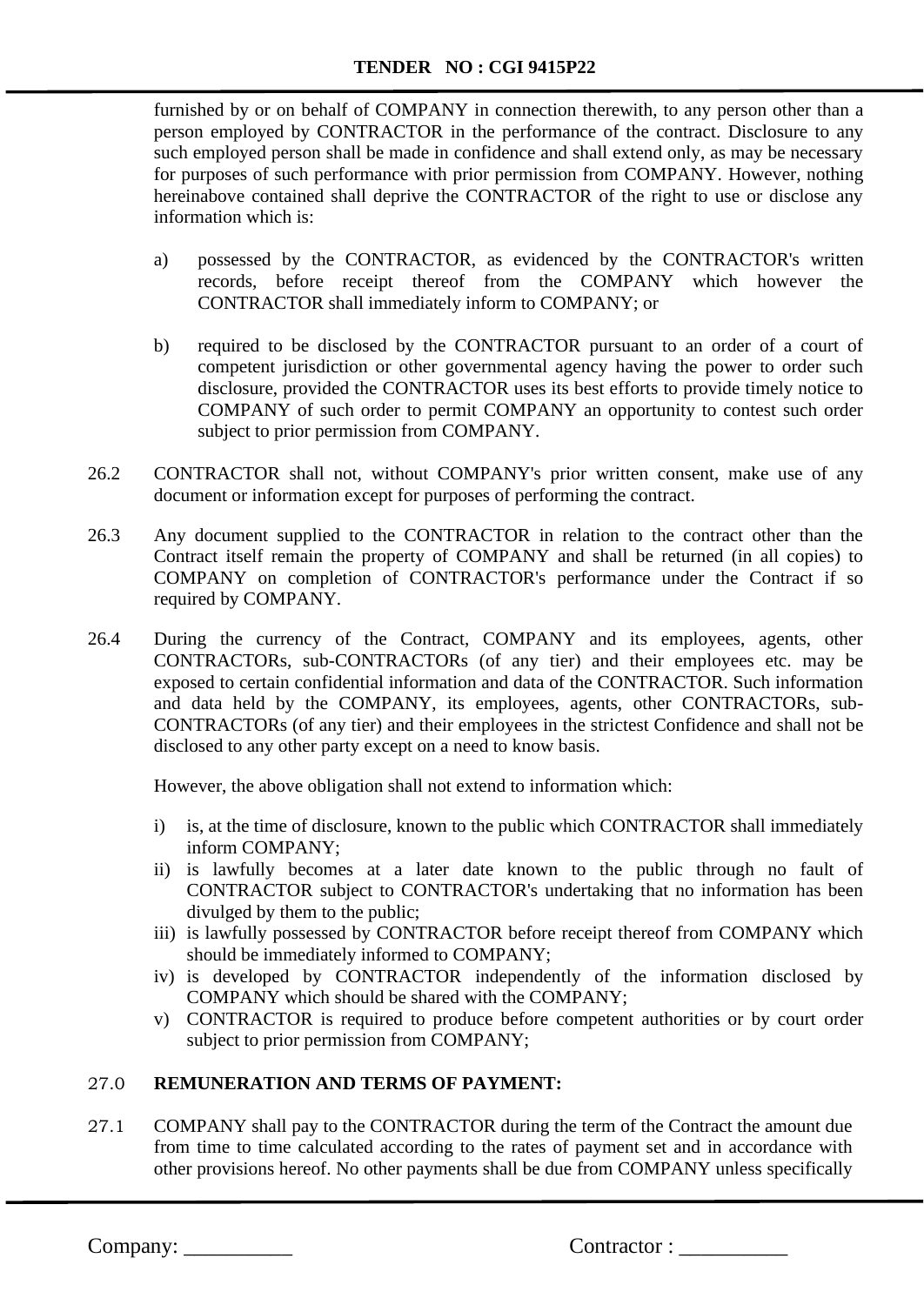provided for in the Contract. All payments will be made in accordance with the terms hereinafter described.

- 27.2 Request for payment/part payment to third party i.e. other than the party on whom the contract has been awarded will not be entertained by OIL under any circumstances.
- 27.3 MANNER OF PAYMENT: All payments due by COMPANY to CONTRACTOR hereunder shall be made at CONTRACTOR's designated bank. Bank charges, if any will be on account of the CONTRACTOR.
- 27.4 Payment of any invoices shall not prejudice the right of COMPANY to question the validity of any charges therein, provided COMPANY within one year after the date of payment shall make and deliver to CONTRACTOR written notice of objection to any item or items the validity of which COMPANY questions.
- 27.5 INVOICES: Mobilization charges will be invoiced only upon completion of mobilization as certified by COMPANY representative and CONTRACTOR is ready at site for starting the servic es/operation. Payment of mobilization charges shall be made within 45 days following the date of receipt of undisputed invoices by COMPANY.
- 27.6 CONTRACTOR shall send invoice to COMPANY on the day following the end of each month for all daily or monthly charges due to the CONTRACTOR.
- 27.7 CONTRACTOR will submit 02 (Two) sets of all invoices duly super scribed `Original' and `copy' as applicable to the COMPANY for processing payment. Separate invoices for the charges payable under the contract shall be submitted by the CONTRACTOR for foreign currency and Indian currency.
- 27.8 Payment of monthly invoices, if undisputed, shall be made within 30 days following the date of receipt of invoice by COMPANY.
- 27.9 COMPANY shall within 30 days of receipt of the invoice notify the CONTRACTOR of any item under dispute, specifying the reasons thereof, in which event, payment of the disputed amount may be withheld until settlement of the dispute, but payment shall be made of any undisputed portion on or before the due date. This will not prejudice the COMPANY's right to question the validity of the payment at a later date as envisaged in clause no. 27.4 above.
- 27.10 The acceptance by CONTRACTOR of part payment on any billing not paid on or before the due date shall not be deemed a waiver of CONTRACTOR's rights in any other billing, the payment of which may then or thereafter be due.
- 27.11 Payment of Final demobilization charges shall be made if applicable within 45 days on receipt of invoice by COMPANY accompanied by the following documents from the CONTRACTOR:
	- a) Audited account up to completion of the Contract.
	- b) Tax audit report for the above period as required under the Indian Tax Laws.
	- c) Documentary evidence regarding the submission of returns and payment to taxes for the expatriate personnel engaged by the CONTRACTOR or by its sub-CONTRACTOR.
	- d) Proof of re-export of all items including the unutilized spares and consumables (excepting consumables consumed during the contract period) and also cancellation of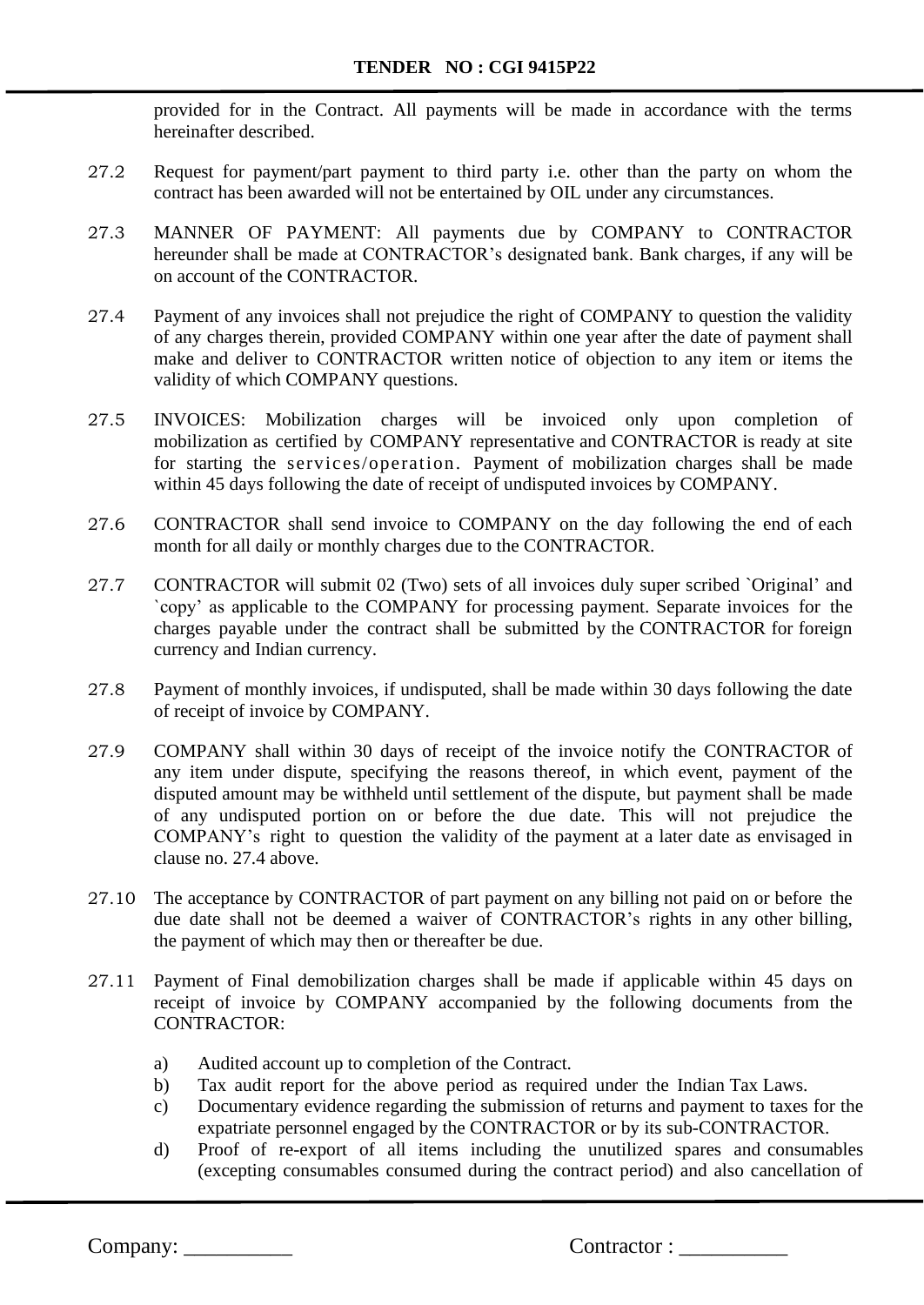re-export bond if any.

e) Any other documents as required by applicable Indian Laws.

In case, no demobilization charges are payable, the documents mentioned above will have to be submitted by the CONTRACTOR before release of the final payment by the COMPANY. A certificate from Chartered Accountant on (a), (b)  $\&$  (c) above will suffice.

27.12 CONTRACTOR shall maintain complete and correct records of all information on which CONTRACTOR's invoice are based upto 02 (two) years from the date of last invoice. Such records shall be required for making appropriate adjustments or payments by either party in case of subsequent audit query/objection.

# 28.0 **PAYMENT OF COMMISSION/FEE/REMUNERATION OF INDIAN AGENT /CONSULTANT/REPRESENTATIVE/RETAINER/ASSOCIATE OF FOREIGN PRINCIPAL (APPLICABLE IN ICB TENDERS ONLY):**

The Commission/fee/remuneration of the Indian agent/ consultant/ associate/ representative/retainer, if any, will be paid within 30 days of the payment of invoice made to the CONTRACTOR, the amount of commission/ fee/remuneration as a percentage of invoice value as per contract provisions will be deducted by COMPANY/OIL from the monthly invoices of the CONTRACTOR and paid to the Indian agent/ consultant/ representative/retainer/associate.

# 29.0 **DETAILS OF STATUTORY PAYMENTS LIKE EPF AND ESI ETC.**

Wherever applicable, the CONTRACTOR (including those engaging 'International Workers') shall have itself registered under Employees' Provident Fund and Miscellaneous Provisions Act, 1952 and Employees' State Insurance Act, 1948 and follow the relevant statutory provisions including Rules made there-under concerning contractual workers.

The CONTRACTOR shall be required to submit the following documents/details to the Corporation:

(i) Copy of PF-ECR duly stamped by the designated Bank, alongwith a print of the digitally signed PDF data sheet of the ECR, as proof of payment, each month, details of this PDF data sheet shall be verified by the appropriate authority (i.e. Payment Making Authority) in the COMPANY from the official website of EPFO [\(http://www.epfindia.gov.in\)](http://www.epfindia.gov.in/).

(a) Copy of the online challan endorsed/stamped by the designated bank as proof of receipt of payment towards monthly contribution of ESI contribution.

(b) Copy of Return of contribution in respect of ESI for each contribution period of the six months i.e. for the contribution period ended 30th Sept and the contribution period ended 31st March.

- (ii) As an Annexure to each EPF-ECR and ESI Challan(s), CONTRACTOR shall also furnish the following Certificates:
	- 1) The furnished information is correct to the best of his knowledge.
	- 2) In case any discrepancies or irregularities is/are noticed in this undertaking, then OIL is free to inform the PF/ESIC Authorities.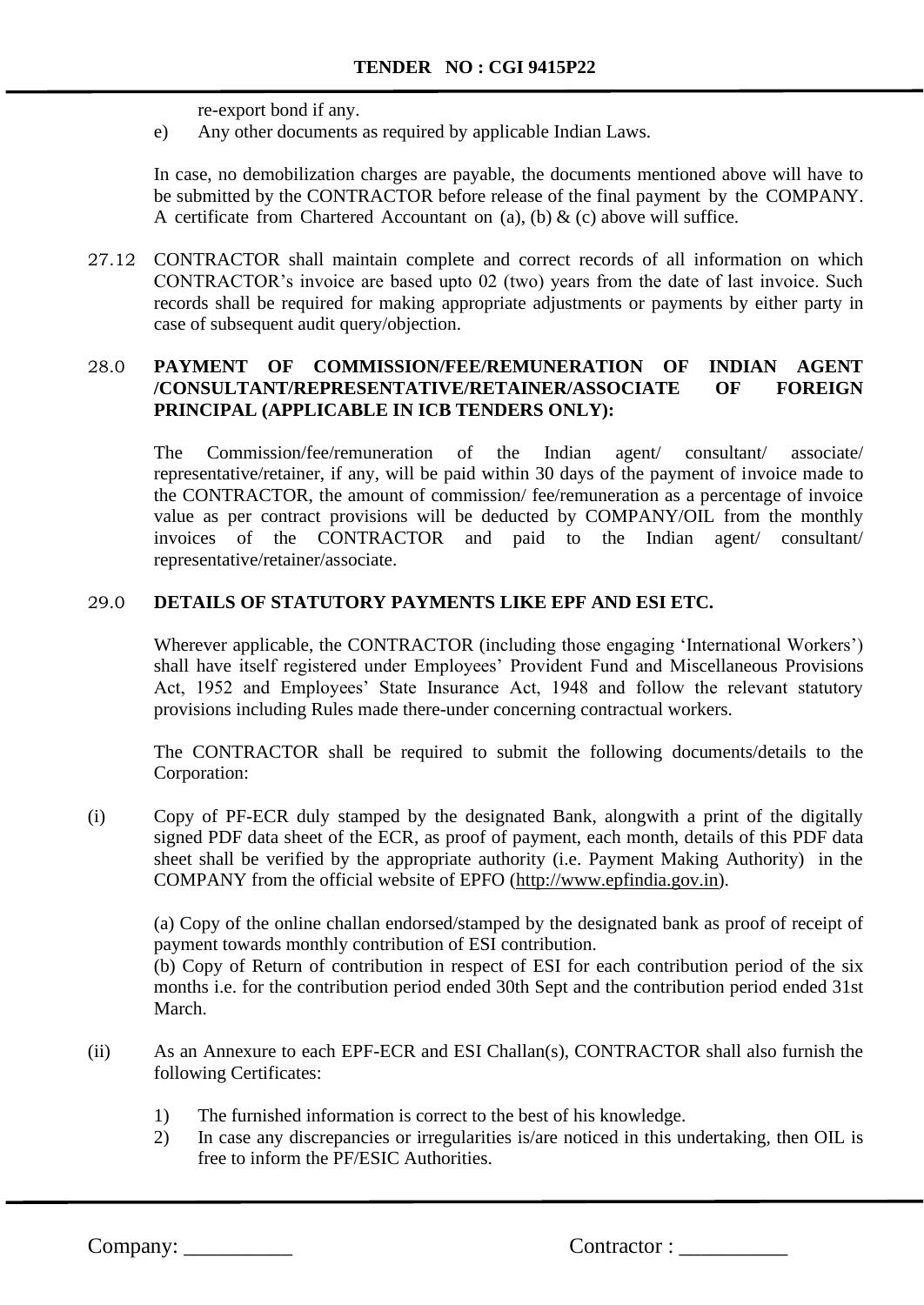- 3) Before the completion of contract, CONTRACTOR shall serve one-month notice to all his contractual workers, informing that their services will be terminated.
- 4) Within one month on completion/expiry of the contract, CONTRACTOR shall pay all the dues/terminal dues such as leave with wages, bonus (if applicable), Gratuity (if applicable), to all his contractual workmen, failing which CONTRACTOR's Bank Guarantee/Security Deposit may be withheld by OIL.

COMPANY may verify the deposit of statutory contribution made by the CONTRACTORs with the EPFO/ESI authorities, where deemed necessary. However, before making payment of the last bill/invoice of the CONTRACTOR, the COMPANY may verify the details/status of the payment towards EPF/ESI made by the CONTRACTOR from the authorities/official website of EPF/ESI (i.e. http://www.epfindia.gov.in and http://www.esic.in). In case the information furnished by the CONTRACTOR is found to be incorrect the COMPANY shall take appropriate action against the CONTRACTOR in accordance with law.

The CONTRACTOR agrees and undertakes to indemnify OIL for any liabilities arising out of declarations made by him in future on violation or provisions of the EPF Act 1952 and ESI Act 1948.

# 30.0 **TIMELY MOBILISATION AND LIQUIDATED DAMAGES:**

- a) Time is the essence of this Contract. If the CONTRACTOR fails to mobilize and deploy the required manpower/equipment and/or fails to commence the operation within the period specified as specified under mobilization clause under SCC, OIL shall have, without prejudice to any other right or remedy in law or contract including sub clause (b) below, the right to terminate the contract.
- b) If the contractor is unable to mobilize/deploy and commence the operation within the period specified in sub clause (a) above, it may request OIL for extension of the time with unconditionally agreeing for levy and recovery of LD. Upon receipt of such a request, OIL may at its discretion, extend the period of mobilization and shall recover from the CONTRACTOR, as an ascertained and agreed Liquidated Damages, a sum equivalent to @ 0.5% of contract value including mobilization cost, per week or part thereof of delay subject to maximum of 7.5% of the Contract Price.
- c) The parties agree that the sum specified above is not a penalty but a genuine pre-estimate of the loss/damage which will be suffered by OIL on account of delay on the part of the CONTRACTOR and the said amount will be payable without proof of actual loss or damage caused by such delay.
- d) LD will be calculated on the basis of Total Contract value [(if not specified otherwise in SCC] excluding duties and taxes, where such duties/taxes have been shown separately in the contract. However, the applicable GST on the LD shall have to be borne by the CONTRACTOR. Accordingly, the liquidated damages shall be recovered from the CONTRACTOR along with applicable GST.

# 31.0 **FORCE MAJEURE:**

In the event of either party being rendered unable by `Force Majeure' to perform any obligation required to be performed by them under the contract, the relative obligation of the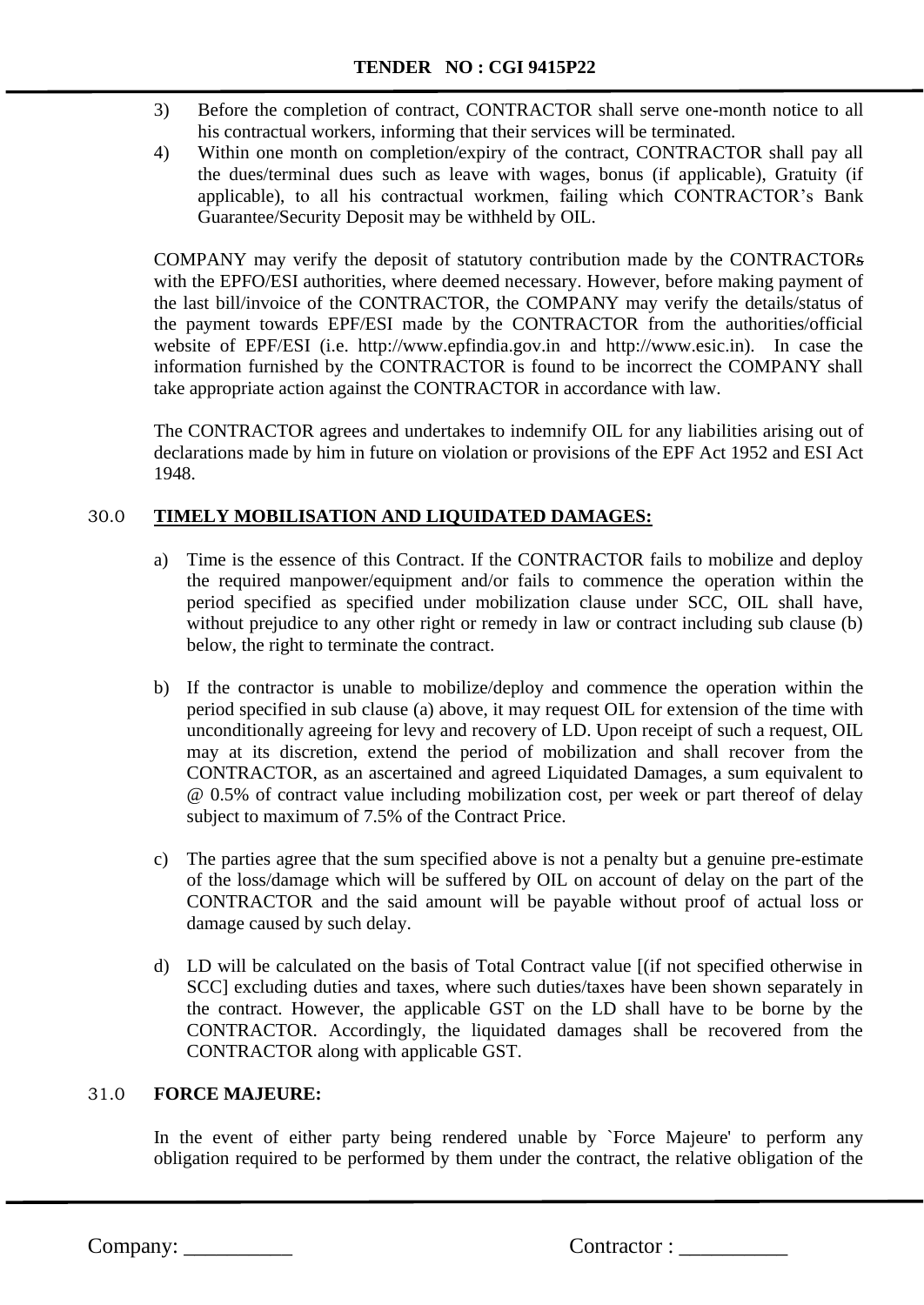party affected by such `Force Majeure' will stand suspended as provided herein. The term force majeure as employed herein shall mean Acts of God such as earthquake, hurricane, typhoon, flood, volcanic activity etc.; war (declared/undeclared); riot, revolts, rebellion, terrorism, sabotage by persons other than the CONTRACTOR's Personnel; fires, explosions, ionising radiation or contamination by radio-activity or noxious gas, if not caused by CONTRACTOR's fault; declared epidemic or disaster; acts and regulations of respective Govt. of the two parties, namely the COMPANY and the CONTRACTOR and civil commotions, lockout not attributable to the CONTRACTOR.

Upon occurrence of such cause, the party claiming that it has been rendered unable as aforesaid thereby, shall notify the other party in writing within 72 (Seventy-Two) hours of the alleged beginning and ending thereof, giving full particulars and satisfactory evidence in support of its claim.

Should 'force majeure' condition as stated above occurs and should the same be notified within 72 (Seventy-two) hours after its occurrence the 'force majeure' rate (if specified in the SCC of the Contract) shall apply for the first 15 (fifteen) days for each such occasion*.* 

Either party shall have the right to terminate the Contract if such `force majeure' conditions continue beyond successive 60 (Sixty) days [or exclusively mentioned in the SCC of the Contract] with prior written notice of 15 days, provided termination of the Contract does not result into safety hazard to the life and property on account of withdrawal of operations or the operation is at critical stage. COMPANY shall have the absolute right to decide whether any safety hazard exists or operation is at critical position and decision of the COMPANY shall binding upon the CONTRACTOR.

Should either party decide not to terminate the Contract even under such condition, no payment would apply after expiry of fifteen (15) days force majeure period*.* [or exclusively mentioned in the SCC of the Contract]

Time for performance of the relative obligation suspended by Force Majeure shall then stand extended by the period for which such cause lasts.

If however, relative obligation of the party affected by such 'Force Majeure' is limited to part of the obligation(s), the contract shall not be terminated and the parties shall continue to perform their respective obligations, which are not affected by the 'force majeure' condition, provided the obligations affected by the 'force majeure' do not preclude the parties in performing the obligations not affected by such conditions.

# 32.0 **SET-OFF:**

Any sum of money due and payable to the CONTRACTOR (including Performance Security refundable to them) under this or any other Contract, whether in progress or in future, may be appropriated by OIL and set-off against any claim of OIL (or such other person or persons contracting through OIL) for payment of a sum of money arising out of this contract or under any other contract made by the CONTRACTOR with OIL (or such other person or persons contracting through OIL).

### 33.0 **WITHHOLDING:**

COMPANY may withhold or nullify the whole or any part of the amount due to CONTRACTOR, after informing the CONTRACTOR of the reasons in writing, on account of subsequently discovered evidence in order to protect COMPANY from loss on account of: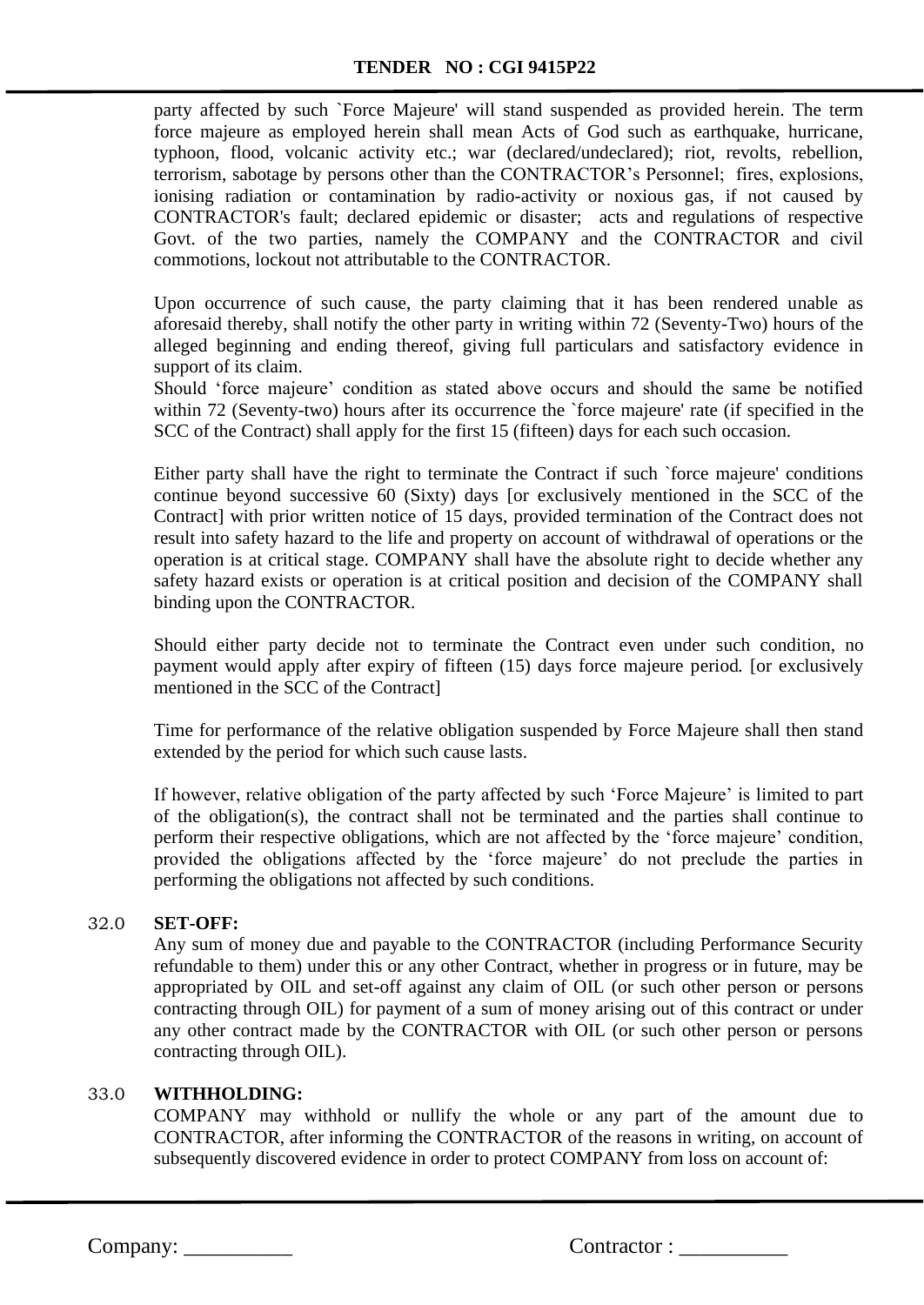- 33.1 For non-completion of jobs assigned as per Scope of Work/Terms of Reference.
- 33.2 Defective work not remedied by CONTRACTOR.
- 33.3 Claims by COMPANY's recognized sub-CONTRACTOR of CONTRACTOR or others filed or on the basis of reasonable evidence indicating probable filing of such claims against CONTRACTOR.
- 33.4 Failure of CONTRACTOR to pay or provide for the payment of salaries/ wages, contributions, taxes or enforced savings with-held from wages etc. with respect to personnel engaged by the CONTRACTOR.
- 33.5 Failure of CONTRACTOR to pay the cost of removal of unnecessary debris, materials, tools, or machinery.
- 33.6 Any failure by CONTRACTOR to fully reimburse COMPANY under any of the indemnification provisions of this Contract. If, during the progress of the work CONTRACTOR shall allow any indebtedness to accrue for which CONTRACTOR, under any circumstances in the opinion of COMPANY, may be primarily or contingently liable or ultimately responsible and CONTRACTOR shall, within five days after demand is made by COMPANY, fail to pay and discharge such indebtedness, then COMPANY may during the period for which such indebtedness shall remain unpaid, with-hold from the amounts due to CONTRACTOR, a sum equal to the amount of such unpaid indebtedness.
- 33.7 Withholding will also be effected on account of the following:
	- i) Order issued by a Court of Law or statutory authority in India.
	- ii) Income-tax deductible at source according to law prevalent from time to time in the country.
	- iii) Any obligation of CONTRACTOR which by any law prevalent from time to time to be discharged by COMPANY in the event of CONTRACTOR's failure to adhere to such laws.
	- iv) Any payment due from CONTRACTOR in respect of unauthorized imports.

When all the above grounds for withholding payments are removed, payment shall thereafter be made for amounts so with-held.

33.8 COMPANY reserves the right to disburse or deposit the amount so withheld to the concerned person(s) or agency or government authority, as the case may be, besides nullifying such amount on account of loss suffered by the COMPANY against 33.2, 33.3, 33.6 & 33.7 above.

# 34.0 **APPLICABLE LAWS:**

The Contract shall be deemed to be a Contract made under, governed by and construed in accordance with the laws of India for the time being in force and shall be subject to the sole and exclusive jurisdiction of Courts situated in Guwahati and Principal Bench of Guwahati High Court.

This Agreement including all matter connected with this Agreement, shall be governed by the laws of India (both substantive and procedural) for the time being in force and shall be subject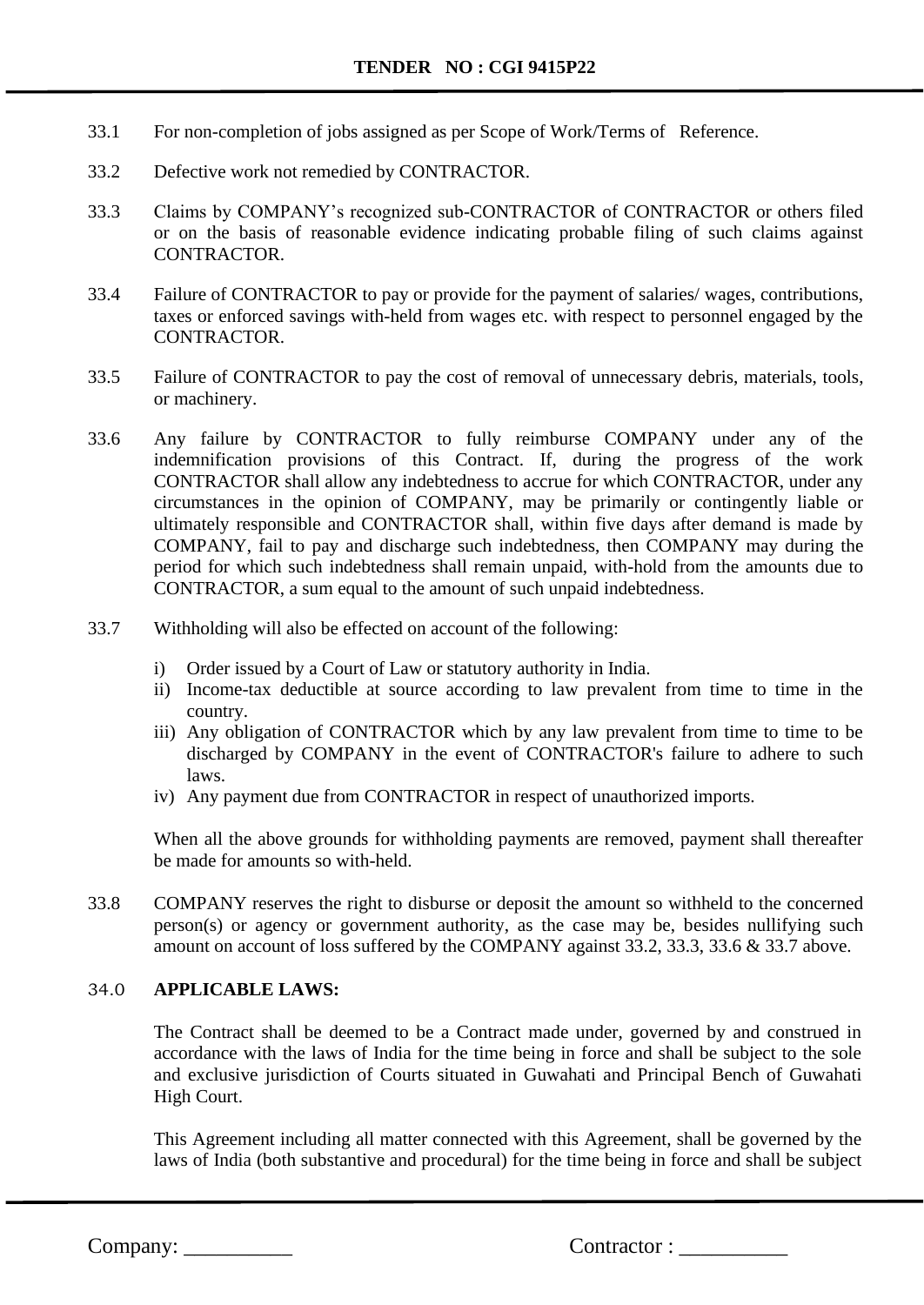to exclusive jurisdiction of Courts, mentioned hereinabove. Foreign companies, operating in India or entering into Joint ventures in India, shall also be governed by the laws of India and shall be subject to sole and exclusive jurisdiction of above Courts.

The CONTRACTOR shall ensure full compliance of various Indian Laws and Statutory Regulations, as stated below, to the extent applicable, as stated below, but not limited to, in force from time to time and obtain necessary permits/licenses etc. from appropriate authorities for conducting operations under the Contract:

- a) The Mines Act 1952
- b) The Oil Mines Regulations, 1984
- c) The Employees' Compensation Act, 1923
- d) The Code of Wages, 2019
- e) The Contract Labour (Regulation & Abolition) Act, 1970 and the rules framed there under
- f) The Employees Pension Scheme, 1995
- g) The Interstate Migrant Workmen Act., 1979 (Regulation of employment and conditions of service).
- h) The Employees Provident Fund and Miscellaneous Provisions Act, 1952
- i) Goods and Service Tax Act
- j) Customs & Excise Act & Rules
- k) Factories Act, 1948
- l) Industrial Disputes Act, 1947
- m) Payment of Gratuity Act, 1972
- n) Environmental Protection Act, 1986 & other pollution control Acts.

**Note:** The above Acts are only indicative and not exhaustive. The Acts shall include the rules and regulations framed thereunder.

#### 35.0 **LABOUR LAWS:**

- i) CONTRACTOR shall comply with the provisions of various labour related laws, including but not limited to the Code of Wages, 2019, Employee Provident Fund and Miscellaneous Provisions Act 1952, COMPANY's Liability Act 1938, Employees' Compensation Act 1923, Industrial Disputes Act 1947, the Maternity Benefit Act 1961 and Contract Labour (Regulation and Abolition) Act 1970, Employment of Children Act 1938, Employees' State Insurance Act, 1948 or any modifications/amendment thereof or any other law relating thereto and rules made there under from time to time.
- ii) No Labour below the age of eighteen [18] years shall be employed on the work.
- iii) CONTRACTOR shall not pay less than what is provided under law to labourers engaged by him on the work.
- iv) CONTRACTOR shall at his expense comply with all labour laws and keep the COMPANY indemnified in respect thereof.
- v) CONTRACTOR shall pay equal wages for men and women in accordance with applicable Labour laws.
- vi) If the CONTRACTOR is covered under the Contract Labour (Regulation and Abolition)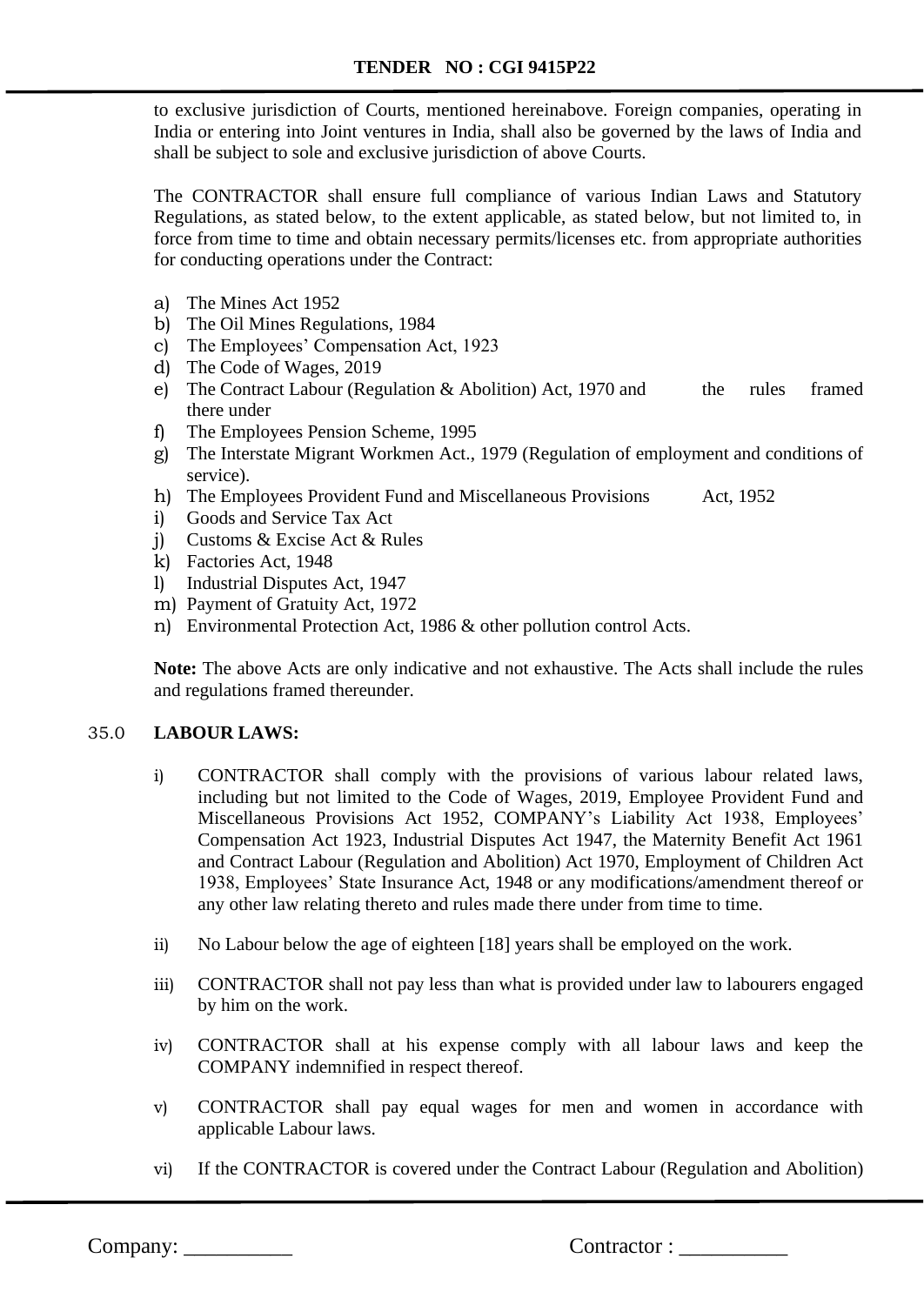Act, he shall obtain a license from licensing authority [i.e. office of the Labour Commissioner] by payment of necessary prescribed fee and the deposit, if any, before starting the work under the Contract. Such fee/deposit shall be borne by the CONTRACTOR.

- vii) CONTRACTOR must obtain the PF Code from the concerned PF Authority under Employees Provident Fund and Miscellaneous Provisions Act, 1952. Similarly, CONTRACTOR must obtain ESI Code under Employees State Insurance Act.
- viii) CONTRACTOR being the employer of the labours/personnel to be engaged under the contract shall be liable to pay gratuity to the labours/personnel as per the provision of the Payment of Gratuity Act, 1972 and accordingly, shall keep the COMPANY indemnified in respect thereof. If however, COMPANY requires to pay gratuity to such labour(s) as per the direction of the competent authority under the Act, COMPANY shall recover such amount from the outstanding dues payable to the CONTRACTOR under the contract or any other contract(s).
- ix) CONTRACTOR shall furnish to Engineer in Charge the distribution return of the number & description, by trades of the work people employed on the works. CONTRACTOR shall also submit on the 4th& 19th of every month to Engineer in Charge a true statement showing in respect of the 2nd half of the preceding month & the 1st half of the current month (1) the accidents that occurred during the said fortnight showing the circumstances under which they happened and the extent of damage and injury caused by them and (2) the number of female workers who have been allowed Maternity Benefit as provided in the Maternity Benefit Act 1961 on Rules made there under and the amount paid to them.
- x) Engineer in Charge shall on a report having been made by an inspecting officer as defined in Contract Labour (Regulation and Abolition) Act 1970 have the power to deduct from the money due to the CONTRACTOR any sum required or estimated to be required for making good the loss suffered by a worker or workers by reason of nonfulfillment of the conditions of the Contract for the benefit of workers, non-payment of wages or of deductions made from his or their wages which are not justified by the terms of the Contract or non-observance of the said regulations.
- xi) The CONTRACTOR shall indemnify the COMPANY against any payments to be made under and for the observance of the provisions of the aforesaid acts without prejudice to his right to obtain indemnity from his sub-CONTRACTOR.
- 36.0 **STATUTORY REQUIREMENTS:** During the tenure of this CONTRACT nothing shall be done by the CONTRACTOR in contravention of any law, act and/or rules/regulations, thereunder or any amendment.

# 37.0 **GENERAL HEALTH, SAFETY & ENVIRONMENT (HSE) GUIDELINES:**

37.1 It will be solely the CONTRACTOR's responsibility to fulfil all the legal formalities with respect to the Health, Safety and Environmental aspects of the entire job (namely; the person employed by him, the equipment, the environment, etc.) under the jurisdiction of the district of that state where it is operating. Ensure that all sub-CONTRACTORs hired by CONTRACTOR comply with the same requirement as the CONTRACTOR himself and shall be liable for ensuring compliance all HSE laws.

 $Comparing: \_\_$ 

| Contractor: |  |
|-------------|--|
|-------------|--|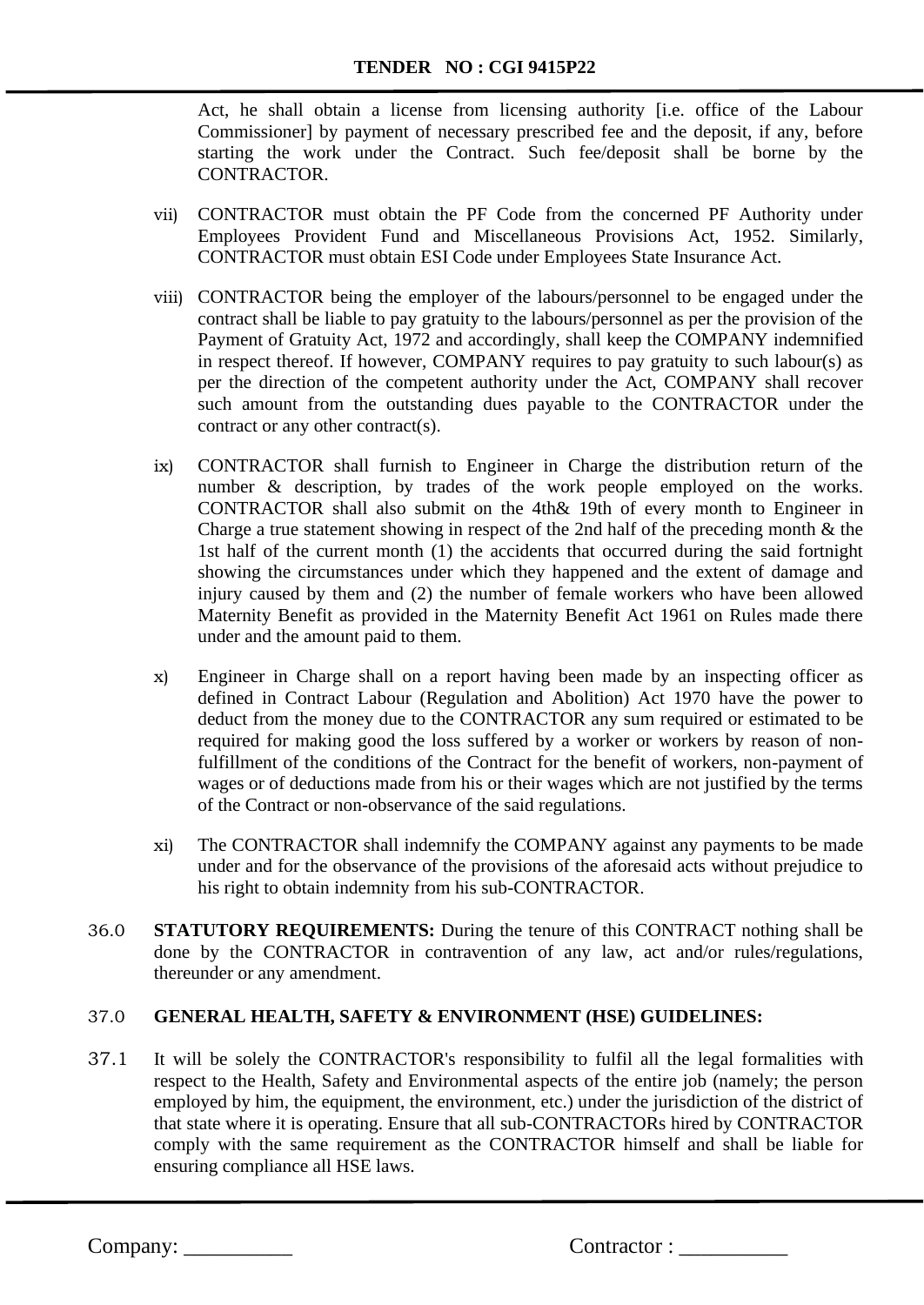- 37.2 It will be entirely the responsibility of the Contractor / his Supervisor / representative to ensure strict adherence to all HSE measures and statutory rules during operation in OIL's installations and safety of workers engaged by him. The crew members will not refuse to follow any instruction given by company's Installation Manager / Safety Officer / Engineer / Official / Supervisor / Junior Engineer for safe operation.
- 37.3 Any compensation arising out of the job carried out by the Contractor whether related to pollution, Safety or Health will be paid by the contractor only.
- 37.4 Any compensation arising due to accident of the Contractor's personnel while carrying out the job, will be payable by the contractor.
- 37.5 When there is a significant risk to health, environment or safety of a person or place arising because of a non-compliance of HSE Measures Company shall have the right to direct the contractor to cease work until the non-compliance is corrected.

### 38.0 **POLLUTION AND CONTAMINATION:**

The CONTRACTOR shall be liable for all surface and sub-surface pollution to the extent caused by CONTRACTOR and resulting from CONTRACTOR's operation/service or spillage or dumping of solvents/additive substances or pollutants, which the CONTRACTOR brings to the Site for use in connection with Work to be performed under this Contract.

Notwithstanding anything to the contrary contained herein, it is agreed that except on the ground of willful misconduct or criminal misconduct, COMPANY shall release, indemnify and hold CONTRACTOR and its sub-CONTRACTORs harmless from any and all claims, judgments, losses, expenses and any costs related thereto (including but not limited to Court costs and "Attorney's fees") for:

- a) Damage to or loss of any reservoir or producing formation; and/ or
- b) Damage to or loss of any well; and/or
- c) Any other subsurface damage or loss; and/ or
- d) Any property damage or loss or personal injury or death arising out of or in connection with a blowout, fire explosion and loss of well control regardless of cause.

# 39.0 **STATUTORY VARIATION/NEWLY ENACTED LAW:**

- 39.1 All duties, taxes except otherwise specified in the Contract as applicable on the closing date of bid submission as per relevant acts and rules shall be in CONTRACTOR's account. Variation in case of custom duty on CIF value declared by the bidder shall be to COMPANY account.
- 39.2 In the event of introduction of any new legislation or any amendment or enforcement of any Act or Law, rules or regulations of Government of India or State Government(s) or Public Body, which becomes effective after the date of submission of Price Bid or revised price bid, if any, for this CONTRACT and which results in increased/decreased cost of the works under the CONTRACT through increased/decreased liability of taxes and/or duties, required to be paid by the CONTRACTOR, (other than personnel and Corporate taxes), the Parties shall agree to a revision in pricing to reflect such change subject to the production of documentary proof to the satisfaction of the COMPANY/CONTRACTOR as applicable to the extent which directly is attributable to such introduction of new legislation or change or amendment as mentioned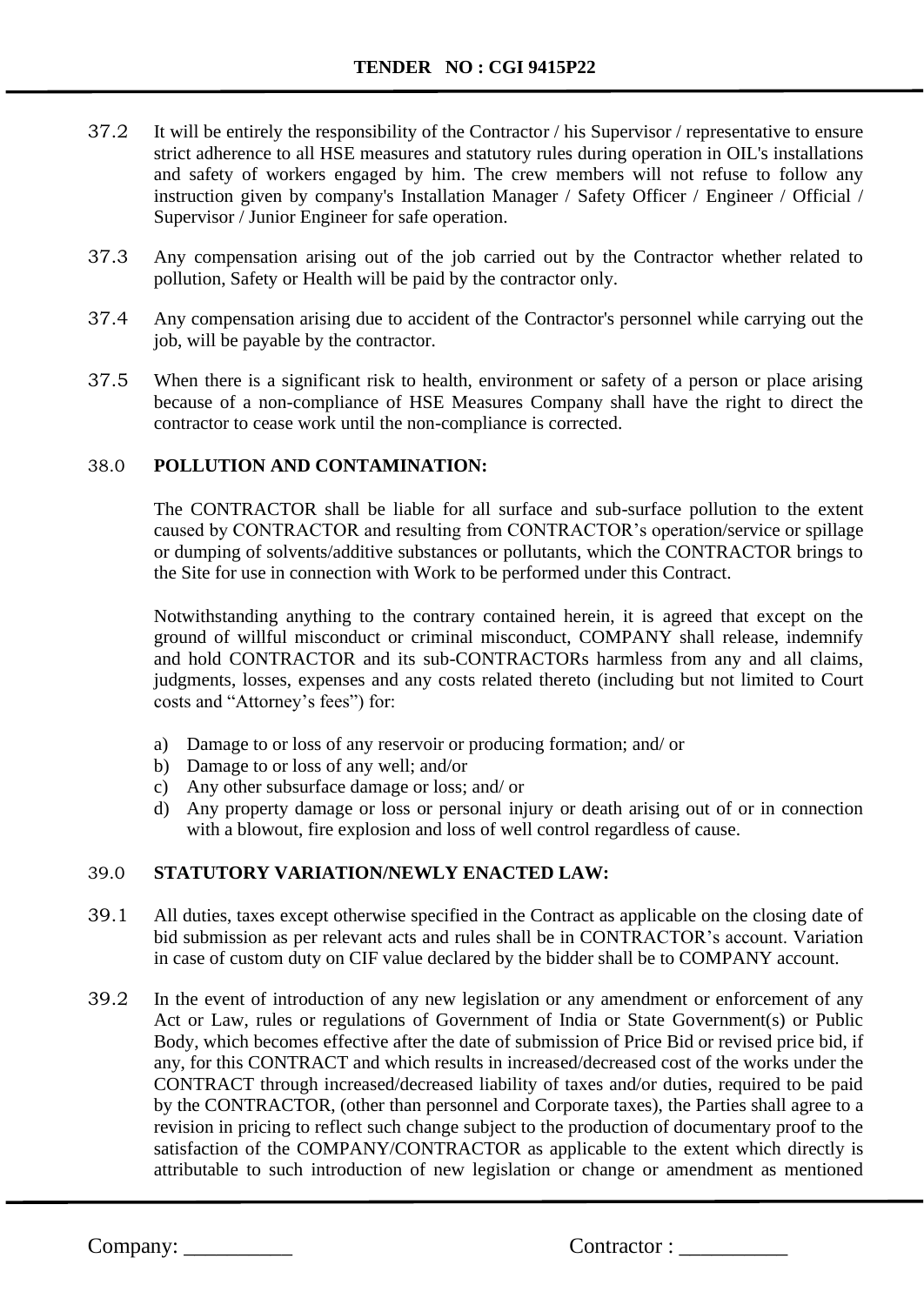above and adjudication by the competent authority (applicable when disputed by COMPANY) & the courts wherever levy of such taxes/duties are disputed by COMPANY/CONTRACTOR.

- 39.3 Any increase in net amount of the duties and taxes (i.e. the amount of taxes/duties payable minus eligible credit of taxes/duties paid on input services/inputs) after the contractual completion/mobilization date during the extended period will be to the CONTRACTOR's account, where delay in completion/mobilization period is attributable to the CONTRACTOR. However, any decrease in net amount of the duties and taxes (i.e. the amount of taxes/duties payable minus eligible credit of taxes/duties paid on input services/inputs) after the contractual completion/mobilization date will be to COMPANY's account.
- 39.4 The Contract Price and other prices given in the Schedule of Prices are based on the applicable tariff as indicated by the CONTRACTOR in the Schedule of Prices. In case this information subsequently proves to be wrong, incorrect or misleading, COMPANY will have no liability to reimburse/pay to the CONTRACTOR the excess duties, taxes, fees, if any finally levied/imposed by the concerned authorities. However, in such an event, COMPANY will have the right to recover the difference in case the rate of duty/tax finally assessed is on the lower side.
- 39.5 Notwithstanding the provision contained in Clause-39.1 to 39.4 above, the COMPANY shall not bear any liability in respect of:
	- i. Personal taxes on the personnel deployed by CONTRACTOR, his sub-CONTRACTOR/sub-sub-CONTRACTORs and Agents etc.
	- ii. Corporate taxes and Fringe benefit tax in respect of CONTRACTOR and all of their sub-CONTRACTORs, agents etc.
	- iii. Other taxes & duties including Customs Duty and GST in addition to new taxes etc. in respect of sub-CONTRACTORs, vendors, agents etc. of the CONTRACTOR.
	- iv. Any liability on the CONTRACTOR, which was accrued under the old law or contract, which the CONTRACTOR is obligated to pay either to the COMPANY or to the Government Authority.
- 39.6 In order to ascertain the net impact of the amendment/ revisions/enactment of various provisions of taxes/duties, the CONTRACTOR is liable to provide following disclosure to COMPANY:
	- i. Details of each of the input services used in relation to providing service to COMPANY including estimated monthly value of input service and GST tax amount.
	- ii. Details of Inputs (material/consumable) used/required for providing service to COMPANY including estimated monthly value of input and GST paid/payable on purchase of inputs.
- 39.7 The above provisions would be applicable only in case of variation in rate of taxes and duties on supply of services to OIL and not applicable on taxes and duties on input (goods and services) towards such services.
- 39.8 Any claim or reduction on account of change in law shall be accompanied with undertaking that the provisions of anti-profiteering clause under GST Act have been complied with.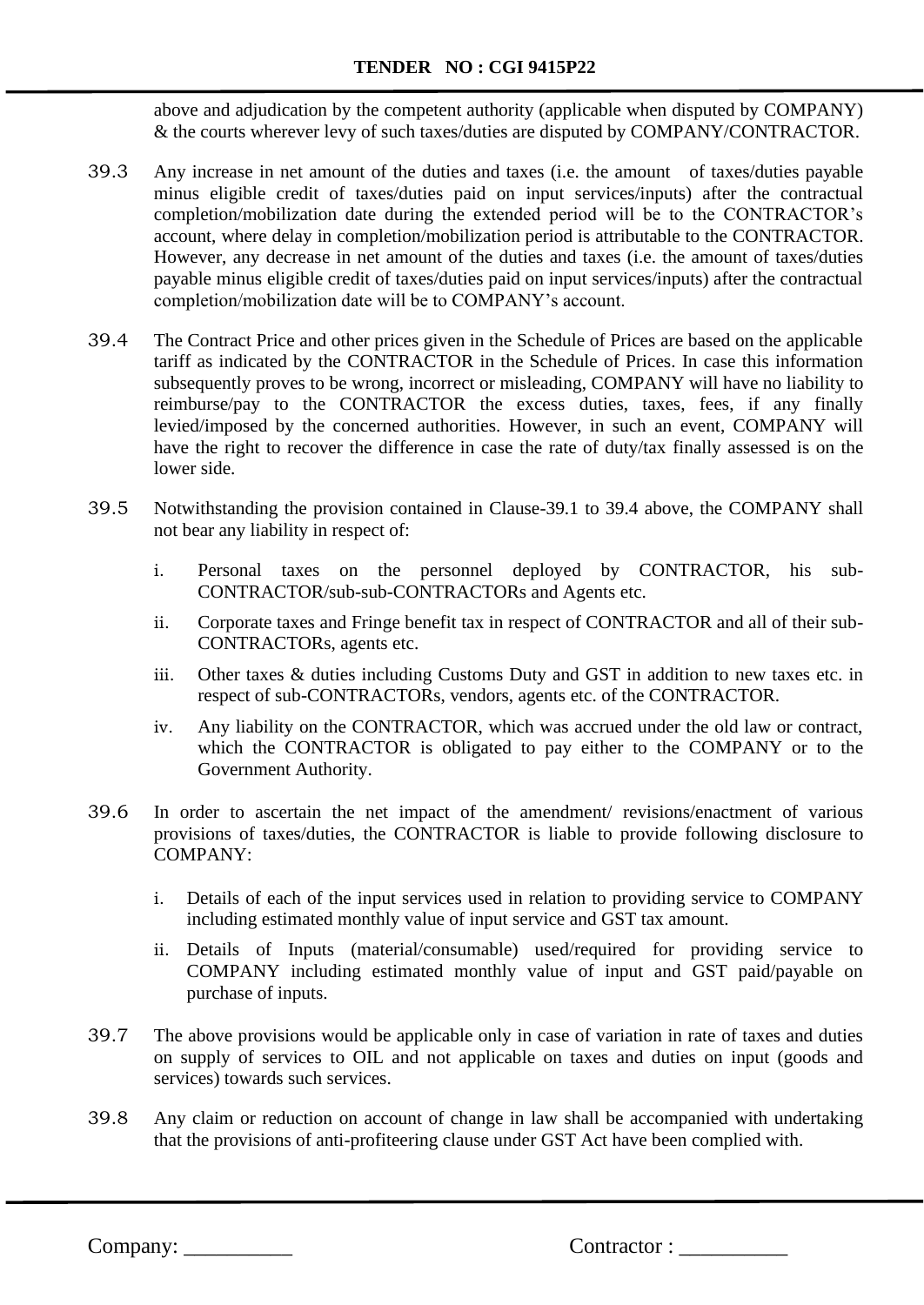### 40.0 **SEVERABILITY:**

Should any provision of this agreement be found to be invalid, illegal or otherwise not enforceable by any court of law, such finding shall not affect the remaining provisions hereto and they shall remain binding on the parties hereto.

#### 41.0 **Commission of misconduct/submission of fraudulent document by the bidder/contractor and Banning thereof:**

The information and documents furnished by the bidder/CONTRACTOR in respect of the tender/contract are accepted by COMPANY to be true and genuine. However, if it comes to the notice of the COMPANY anytime either during the pendency of the tender or after award of the contract or after completion the contract that a Bidder/CONTRACTOR furnished fraudulent document/false information in relation to the subject tender/contract or committed any misconduct, appropriate action shall be taken against the Bidder/CONTRACTOR for debarment/banning of the bidder/CONTRACTOR from participating in any future tender of the COMPANY in terms of the COMPANY's Banning Policy, 2017 besides making the CONTRACTOR liable for other penal action including termination of ongoing contract(s) at his/her risk and peril. In such event, the Bid Performance Security in respect of ongoing contract(s) shall be forfeited by the COMPANY.

### 42.0 **SETTLEMENT OF DISPUTES:**

#### 42.1 **Arbitration (Applicable for Suppliers/CONTRACTORs other than PSU and MSME):**

- 1. Except as otherwise provided elsewhere in the contract, if any dispute, difference, question or disagreement arises between the parties hereto or their respective representatives or assignees, in connection with construction, meaning, operation, effect, interpretation of the contract or breach thereof which parties are unable to settle mutually, the same shall be referred to Arbitration as provided hereunder:
- 2. A party wishing to commence arbitration proceeding shall invoke Arbitration Clause by giving 30 days' notice to the other party. The notice invoking arbitration shall specify all the points of dispute with details of the amount claimed to be referred to arbitration at the time of invocation of arbitration and not thereafter. If the claim is in foreign currency, the claimant shall indicate its value in Indian Rupee for the purpose of constitution of the arbitral tribunal.
- 3. It is agreed and undertaken by the Parties that irrespective of country of origin of the CONTRACTOR, the arbitration proceedings shall be governed by the Arbitration and Conciliation Act, 1996 and under no circumstances, the proceedings shall be construed as International Arbitration.
- 4. The number of arbitrators and the appointing authority will be as under:

| Claim amount (excluding) | Number of       | <b>Appointing Authority</b>          |
|--------------------------|-----------------|--------------------------------------|
| claim for interest and   | Arbitrator      |                                      |
| counter claim, if any)   |                 |                                      |
| Upto INR 25.00 Lakh      | Not applicable  | Not applicable                       |
| Above INR 25.00 Lakh     | Sole Arbitrator | O <sub>II</sub>                      |
| Upto INR 25 Crore        |                 |                                      |
| Above INR 25 Crore       | 3 Arbitrators   | One Arbitrator by each party and the |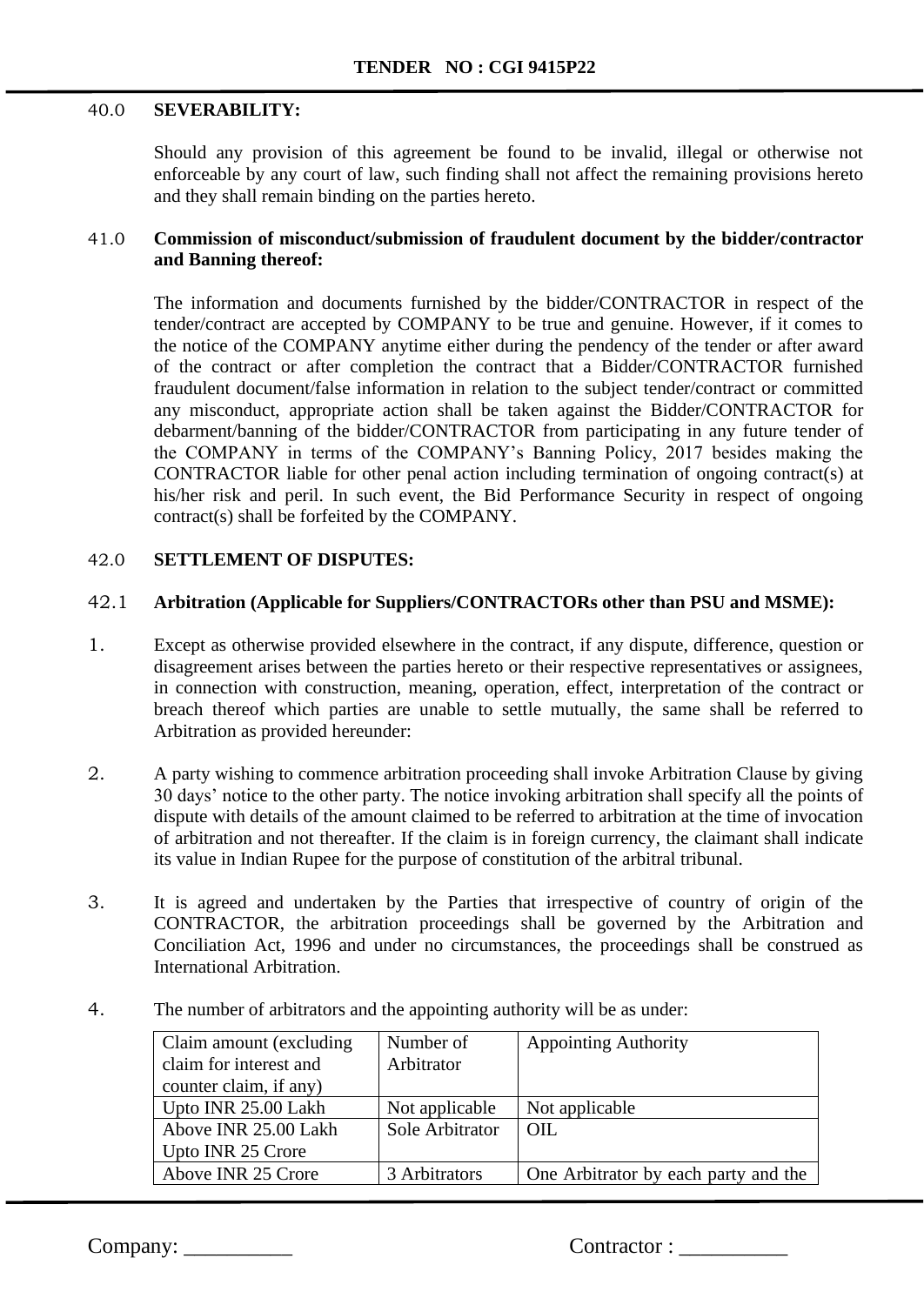| $3rd$ Arbitrator, who shall be the |  |
|------------------------------------|--|
| presiding Arbitrator, by the two   |  |
| Arbitrators.                       |  |

- 5. The parties agree that they shall appoint only those persons as arbitrators who accept the conditions of the arbitration clause. No person shall be appointed as Arbitrator or Presiding Arbitrator who does not accept the conditions of the arbitration clause.
- 6. If any of the Arbitrators so appointed dies, resigns, becomes incapacitated or withdraws for any reason from the proceedings, it shall be lawful for the concerned party/arbitrators to appoint another person in his place in the same manner as aforesaid. Such person shall proceed with the reference from the stage where his predecessor had left if both parties consent for the same; otherwise, he shall proceed de novo.
- 7. Parties agree and undertake that neither shall be entitled for any pre-reference or pendente-lite interest on its claims. Parties agree that any claim for such interest made by any party shall be void.
- 8. The arbitral tribunal shall complete the proceedings, make and publish the award within time stipulated in the Arbitration and Conciliation Act, 1996(as amended).
- 9. If after commencement of the arbitration proceedings, the parties agree to settle the dispute mutually or refer the dispute to conciliation, the arbitrators shall put the proceedings in abeyance until such period as requested by the parties. Where the proceedings are put in abeyance or terminated on account of mutual settlement of dispute by the parties, the fees payable to the arbitrators shall be determined as under:
	- (i) 20% of the fees if the claimant has not submitted statement of claim.
	- (ii) 40% of the fees if the pleadings are complete
	- (iii) 60% of the fees if the hearing has commenced.
	- (iv) 80% of the fees if the hearing is concluded but the award is yet to be passed.
- 10. Each party shall be responsible to make arrangements for the travel and stay etc. of the arbitrator appointed by it. Claimant shall also be responsible for making arrangements for travel/stay arrangements of the Presiding Arbitrator and the expenses incurred shall be shared equally by the parties.

In case of sole arbitrator, both parties shall equally share all expenditures that may be required to be incurred.

- 11. The fees and other administrative/secretarial expenses of the arbitrator(s) shall not exceed the model fee as stipulated in Schedule--- of the Act and such expenses shall be equally borne by the parties.
- 12. The Place/Seat of Arbitration shall be Guwahati or the place where the contract is executed. The venue of the arbitration shall be decided by the Arbitrator(s) in discussion with the parties. The cost of arbitration sittings shall be equally borne by the parties.
- 13. The Arbitrator(s) shall give reasoned and speaking award and it shall be final and binding on the parties.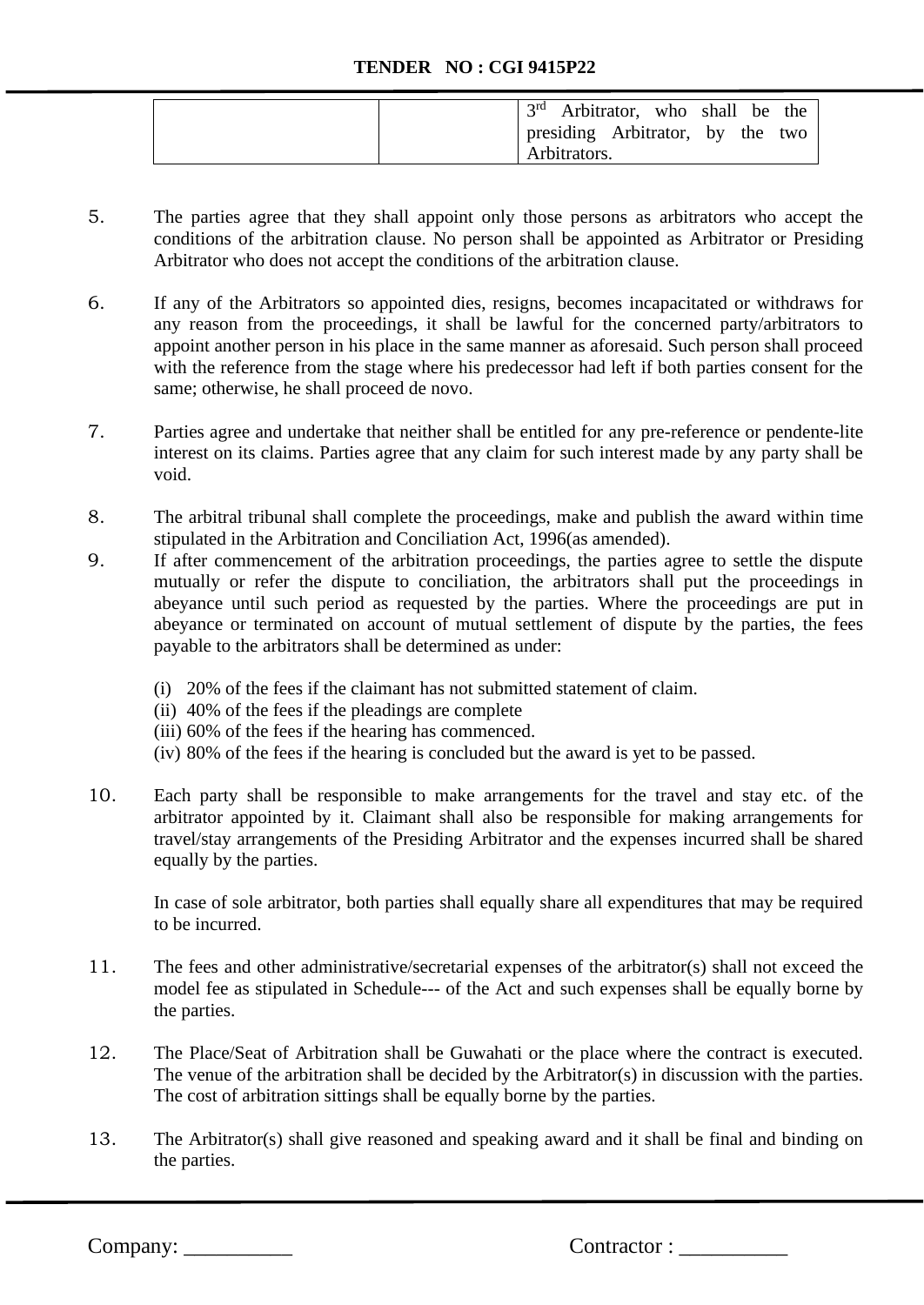14. Subject to aforesaid, provisions of the Arbitration and Conciliation Act, 1996 and any statutory modifications or re-enactment thereof shall apply to the arbitration proceedings under this clause.

#### 42.2 **Arbitration (applicable in case of Contract awarded on Public Sector Enterprise):**

- a) In the event of any dispute or difference relating to the interpretation and application of the provisions of commercial contract (s) between Central Public Sector Enterprises (CPSEs) and also between CPSEs and Government Departments/Organizations (excluding disputes concerning Railways, Income Tax, Customs & Excise Departments), such dispute or difference shall be taken up by either party for resolution through AMRCD as mentioned in OPE OM No. 4(1)/2013-DPE(GM)/FTS-1835 dated 22-05-2018.
- b) A party wishing to commence arbitration proceeding shall invoke Arbitration Clause and refer the dispute(s) to AMRCD with a copy to the other party. The notice invoking arbitration shall specify all the points of dispute with details of the amount claimed to be referred to arbitration at the time of invocation of arbitration and not thereafter.
- c) Upon such reference, the dispute shall be decided by the Competent Authority appointed under the AMRCD, whose decision shall bind the parties finally and conclusively. The parties in the dispute will share equally the cost of the arbitration as intimated by the Arbitrator.

#### 42.3 **Arbitration (Applicable to Micro, Small and Medium Enterprise)**

In the event of any dispute or difference relating to, arising from or connected with the Contract, efforts shall be made to resolve the dispute(s) amicably by mutual consultation and in case such dispute(s) cannot be resolved through mutual consultation, then same shall be resolved through the procedure as prescribed in Section-18 of the Micro, Small and Medium Enterprises Development Act, 2006.

#### 42.4 **Resolution of disputes through conciliation by OEC**

(Not Applicable in cases where value of dispute is less than Rs. 25 Lakhs and more than 2 Crore)

If any dispute, difference, question or disagreement arises between the parties hereto or their respective representatives or assignees, in connection with construction, meaning, operation, effect, interpretation of the contract or breach thereof which parties are unable to settle mutually, Company at its discretion, on its own or on the request of the CONTRACTOR, may refer the dispute to Outside Expert Committee ("OEC") to be constituted by Corporate Business Committee (CBC), OIL as provided hereunder:

- a) The party desirous of resorting to conciliation shall send a notice of 30 (thirty) days to the other party of its intention of referring the dispute for resolution through OEC. The notice invoking conciliation shall specify all the points of disputes with details of the amount claimed to be referred to OEC and the party concerned shall not raise any new issue thereafter.
- b) OIL shall nominate three outside experts, one each from Financial/commercial, Technical and Legal fields from the Panel of Outside Experts maintained by OIL who shall together be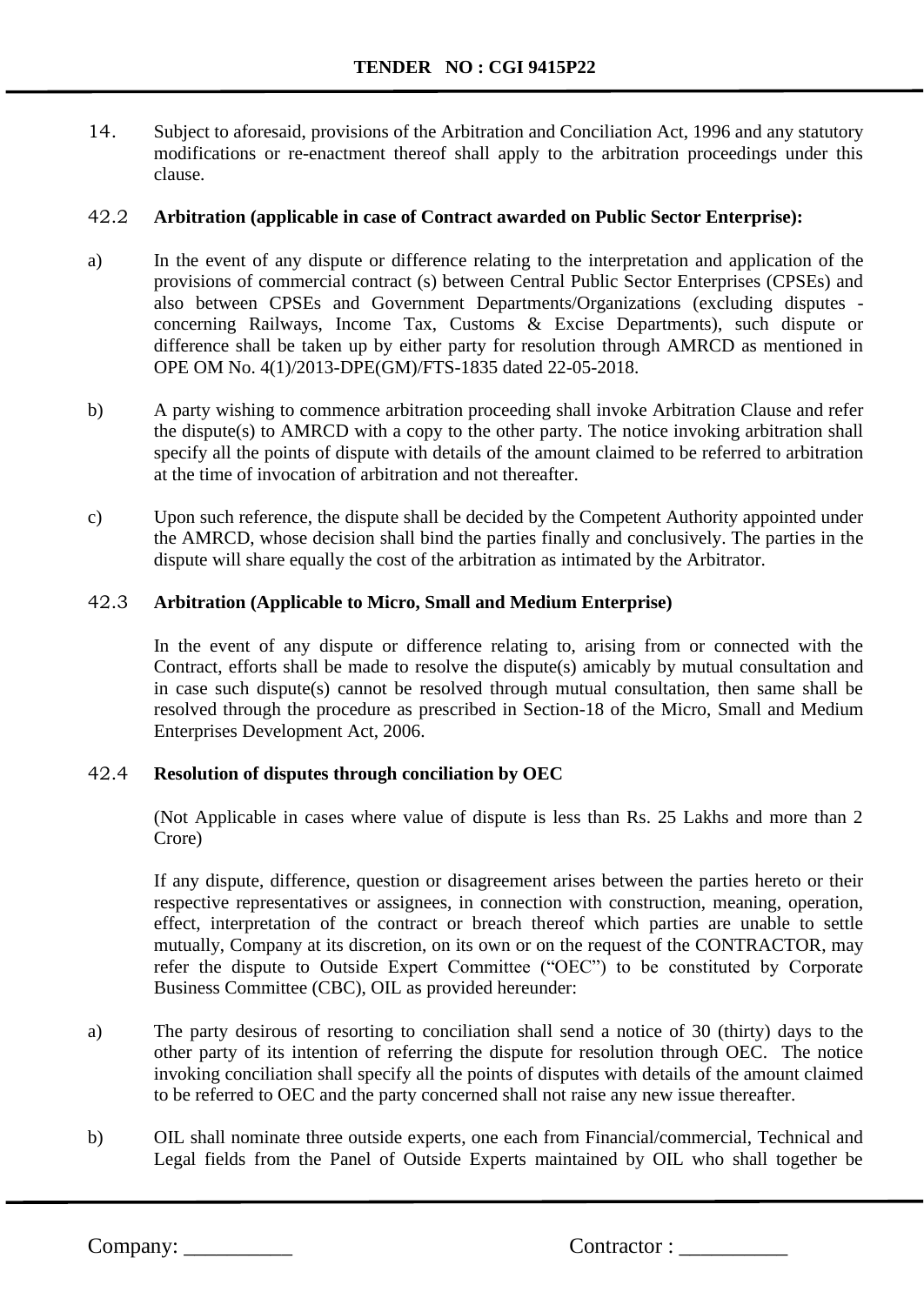referred to as OEC (Outside Experts Committee).

- c) Parties shall not claim any interest on claims/counterclaims from the date of notice invoking conciliation till execution of settlement agreement, if so arrived at. In case, parties are unable to reach a settlement, no interest shall be claimed by either party for the period from the date of notice invoking conciliation till the date of OEC recommendations in any further proceeding.
- d) The Proceedings of the OEC shall be broadly governed by Part III of the Arbitration and Conciliation Act, 1996 including any modifications thereof. Notwithstanding above, the proceedings shall be summary in nature and Parties agree to rely only upon documentary evidence in support of their claims and not to bring any oral evidence in the OEC proceedings.
- e) OEC shall hear both the parties and recommend possible terms of settlement between the parties. The recommendations of OEC shall be non-binding and the parties may decide to accept or not to accept the same. Parties shall be at liberty to accept the OEC recommendation with any modification they may deem fit.
- f) Where recommendations are acceptable to both the parties, a settlement agreement will be drawn up in terms of the OEC recommendations or with such modifications as may be agreed upon by the parties. The settlement agreement shall be signed by both the parties and authenticated by all the OEC members either in person or through circulation. This settlement agreement shall have the same legal status and effect as that of an arbitration award on agreed terms on the substance of the dispute rendered by an arbitral tribunal under Section 30 of the Arbitration and Conciliation Act, 1996.
- g) OIL will share all other guidelines regarding reconciliation through OEC with the CONTRACTOR when it resorts to settlement through OEC. Both parties agree to adhere to these guidelines.
- h) All the expenditure incurred in the OEC proceedings shall be shared by the parties in equal proportion. The parties shall maintain account of expenditure and present to the other for the purpose of sharing on conclusion of the OEC proceedings.
- i) The OEC proceedings must be completed within a period of 3(three) months from the date of constitution of the OEC with a provision of extension of one months, subject to mutual agreement. The Place of OEC shall be either at New Delhi or Guwahati.
- j) If the parties are not able to resolve the dispute through OEC or do not opt for conciliation through OEC, the party may invoke arbitration clause as provided in the contract.
- k) The parties shall be represented by their in-house employees/executives. No party shall bring any advocate or outside consultant/advisor/agent. Ex-officers of OIL who have handled the matter in any capacity directly or indirectly shall not be allowed to attend and present the case before OEC on behalf of Contractor. However, ex- employees of parties may represent their respective organizations.
- l) Solicitation or any attempt to bring influence of any kind on either OEC Members or OIL is completely prohibited in conciliation proceedings and OIL reserves the absolute right to close the conciliation proceedings at its sole discretion if it apprehends any kind of such attempt made by the Contractor or its representatives.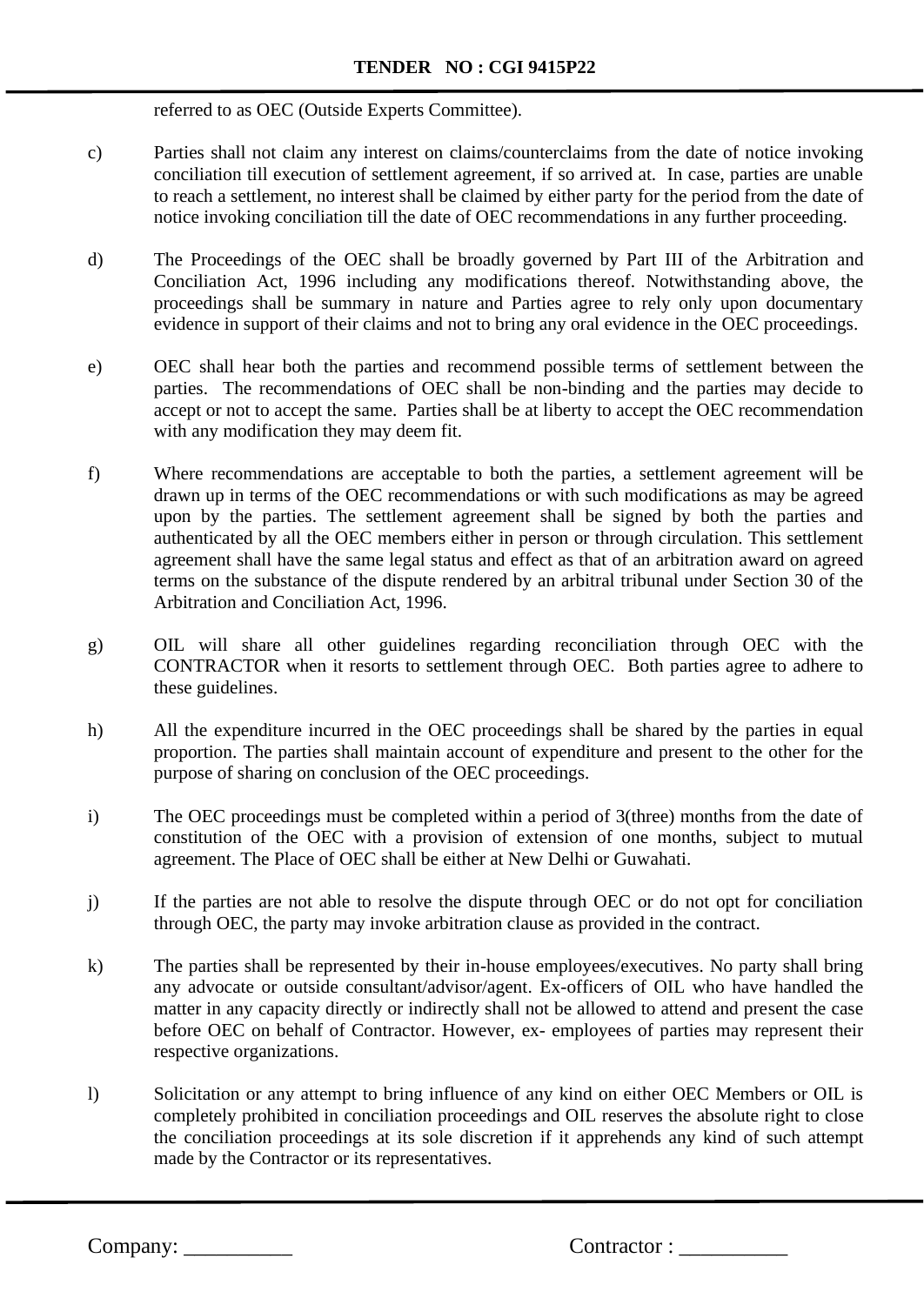#### 42.5 **Exclusions**

Parties agree that following matters shall not be referred to conciliation or arbitration:

- i) Any claim, difference or dispute relating to, connected with or arising out of OIL's decision to initiate any proceedings for suspension or debarment or banning, or decision to suspend or to ban or to debar business dealings with the bidder/CONTRACTOR and/or with any other person involved or connected or dealing with bid/contract/bidder/CONTRACTOR.
- ii) Any claim, difference or dispute relating to, connected with or arising out of OIL's decision under the provisions of Integrity Pact executed between OIL and the Bidder/CONTRACTOR.
- iii) Any claim, difference or dispute relating to, connected with or arising out of OIL's decision to comply with any order or directive of any statutory or government authority.
- iv) Any claim which is less than Rs. 25 Lakh.

# 43.0 **COMPLETION OF CONTRACT:**

Unless otherwise terminated under the provisions of any other relevant Clause or extended through written communication, this Contract shall be deemed to have been completed at the expiry of the Period specified in the contract or period of defect liability, as provided for under the Contract, whichever is later.

#### 44.0 **TERMINATION:**

- 44.1 **Termination on expiry of the contract**: This Agreement shall be deemed to have been automatically terminated on the expiry of the contract period unless OIL has exercised its option to extend this contract in accordance with the provisions, if any, of this contract.
- 44.2 **Termination of contract for death**: If the CONTRACTOR is an individual or a proprietary concern and the individual or the proprietor dies or if the CONTRACTOR is a partnership concern and one of the partners dies then unless, the COMPANY is satisfied that the legal heir of the individual or the proprietary concern or the surviving partners are capable of carrying out and completing Contract, the COMPANY is entitled to cancel the Contract for the uncompleted part without being in any way liable for any compensation payment to the estate of the deceased CONTRACTOR and/or to the surviving partners of the CONTRACTOR's firm on account of the cancellation of Contract. The decision of the COMPANY in such assessment shall be final & binding on the parties. In the event of such cancellation, the COMPANY shall not hold the estate of the deceased CONTRACTOR and/or the surviving partners of CONTRACTOR's firm liable for any damages for non-completion of the Contract.
- 44.3 **Termination on account of Force Majeure**: Unless the contract provides otherwise, either party shall have the right to terminate this Contract on account of Force Majeure as set forth in Article-31.0 above.
- 44.4 **Termination on account of insolvency**: In the event that the CONTRACTOR or its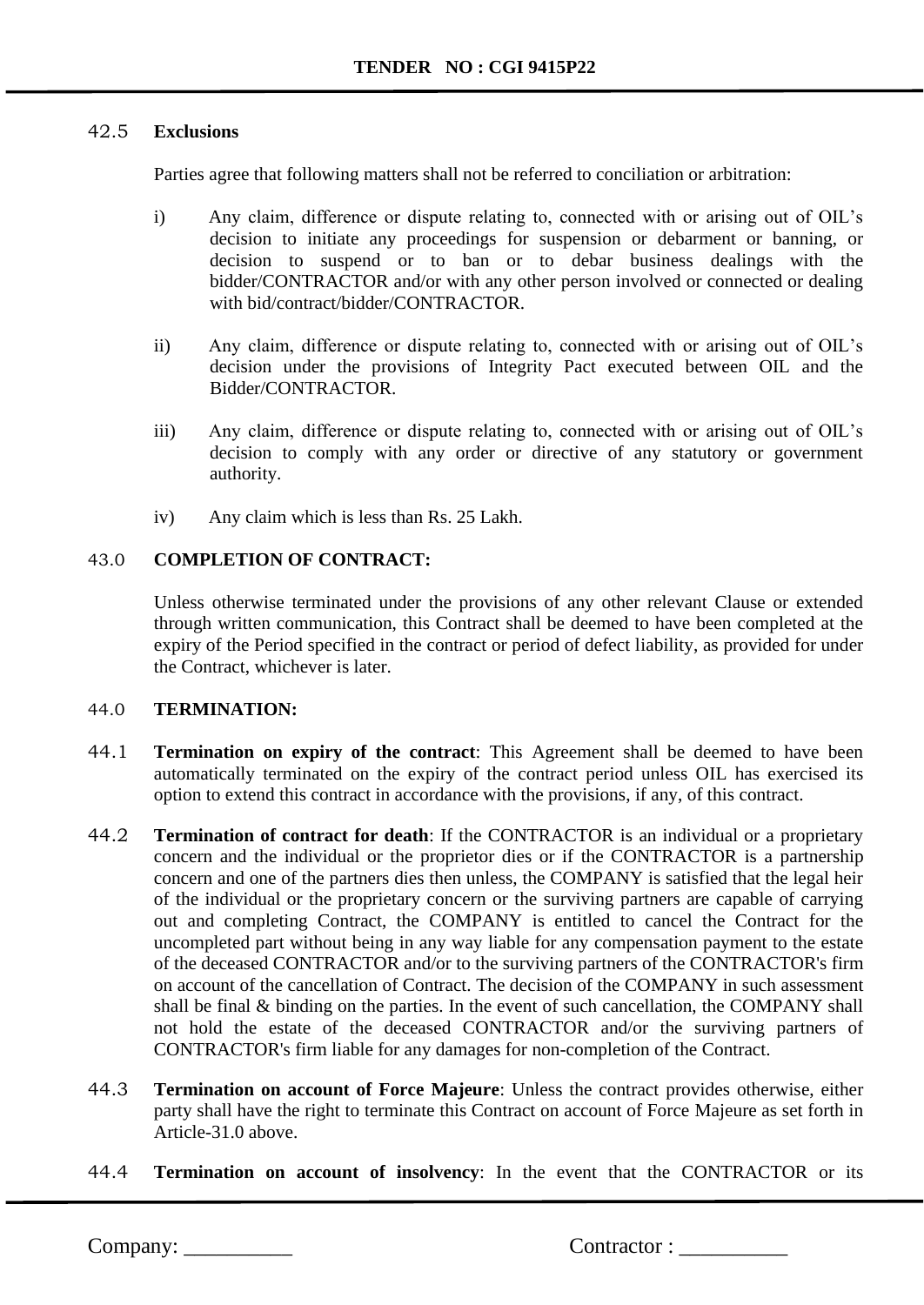collaborator or its guarantor at any time during the term of the Contract, becomes insolvent or makes a voluntary assignment of its assets for the benefit of creditors or is adjudged bankrupt or under the process of insolvency or liquidation, then the COMPANY shall, by a notice in writing have the right to terminate the Contract and all the CONTRACTOR's rights and privileges hereunder, shall stand terminated forthwith.

However, COMPANY shall be at liberty to give the Receiver or Liquidator or Insolvency Professional Manager, as appointed by the Competent Court/Tribunal, the option of carrying out the Contract subject to its technical & financial competence and his providing a guarantee for due and faithful performance of the Contract.

- 44.5 **Termination for Unsatisfactory Performance**: If the COMPANY considers that, the performance of the CONTRACTOR is unsatisfactory, or not as per the provision of the Contract, the COMPANY shall notify the CONTRACTOR in writing and specify in details the cause of dissatisfaction. The COMPANY shall have the option to terminate the Contract by giving 15 days' notice in writing to the CONTRACTOR, if CONTRACTOR fails to comply with the requisitions contained in the said written notice issued by the COMPANY. In the event CONTRACTOR rectifies its non-performance to the satisfaction of the COMPANY, the option of termination may not be exercised by the COMPANY. If however CONTRACTOR repeats non-performance subsequently, COMPANY shall exercise the option to terminate contract by giving 07 days' notice. Such CONTRACTOR shall be put on holiday as per the Banning Policy of OIL [available at [www.oil-india.in\]](http://www.oil-india.in/).
- 44.6 **Termination due to change of ownership and Assignment**: In case the CONTRACTOR's rights and/or obligations under this Contract and/or the CONTRACTOR's rights, title and interest to the equipment/ material, are transferred or assigned without the COMPANY's written consent, the COMPANY may at its option, terminate this Contract. COMPANY shall not be however under any obligation to accord consent to the CONTRACTOR for change of ownership & assignment of the contract.
- 44.7 If at any time during the term of this Contract, breakdown of CONTRACTOR's equipment results in CONTRACTORs being unable to perform their obligations hereunder for a period of 15 successive days, COMPANY at its option, may terminate this Contract in its entirely or partially to the extent non-performance, without any further right or obligation on the part of the COMPANY, except for the payment of money then due. No notice shall be served by the COMPANY under the condition stated above.
- 44.8 **Termination for delay in mobilization**: CONTRACTOR is required to mobilize complete equipment alongwith crew for commencement of services at the specified site within the maximum allowed number of days from the date of LOA/Notice for Mobilization as specified in the special conditions of contract. If the CONTRACTOR (successful bidder) fails to complete the mobilization as above, OIL shall have, without prejudice to any other clause of the CONTRACT, the right to terminate the contract.
- 44.9 Notwithstanding any provisions herein to the contrary, the Contract may be terminated at any time by the COMPANY on giving 30 (thirty) days written notice to the CONTRACTOR due to any other reason not covered under the above Article from 44.1 to 44.8 and in the event of such termination the COMPANY shall not be liable to pay any cost or damage to the CONTRACTOR except for payment of services as per the Contract upto the date of termination.

Company:

| Contractor: |  |
|-------------|--|
|             |  |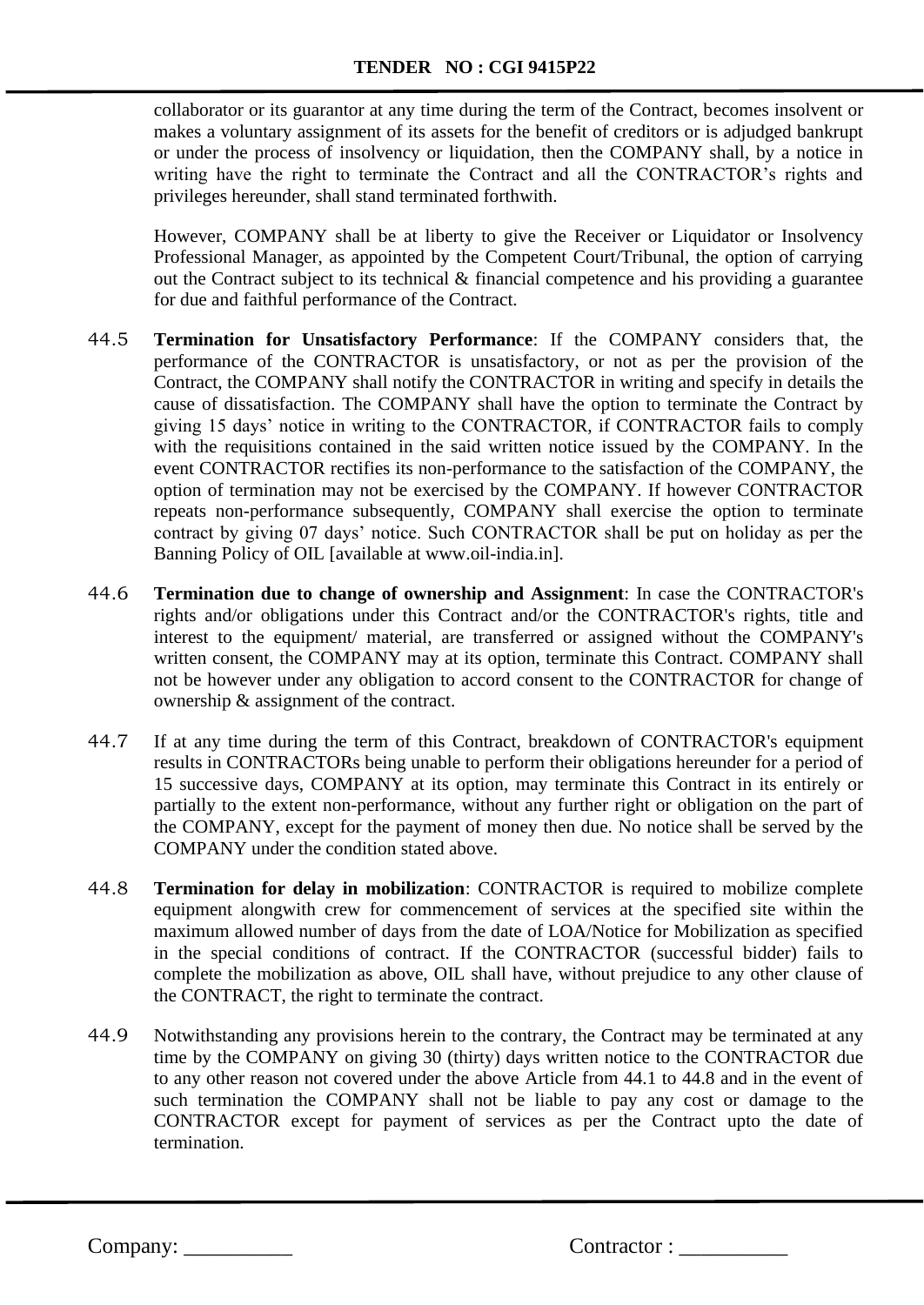44.10 **Consequence of Termination**: In all cases of termination herein set forth, the relative obligations of the parties to the Contract shall be limited to the period up to the date of termination. Notwithstanding the termination of this Contract, the parties shall continue to be bound by the provisions of this Contract that reasonably require some action or forbearance after such termination.

Upon termination of this Contract, CONTRACTOR shall return to COMPANY all of COMPANY's properties, which are at the time in CONTRACTOR's possession.

In the event of termination of contract, COMPANY will issue Notice of termination of the contract with date or event after which the contract will be terminated. The contract shall then stand terminated and the CONTRACTOR shall demobilize their personnel & materials.

Demobilization charges shall not be payable by COMPANY in case of Article from 44.4 to 44.7.

#### 45.0 **TO DETERMINE THE CONTRACT:**

In such an event the contract shall stand terminated and shall cease to be in force from the date of such notification by the COMPANY. Thereafter the CONTRACTOR shall stop forthwith any of the work then in progress, except those work which the COMPANY may, in writing, require to be done to safeguard any property or work, or installations from damages, and the COMPANY may take over the remaining unfinished work of the CONTRACTOR and complete the same through a fresh CONTRACTOR or by other means, at the risk and cost of the CONTRACTOR, and any of its sureties if any, shall be liable to the COMPANY for any excess cost occasioned by such work having to be so taken over and completed by the COMPANY over and above the cost at the rate/cost specified in the schedule of quantities and rates/prices.

#### 46.0 **WITHOUT DETERMINING THE CONTRACT:**

To take over the work of the CONTRACTOR or any part thereof and complete the same through a fresh CONTRACTOR or by other means, at the risk and cost of the CONTRACTOR. The CONTRACTOR and any of its sureties are liable to the COMPANY for any excess cost over and above the cost at the rates specified in the schedule of quantities and rates/prices, occasioned by such work having been taken over and completed by the COMPANY.

# 47.0 **ERRING/DEFAULTING AGENCIES:**

Erring and defaulting agencies like bidder, CONTRACTOR, supplier, vendor, service provider will be dealt as per OIL's Banning Policy dated 6th January, 2017 available in OIL's website: www.oil-india.com. Moreover, OIL reserves the right to take legal or any other action on the basis of merit of the case.

# 48.0 **MISCELLANEOUS PROVISIONS:**

48.1 CONTRACTOR shall give notices and pay all fees at their own cost required to be given or paid by any National or State Statute, Ordinance, or other Law or any regulation, or bye-law of any local or other duly constituted authority as may be in force from time to time in India, in relation to the performance of the services and by the rules & regulations of all public bodies and companies whose property or rights are affected or may be affected in any way by the services.

Company:

| Contractor: |  |  |
|-------------|--|--|
|-------------|--|--|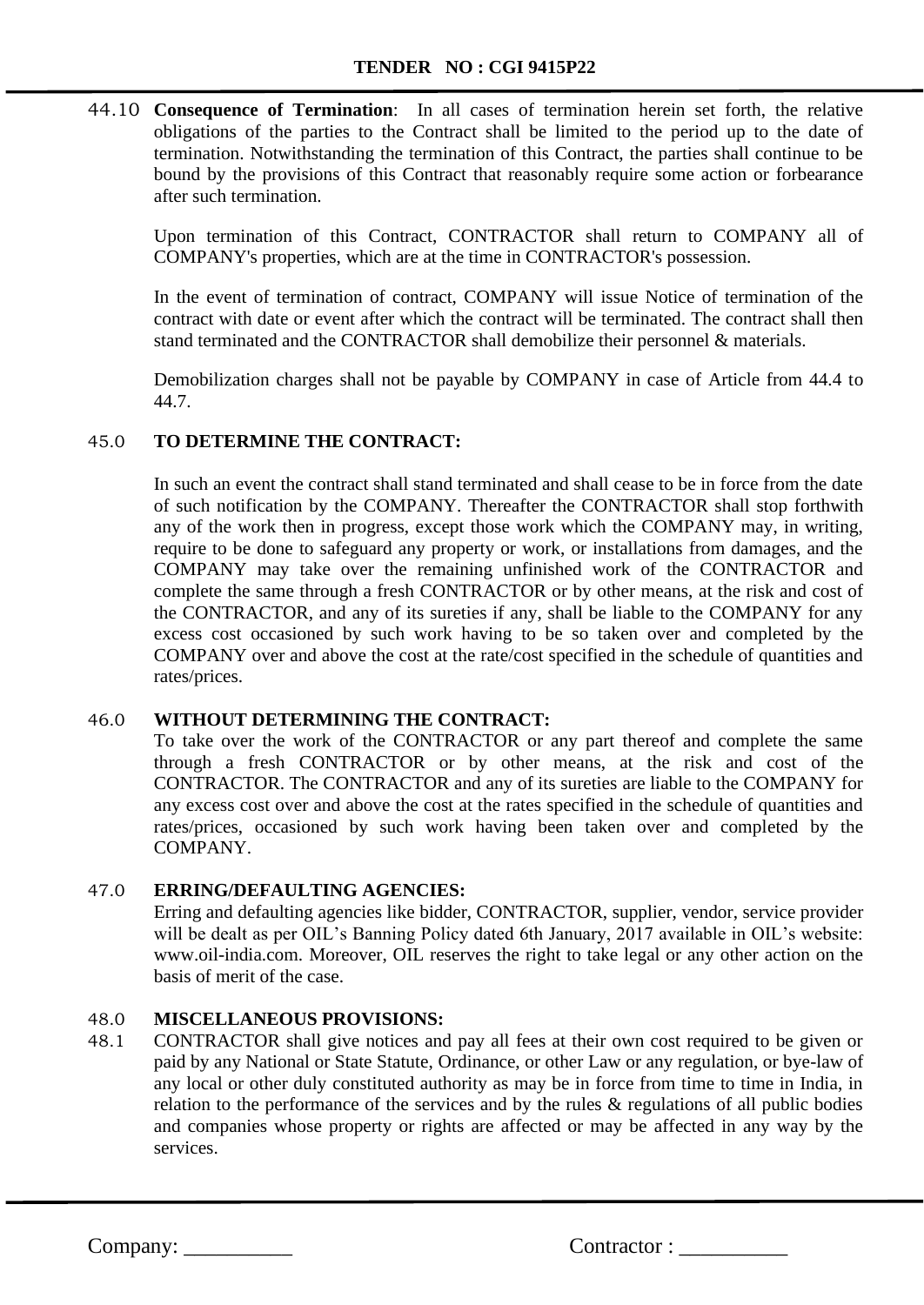- 48.2 CONTRACTOR shall conform in all respects with the provisions of any Statute, Ordinance of Law as aforesaid and the regulations or bye-law of any local or other duly constituted authority which may be applicable to the services and with such rules and regulation, public bodies and Companies as aforesaid and shall keep COMPANY indemnified against all penalties and liability of every kind for breach of any such Statute, Ordinance or Law, regulation or bye-law.
- 48.3 During the tenure of the Contract, CONTRACTOR shall keep the site where the services are being performed reasonably free from all unnecessary obstruction and shall store or dispose of any equipment and surplus materials and clear away and remove from the site any wreckage, rubbish or temporary works no longer required. On the completion of the services, CONTRACTOR shall clear away and remove from the site any surplus materials; rubbish or temporary works of every kind and leave the whole of the site clean and in workmanlike condition to the satisfaction of the COMPANY.
- 48.4 Key personnel cannot be changed during the tenure of the Contract except due to sickness/death/resignation of the personnel or any other justified situation in which case the replaced person should have equal experience and qualification, which will be again subject to prior approval, by the COMPANY.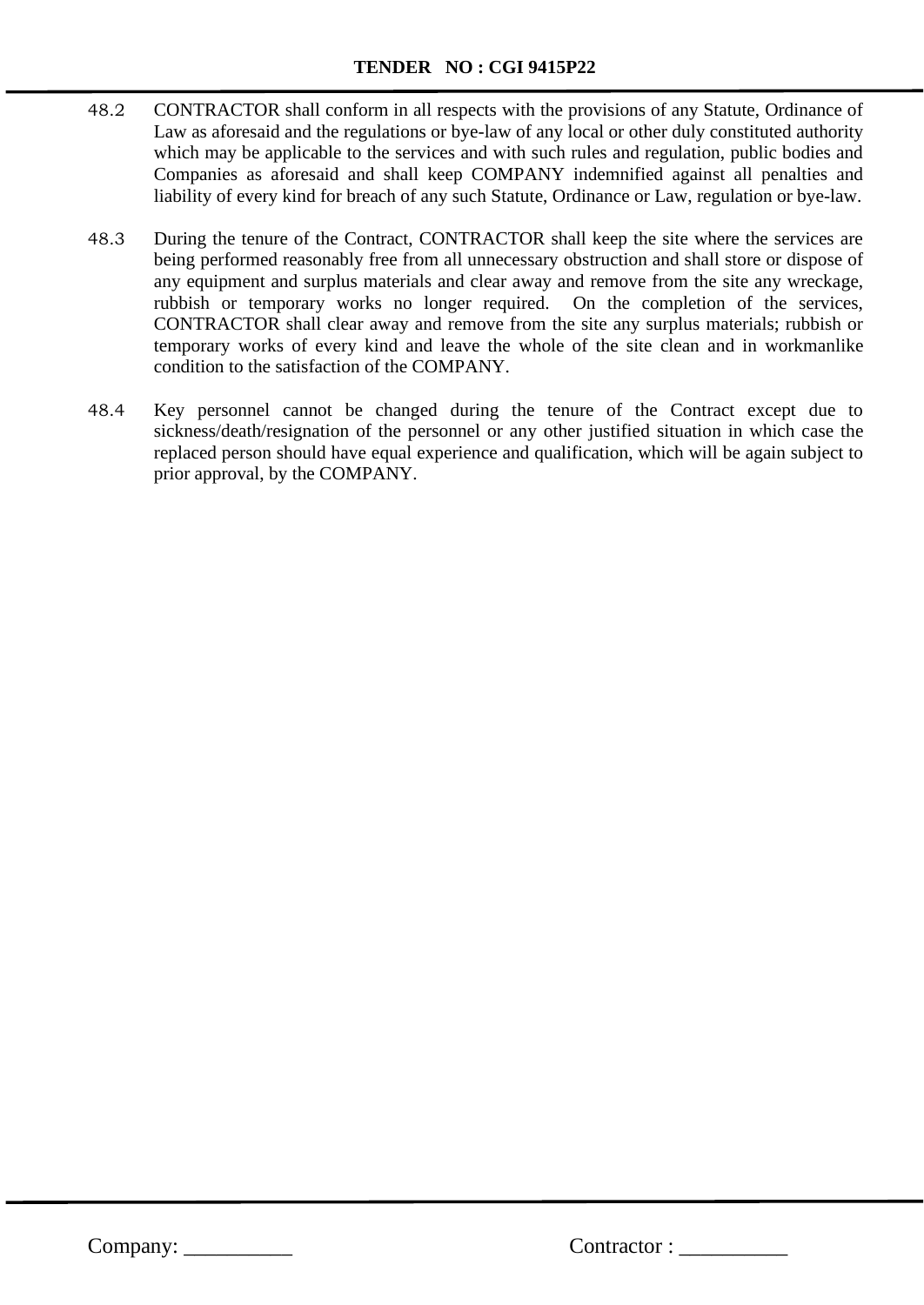# 49.0 **SPECIAL TERMS & CONDITIONS**

1.0 Services of the Work Contract Labours (WCL)[P] shall be eight (08) hours per day per person.

2.0 The persons engaged, shall normally attend duty from 7.00 a.m. to 4.30 p.m. with 1(One) hour 30 (Thirty) minutes lunch break, in all working days including Saturdays. Also, depending on urgency of work, the Works Contract Labour may have to work overtime beyond normal 8 hours duty. Additionally the deployed labour may be engaged on 8 Hrs. shift per day basis if operational requirement arises during the Contract period.

3.0 Depending on operational requirement, work may have to be carried out on all days of the year including Sundays and declared Holidays.

4.0 For execution of the required service, the labours to be deployed will be identified by OIL and no labour other then the identified labour will be allowed to be engaged by the contractor.

5.0 Location of work may change from time to time as per OIL's requirement.

6.0 There is no right to claim by the contractor for Oil India Limited's permanent jobs to his personnel nor his/her next of kin after his/her death even if death during working hours.

7.0 The contractor should have no claim against the company in respect of service which may be withdrawn at any stage and the contractor should be paid only for the duration of the service actually rendered shift wise strictly as per service charges. In case of absorption by OIL or demise of any service personnel the agreement will stand reduced to the balance numbers of service personnel only. 8.0 OBLIGATION OF CONTRACTOR:

8.1 The Contractor must obtain 'Entry Permit' from Assistant Commandant (CISF) or Senior Manager (Security) PL of OIL or Installation Manager for all the workers to enable them to work inside the installations.

8.2 The Contractor shall provide the services as detailed above hereof and everything else necessary for the day to day running and maintaining the services in an efficient and adequate manner including supervision, accommodation at worksite for staff, office etc. The contractor shall be responsible for all taxes (except where otherwise stated), fees, insurance, medical, safety clothing and safety appliances, Provident Fund, license(s) etc. and his rates are inclusive of all such and similar charges and incidental and contingent operations which although not specifically mentioned in this service agreement are necessary for the performance of the service in satisfactory manner and up to the desired standard. The contractor will register himself with appropriate authority before entering into the agreement and should submit all documents to the concerned authority as required by the relevant authorities.

8.3 The contractor under this agreement shall be for the area of PS.5,Narengi Guwahati Assam. The services may however be extended to other areas of company's activities as determined by the company from time to time at the same rates, terms and conditions.

8.4 The contractor employing 20 (twenty) or more numbers of workmen on any day of the proceeding 12 months should be required to obtain requisite license at his cost from the appropriate licensing officer before undertaking any work. The contractor should also observe the rules and regulation framed under the Contract Labour (Regulation and Abolition) Act. 1970. The liabilities of the Principal employer as fixed by this Act and rules made therein should remain with the Principal employer.

8.5 The nature of company's operations envisages frequent shifting of sites/locations from place to place and the service personnel are required at/near the base site of work in the areas of activities of the company. The contractor should have to provide necessary transport to their service personnel to and from base site of the company after their periodical off days.

8.6 The contractor must maintain an office nearer to Company location with telephone facility. The contractor should have to provide at his own cost competent resident representative/manager at the sites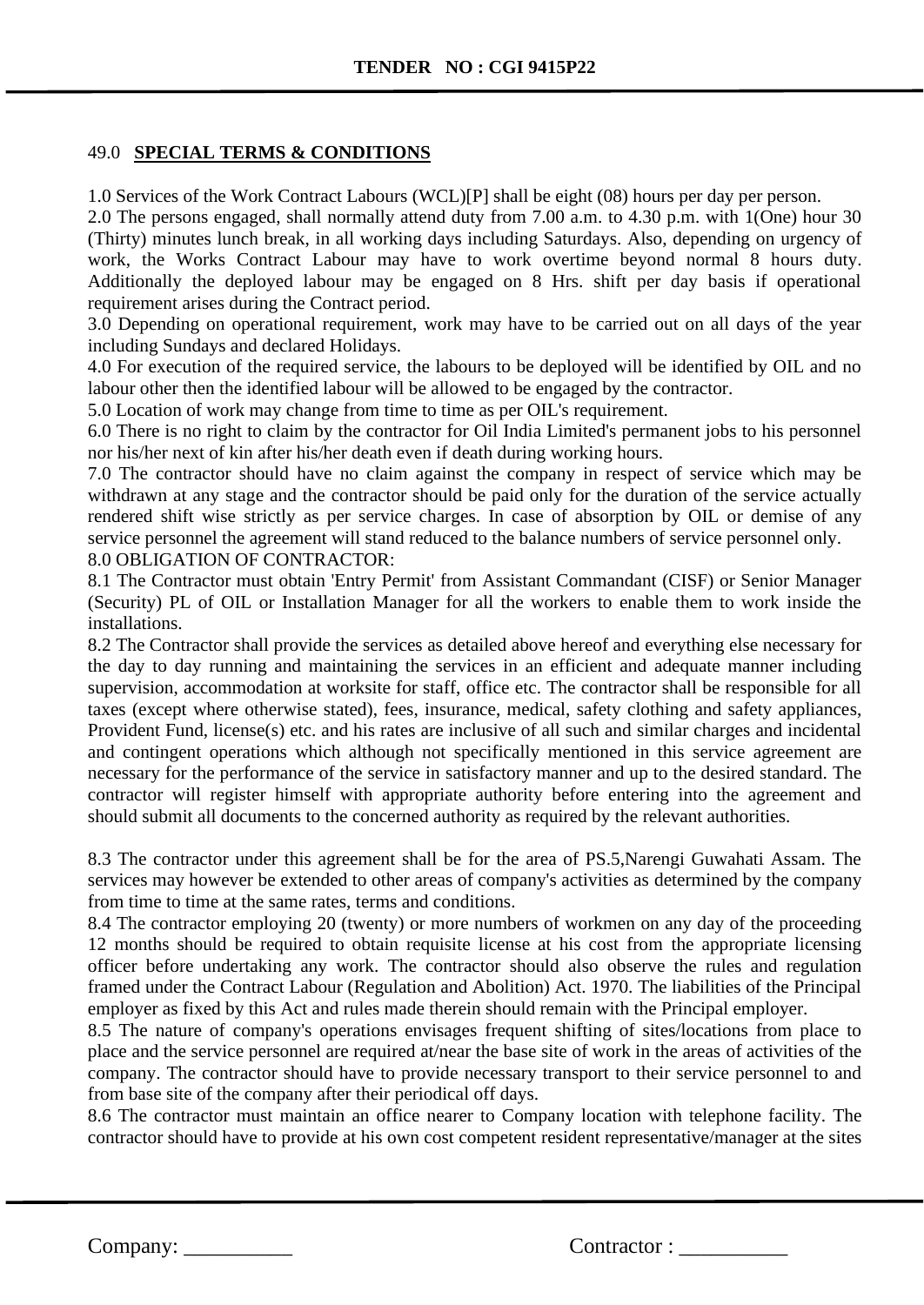along with adequate number of assistance(s)/supervisor(s) at different locations of the work for efficient execution of this agreement.

8.7 The contractor shall mobilize his personnel as necessary at short notice to undertake the work at any time of the day or night. The contractor's representative/Manager(s) shall be available throughout the duration of the agreement of the site for receiving and complying with any emergency.

8.8 The rates stipulated in Schedule of quantities (SOQ) of this agreement are all inclusive except Service Tax and Provident Fund and the contractor agrees to perform all incidental and contingent service in a sound and workmanship like manner within the said rates which although not specially mentioned in this agreement but are essential for rendering the service.

8.9 The contractor should provide services required throughout the seven days of the week without any interruption.

8.10 The contractor is to abide by all safety regulations and fully indemnify the company against injury/loss of life to any of his personnel at any time during the execution of the Agreement. The company shall not be liable for any claim whatsoever on any account.

8.11 The contractor shall ensure that all service personnel engaged by him are provided with appropriate protective clothing and safety wears in accordance with regulation of the Factories act, 1948, or the latest edition. The service provider shall also ensure that all service personnel engaged are provided with proper uniform as required by the nature of work. In case of noncompliance of the same by the service provider, the company reserves the right (a) not to allow such service personnel to work and (b) to provide necessary protective clothing and safety gears to the contractor's service personnel and recover the cost of the same from the contractor.

8.12 The contractor shall ensure careful handling of the company's and third party/parties material/equipment and the contractor shall be responsible for any loss/damage caused willfully to such material/equipment. The total cost of the item lost/damaged inclusive of incidental charges shall be recovered from the contractor by the company.

8.13 All service personnel deployed by the contractor in various works in sensitive areas must have proper Identity Cards with photographs duly countersigned by the authorized representative of the company.

8.14 The contractor should agree to provide related transport, safety gears, medical facilities and employee's contribution of Provident Fund etc. to their workmen at their cost at any location of work.

8.15 The contractor shall provide necessary insurance coverage of his service personnel against all risks and claims which will hold the company harmless for any action from the service personnel in case of any accident/mishap etc.

8.16 The service personnel engaged by the contractor, if found guilty of misconduct or misbehaviors, he/she shall be replaced by contractor on the same day but the alternate personnel will be supplied only by the company, no opinion, suggestion or any personnel supplied by the contractor would not be granted and entertained by the company. The opinion of the authorized officer of the company in this respect shall be final and shall be binding on the contractor.

8.17 The contractor should abide by all Labour Laws and other contractual provisions as per agreement connected with Central and State Government. This inter alias will include Factories act, Payment of Wages Act, Minimum Wages Act and Contract Labour (R & A) Act Workmans Compensation Act, 1923 and The Payment of Bonus Act, 1965. The contractor should have to register himself with appropriate authority before entering in the agreement and should submit all documents to the concerned authority as required by the relevant authorities.

8.18 The contractor shall not be entitled to transfer or assign his interest under this agreement to third party.

8.19 It will be the responsibility of the contractor to arrange transportation of his employees. In case, any time service personnel of the contractor is/are traveling in companys vehicle due availability of space and the vehicle meet with an accident, the company shall have no responsibility or obligation in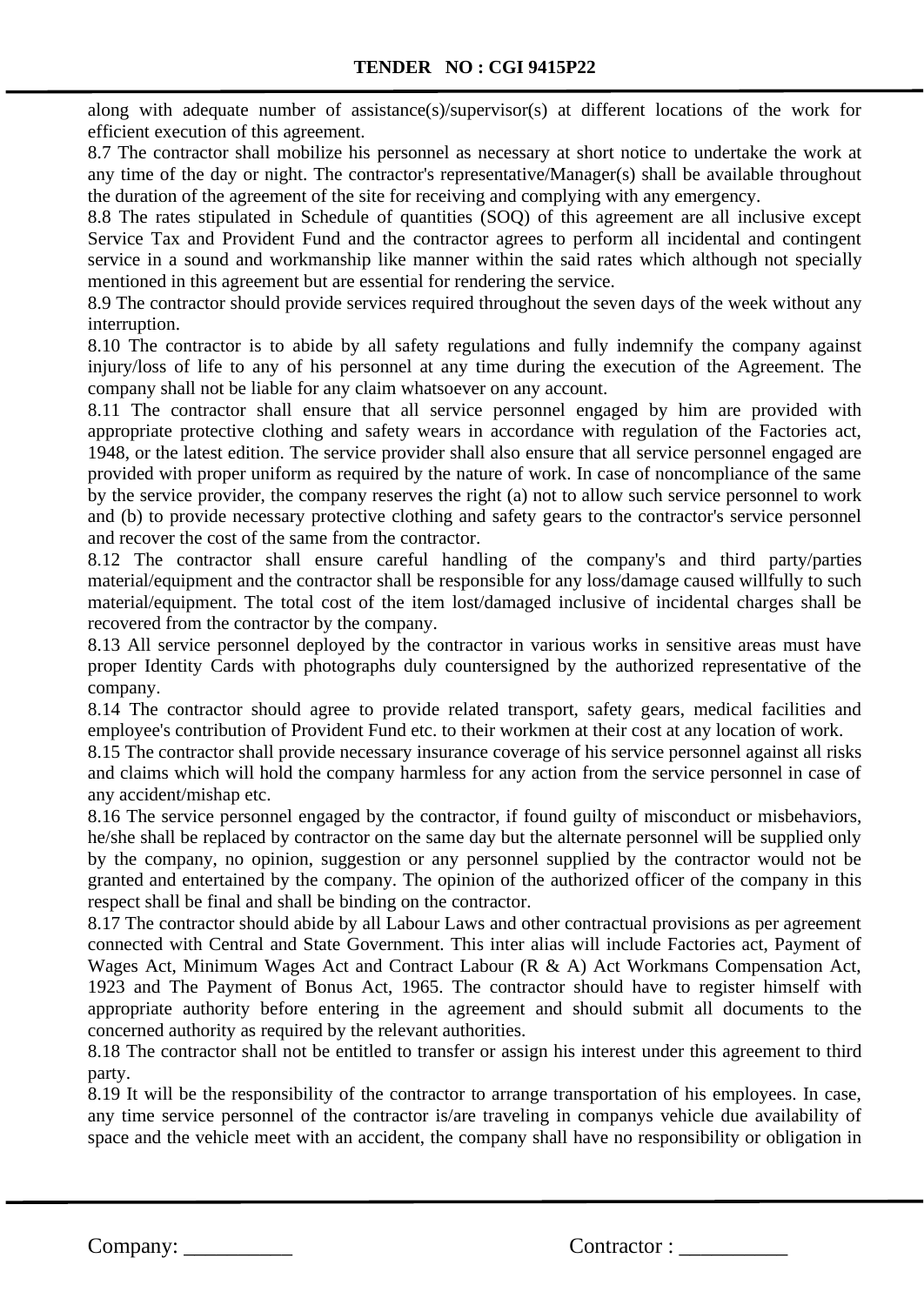respect of any loss/injury sustained by such employee(s) of the service provider due to the accident and any claims whatsoever arising there from.

8.20 The contractor should have to ensure observation of working hours and provision of rest days to the service personnel and other requirement under the existing laws.

# **50.0 GOODS AND SERVICES TAX**

#### **50.1 GENERAL REMARKS ON TAXES & DUTIES:**

In view of **GST** Implementation from 1st July 2017, all taxes and duties including Excise Duty, CST/VAT, Service tax, Entry Tax and other indirect taxes and duties have been submerged in **GST**. Accordingly reference of Excise Duty, Service Tax, VAT, Sales Tax, Entry Tax or any other form of indirect tax except of **GST** mentioned in the bidding document shall be ignored.

**50.2** Bidders are required to submit copy of the GST Registration Certificate while submitting the bids wherever **GST** (CGST & SGST/UTGST or IGST) is applicable.

**50.3** "**GST**" shall mean Goods and Services Tax charged on the supply of material(s) and services. The term "**GST**" shall be construed to include the Integrated Goods and Services Tax (hereinafter referred to as "IGST") or Central Goods and Services Tax (hereinafter referred to as "CGST") or State Goods and Services Tax (hereinafter referred to as "SGST") or Union Territory Goods and Services Tax (hereinafter referred to as "UTGST") depending upon the import / interstate or intrastate supplies, as the case may be. It shall also mean GST compensation Cess, if applicable.

**50.4** Quoted price/rate(s) should be inclusive of all taxes and duties, except **GST(i.e. IGST or CGST and SGST/UTGST applicable in case of interstate supply or intra state supply respectively and cess on GST if applicable) on the final service**. However, GST rate (including cess) to be provided in the respective places in the Price Bid. Please note that the responsibility of payment of GST (CGST & SGST or IGST or UTGST) lies with the Supplier of Goods /Services (Service Provider) only. Supplier of Goods / Services (Service Provider) providing taxable service shall issue an Invoice/ Bill, as the case may be as per rules/ regulation of **GST**. Further, returns and details required to be filled under GST laws & rules should be timely filed by Supplier of Goods / Services (Service Provider) with requisite details.

**50.4.1** Bidder should also mention the **Harmonised System of Nomenclature** (HSN) and **Service Accounting Codes (SAC)** at the designated place in **SOR.**

#### **50.5 Where the OIL is entitled to avail the input tax credit of GST**:

**50.5.1** OIL will reimburse the **GST** to the Supplier of Goods / Services (Service Provider) at actuals against submission of Invoices as per format specified in rules/ regulation of GST to enable OIL to claim input tax credit of **GST** paid. In case of any variation in the executed quantities, the amount on which the **GST** is applicable shall be modified in same proportion. Returns and details required to be filled under GST laws & rules should be timely filed by supplier with requisite details.

**50.5.2** The input tax credit of **GST** quoted shall be considered for evaluation of bids, as per evaluation criteria of tender document.

 $Comparing: \_\_$ 

| Contractor: |  |  |
|-------------|--|--|
|-------------|--|--|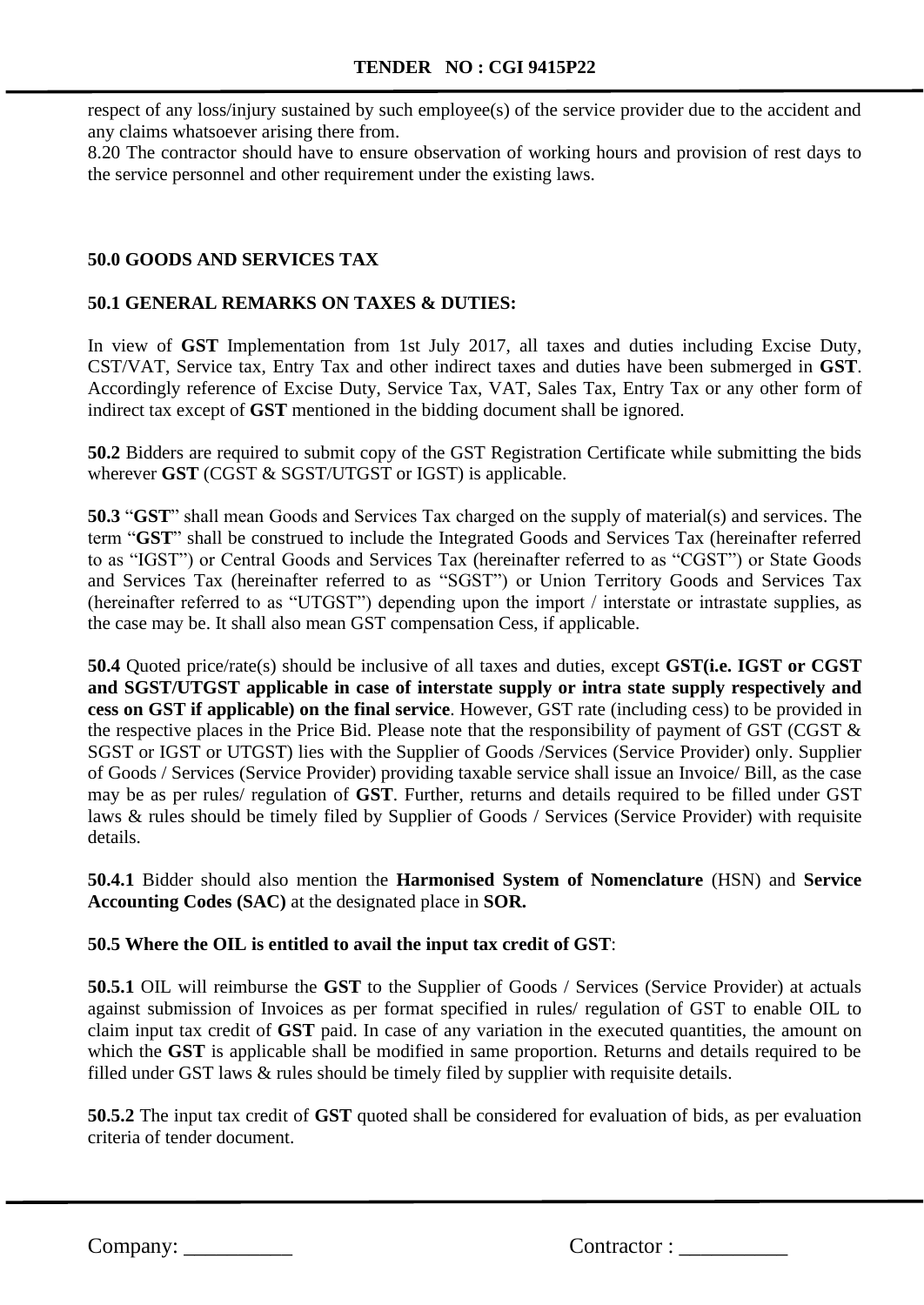# **50.6 Where the OIL is not entitled to avail/take the full input tax credit of GST**:

**50.6.1** OIL will reimburse **GST** to the Supplier of Goods / Services (Service Provider) at actuals against submission of Invoices as per format specified in rules/ regulation of **GST** subject to the ceiling amount of **GST** as quoted by the bidder. In case of any variation in the executed quantities (If directed and/or certified by the In-Charge) the ceiling amount on which **GST** is applicable will be modified on pro-rata basis.

**50.6.2** The bids will be evaluated based on total price including **GST**.

**50.7** Payments to Service Provider for claiming **GST** amount will be made provided the above formalities are fulfilled. Further, OIL may seek copies of challan and certificate from Chartered Accountant for deposit of **GST** collected from OIL.

**50.8 Contractor/vendor shall be required to issue tax invoice in accordance with GST Act and/or Rules so that input credit can be availed by OIL.** In the event that the contractor / vendor fails to provide the invoice in the form and manner prescribed under the **GST Act read with GST Invoicing Rules** thereunder, OIL shall not be liable to make any payment on account of **GST** against such invoice.

**50.9 GST** shall be paid against receipt of tax invoice and proof of payment of **GST** to government. In case of non-receipt of tax invoice or non-payment of **GST** by the contractor/vendor, OIL shall withhold the payment of **GST**.

# **50.10 GST payable under reverse charge mechanism for specified services or goods under GST act or rules, if any, shall not be paid to the contractor/vendor but will be directly deposited to the government by OIL.**

**50.11** Where OIL has the obligation to discharge **GST** liability under reverse charge mechanism and OIL has paid or is /liable to pay **GST** to the Government on which interest or penalties becomes payable as per GST laws for any reason which is not attributable to OIL or ITC with respect to such payments is not available to OIL for any reason which is not attributable to OIL, then OIL shall be entitled to deduct/ setoff / recover such amounts against any amounts paid or payable by OIL to Contractor / Supplier.

**50.12** Notwithstanding anything contained anywhere in the Agreement, in the event that the input tax credit of the **GST** charged by the Contractor / Vendor is denied by the tax authorities to OIL for reasons attributable to Contractor / Vendor, OIL shall be entitled to recover such amount from the Contractor / Vendor by way of adjustment from the next invoice. In addition to the amount of **GST**, OIL shall also be entitled to recover interest at

the rate prescribed under GST Act and penalty, in case any penalty is imposed by the tax authorities on OIL.

**50.13** TDS under GST, if applicable, shall be deducted from contractor's/vendor's bill at applicable rate and a certificate as per rules for tax so deducted shall be provided to the contractor/vendor.

**50.14** The Contractor will be under obligation for charging correct rate of tax as prescribed under the respective tax laws. Further the Contractor shall avail and pass on benefits of all exemptions/concessions available under tax laws. Any error of interpretation of applicability of taxes/ duties by the contractor shall be to contractor's account.

| Contractor : |  |  |
|--------------|--|--|
|--------------|--|--|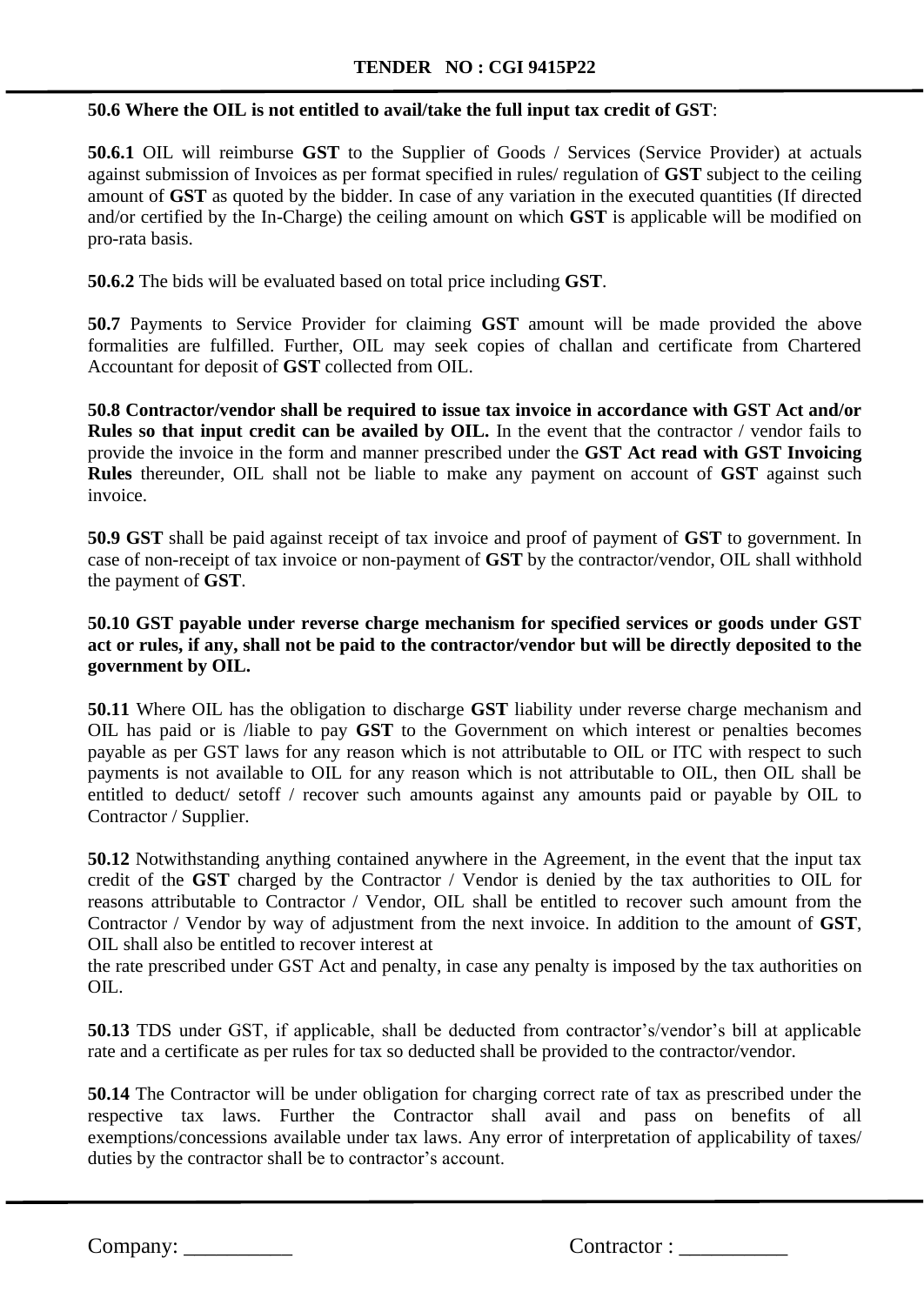**50.15 It is the responsibility of the bidder to quote the correct GST rate. The classification of goods/services as per GST (Goods & Service Tax) Act should be correctly done by the contractor to ensure that input tax credit on GST (Goods & Service Tax) is not lost to the OIL on account of any error on the part of the contractor.** 

**50.16** In case, the quoted information related to various taxes, duties & levies subsequently proves wrong, incorrect or misleading, OIL will have no liability to reimburse the difference in the duty/ tax, if the finally assessed amount is on the higher side and OIL will have to right to recover the difference and in case the rate of duty/ taxes finally assessed is on the lower side.

**50.17** Notwithstanding anything mentioned elsewhere in the Bidding Document the aggregate liability of OIL towards Payment of GST shall be limited to the volume of GST declared by the bidder in its bid & nothing shall be payable extra except for the statutory variation in GST.

**50.18** Further, it is the responsibility of the bidders to make all possible efforts to make their accounting / IT system GST compliant in order to ensure availability of Input Tax Credit (ITC) to Oil India Ltd

**50.19** GST liability, if any on account of supply of free samples against any tender shall be to bidder's account.

**50.20** In case of statutory variation in **GST,** other than due to change in turnover, payable on the contract value during contract period, the Supplier of Goods / Services (Service Provider) shall submit a copy of the 'Government Notification' to substantiate the rate as applicable on the Bid due date and on the date of revision.

Beyond the contract period, in case OIL is not entitled for input tax credit of **GST**, then any increase in the rate of **GST** beyond the contractual delivery period shall be to Service provider's account whereas any decrease in the rate **GST** shall be passed on to the OIL.

Beyond the contract period, in case OIL is entitled for input tax credit of **GST**, then statutory variation in applicable **GST** on supply and on incidental services, shall be to OIL's account.

Claim for payment of **GST**/ Statutory variation, should be raised within two [02] months from the date of issue of 'Government Notification' for payment of differential (in %) **GST**, otherwise claim in respect of above shall not be entertained for payment of arrears. **The base date for the purpose of applying statutory variation shall be the Bid Opening Date.**

**50.21** The contractor will be liable to ensure to have registered with the respective tax authorities, wherever applicable and to submit self-attested copy of such registration certificate(s) and the Contractor will be responsible for procurement of material in its own registration (GSTIN) and also to issue its own Road Permit/ E-way Bill, if applicable etc.

**50.22 In case the bidder is covered under Composition Scheme under GST laws, then bidder should quote the price inclusive of the GST (CGST & SGST/UTGST or IGST). Further, such bidder should mention "Cover under composition system" in column for GST (CGST & SGST/UTGST or IGST) of price schedule.** 

**50.23 OIL will prefer to deal with registered supplier of goods/ services under GST. Therefore, bidders are requested to get themselves registered under GST, if not registered yet. However, in case any unregistered bidder is submitting their bid, their prices will be loaded with applicable**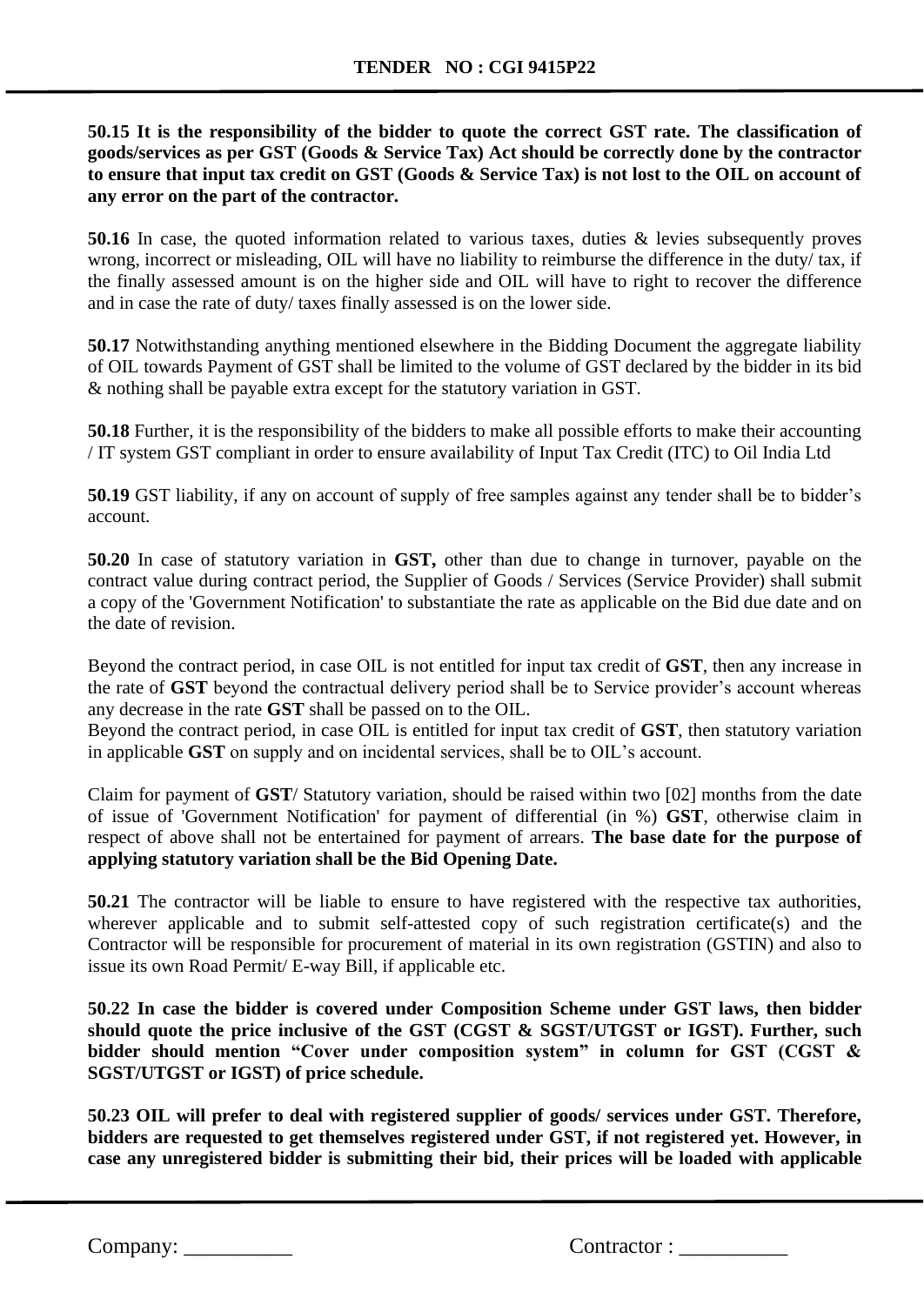# **GST while evaluation of bid. Where OIL is entitled for input credit of GST, the same will be considered for evaluation of bid as per evaluation methodology of tender document.**

**50.24** Procurement of Specific Goods: Earlier, there is no tax incidence in case of import of specified goods (i.e. the goods covered under List-34 of Customs Notification no. 12/2012-Cus dated. .03.2012 as amended). Customs duty is not payable as per the policy. However, under GST regime, IGST Plus GST compensation cess (if applicable) would be leyiable on such imports. Bidders should quote GST as inclusive considering IGST component for the imported Materials portion while quoting their prices on destination basis. However, GST rate to be specified in the price bid format.

# **50.25 Documentation requirement for GST**

**The vendor will be under the obligation for invoicing correct tax rate of tax/duties as prescribed under the GST law to OIL, and pass on the benefits, if any, after availing input tax credit.**  Any invoice issued shall contain the following particulars :

- a) Name, address and GSTIN of the supplier;
- b) Serial number of the invoice;
- c) Date of issue;
- d) Name, address and GSTIN or UIN, if registered of the recipient;
- e) Name and address of the recipient and the address of the delivery, along with the State and its code,
- f) HSN code of goods or Accounting Code of services[SAC];
- g) Description of goods or services;
- h) Quantity in case of goods and unit or Unique Quantity Code thereof;
- i) Total value of supply of goods or services or both;
- j) Taxable value of supply of goods or services or both taking into discount or abatement if any;
- k) Rate of tax (IGST,CGST, SGST/ UTGST, cess);
- l) Amount of tax charged in respect of taxable goods or services (IGST,CGST, SGST/UTGST, cess);

m) Place of supply along with the name of State, in case of supply in the course of interstate trade or commerce;

- n) Address of the delivery where the same is different from the place of supply and
- o) Signature or digital signature of the supplier or his authorised representative.

GST invoice shall be prepared in triplicate, in case of supply of goods, in the following manner a) The original copy being marked as ORIGINAL FOR RECIPIENT;

- b) The duplicate copy being marked as DUPLICATE FOR TRANSPORTER and
- c) The triplicate copy being marked as TRIPLICATE FOR SUPPLIER.

In case of any advance given against any supplies contract, the supplier of the goods shall issue Receipt Voucher containing the details of details of advance taken along with particulars as mentioned in clause no. (a), (b), (c), (d), (g), (k), (l), (m) & (o) above. **50.26 Anti-profiteering clause**

# As per Clause 171 of GST Act it is mandatory to pass on the benefit due to reduction in rate of tax or from input tax credit to the consumer by way of commensurate reduction in prices. The Supplier of Goods / Services may note the above and quote their prices accordingly.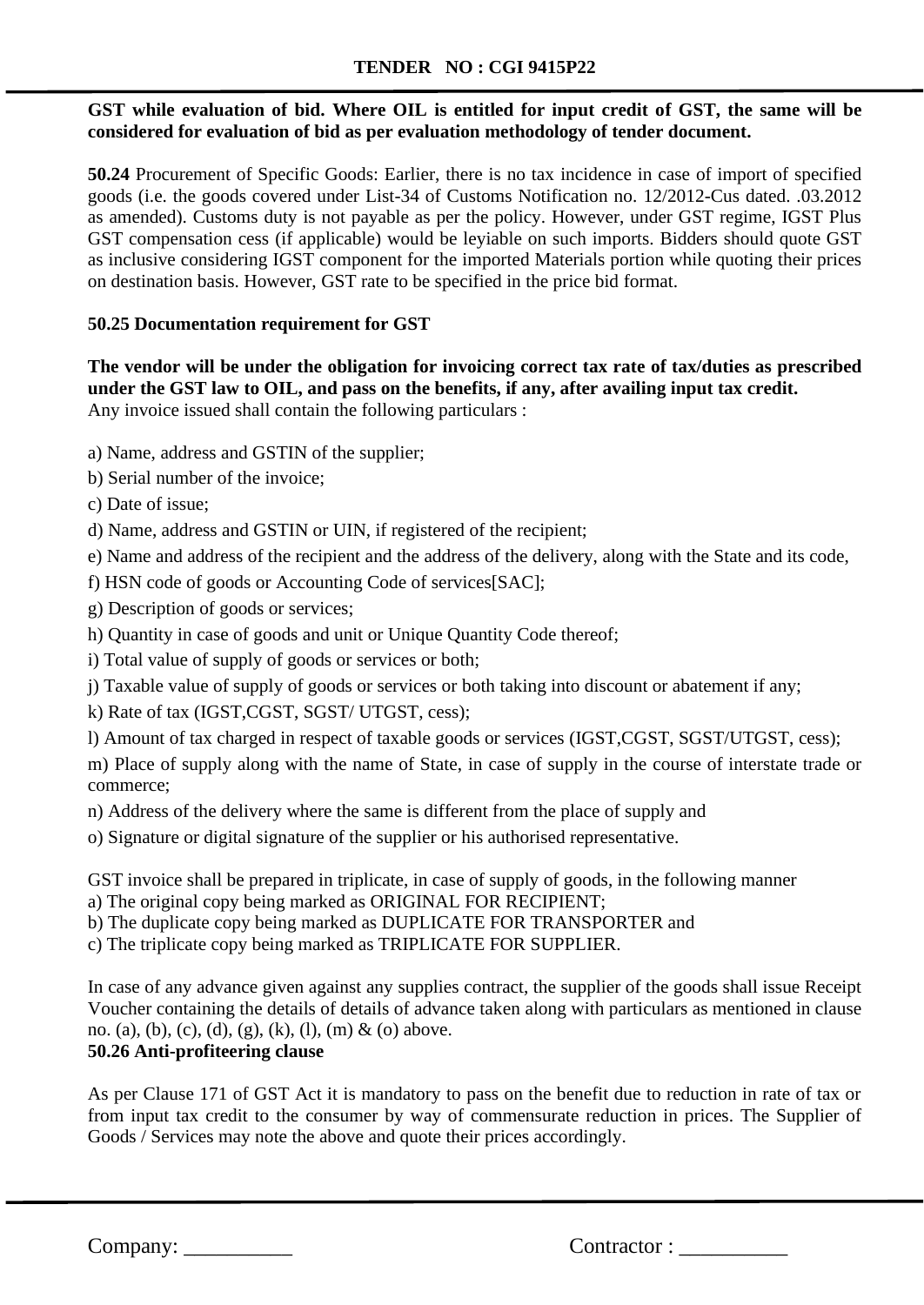**50.26.1 In case the GST rating of vendor on the GST portal / Govt. official website is negative / black listed, then the bids may be rejected by OIL.** Further, in case rating of bidder is negative / black listed after award of work for supply of goods / services, then OIL shall not be obligated or liable to pay or reimburse GST to such vendor and shall also be entitled to deduct / recover such GST along with all penalties / interest, if any, incurred by OIL.

*51.0The Bidder must have a business office establishment for atleast one year within a radial distance of about 50 KM of the area of operation where the services need to be provided.* **The details Office Establishment of the Bidder / Contractor is given as under:**

| <b>Full Postal Address</b>   |                        |              |
|------------------------------|------------------------|--------------|
|                              |                        |              |
|                              |                        |              |
|                              |                        | Pin Code:    |
| Name of Contact Person       | $\ddot{\phantom{1}}$ : |              |
| Phone No. of Contact Person: |                        |              |
|                              |                        | ************ |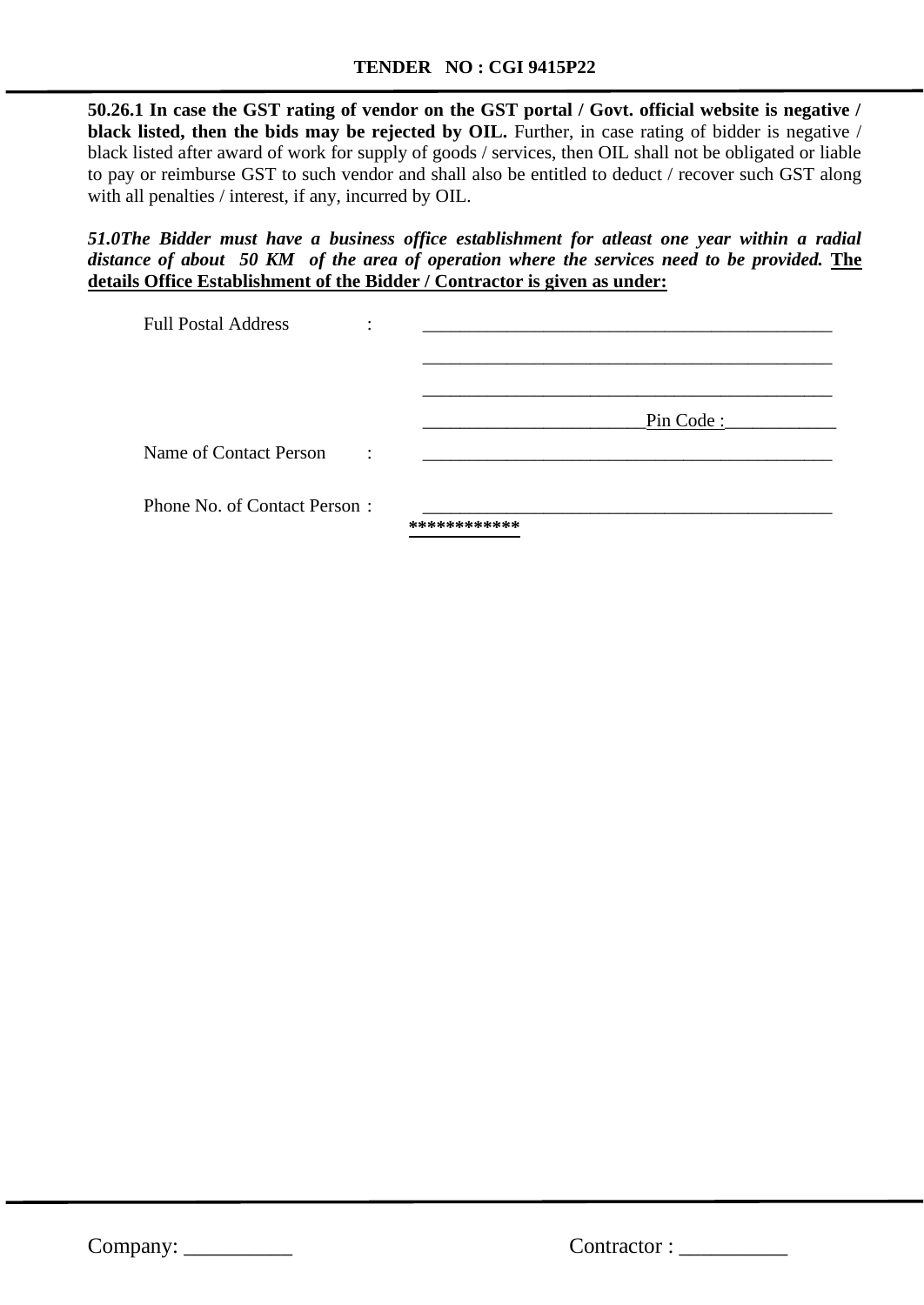#### **SECTION – II PROFORMA-A**

### **SCHEDULE OF QUANTITIES (SOQ), SERVICE/WORK AND RATES**

#### **TENDER NO. CGI9415P22**

| SI.<br>No.     | Description of work /<br>service             | Quantity | Unit/<br>No. | <b>Unit Rate</b><br>(Rs) | Total (Rs)                                       |
|----------------|----------------------------------------------|----------|--------------|--------------------------|--------------------------------------------------|
| $\mathbf{1}$   | <b>WAGES</b>                                 | 1,461    | <b>LSM</b>   | 2,271.76                 | <b>Bidders not to Quote</b><br>against this Item |
| $\overline{2}$ | <b>OOT</b>                                   | 500      | <b>LSM</b>   | 166.53                   | <b>Bidders not to Quote</b><br>against this Item |
| 3              | <b>DOT</b>                                   | 400      | <b>LSM</b>   | 423.65                   | <b>Bidders not to Quote</b><br>against this Item |
| 4              | <b>HOT</b>                                   | 100      | <b>LSM</b>   | 211.82                   | <b>Bidders not to Quote</b><br>against this Item |
| 5              | Contractor's Commission<br>from @5% to @7.5% |          |              |                          | Only quote in %                                  |

- NOTE : 1.0: The bidders must quote the profit, establishment and handling element in percentage terms on total value of man days and OT values only as indicated, where the lower ceiling of the same will be fixed a **5% (Five Percent) and the upper ceiling will be fixed as 7.5% (Seven point five Percent).** The percentage value up to two decimal point will be considered. The bidder quoting below **5% and above 7.5%** will be summarily rejected.
	- 2.0 : Bidders are requested to quote for all the items mentioned above. Bids will be evaluated considering the entire requirement as above. **The Rates/amounts should be quoted by the Bidders inclusive of all applicable taxes and duties, however, GST payable to be shown separately.**
	- **3.0: Bidders are also requested to refer the Taxes and Duties clause during GST regime attached vide Annexure-A for compliance.**
	- **4.0: Price bid to be signed and sealed by the authorized signatory of the Firm.**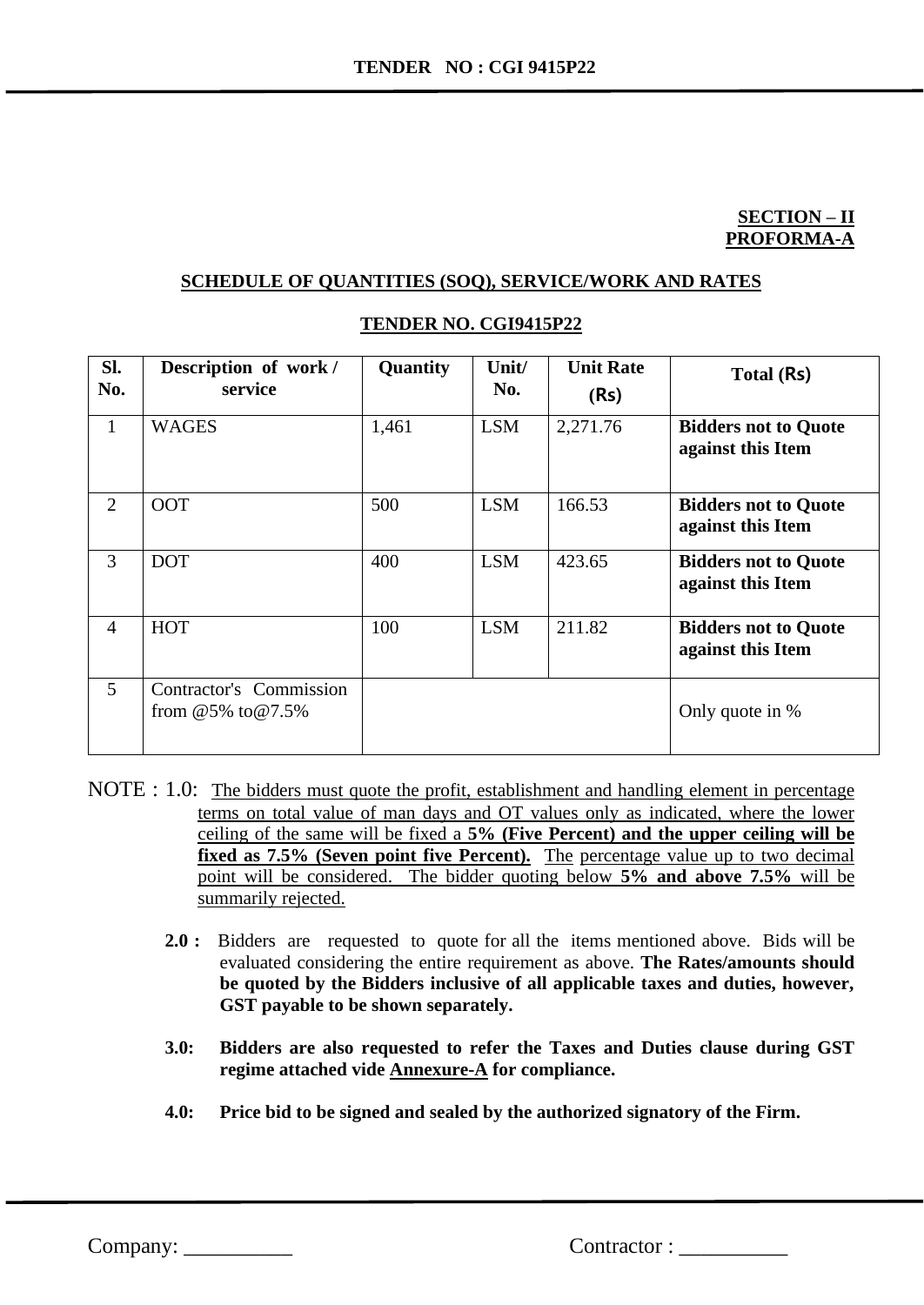### **WAGES AND OTHER BENEFIT TO WCL(P):**

The **WCL(P)** are being engaged shall be entitled to the following wages and benefits:

The skilled WCL (P)s are entitled for the starting basic pay of Gr.-V of regular employees of Oil India Ltd.As & when this basic pay is revised for Company's regular employees, the same revised starting Basic pay of Gr.-v will be made applicable to them.

The unskilled WCL (P)s are entitled for the starting basic pay of Gr.-I of regular employees of Oil India Ltd.As & when this basic pay is revised for Company's regular employees, the same revised starting Basic pay of Gr.-I will be made applicable to them.

### A) **Wages: To be paid as per the following rates:**

- *a) For WCL(P) Skilled Category : For Grade – V of Company's Regular Employees*
	- **1. Wages : Rs. 2271.76 per day**
	- **2. DA : @ 100.5% of Basic Pay ( Review on quarterly)**
	- **3. HRA : @ 15% of Basic Pay**
	- **4. Medical Allowance @ 4% of Basic Pay**
	- **5. Consolidated Allowance : @ 45% of Basic pay**
	- **6. Rs. 166.53 per hour OOT for Skilled labour.**
	- **7. Rs211.82 per hour HOT for Skilled labour.**
	- **8. Rs. 423.65 per hour DOT for Skilled labour.**

Above rates are as per MoS signed in between OIL Management and OIL Pipeline Mazdoor union on 12/06/2006 and exclusive Contractor's Commission and GST as applicable).

#### **B) Following Benefits to be provided to WCL (P) are as under:**

#### i) **Employees' Provident Fund (EPF) :**

OIL Shall directly discharge the responsibility for deduction of EPF amount from the wages of WCL(P) and depositing the same with the Trustee Oil India Limited, Duliajan.

#### ii) **Annual Leave with wages :**

A total number of **18 (Eighteen days)** Annual Leave with wages will be granted per annum.

#### **ii) Casual Leave with wages:**

A total **07 (Seven) days** casual leave with wages will be granted per annum.

# **iii) National / Festival Holidays :**

Total **09(Nine) days** in each calendar year including 3(three) National Holidays.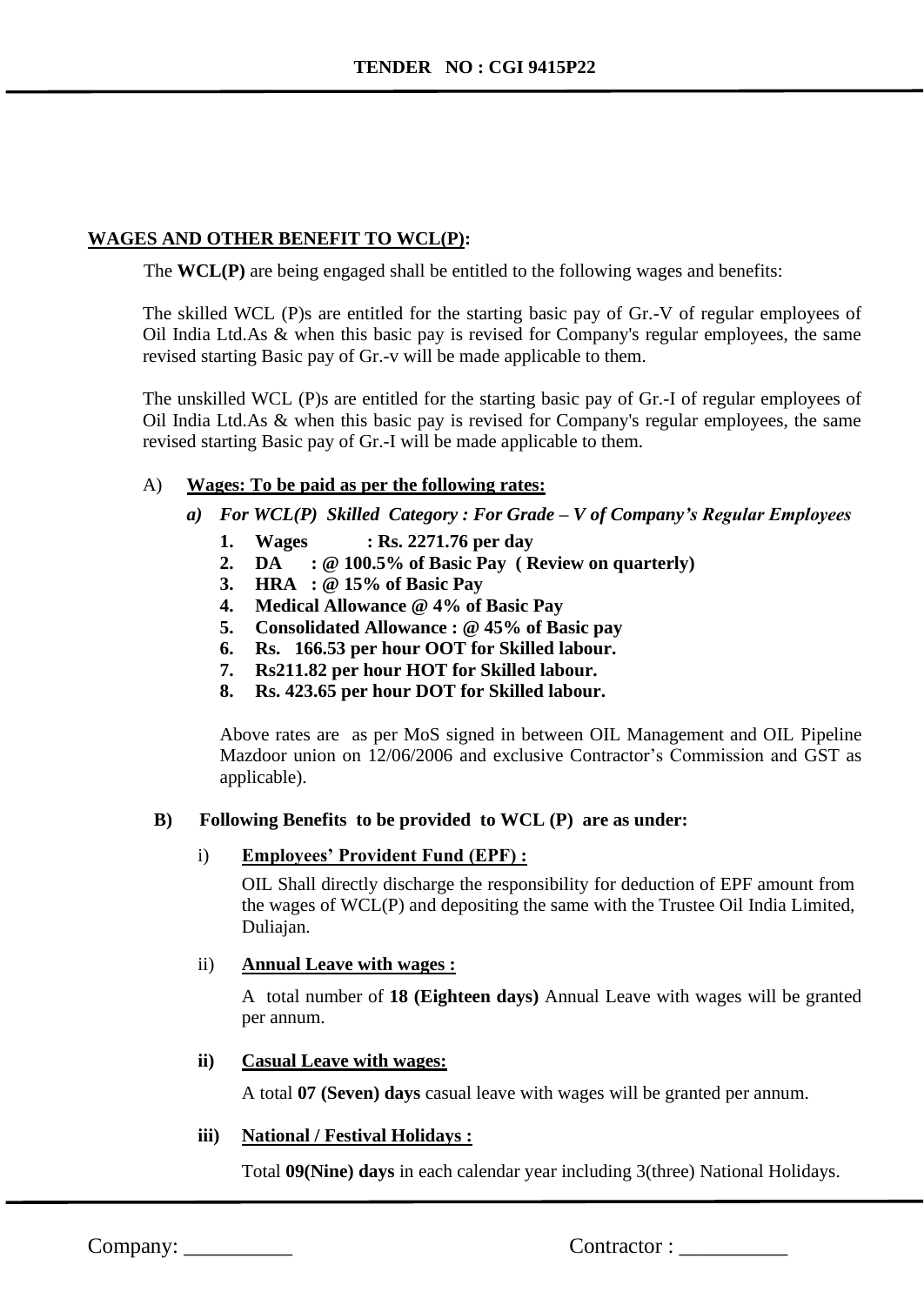# **iv) Overtime :**

Overtime wages shall be paid as per rules whenever they are engaged to work beyond 08(eight) hours a day from Monday to Friday and 04 ( Four) hours a day for Saturday only.

- vi) Bonus/Exgratia @16% on maximum wages ceiling of Rs. 7000/per month (**Rs.13,440/-** per year) will be paid as per Bonus Act, 1956.
- **vii) Pay Slip** : Pay slip to be provided WCL(P) worker
- **viii)** The contractor should have to ensure payment of wages to the listed WCL(P) by contractors within  $7<sup>th</sup>$  day of every month.
- 51.0 **BILLING CYCLE:** Payment will be on monthly basis and the billing cycle will be on completion of each month. Contractor should submit his bills in triplicate to the sectional head of concerned section.

### 51.1 **Contractor should have to ensure that the applicable wages are disbursed to the identified WCLs(P) after deducting Provident Fund (employee's contribution) @ 12% of MOS rate. For WCL(P).**

- 52.2 Impersonation will be taken care by law of the land. Income Tax (TDS) at the applicable rate will be deducted at source on the total contract amount of the contract for which TDS certificate will be issued as per law.
- 53.3 Daily wages will be based Eight (08) hours from Monday to Friday and Four (04) hours on Saturday per day per person.
- 53.4 The payment, however, shall be made on actual and on pro-rata basis.

#### **\*\*\*\*\*\*\*\*\*\*\*\*\*\*\*\***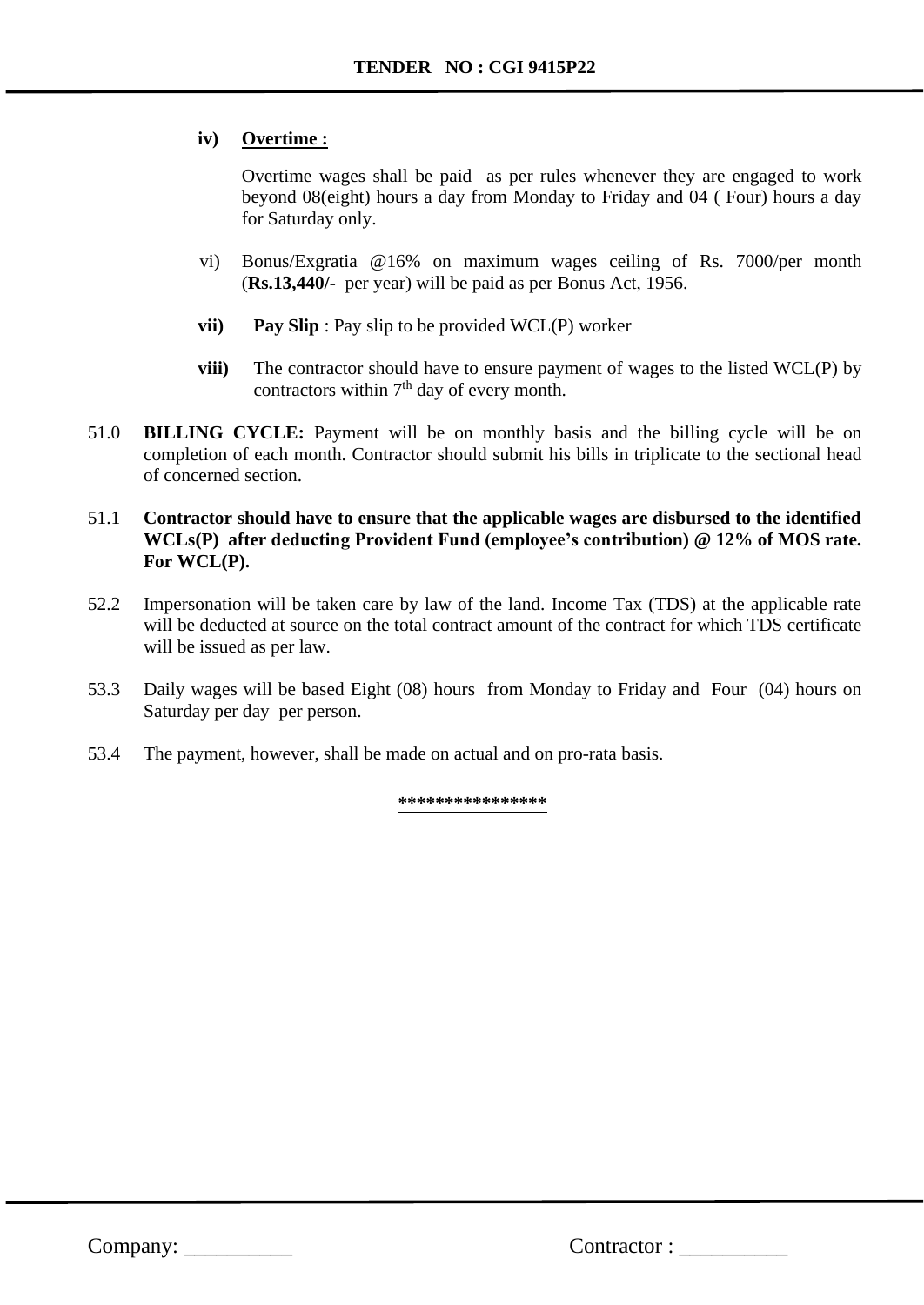# **Annexure –A**

### **TAXES AND DUTIES CLAUSE - FOR VENDOR/SUPPLIER/CONTRACTOR (For Supplies/ Services during GST Regime i.e., New Tender)**

- 1. For the purposes of levy and imposition of GST, the expressions shall have the following meanings:
- (a) **GST** means any tax imposed on the supply of goods and/or services under GST Law.
- (b) **Cess** means any applicable cess, existing or future on the supply of Goods and Services as per Goods and Services Tax (Compensation to States) Act, 2017.
- (c) **GST Law** means IGST Act 2017, CGST Act 2017, UTGST Act, 2017 and SGST Act, 2017and all related ancillary Rules and Notifications issued in this regard from time to time.
- 2. The rates quoted by the bidders shall be inclusive of all taxes, duties and levies **excluding GST**. However, bidders are required to provide separately the rate and amount of all types of taxes, duties and levies. In case, the quoted information related to various taxes, duties & levies subsequently proves wrong, incorrect or misleading, OIL will have no liability to reimburse the difference in the duty/ tax, if the finally assessed amount is on the higher side and OIL will have to right to recover the difference in case the rate of duty/ taxes finally assessed is on the lower side. Further, for the purpose of this contract, it is agreed between the parties that if Goods and Services Tax introduced during the tenure of this contract/agreement then the bidders have to clearly show the amount of GST separately in the Tax Invoices. Further, it is the responsibility of the bidders to make all possible efforts to make their accounting / IT system GST compliant in order to ensure availability of Input Tax Credit (ITC) to Oil India Ltd.
- 3. Offers without giving any of the details of the taxes (Including rates and amounts) as specified above will be considered as inclusive of all taxes including GST. When a bidder mentions taxes as extra without specifying the rates &amount, the offer will be loaded with maximum value towards taxes received against the tender for comparison purposes. If the bidder emerges as lowest bidder after such loading, in the event of order on that bidder, taxes mentioned by OIL on the Purchase Order/ Contracts will be binding on the bidder.
- 4. Bidders are required to pass on the benefit arising out of introduction of GST, including seamless flow of Input Tax Credit, reduction in Tax Rate on inputs as well as final goods by way of reduction of price as contemplated in the provision relating to Anti-Profiteering Measure vide Section 171 of the CGST Act, 2017. Accordingly, for supplies made under GST, the bidders should confirm that benefit of lower costs has been passed on to OIL by way of lower prices/taxes and also provide details of the same as applicable. OIL reserves the right to examine such details about costs of inputs/input services of the bidders to ensure that the intended benefits of GST have been passed on to OIL.
- 5. Oil India Ltd. shall declare the value of free issue of materials and services, if any, involved in the execution of the contract. The Contractor should consider the same while working out the GST liability, if any. Further in cases where GST is leviable on any facilities provided by OIL and used by bidders and the consideration for which is recovered by OIL in the form of reduction in the invoice raised by bidders then OIL will raise GST invoices on such transactions and the same will be reimbursed by bidders.

 $Comparly:$ 

| Contractor: |  |
|-------------|--|
|             |  |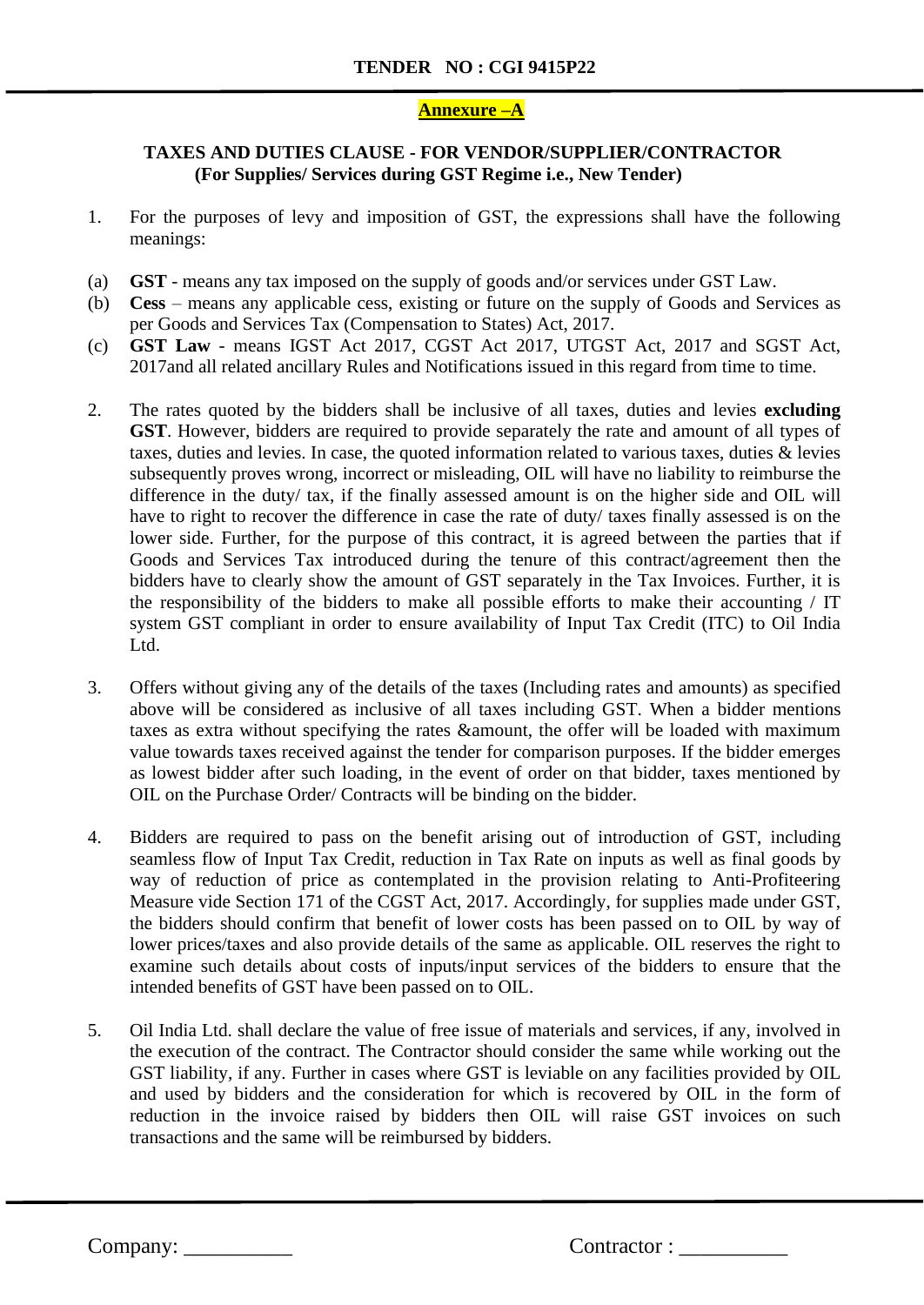6. **When Input tax credit is available for Set Off as per the end use certification given by User Department at the time of raising Purchase Requisition (P.R.)**

Evaluation of L-1 prices shall be done based on Quoted price after deduction of Input Tax Credit (ITC) of GST, if available to OIL.OIL shall evaluate the offers on the basis of the quoted rates only and any claim subsequently by the bidders for additional payment/liability shall not be admitted and has to be borne by the bidders

## **When Input tax credit is NOT available for Set Off**

Evaluation of L-1 prices shall be done based on Quoted price only.OIL shall evaluate the offers on the basis of the quoted rates only and any claim subsequently by the bidders for additional payment/liability shall not be admitted and has to be borne by the bidders

- 7. In a situation where Purchase Orders (POs)/ Contracts have been placed prior to GST Regime and supplies are effected during GST Regime, it is made clear that any statutory variation (increase/decrease) due to introduction of GST, as the case may be, but within the contractual delivery/completion period will be to the account of OIL subject to documentary evidence. However, any increase in statutory levy after the expiry of the scheduled date of delivery shall be to the supplier's account.
- 8. Bidders agree to do all things not limited to providing GST compliant Tax Invoices or other documentation as per GST law relating to the supply of goods and/or services covered in the instant contract like raising of and /or acceptance or rejection of credit notes / debit notes as the case may be, payment of taxes, timely filing of valid statutory Returns for the tax period on the Goods and Service Tax Network (GSTN), submission of general information as and when called for by OIL in the customized format shared by OIL in order to enable OIL to update its database etc. that may be necessary to match the invoices on GSTN common portal and enable OIL to claim input tax credit in relation to any GST payable under this Contract or in respect of any supply under this Contract.
- 9. In case Input Tax Credit of GST is denied or demand is recovered from OIL by the Central / State Authorities on account of any non-compliance by bidders, including non-payment of GST charged and recovered, the Vendor/Supplier/Contractor shall indemnify OIL in respect of all claims of tax, penalty and/or interest, loss, damages, costs, expenses and liability that may arise due to such non-compliance. OIL, at its discretion, may also withhold/recover such disputed amount from the pending payments of the bidders.
- 10. GST liability, if any on account of supply of free samples against any tender shall be to bidder's account.

#### **\*\*\*\*\*\*\*\*\*\*\*\***

Company: \_\_\_\_\_\_\_\_\_\_ Contractor : \_\_\_\_\_\_\_\_\_\_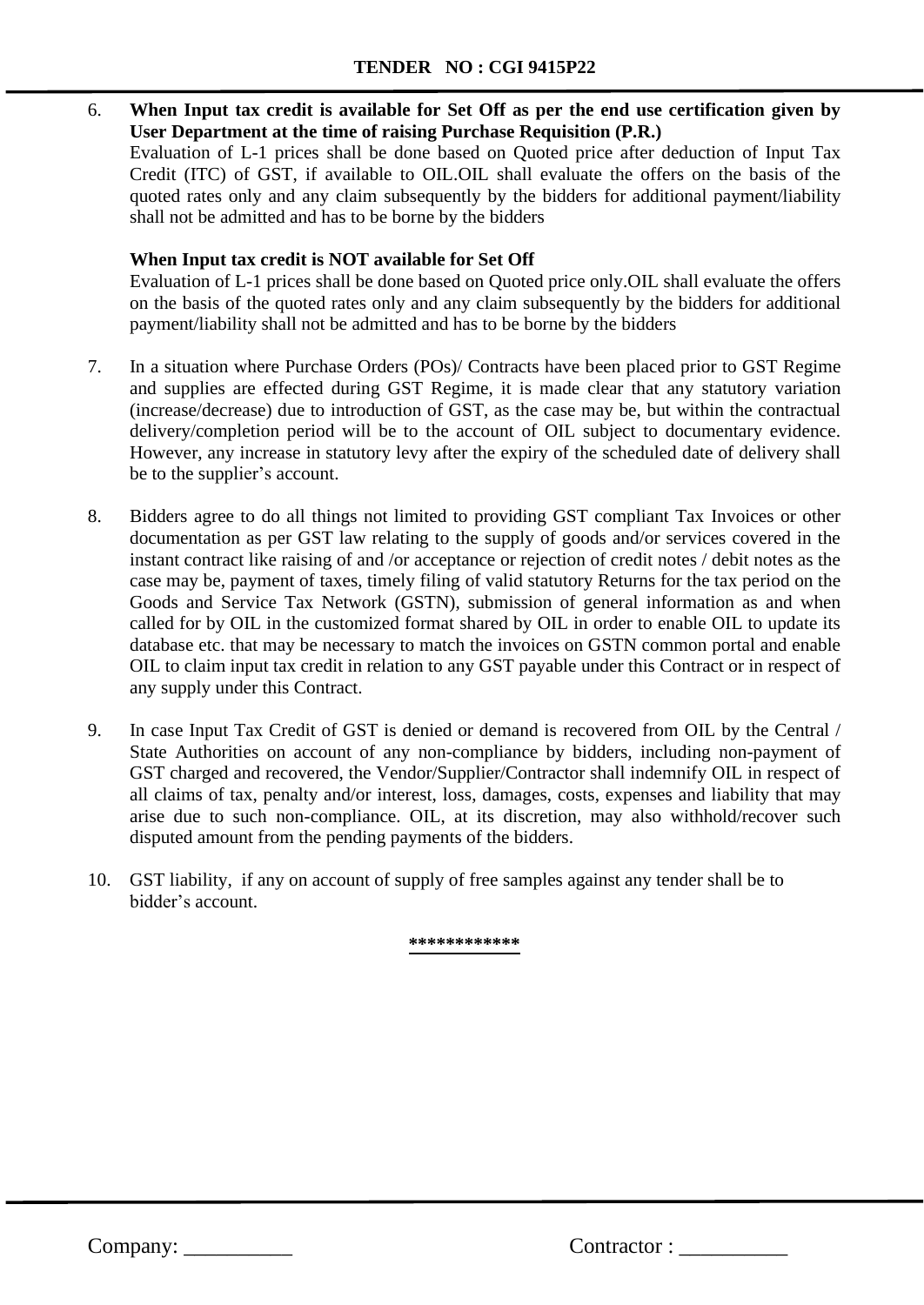## **SECTION – IV**

## **SAFETY MEASURES & COMPLIANCE FORMAT**

To

 EXECUTIVE DIRECTOR (PLS) OIL INDIA LIMITED GUWAHATI

#### **SUB: SAFETY MEASURES**

## **Tender No : CGI 9415P22**

# **SUB: Providing services of Data Entry (Skilled WCL(P)) under F & A section, PHQ for 4(Four) years**

Sir,

We hereby confirm that we have fully understood the safety measures to be adopted during execution of the above contract and that the same have been explained to us by the concerned authorities. We also give the following assurances.

- a) Only experienced and competent persons shall be engaged by us for carrying out work under the said contract.
- b) The names of the authorised persons who would be supervising the jobs on day to day basis from our end are the following
	- $i)$   $\qquad \qquad$  $ii)$
	- iii) \_\_\_\_\_\_\_\_\_\_\_\_\_\_\_\_\_\_\_\_\_\_\_\_\_\_\_\_\_\_\_\_

The above personnel are fully familiar with the nature of jobs assigned and safety precautions required.

- c) Due notice would be given for any change of personnel under item(b) above.
- d) We hereby accept the responsibility for the safety of all the personnel engaged by us and for the safety of the Company's person and property involved during the course of our working under this contract. We would ensure that all the provisions under the Factory Act and safety rules related to execution of our work would be strictly followed by our personnel. Any violation pointed out by the Company's Engineers would be rectified forthwith or the work suspended till such time the rectification is completed by us and all expenditure towards this would be on our account.
- e) We confirm that all persons engaged by us would be provided with the necessary Safety Gears at our cost.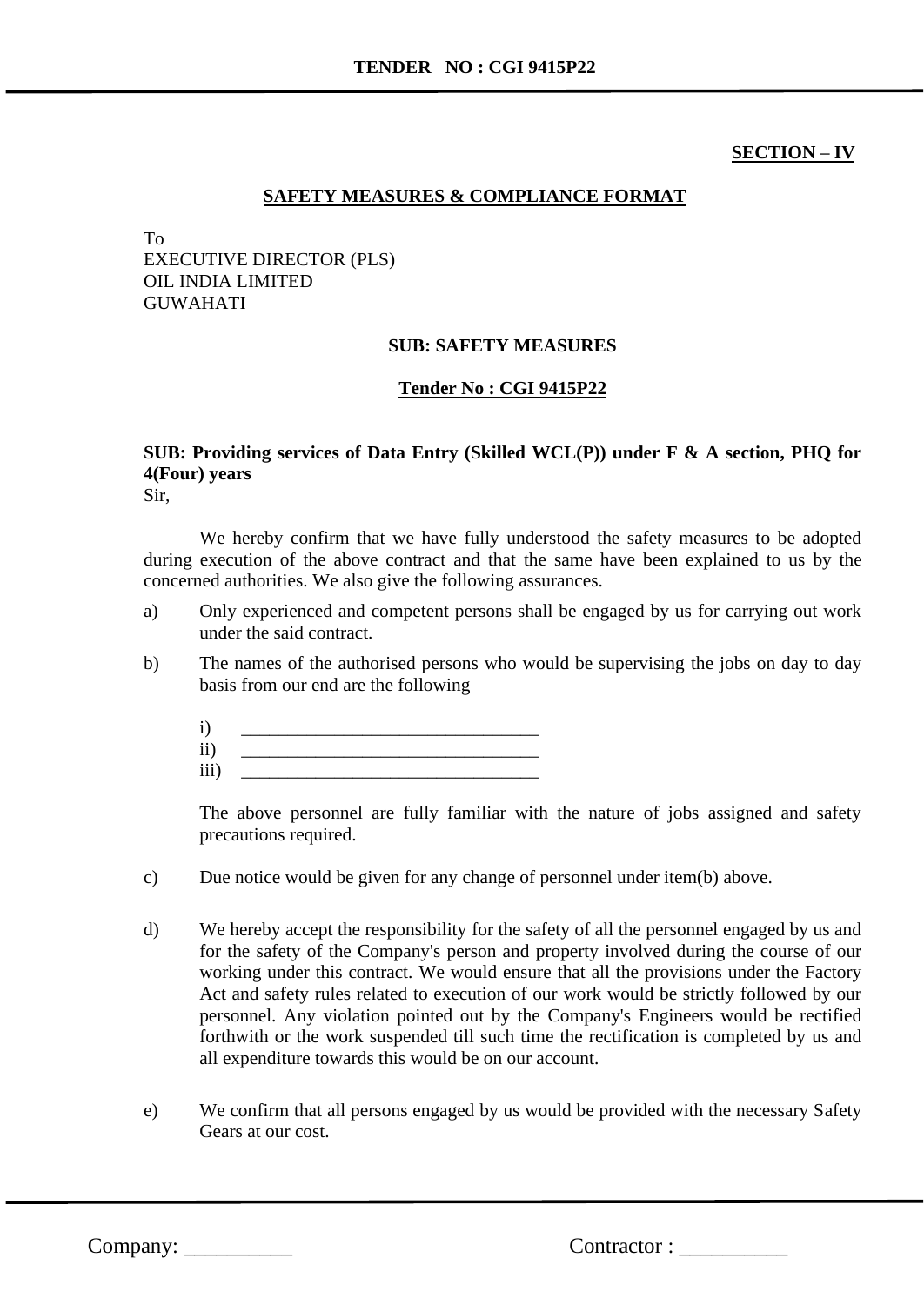f) All losses caused due to inadequate safety measures or lack of supervision on our part would be fully compensated by us and the Company will not be responsible for any lapses on our part in this regard.

(Seal)

Yours Faithfully

 $M/s$ Dated<br>Dated<br>Tor & On Behalf Of Contractor

**\*\*\*\*\*\*\*\*\*\*\*\***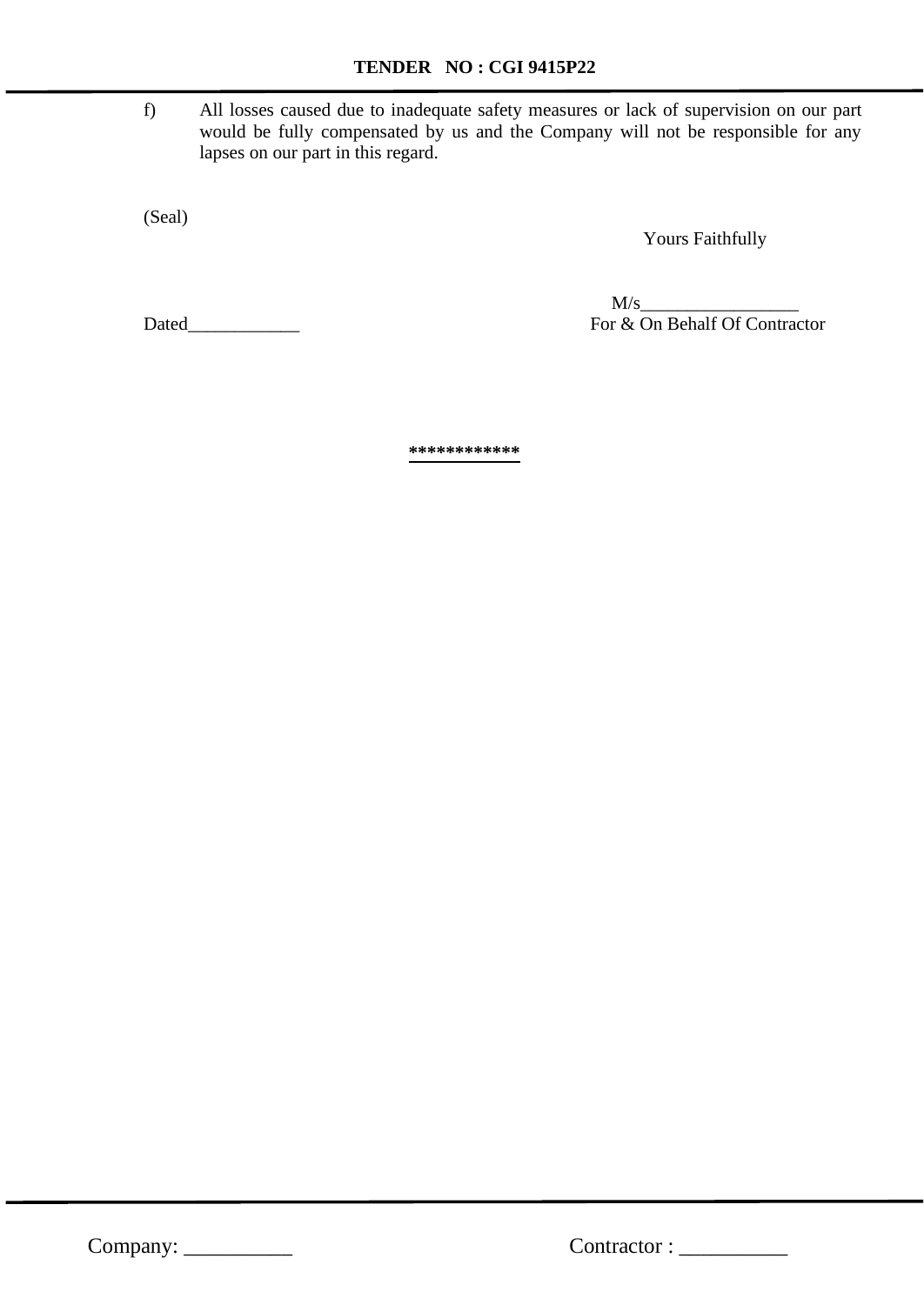## **SECTION-V**

## **INTEGRITY PACT (NOT APPLICABLE FOR THIS TENDER)**

Between

Oil India Limited (OIL) hereinafter referred to as "The Principal"

And

(Name of the bidder)......................................................hereinafter referred to as "The Bidder/Contractor"

#### **Preamble**:

The Principal intends to award, under laid down organizational procedures, contract/s for **…………………………………** The Principal values full compliance with all relevant laws and regulations, and the principles of economic use of resources, and of fairness and transparency in its relations with its Bidder/s and Contractor/s.

In order to achieve these goals, the Principal cooperates with the renowned international Non-Governmental Organization "Transparency International" (TI). Following TI's national and international experience, the Principal will appoint an external independent Monitor who will monitor the tender process and the execution of the contract for compliance with the principles mentioned above.

### **Section: 1 -Commitments of the Principal**

**(1)** The Principal commits itself to take all measures necessary to prevent corruption and to observe the following principles:

1. No employee of the Principal, personally or through family members, will in connection with the tender for, or the execution of a contract, demand, take a promise for or accept, for him/herself or third person, any material or immaterial benefit which he/she is not legally entitled to.

2. The Principal will, during the tender process treat all Bidders with equity and reason. The Principal will in particular, before and during the tender process, provide to all Bidders the same information and will not provide to any Bidder confidential/additional information through which the Bidder could obtain an advantage in relation to the tender process or the contract execution.

3. The Principal will exclude from the process all known prejudiced persons.

**(2)** If the Principal obtains information on the conduct of any of its employees which is a criminal offence under the relevant Anti-Corruption Laws of India, or if there be a Page 2 of 6 substantive suspicion in this regard, the Principal will inform its Vigilance Office and in addition can initiate disciplinary actions.

Company:

| Contractor: |  |
|-------------|--|
|-------------|--|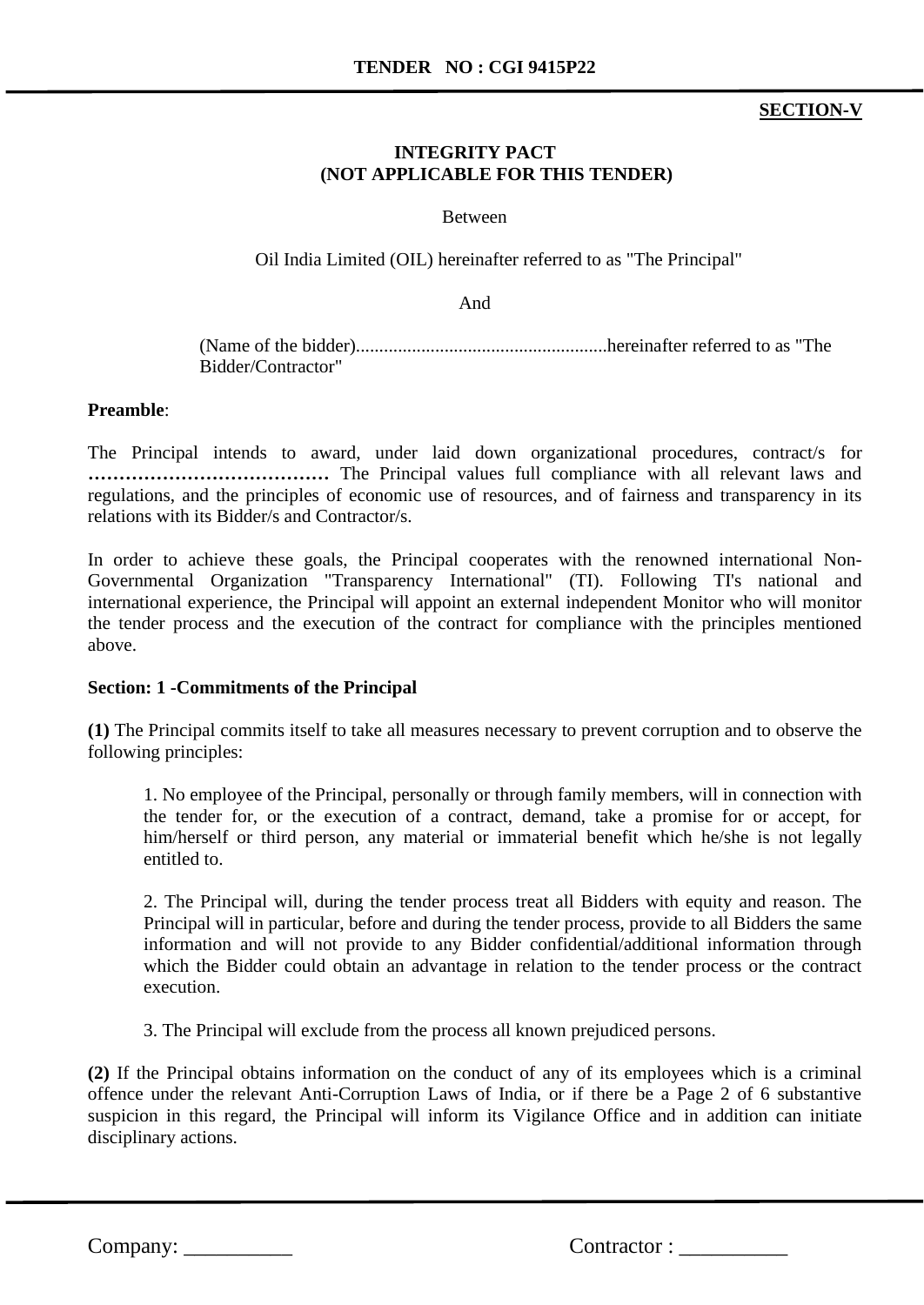## **Section: 2 -Commitments of the Bidder/Contractor**

**(1)** The Bidder/Contractor commits itself to take all measures necessary to prevent corruption. He commits himself to observe the following principles during his participation in the tender process and during the contract execution.

1. The Bidder/Contractor will not, directly or through any other person or firm, offer, promise or give to any of the Principal's employees involved in the tender process or the execution of the contract or to any third person any material or immaterial benefit which h e/she is not legally entitled to, in order to obtain in exchange any advantage of any kind whatsoever during the tender process or during the execution of the contract.

2. The Bidder/Contractor will not enter with other Bidders into any undisclosed agreement or understanding, whether formal or informal. This applies in particular to prices, specifications, certifications, Subsidiary contracts, submission or non-submission of bids or any other actions to restrict competitiveness or to introduce cartelization in the bidding process.

3. The Bidder/Contractor will not commit any offence under the relevant Anticorruption Laws of India; further the Bidder/Contractor will not use improperly, for purposes of competition or personal gain, or pass on to others, any information or document provided by the Principal as part of the business relationship, regarding plans, technical proposals and business details, including information contained or transmitted electronically.

4. The Bidder/Contractor will, when presenting his bid, disclose any and all payments he has made, is committed to or intends to make to agents, brokers or any other intermediaries in connection with the award of the contract.

**(2)** The Bidder/Contractor will not instigate third persons to commit offences outlined above or be an accessory to such offences.

(3) The Bidder/Contractor signing Integrity Pact shall not approach the Courts while representing the matters to IEMs and he/she will await their decision in the matter.

## **Section 3 -Disqualification from tender process and exclusion from future Contracts**

If the Bidder, before contract award has committed a transgression through a violation of Section 2 or in any other form such as to put his reliability or risibility as Bidder into question, the Principal is entitled to disqualify the Bidder from the tender process or to terminate the contract, if already signed, for such reason.

1. If the Bidder/Contractor has committed a transgression through a violation of Section 2 such as to put his reliability or credibility into question, the Principal is entitled also to exclude the Bidder/Contractor from future contract award processes. The imposition and duration of the exclusion will be determined by the severity of the transgression. The severity will be determined by the circumstances of the case, in particular the number of transgressions, the position of the transgressions within the company hierarchy of the Bidder and the amount of the damage. The exclusion will be imposed for a minimum of 6 months and maximum of 3 years.

2. The Bidder accepts and undertakes to respect and uphold the Principal's Absolute right to resort to and impose such exclusion and further accepts and undertakes not to challenge or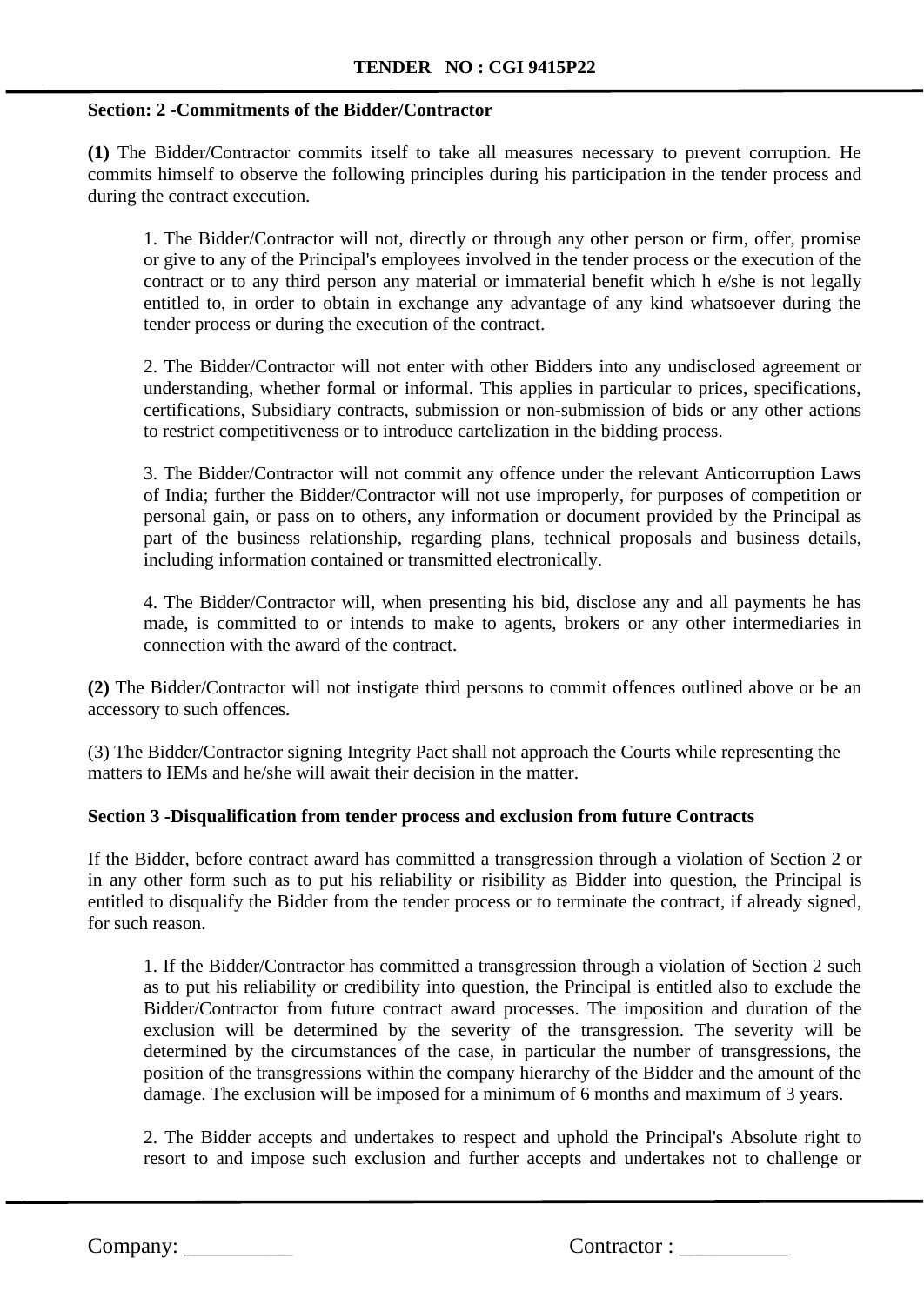question such exclusion on any ground, including the lack of any hearing before the decision to resort to such exclusion is taken. This undertaking is given freely and after obtaining independent legal advice.

3. If the Bidder/Contractor can prove that he has restored/recouped the Damage caused by him and has installed a suitable corruption prevention system, the Principal may revoke the exclusion prematurely.

4. A transgression is considered to have occurred if in light of available evidence no reasonable doubt is possible.

5. Integrity Pact, in respect of a particular contract, shall be operative from the date Integrity Pact is signed by both the parties till the final completion of the contract **or as mentioned in Section 9- Pact Duration whichever is later**. Any violation of the same would entail disqualification of the bidders and exclusion from future business dealings

## **Section 4 -Compensation for Damages**

1. If the Principal has disqualified the Bidder from the tender process prior to the award according to Section 3, the Principal is entitled to demand and recover from the Bidder liquidated damages equivalent to Earnest Money Deposit / Bid Security.

(2) If the Principal has terminated the contract according to Section 3, or if the Principal is entitled to terminate the contract according to Section 3, the principal shall be entitled to demand and recover from the Contractor liquidated damages equivalent to Security Deposit / Performance Bank Guarantee.

3. The bidder agrees and undertakes to pay the said amounts without protest or demur subject only to condition that if the Bidder/Contractor can prove and establish that the exclusion of the Bidder from the tender process or the termination of the contract after the contract award has caused no damage or less damage than the amount or the liquidated damages, the Bidder/Contractor shall compensate the Principal only to the extent of the damage in the amount proved.

### **Section 5 -Previous transgression**

1. The Bidder declares that no previous transgression occurred in the last 3 years with any other Company in any country conforming to the TI approach or with any other Public Sector Enterprise in India that could justify his exclusion from the tender process.

2. If the Bidder makes incorrect statement on this subject, he can be disqualified from the tender process or the contract, if already awarded, can be terminated for such reason.

## **Section: 6 -Equal treatment of all Bidders/Contractor/Subcontractors**

1. The Principal will enter into Pacts on identical terms with all bidders and contractors.

2. The Bidder / Contractor undertake(s) to procure from all subcontractors a commitment in conformity with this Integrity Pact. The Bidder/Contractor shall be responsible for any violation(s) of the provisions laid down in this agreement/Pact by any of its sub-contractors/sub-vendors.

 $Comparly: \_\_$ 

| Contractor: |  |  |
|-------------|--|--|
|-------------|--|--|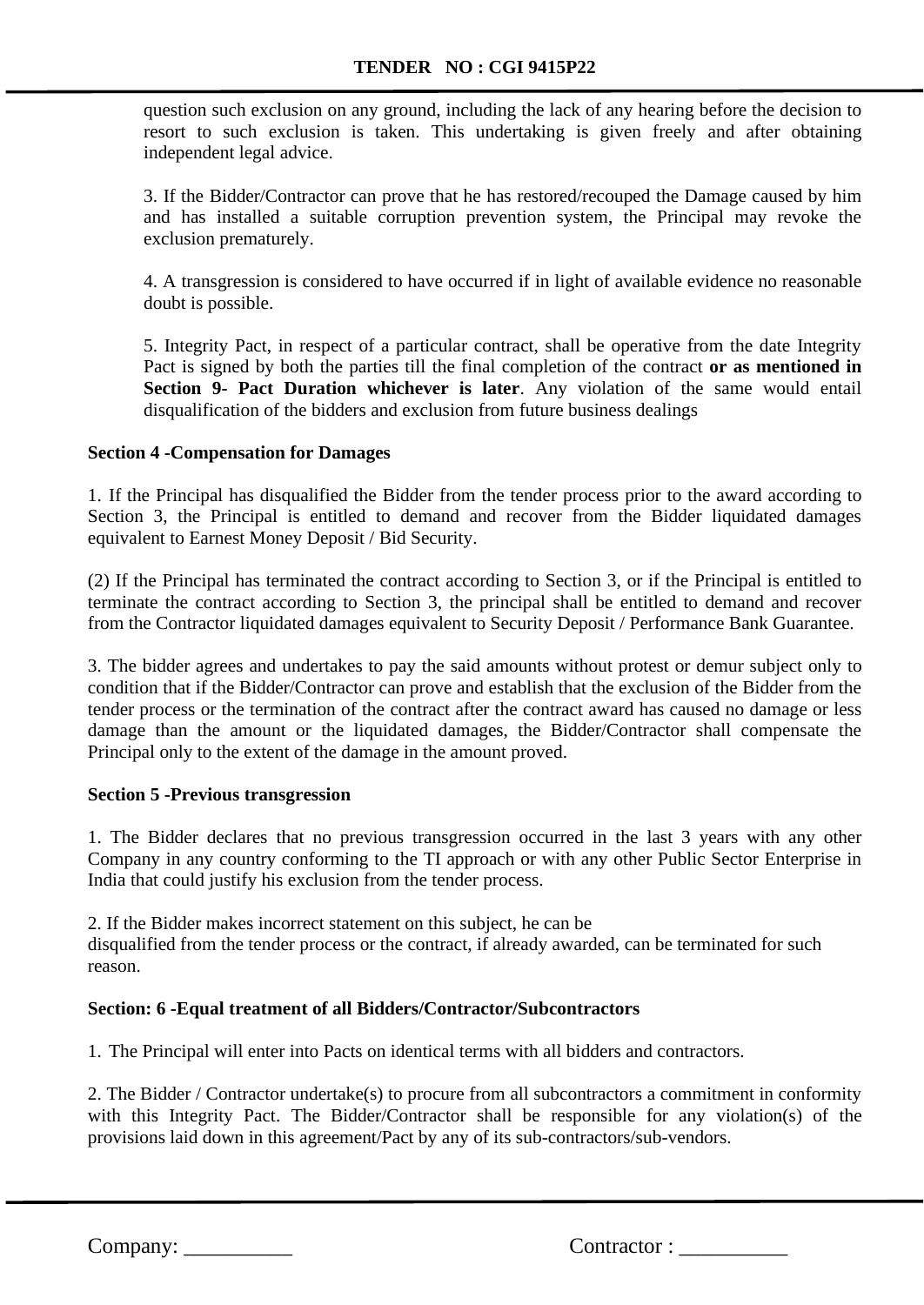3. The Principal will disqualify from the tender process all bidders who do not sign this Pact or violate its provisions.

## **Section: 7 -Criminal charges against violating Bidders/Contractors/ Subcontractors**

If the Principal obtains knowledge of conduct of a Bidder, Contractor or Subcontractor, or of an employee or a representative or an associate of a Bidder, Contractor or Subcontractor, which constitutes corruption, or if the Principal has substantive suspicion in this regard, the Principal will inform the Vigilance Office.

## **Section: 8 -External Independent Monitor/Monitors**

1. The Principal appoints competent and credible external independent Monitor for this Pact. The task of the Monitor is to review independently and objectively, whether and to what extent the parties comply with the obligations under this agreement.

2. The Monitor is not subject to instructions by the representatives of the parties and performs his functions neutrally and independently. He reports to the Chairperson of the Board of the Principal.

3. The Contractor accepts that the Monitor has the right to access without restriction to all Project documentation of the Principal including that provided by the Contractor. The Contractor will also grant the Monitor, upon his request and demonstration of a valid interest, unrestricted and unconditional access to his project documentation. The same is applicable to Subcontractors. The Monitor is under contractual obligation to treat the information and documents of the Bidder/Contractor/Subcontractor with confidentiality.

4. The Principal will provide to the Monitor sufficient information about all meetings among the parties related to the Project provided such meetings could have an impact on the contractual relations between the Principal and the Contractor. The parties offer to the Monitor the option to participate in such meetings.

5. As soon as the Monitor notices, or believes to notice, a violation of this agreement, he will so inform the Management of the Principal and request the Management to discontinue or heal the violation, or to take other relevant action. The monitor can in this regard submit non-binding recommendations. Beyond this, the Monitor has no right to demand from the parties that they act in a specific manner, refrain from action or tolerate action. However, the Independent External Monitor shall give an opportunity to the bidder / contractor to present its case before making its recommendations to the Principal.

6. The Monitor will submit a written report to the Chairperson of the Board of the Principal within 8 to 10 weeks from the date of reference or intimation to him by the 'Principal' and, should the occasion arise, submit proposals for correcting problematic situations.

7. If the Monitor has reported to the Chairperson of the Board a Substantiated suspicion of an offence under relevant Anti-Corruption Laws of India, and the Chairperson has not, within reasonable time, taken visible action to proceed against such offence or reported it to the Vigilance Office, the Monitor may also transmit this information directly to the Central Vigilance Commissioner, Government of India.

8. The word 'Monitor' would include both singular and plural.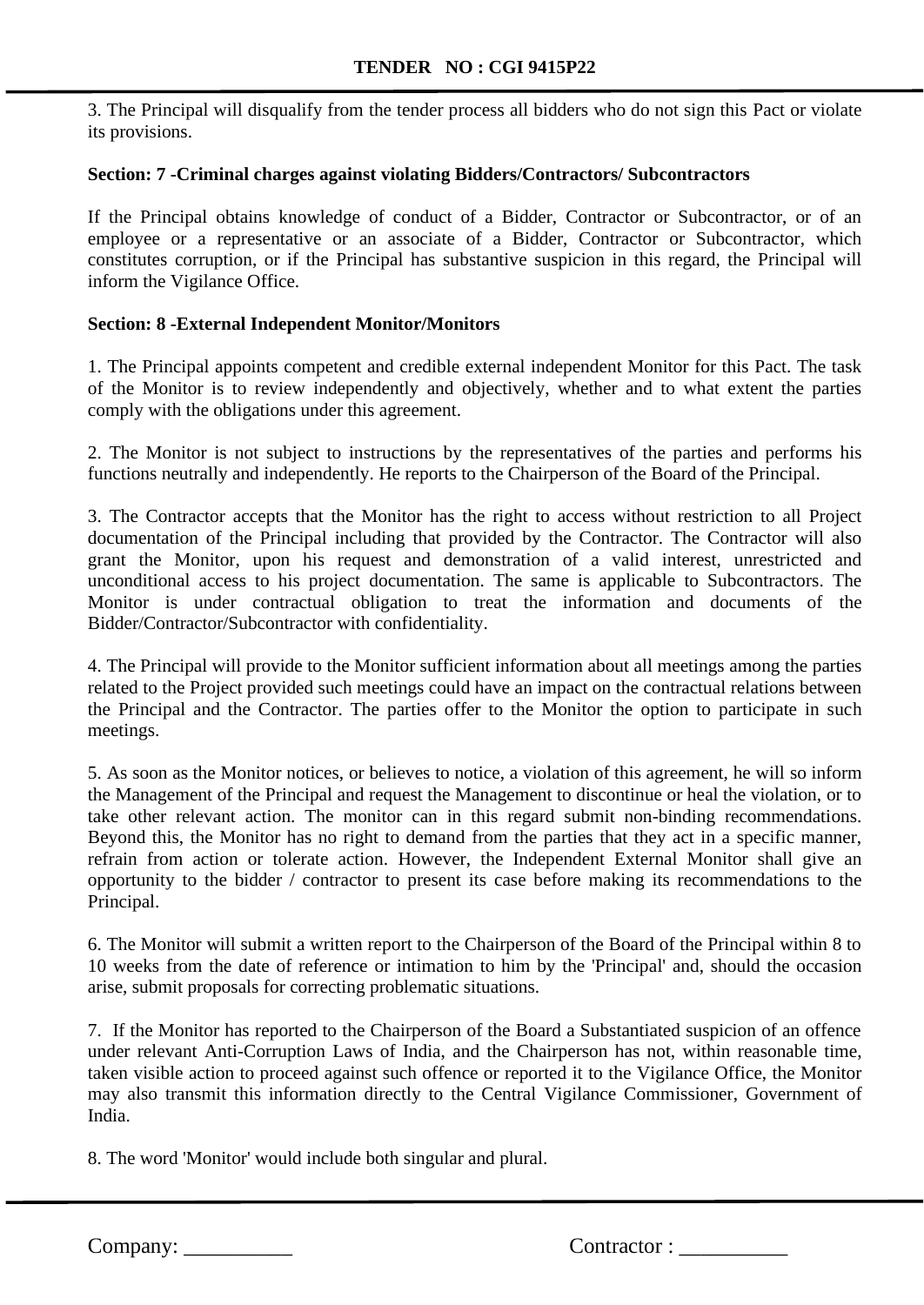#### **Section:9 -Pact Duration**

This Pact begins when both parties have legally signed it. It expires for the Contractor 12 months after the last payment under the respective contract, and for all other Bidders 6 months after the contract has been awarded.

If any claim is made/ lodged during this time, the same shall be binding and continue to be valid despite the lapse of this pact as specified above, unless it is discharged/determined by Chairperson of the Principal.

#### **Section:10 -Other provisions**

1. This agreement is subject to Indian Law. Place of performance and jurisdiction is the Registered Office of the Principal, i.e. New Delhi. The Arbitration clause provided in the main tender document / contract shall not be applicable for any issue / dispute arising under Integrity Pact.

2. Changes and supplements as well as termination notices need to be made in writing. Side agreements have not been made.

3. If the Contractor is a partnership or a consortium, this agreement must be, signed by all partners or consortium members.

4. Should one or several provisions of this agreement turn out to be invalid, the remainder of this agreement remains valid. In this case, the parties will strive to come to an agreement to their original intensions.

**For the Principal For the Bidder/Contractor**

**………………………………….. …………………………………...**

Witness 1: .............................

Witness 2: .............................

Place. Date .

> ----------------- \*\*\*\*\*\*\*\*\*\*\*\*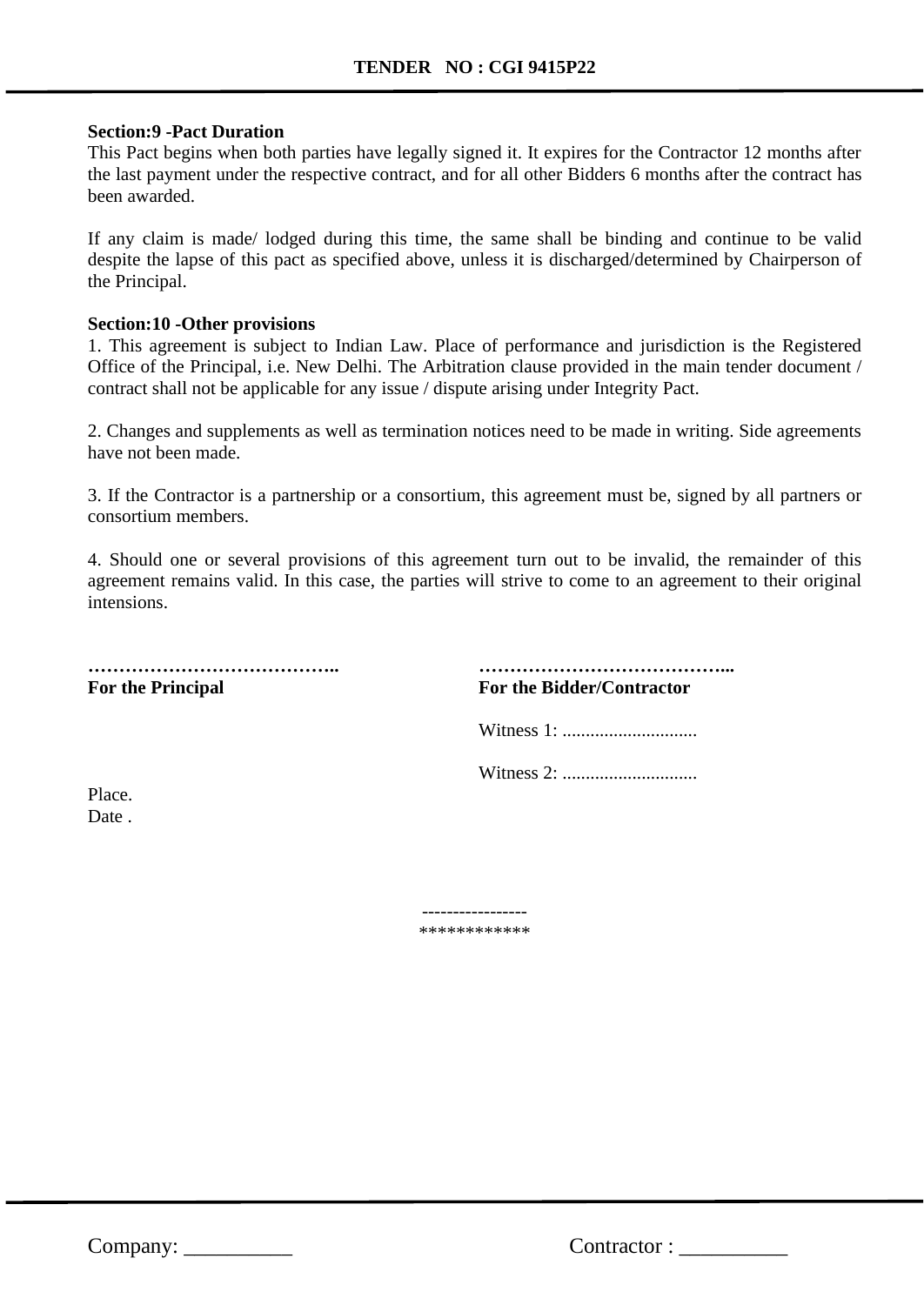## **PROFORMA-A**

## **PRICE BID FORMAT**

**As per Section –II of the tender document and shall be quoted on line Format.** 

----------------- \*\*\*\*\*\*\*\*\*\*\*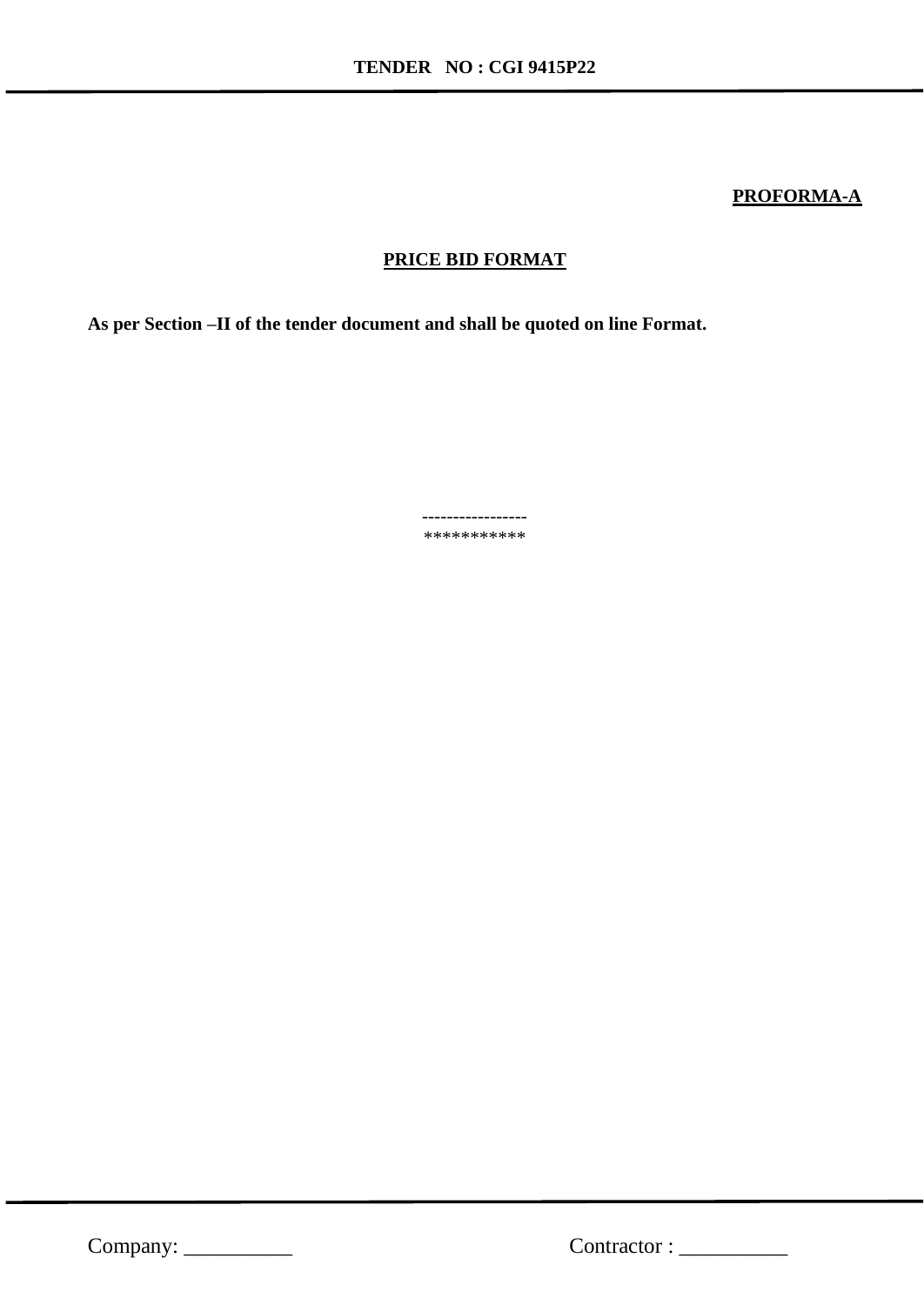#### **PROFORMA-B**

#### **BID FORM**

To M/S. OIL INDIA LIMITED, PIPELINE HEAD QUARTER

Sub : Tender No. : \_\_\_\_\_\_\_\_\_\_\_\_\_\_\_\_\_\_\_\_\_\_\_\_\_\_\_\_\_\_\_\_\_

Dear Sir,

Having examined the General and Special Conditions of Contract and the Terms of Reference including all attachments thereto, the receipt of which is hereby duly acknowledged, we the undersigned offer to perform the services in conformity with the said conditions of Contract and Terms of Reference for the sum of **(Price not be indicated)** \_\_\_\_\_\_\_\_\_\_\_(Total Bid Amount in words and figures) or such other sums as may be ascertained in accordance with the Schedule of Prices attached herewith and made part of this Bid.

We undertake, if our Bid is accepted, to commence the work within () days calculated from the date both parties have signed the Contract.

 If our Bid is accepted, we will obtain the guarantee of a bank in a sum not exceeding for the due performance of the Contract.

 We agree to abide by this Bid for a period of **90 days** from the date fixed for Bid opening and it shall remain binding upon us and may be accepted at any time before the expiration of that period.

 Until a formal Contract is prepared and executed, this Bid, together with your written acceptance thereof in your notification of award shall constitute a binding Contract between us.

We understand that you are not bound to accept the lowest or any Bid you may receive.

Dated this \_\_\_\_\_\_\_\_\_\_\_\_ day of \_\_\_\_\_\_\_\_\_\_\_\_\_\_\_\_\_\_ 20\_.

 Signature  $\frac{1}{2}$  ,  $\frac{1}{2}$  ,  $\frac{1}{2}$  ,  $\frac{1}{2}$  ,  $\frac{1}{2}$  ,  $\frac{1}{2}$  ,  $\frac{1}{2}$  ,  $\frac{1}{2}$  ,  $\frac{1}{2}$  ,  $\frac{1}{2}$  ,  $\frac{1}{2}$  ,  $\frac{1}{2}$  ,  $\frac{1}{2}$  ,  $\frac{1}{2}$  ,  $\frac{1}{2}$  ,  $\frac{1}{2}$  ,  $\frac{1}{2}$  ,  $\frac{1}{2}$  ,  $\frac{1$ 

(In the capacity of)

----------------- \*\*\*\*\*\*\*\*\*\*\*\*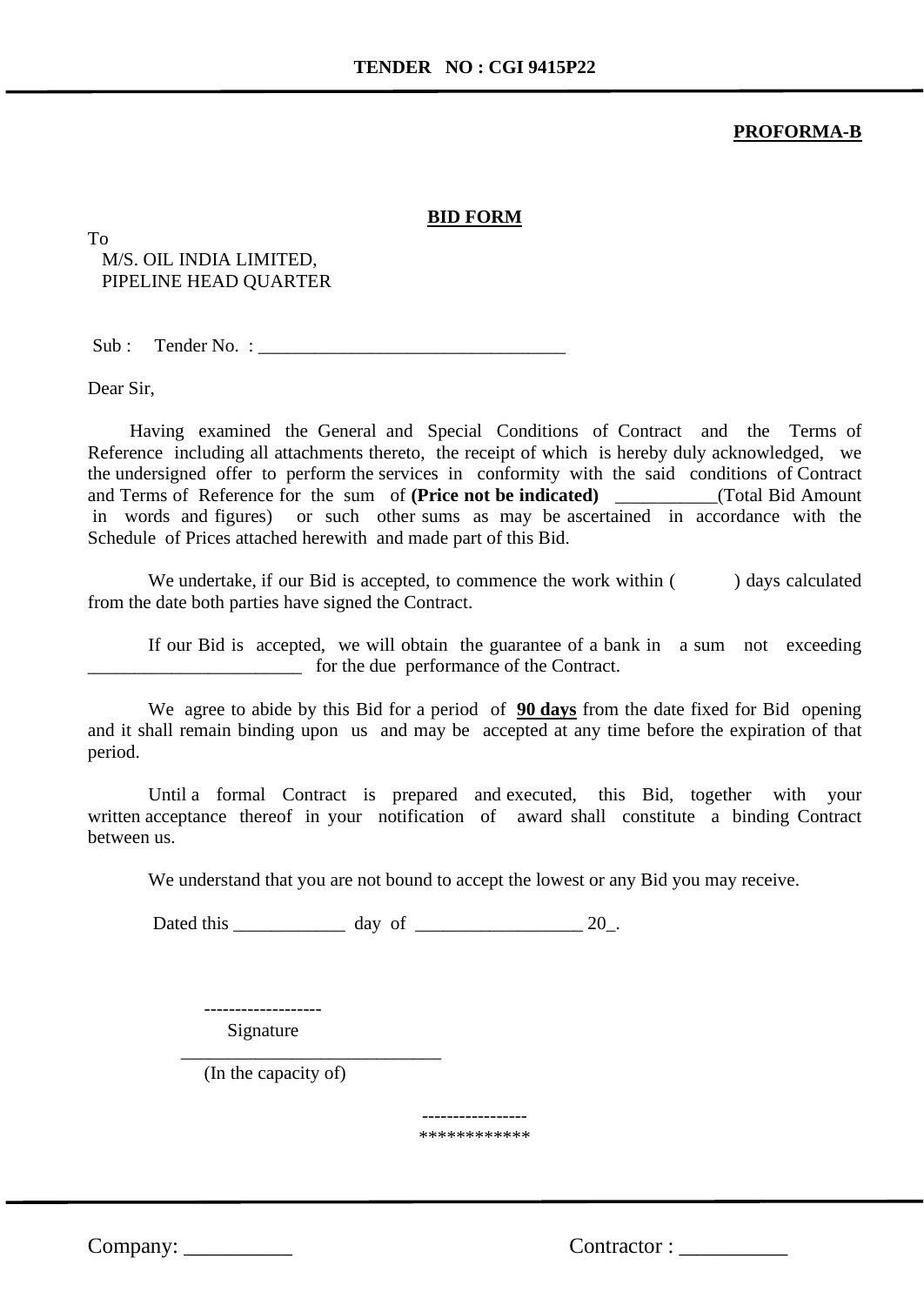### **PROFORMA-C**

#### **FORM OF BID SECURITY (BANK GUARANTEE)**

To M/s. OIL INDIA LIMITED, Guwahati, Assam, India, Pin - 781171.

WHEREAS, (Name of Bidder) \_\_\_\_\_\_\_\_\_\_\_\_\_\_\_\_\_\_\_\_\_\_\_\_\_\_\_\_(hereinafter called "the Bidder") has submitted their offer Dated\_\_\_\_\_\_\_\_\_\_ for the provision of certain oilfield services (hereinafter called "the Bid") against OIL INDIA LIMITED, Guwahati, Assam, India (hereinafter called the Company)'s tender No. : know all men by these presents that we (Name of Bank) of (Name of Country) having our registered office at (hereinafter called "Bank") are bound unto the Company in the sum of (<sup>\*</sup> ) for which payment will and truly to be made to Company, the Bank binds itself, its successors and assignees by these presents. SEALED with the common seal of the said Bank this  $\frac{1}{20}$  day of  $\frac{1}{20}$ .

THE CONDITIONS of these obligations are:

- 1. If the Bidder withdraws their Bid during the period of Bid validity specified by the Bidder; or
- 2. If the Bidder, having been notified of acceptance of their Bid by the Company during the period of Bid validity:
	- a) Fails or refuses to execute the form of agreement in accordance with the Instructions to Bidders; or
	- b) Fails or refuses to furnish the Performance Security in accordance with the Instructions to Bidders;

We undertake to pay to Company up to the above amount upon receipt of its first written demand (by way of letter / fax/cable), without Company having to substantiate its demand provided that in its demand Company will note that the amount claimed by it is due to it owing to the occurrence of one or both of the two conditions, specifying the occurred condition or conditions.

This guarantee will remain in force up to and including the date ( $**$ ) and any demand in respect thereof should reach the Bank not later than the above date.

SIGNATURE AND SEAL OF THE GUARANTORS: Name of Bank & Address:

Witness: \_\_\_\_\_\_\_\_\_\_\_\_\_\_\_\_\_\_\_\_\_\_\_\_\_\_\_\_\_\_\_\_ Address : \_\_\_\_\_\_\_\_\_\_\_\_\_\_\_\_\_\_\_\_\_\_\_\_\_\_\_\_\_\_\_\_\_

(Signature, Name and Address)

Date :\_\_\_\_\_\_\_\_\_\_

Place :

- \* The Bidder should insert the amount of the guarantee in words and figures.
- \*\* Date of expiry of Bank Guarantee should be minimum **30** days after the end of the validity period of the Bid.

----------------- \*\*\*\*\*\*\*\*\*\*\*\*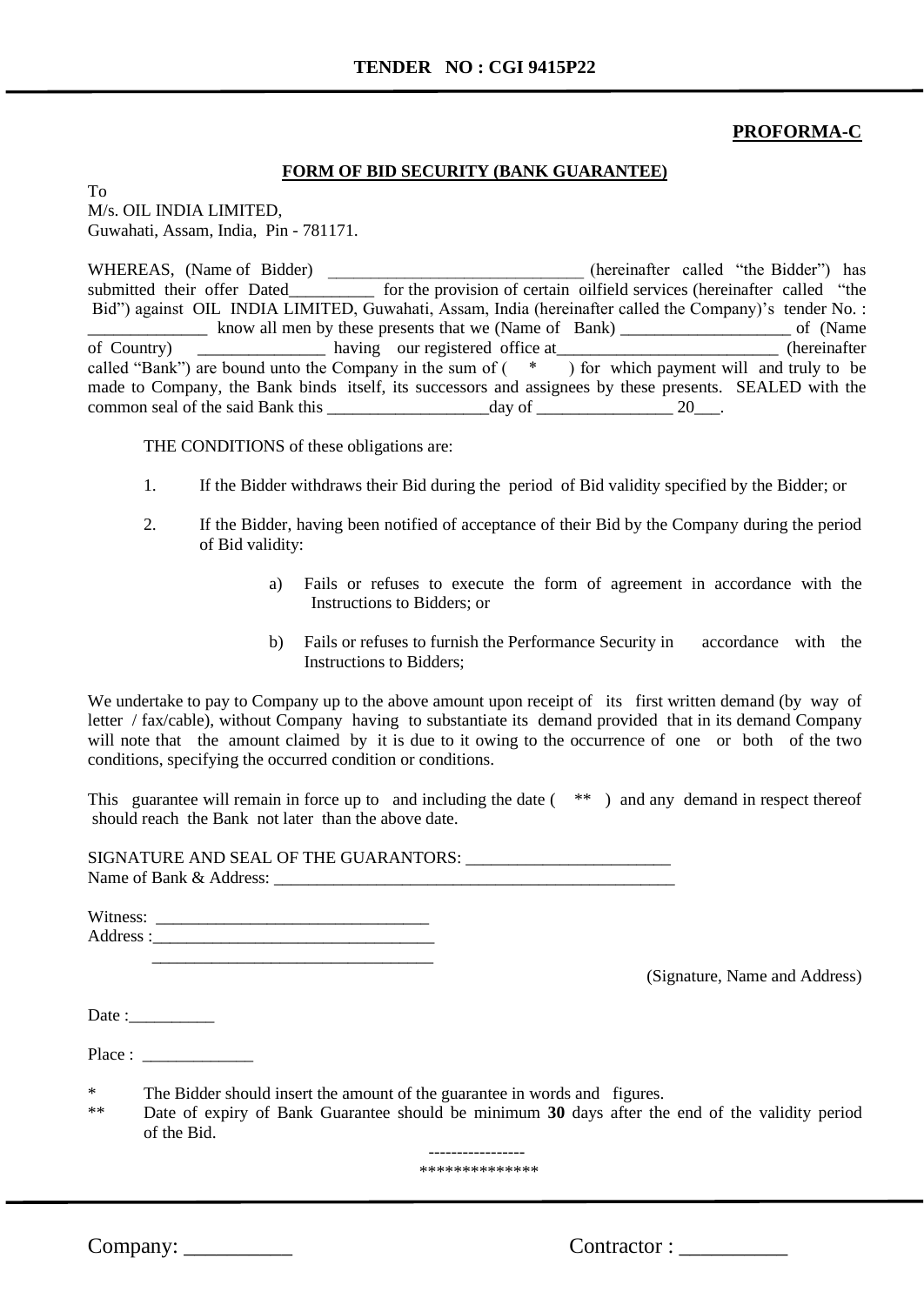#### **PROFORMA -D**

#### *FORM OF PERFORMANCE BANK GUARANTEE*

### To: M/s. OIL INDIA LIMITED, (**DEPUTY GENERAL MANAGER -CONTRACTS**) Guwahati Assam, India, Pin – 781 171

WHEREAS WHEREAS (Name and address of Contractor) (hereinafter called "Contractor") had undertaken, in pursuance of Contract No. \_\_\_\_\_\_\_\_\_\_\_\_\_\_\_\_\_\_\_\_\_\_\_ to execute (Name of Contract and Brief Description of the Work) \_\_\_\_\_\_\_\_\_\_\_\_\_\_\_\_\_\_\_ (hereinafter called "the Contract").

AND WHEREAS it has been stipulated by you in the said Contract that the Contractor shall furnish you with a Bank Guarantee as security for compliance with Contractor's obligations in accordance with the Contract.

AND WHEREAS we have agreed to give the Contractor such a Bank Guarantee; NOW THEREFORE we hereby affirm that we are Guarantors on behalf of the Contractor, up to a total of (Amount of Guarantee in figures)  $\qquad \qquad$  (in words  $\qquad \qquad$ ), such amount being payable in the types and proportions of currencies in which the Contract price is payable, and we undertake to pay you, upon your first written demand and without cavil or argument, any sum or sums within the limits of guarantee sum as aforesaid without your needing to prove or to show grounds or reasons for your demand for the sum specified therein. We hereby waive the necessity of your demanding the said debt from the Contractor before presenting us with the demand.

We further agree that no change or addition to or other modification of the terms of the Contract or the work to be performed there under or of any of the Contract documents which may be made between you and the Contractor shall in any way cease us from any liability under this guarantee, and we hereby waive notice of such change, addition or modification.

This guarantee is valid until the date \_\_\_\_\_\_\_\_\_ (calculated at **3** months after Contract completion date).

|                                                             | SIGNATURE AND SEAL OF THE GUARANTORS                                                                                |
|-------------------------------------------------------------|---------------------------------------------------------------------------------------------------------------------|
| Designation                                                 |                                                                                                                     |
| Name of Bank                                                |                                                                                                                     |
| Address                                                     | <u> 1989 - Johann John Stoff, deutscher Stoffen und der Stoffen und der Stoffen und der Stoffen und der Stoffen</u> |
| Witness                                                     |                                                                                                                     |
| Address<br>the control of the control of the control of the |                                                                                                                     |
|                                                             |                                                                                                                     |
| Place                                                       |                                                                                                                     |
|                                                             |                                                                                                                     |
|                                                             |                                                                                                                     |
|                                                             | ***********                                                                                                         |
|                                                             |                                                                                                                     |

Company: \_\_\_\_\_\_\_\_\_\_\_\_

| Contractor : |
|--------------|
|              |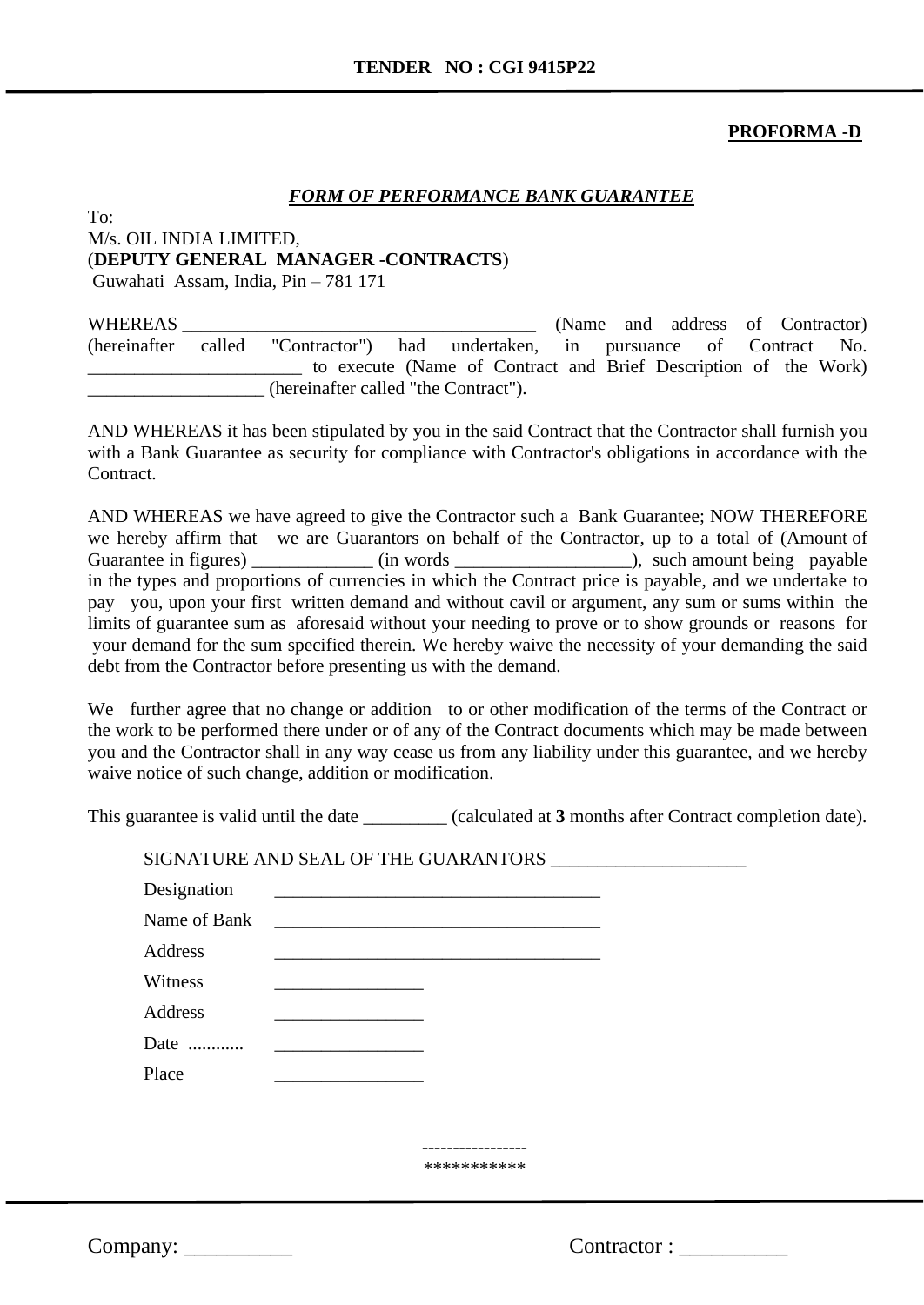## **PROFORMA - E**

## **DRAFT AGREEMENT COPY (To be executed by the successful Bidder)**

This AGREEMENT is made on the ….. day of ……..

#### **BETWEEN**

OIL INDIA LIMITED, a Government of India Enterprise, incorporated under the Companies Act 1956, having its registered office at Duliajan in the state of Assam, hereinafter called the **"COMPANY"** which expression unless repugnant to the context shall include executors, administrators and assignees on one part

#### **AND**

M/s. ………….., having its address ………… hereinafter called the "**CONTRACTOR**" which term shall unless excluded by or repugnant to the subject or context include its successors and permitted assignees, on the other part,

#### **WHEREAS**

OIL INDIA LIMITED being desirous of awarding a comprehensive contract for "hiring the services of like and has issued and has issued and has issued and has issued and has issued and has issued and has issued and has issued and has issued and has issued and has issued and has issued and has issued and has is enquiry under reference No…………….. dated ……….. containing the Schedule of Works, Terms and Conditions,

A. M/s. ………… , have examined the nature and magnitude of the service to be provided and have satisfied themselves by careful examination before quoting their rates as to the nature and magnitude of the services to be provided , local conditions, the availability of manpower and resources necessary for rendering the service and have made local and independent enquiries and obtained complete information and have examined and considered all other issues, conditions and things and probable and possible contingencies, and generally all matters incidental thereto and auxiliary thereof affecting the services and have included them while making their offer.

**WHEREAS,** Company, (OIL INDIA LIMITED) having accepted the offer of the Contractor and (subsequent letter dated\_\_\_\_\_\_\_\_), issued the "Letter of Award" under reference \_\_\_\_\_\_\_\_\_\_\_\_\_\_ dated\_\_\_\_\_\_\_\_\_\_\_\_\_.

Whereas, the Contractor has accepted Company's Letter of Award vide their letter

NOW IN CONSIDERATION OF THE MUTUAL COVENANTS AND AGREEMENTS HEREINAFTER CONTAINED IT IS HEREBY AGREED AS FOLLOWS:

- i) In this Agreement words and expressions shall have the same meanings as are respectively assigned to them in the General Conditions of Contract referred to.
- ii) The following documents shall be deemed to form and be read and construed as part of this agreement viz: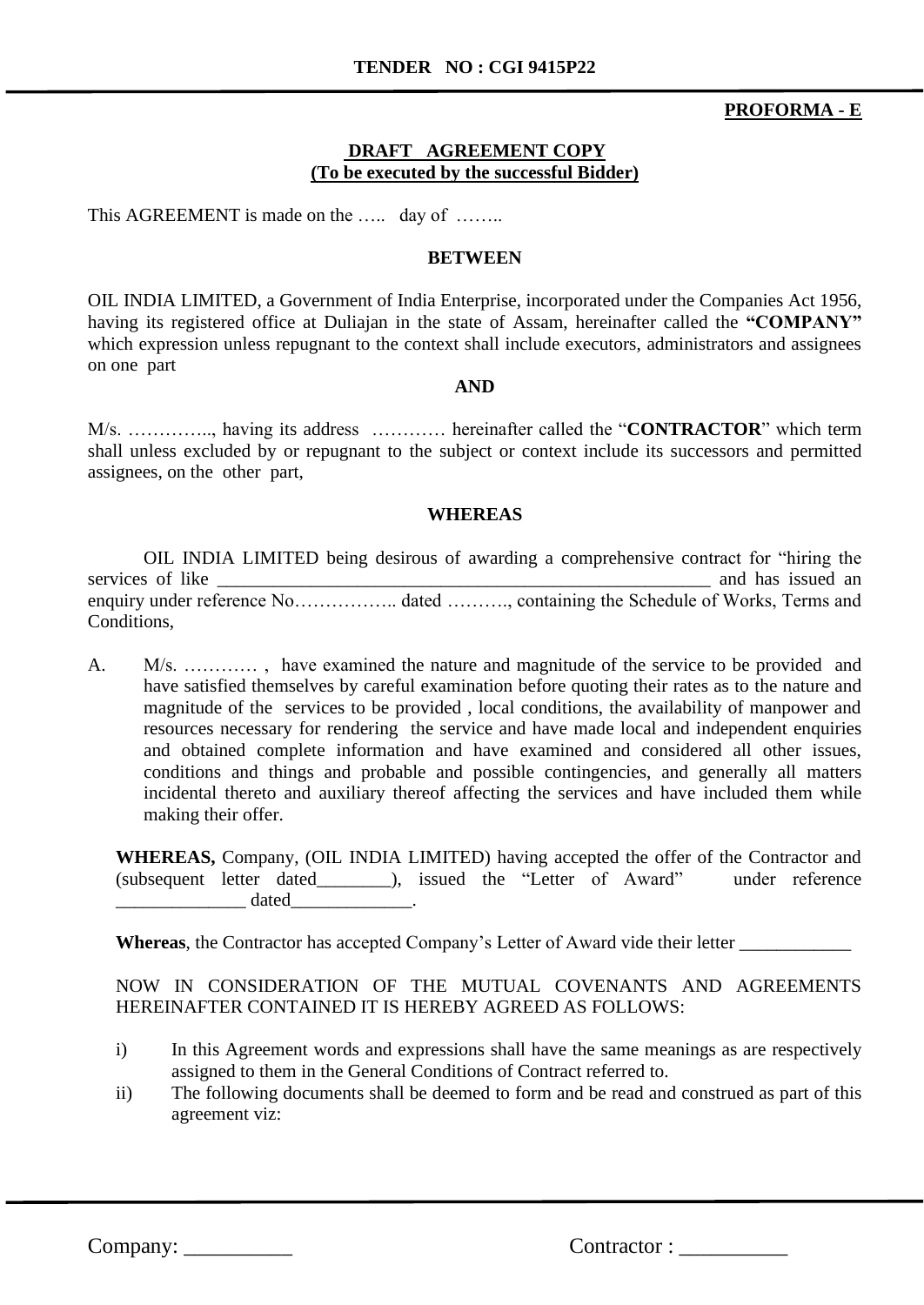- (a) The Tender Document No…………………dated ………, inter-alia providing the Instruction to the bidder ,General Conditions of Contract, Scope of Work / terms of reference /Technical specifications etc., Special conditions of contract.
- (b) The Bid submitted by the Contractor in response to the Tender enquiry,
- (c) The contractor's letter dated .......... (after price negotiation) if any .
- (d) The Company's Notification of Award vide Letter of Award No. dated in the control of the control of the control of the control of the control of the control of the control of the control of the control of the control of the control of the control of the control of the control of the
- (e) **Section-I, II, III** hereto.
- iii) The rates payable for the job will be as indicated in **Section-II**
- iv) In consideration of the payment to be made by the Company to the Contractor for carrying out the assigned service , the Contractor hereby covenants with the Company that the Contractor shall and will carry out the assigned service and complete the said

service and shall do and perform all other acts and things mentioned in the Agreement or described or which are to be implied there from or may be reasonably necessary for the execution of the said assignment in the desired manner and time and subject to the terms and conditions or stipulations mentioned in the Agreement.

v) The Company hereby covenants to pay the Contractor in consideration of the due provision, execution and completion of the services and the remedying of defects therein , the contract price or such other sum as may become payable under the provisions of this contract at times and in manner prescribed in this contract.

IN WITNESS thereof, the parties have executed this contract on the day and the year first above mentioned at the office of the General Manager, Pipelines, Pipeline Head Quarter, Narengi, Guwahati, Assam.

| Signed and Delivered for and<br>On behalf of Company | Signed and Delivered for and<br>on behalf of Contractor |  |
|------------------------------------------------------|---------------------------------------------------------|--|
| (Oil India Limited)                                  |                                                         |  |
| IN PRESENCE OF TWO WITNESSES :                       | IN PRESENCE OF TWO WITNESSES                            |  |
| 2.                                                   | 2.                                                      |  |
|                                                      | ************                                            |  |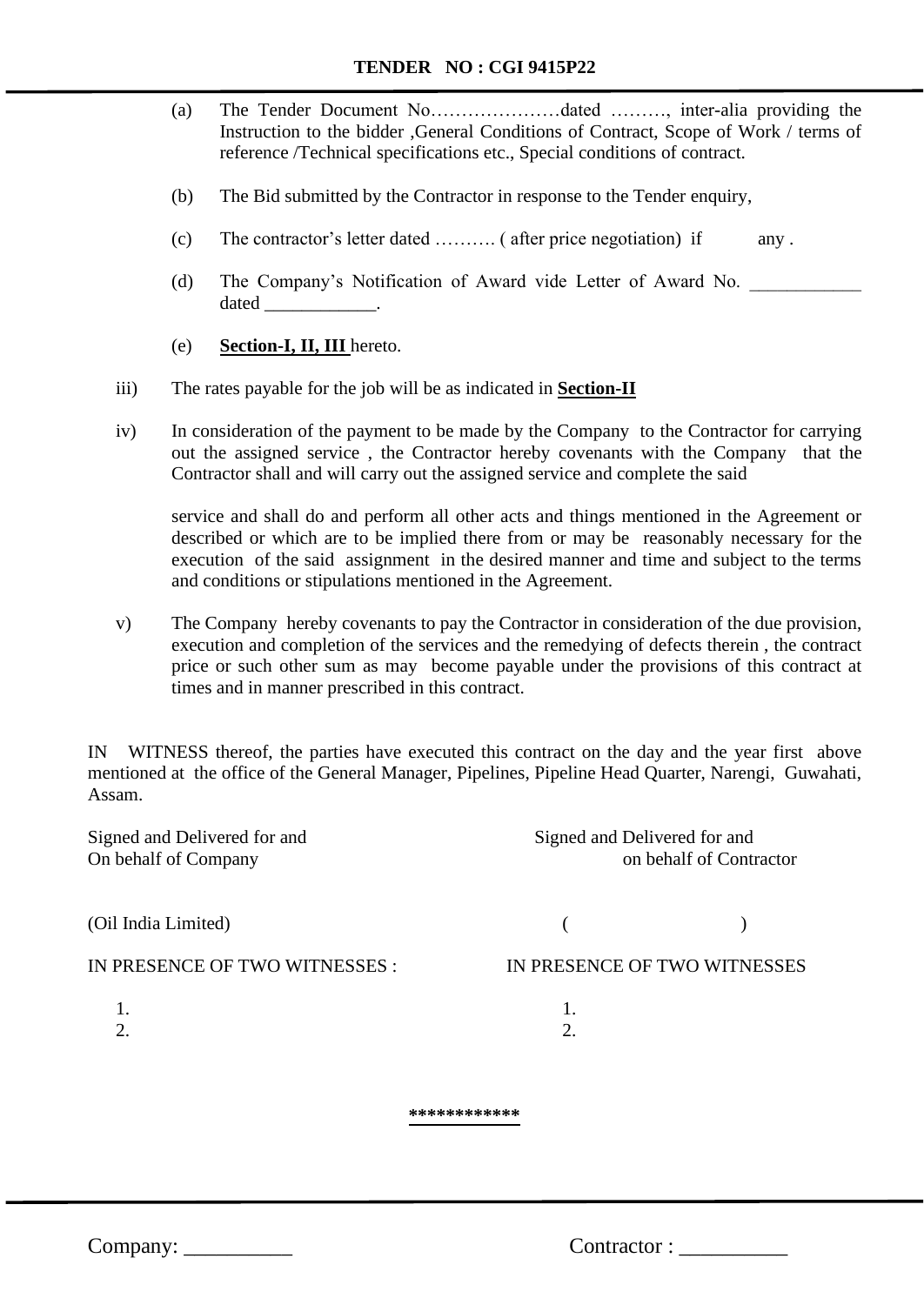## **PROFORMA -F**

#### **STATEMENT OF COMPLIANCE/NON-COMPLIANCE**

OIL expects the bidders to fully accept the terms and conditions of the bidding documents. However, should the bidder experience some exception and deviations to the terms of the bidding documents, the same should be indicated here and put in un-priced bid. In order to be considered responsive, Bidder's offer must specifically include the following statement:

(a) We certify that our offer complies with all NIT requirements and specifications without any deviations.

#### Or

(b) We certify that our offer complies with all NIT requirements and specifications with the following deviations:

| SL. | SECTION/   | <b>BRIEF STATEMENT</b> | COMPLIANCE/              | <b>DEVIATION</b> |
|-----|------------|------------------------|--------------------------|------------------|
| NO. | CLAUSE NO. |                        | NON-COMPLIANCE STATEMENT |                  |
|     |            |                        |                          |                  |
|     |            |                        |                          |                  |
|     |            |                        |                          |                  |
|     |            |                        |                          |                  |
|     |            |                        |                          |                  |
|     |            |                        |                          |                  |
|     |            |                        |                          |                  |
|     |            |                        |                          |                  |
|     |            |                        |                          |                  |
|     |            |                        |                          |                  |

We undertake that excepting above deviations all the terms and conditions in the tender document shall be fully complied with. Company will not recognize any deviations/exception(s) which is not listed in this Annexure.

Signature of the Bidder

Name of Bidder: \_\_\_\_\_\_\_\_\_\_\_\_\_\_\_\_\_\_\_\_

\_\_\_\_\_\_\_\_\_\_\_\_\_\_\_\_\_\_\_\_\_\_\_\_\_\_\_\_\_\_\_\_\_\_

Seal of the Company:

----------------- \*\*\*\*\*\*\*\*\*\*\*

| Contractor: |  |  |
|-------------|--|--|
|-------------|--|--|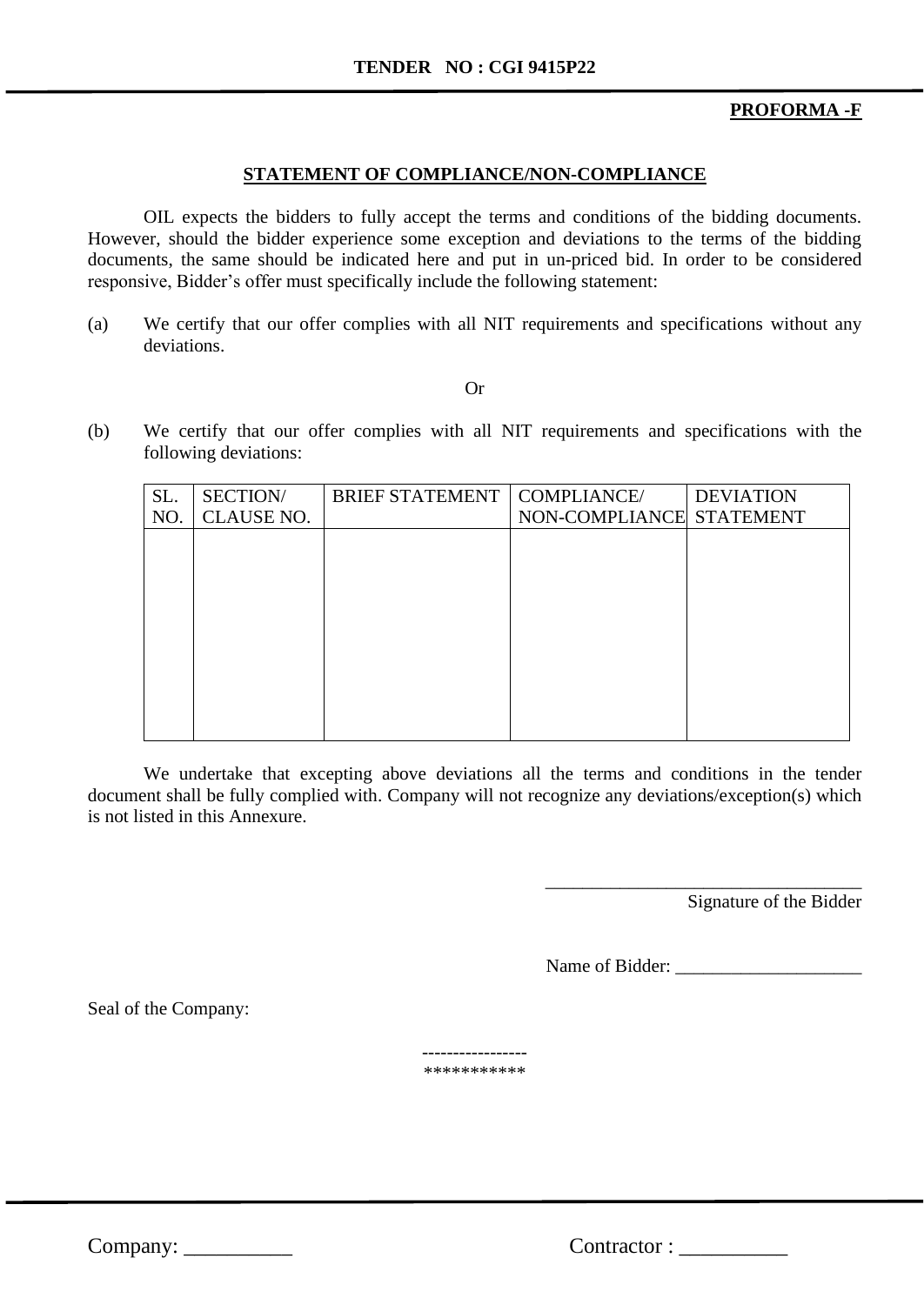## **PROFORMA -G**

## **PROFORMA LETTER OF AUTHORITY**

To Deputy General Manager (Contracts) Oil India Ltd., P.O. Udayan Vihar - 781171 Assam, India

Sir,

Sub: **OIL's Tender No: CGI9415P22**

\_\_\_\_\_\_\_\_\_\_\_\_\_\_\_\_\_\_\_\_\_\_\_.

| We |                               |                                                                                                | confirm that Mr. |  |  | (Name and address) as      |  |
|----|-------------------------------|------------------------------------------------------------------------------------------------|------------------|--|--|----------------------------|--|
|    |                               | authorised to represent us to Bid, negotiate and conclude the agreement on our behalf with you |                  |  |  |                            |  |
|    | against Tender Invitation No. |                                                                                                |                  |  |  | for hiring of services for |  |

We confirm that we shall be bound by all and whatsoever our said representative shall commit.

Yours Faithfully,

Authorised Person's Signature:

Name: \_\_\_\_\_\_\_\_\_\_\_\_\_\_\_\_\_\_\_\_\_\_\_\_\_\_\_\_\_\_\_ Designation: \_\_\_\_\_\_\_\_\_\_\_\_\_\_\_\_\_\_\_\_\_\_\_\_\_

Seal of the Bidder:

Note: This letter of authority shall be on printed letter head of the Bidder and shall be signed by a person competent and having the power of attorney (power of attorney shall be annexed) to bind such Bidder. If signed by a consortium, it shall be signed by members of the consortium.

> ----------------- \*\*\*\*\*\*\*\*\*\*\*\*

Company: \_\_\_\_\_\_\_\_\_\_ Contractor : \_\_\_\_\_\_\_\_\_\_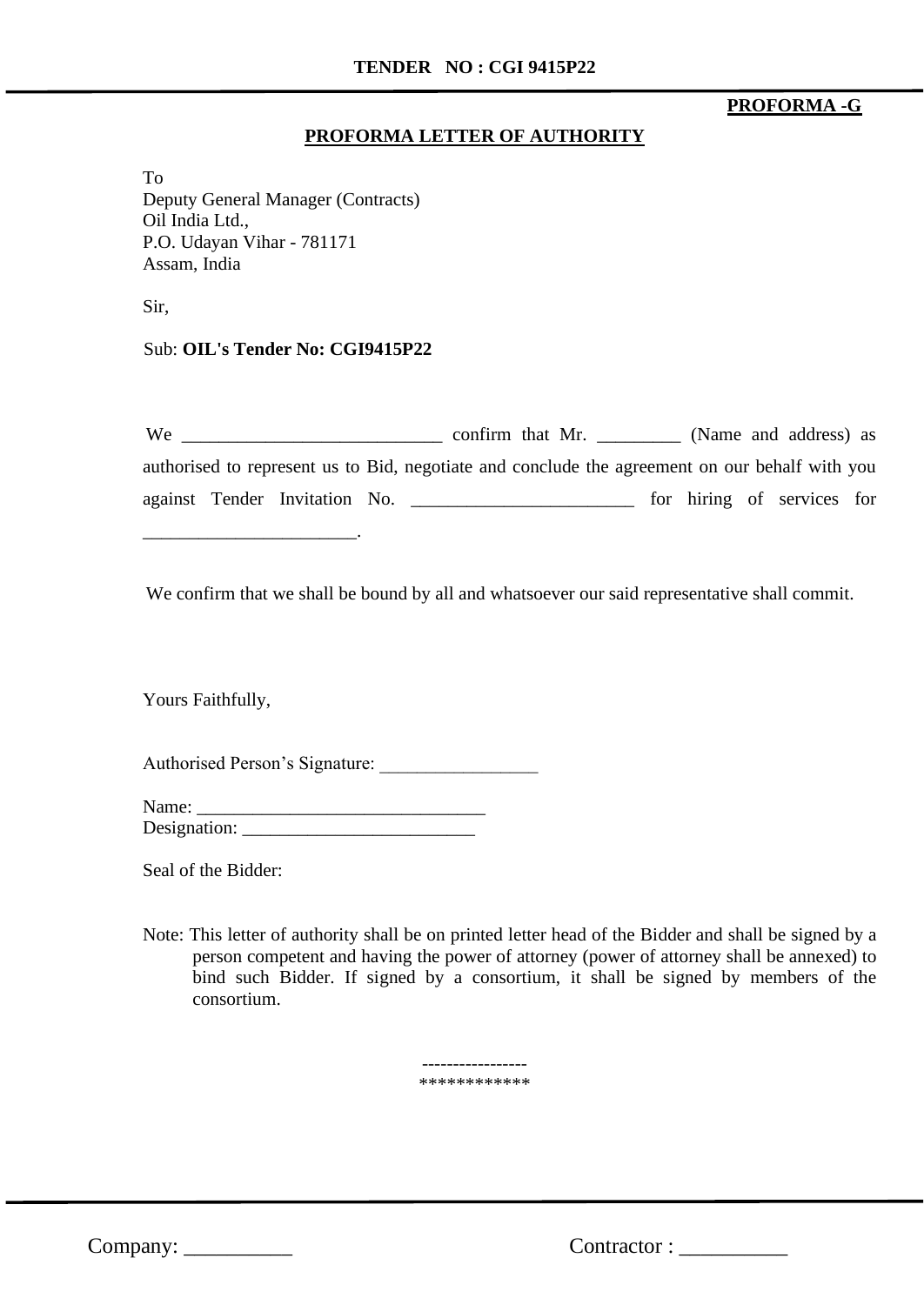### **PROFORMA – H**

#### **CERTIFICATE OF ANNUAL TURNOVER & NET WORTH**

### **(**TO BE ISSUED BY **PRACTISING CHARTERED ACCOUNTANTS' FIRM** ON THEIR LETTER HEAD **)**

#### **TO WHOM IT MAY CONCERN**

This is to certify that the following financial positions extracted from the audited financial statements of M/s.......................................... (Name of the Bidder) for the last three (3) completed accounting years up to ……………..**(as the case may be)** are correct.

| <b>YEAR</b> | <b>TURN OVER</b><br>In $INR(Rs.)$ | <b>NET WORTH</b><br>In $INR(Rs.)$ |
|-------------|-----------------------------------|-----------------------------------|
|             |                                   |                                   |
|             |                                   |                                   |
|             |                                   |                                   |

*Place: Date: Seal: Membership Code & Registration No. : Signature*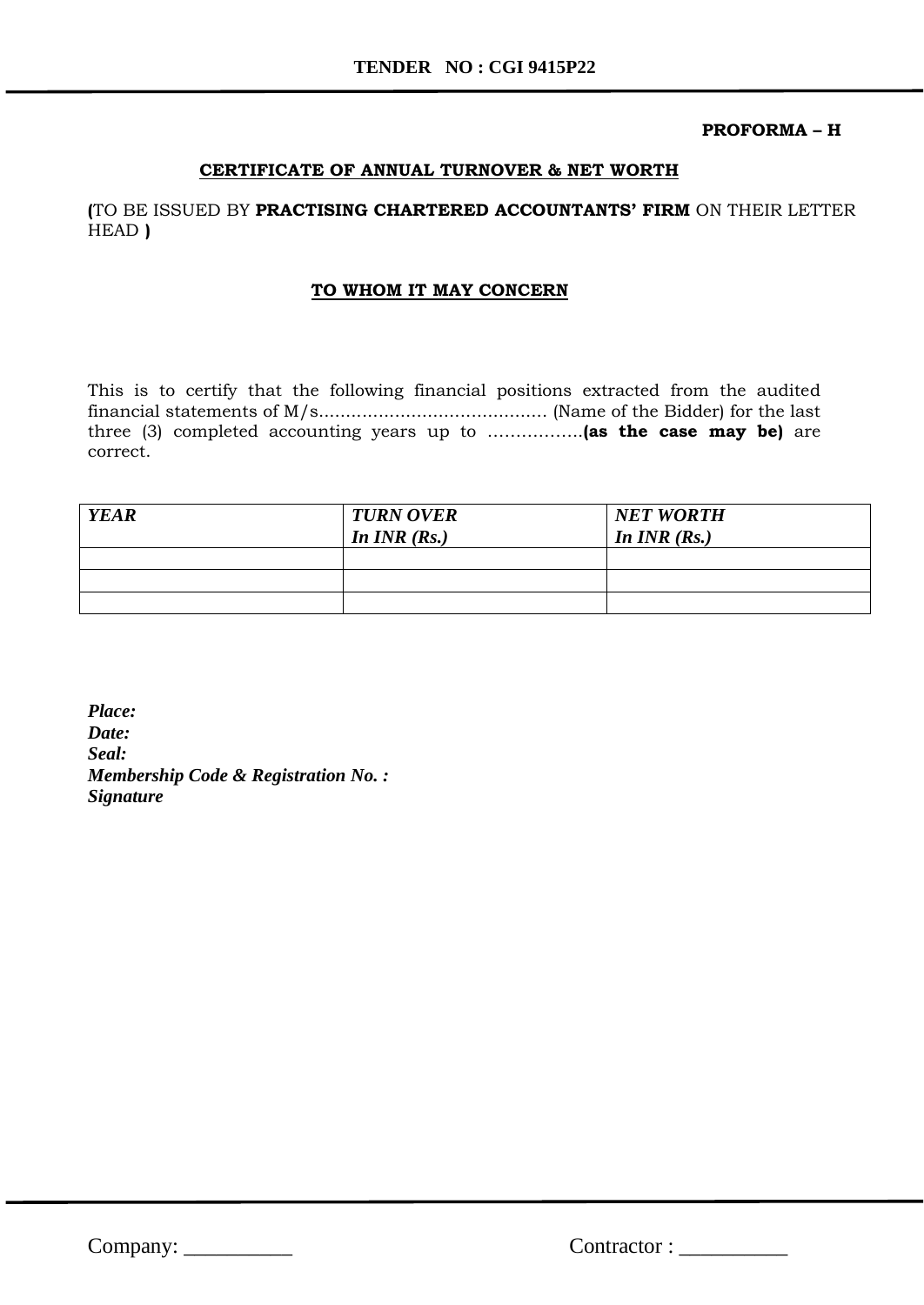## **PROFORMA -I**

To, Chief General Manager (F&A)-PLS Oil India Limited Pipeline HQ, Narangi , Guwahati ,Assam-781171

Dear Sir,

Sub: E–Payments vide RTGS/NEFT

I/We request and hereby authorise you to execute E-Payment vide RTGS/NEFT modes to My /Our Bank account as per the details given below:

## (A) BANK DETAILS

- 1. Bank A/c No. ( Must Enclose Cancelled Cheque)
- 2. Account Type Saving Bank/ Current Account
- 3. Bank Branch
- 4. Bank Address
- 5. IFSC Code
- 6. MICR No.
- (B) VENDOR DETAILS :
- 1. Vendor Code ( See the vendor code given in the PO/Contract)
- 2. Name
- 3. PAN No. (Must enclosed self-attested photo copy of PAN Card )
- 4. Address with Mobile/Telephone No.
- 5. VAT No.
- 6. CST Regn. No.
- 7. **GST** Regn. No.
- 8. Central Excise Regn.No.
- 9. Email ID

I/We hereby declare that the particulars given above are correct and complete. I/We confirm that I/we shall bear the charges, if any levied by my/our bank for the credit in our above account through NEFT. If the transaction is delayed or lost because of incomplete or incorrect information, we would not hold the company responsible.

Thanking you,

 \_\_\_\_\_\_\_\_\_\_\_\_\_\_\_\_\_\_\_\_\_\_\_\_\_\_\_ Date: Authorised Signatory & Stamp

### Bank Certificate

We confirm that the details given above are correct as per our records.

Date: **Official** 

Place: Signature, Code & Stamp of Authorised Bank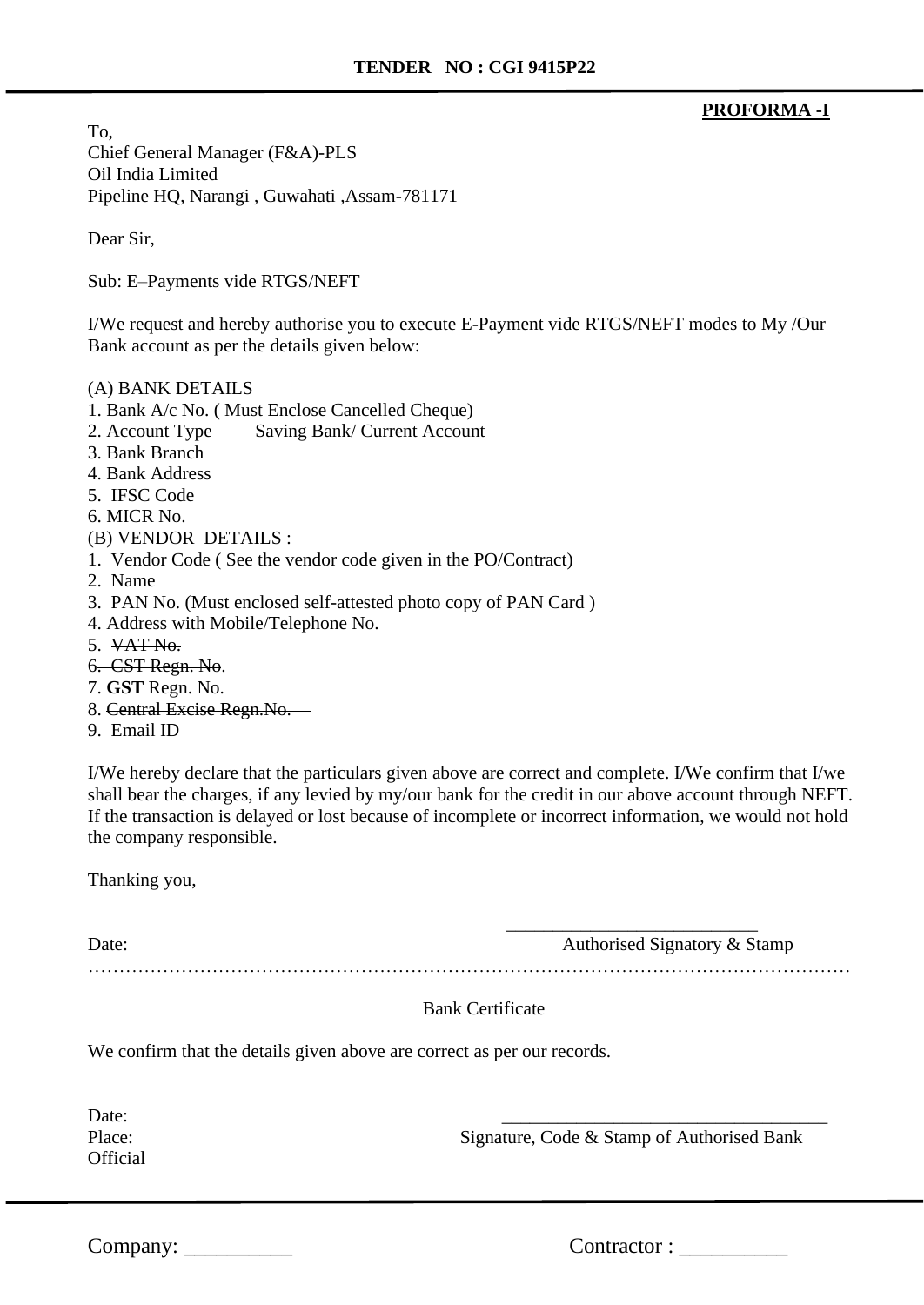## **PROFORMA-EE**

# **BID SECURING DECLARATION**

## To, OIL INDIA LIMITED PIPELINE HEADQUARTER, Guwahati,ASSAM, INDIA

Whereas ................................................................................................ (herein after called 'the Bidder') has submitted their Bid No. .................................... dated..................... against OIL INDIA LIMITED, GUWAHATI, ASSAM, INDIA (hereinafter called the Purchaser)'s tender No……… for the supply of ................................................................................…............................................ (hereinafter called 'the Bid') KNOW ALL MEN by these presents that if I/We withdraw or modify our Bid during the period of validity, or if I/We are awarded the contract and I/We fail to sign the contract, or to submit a performance security before the deadline defined in the NIT / Purchase Order, then I/We shall be suspended for the period of two (2) years. This suspension of two years shall be automatic without conducting any enquiry.

**Signature & Seal of the Bidder**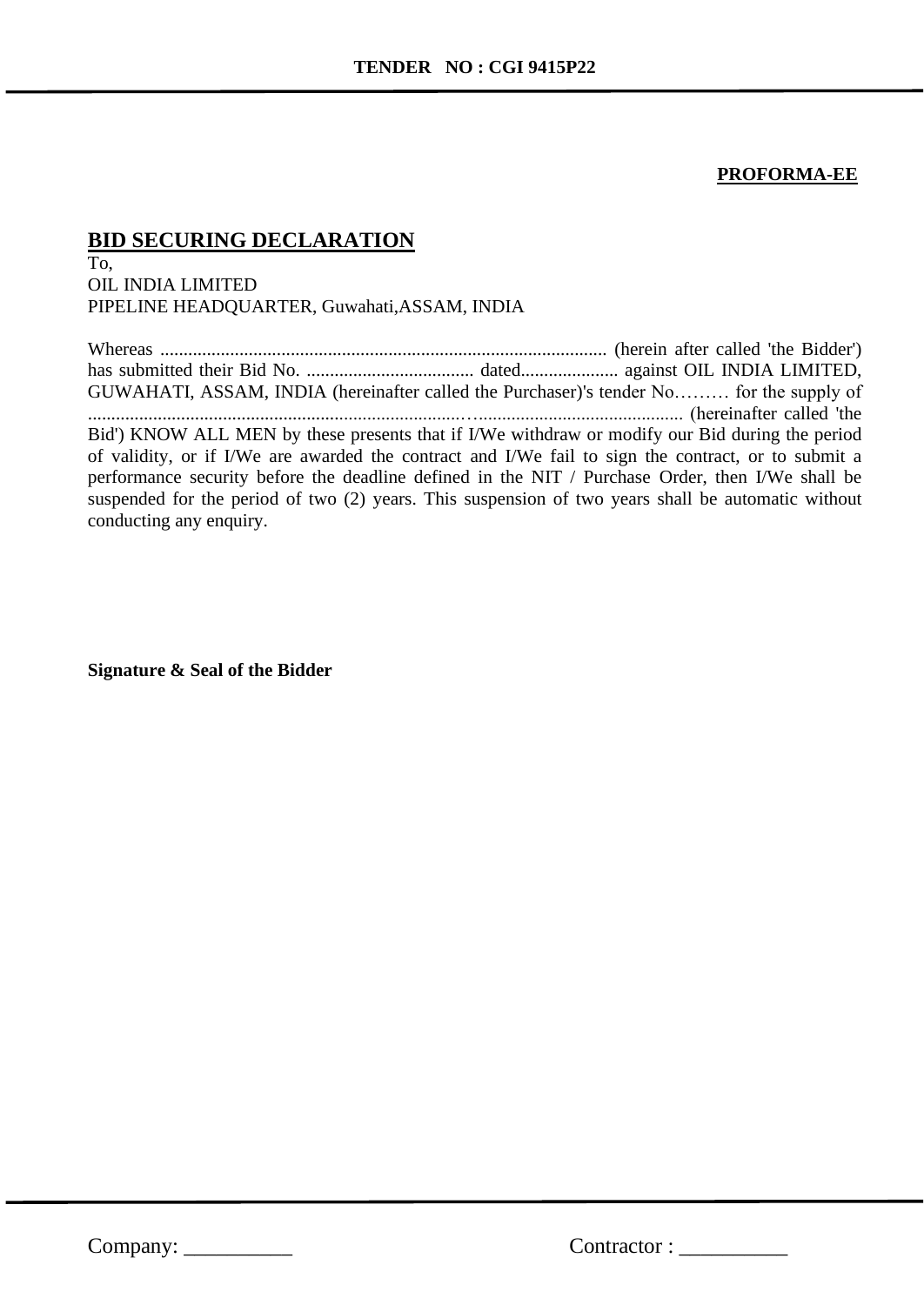## **APPENDIX-EE1**

#### **GENERAL HSE POINTS**

1.0 It will be solely the Contractor's responsibility to fulfil all the legal formalities with respect in the Health, Safety & Environmental aspects of the entire job (namely, the persons employed by him, the equipment, the environment etc.) under the jurisdiction of the district of that state where it is operating. Ensure that all sub-Contractors hired by him comply with the same requirement as the Contractor himself and shall be liable for ensuring compliance all HSE laws by the sub or sub-Contractors.

2.0 Every person deployed by the Contractor in a mine must wear safety gadgets to be provided by the Contractor. The Contractor shall provide proper Personnel Protective Equipment as per the hazard identified and risk assessed for the job and conforming to statutory requirement and the Company PPE schedule. Safety appliances like protect footwear, safety helmet and full body harness has to be DGMS approved. Necessary supportive document shall have to be submitted as proof. If the Contractor fails to provide the safety items as mentioned above to the working personnel, the Contractor may apply to the Company (OIL) for providing the same. OIL will provide the safety items, if available, but in turn. OIL will recover the actual cost of the items by deducting from Contractor's bill. However, it will be the Contractor's sole responsibility to ensure that the persons engaged by him in the mines use the proper PPE while at work. All the safety gears mentioned above are to be provided to the working personnel before commencement of the work.

3.0 The Contractor shall prepare written Safe Operating Procedure (SOP) for the work to be carried out, including as assessment of risk, wherever possible and safe methods to deal with it/them. The SOP should clearly state the risk arising to men, machineries and materials from the mining operation/operations to be done by the Contractor and how it is to be managed.

4.0 The Contractor shall provide a copy of SOP to the person designated the Mine Owner who shall be supervising the Contractor's work.

5.0 Keep an up to date SOP and provide a copy to changes to a person designed by the Mine Owner/Agent/Manager

6.0 The Contractor has to ensure that all work is carried out in accordance with the Statute and SOP and for the purpose he may deploy adequate qualified and competent personnel for the purpose of carrying out the job in a safe manner. For work of a specified scope/nature, he should develop and provide to the Mine Owner a site

7.0 All persons deployed by the Contractor for working in mine must undergo Mines Vocational Training, initial medical examination, PME. They should be issued cards stating the name of the Contractor and the work and its validity period, indicating status of MVT, IME & PME.

8.0 The Contractor shall submit to DGMS indicating – name of his firm Registration Number, name 7 Address of person heading the firm, nature of work, type of deployment of work persons, No. of work persons deployed, how many work persons hold VT Certificate, how many work persons undergone IME and type of medical coverage given to the work persons.

9.0 The return shall be submitted quarterly (by  $10^{th}$  of April, July, October & January) for contracts of more than one year. However, for contracts of less than one year, returns shall be submitted monthly.

Company:

| Contractor: |  |  |
|-------------|--|--|
|-------------|--|--|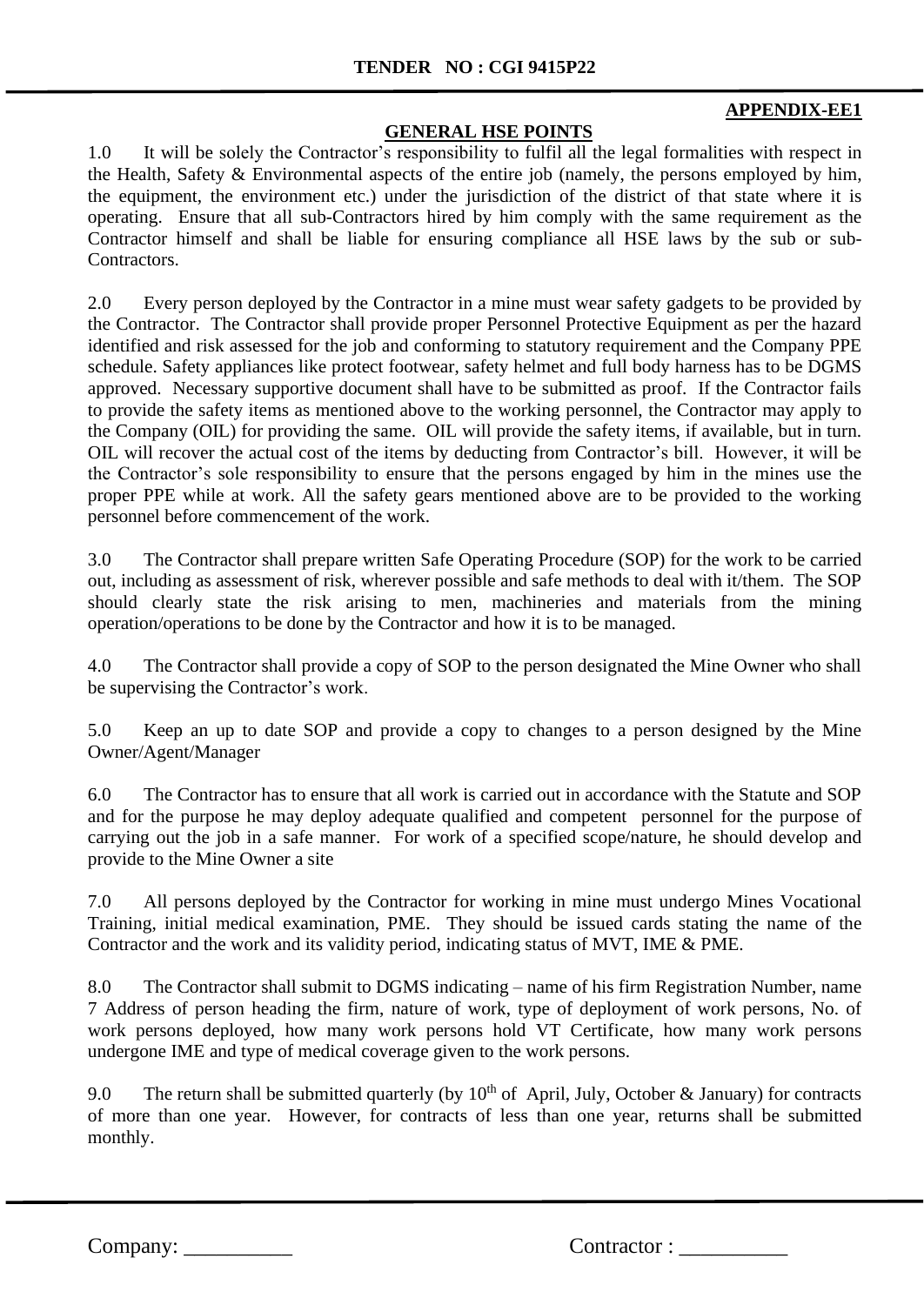10.0 It will be entirely the responsibility of the Contractor/ his Supervisor/Representative to ensure strict adherence to all HSE measures and statutory rules during operation in Oil's installations and safety of workers engaged by him. The crew members will not refuse to follow any instruction given by the Company's Installation Manager/Safety Officer/Engineer/Official/Supervisor/Junior Engineer for safe operation.

11.0 Any compensation arising out of the job carried out by the Contractor whether related to pollution, Safety or Health will be paid by the Contractor only.

12.0 Any compensation arising due to accident of the Contractor's personnel while carrying out the job, will be payable by the Contractor.

13.0 The Contractor shall have to report all incidents including near miss to installation manager/Departmental Representative of concerned department of OIL.

14.0 The Contractor has to keep a register of the persons employed by him/her. The Contractor's supervisor shall take and main attendance of his men every day for the work, punctuality.

15.0 If the Company arranges any safety class/training for the working personnel at site (Company employees, Contractor worker etc.) the Contractor will not have any objection to any such training.

16.0 The health check-up of Contractor's personnel is to be done by the Contractor in authorized Health Centres as per Oil's requirement  $\&$  proof of such test(s) is to be submitted to OIL. The frequency of periodic medical examinations should be every five years for the employees below 45 years of age and every three years for employees of 45 years of age and above.

17.0 To arrange daily tool box meeting and regular site safety meeting and maintain records.

18.0 Records of daily attendance, accident report etc. are to be maintained in Form B, E, J (as per Mines Rules 1955) by the Contractor.

19.0 A Contractor employee must, while at work, take reasonable care for the health and safety of people who are all the employee's place of work and who may be affected by the employee's act or omissions at work.

20.0 A Contractor employee must, while at work, co-operate with his or her employer or other persons so far as is necessary to enable compliance with any requirement under the act or the regulations that is imposed in the interest of health, safety and welfare of the employee or any other person.

21.0 Contractor's arrangements for health for health and safety management shall be consistent with those for the mine owner.

22.0 In case Contractor is found non-compliant of HSE laws as required the Company will have the right for directing the Contractor to take action comply with the requirements, and for further noncompliance, the Contractor

23.0 When there is a significant risk to health, environment or safety of a persons or pace arising because of a non-compliance of HSE measure the Company will have the right to direct the Contractor to cease work until the non-compliance is corrected.